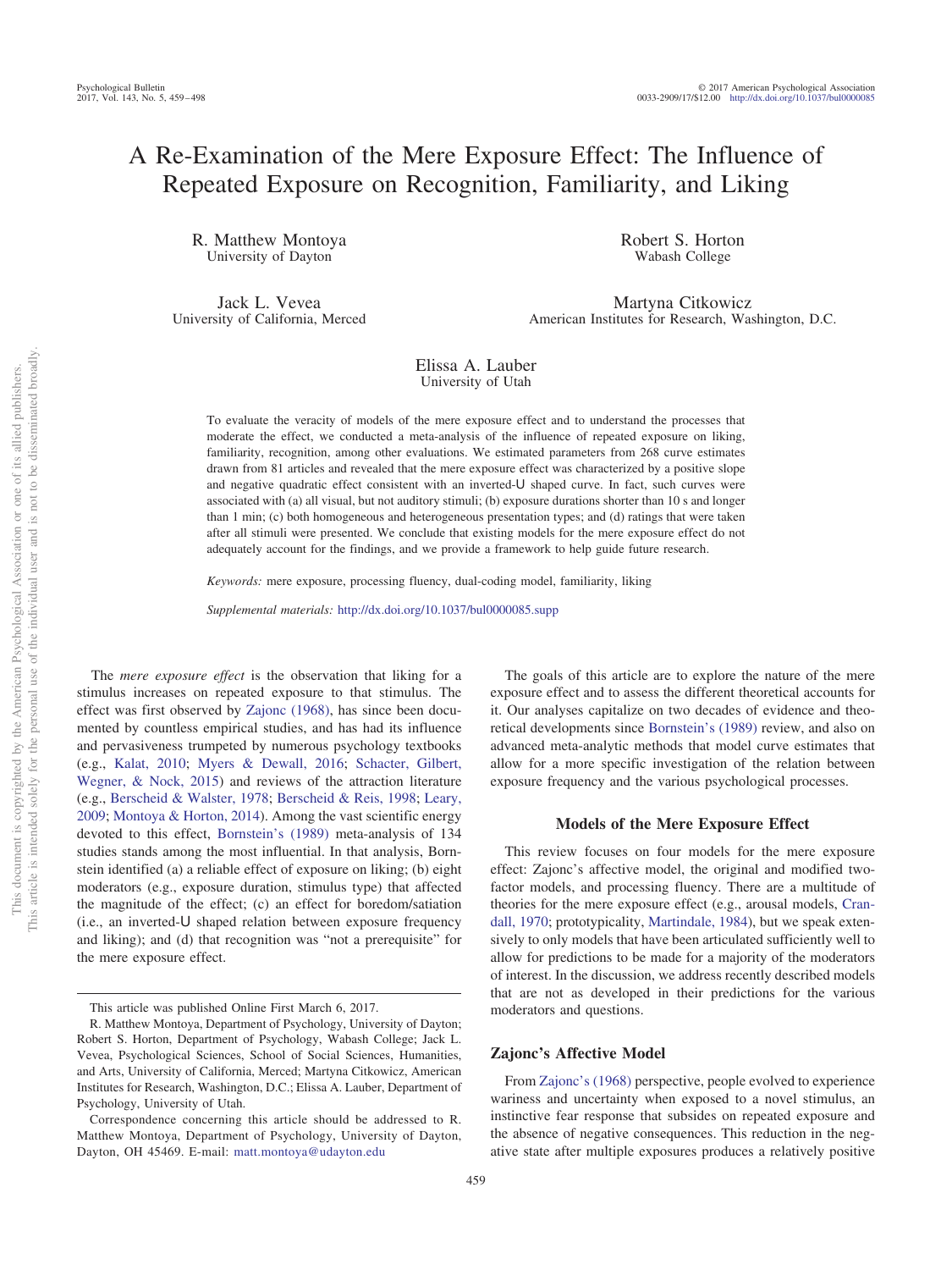emotional response toward a specific stimulus. Taken one step further, [Harrison \(1968\)](#page-20-0) proposed that repeated exposure produces response competition—the hypothesis that an aversive state is produced by the incompatibility between negative affect (as produced by the novelty of the stimulus) and positive affect (as generated by the lack of a negative consequence after exposure). In support of this affective approach, Harrison observed that increasing the number of exposures resulted in reduced negative affect and the concurrent rise in positive affect.

#### **Two-Factor Model**

The original two-factor model proposed by [Berlyne \(1970\)](#page-18-1) and [Stang \(1973\)](#page-23-1) submitted that evaluation patterns associated with repeated exposure result from the combined effects of habituation and satiation. Berlyne's approach is consistent with [Zajonc's](#page-24-0) [\(1968\)](#page-24-0) approach to the extent that this model hypothesizes that individuals should fear the unknown (e.g., [Berlyne, 1960,](#page-18-2) [1966\)](#page-18-3). On repeated exposure, a linear increase in positive affect is produced by the greater familiarity and reduced uncertainty (called "stimulus habituation"). In contrast to Zajonc, this model also proposed a second, independent process that operates concurrently with habituation: stimulus satiation. Satiation increases the amount of boredom after repeated exposure to the same stimulus, producing a decline in positive affect. The consequence of these processes is an inverted-U shaped distribution for liking, in which the specific shape of the curve is determined by the relative strength of the two processes.

Whereas the original two-factor model focused on how consciously and deliberately processed stimuli were subject to the effects of stimulus habituation and satiation, [Bornstein \(1989\)](#page-19-1) proposed that stimulus habituation and satiation have evolutionary roots and that such processes apply to both consciously and unconsciously processed stimuli.

#### **Processing Fluency**

Processing fluency has its roots in dual-process models of memory and Zajonc's affective model. Jacoby and colleagues [\(Jacoby & Kelley, 1987;](#page-21-3) [Jacoby, Toth, Lindsay, & Debner, 1992\)](#page-21-4) proposed that previously perceived stimuli are encoded and processed more quickly and more easily than novel stimuli. In this way, repeated exposure increases the processing ease, speed, or "fluency" of presented stimuli [\(Whittlesea, Jacoby, & Girard,](#page-24-1) [1990\)](#page-24-1).

There are three explanations for how liking can result from such fluency. First, some fluency researchers agree with [Zajonc \(1968\)](#page-24-0) that there is a biological disposition to fear the unknown (e.g., [Winkielman, Schwarz, Fazendeiro, & Reber, 2003\)](#page-24-2), and submit that fluency indicates that a stimulus is not harmful. Second, some researchers posit that fluency produces a sense of familiarity and that this familiarity drives positive affect because it indicates that one has the ability to successfully process the stimulus [\(Carver &](#page-19-3) [Scheier, 1990;](#page-19-3) [Schwarz, 1990\)](#page-23-2).

Third, and most commonly, some fluency researchers propose that liking for familiar stimuli results when the fluency is "misattributed" to liking, a misattribution that is most likely when liking is the most reasonable explanation for the processing ease (e.g., fluency/attribution model; [Jacoby & Dallas, 1981;](#page-21-5) [Jacoby &](#page-21-6)

[Whitehouse, 1989\)](#page-21-6). Researchers have gone further to propose that the experience of fluency can be misattributed to both aesthetic and nonaesthetic evaluations, including assessments of truth [\(Begg, Anas, & Farinacci, 1992\)](#page-18-4), understanding [\(Carroll & Mas](#page-19-4)[son, 1992\)](#page-19-4), loudness [\(Jacoby, Allan, Collins, & Larwill, 1988\)](#page-21-7), prototypicality [\(Winkielman, Halberstadt, Fazendeiro, & Catty,](#page-24-3) [2006\)](#page-24-3), and familiarity [\(Whittlesea, 1993\)](#page-24-4). As with Zajonc's approach, processing fluency researchers conclude that these fluency effects occur without conscious attention or deliberate cognitive processing (e.g., [Reber & Schwarz, 1999;](#page-22-2) [Seamon, Brody, &](#page-23-3) [Kauff, 1983;](#page-23-3) [Winkielman et al., 2003\)](#page-24-2).

As can be noted from the above, there are multiple variations of the processing fluency approach. For example, for some researchers, the fluency cue itself is marked with positive affect (e.g., hedonic-fluency model; [Winkielman & Cacioppo, 2001;](#page-24-5) [Winkiel](#page-24-2)[man et al., 2003\)](#page-24-2), but for other researchers, the fluency cue is affectively neutral and is associated with positive affect (e.g., liking) only because it is misattributed to a positive cause (fluency/ attribution model, [Bornstein & D'Agostino, 1994;](#page-19-5) [Jacoby, Kelley,](#page-21-8) [& Dywan, 1989;](#page-21-8) familiarity-attribution model, [Bonanno & Still](#page-19-6)[ings, 1986;](#page-19-6) [Smith, 1998\)](#page-23-4). For still other researchers, what is important is not an absolute level of fluency, but the relative fluency of a stimulus versus other stimuli [\(Dechêne, Stahl, Hansen,](#page-19-7) [& Wänke, 2010;](#page-19-7) [Whittlesea & Leboe, 2003\)](#page-24-6). We primarily discuss predictions using the fluency-attribution permutation, as the predictions derived from this model are sufficiently fundamental that they are shared across most (if not all) of the other variants. However, there are exceptions to this rule; some derivations make different predictions for critical questions and/or descriptive moderators. We mention those predictions briefly in the sections below and elaborate on them in the discussion.

#### **Testing the Theories**

We identified three questions and four descriptive moderators that allow for the assessment of the merit of the different theories and thus, a better understanding of the nature of the mere exposure effect. These questions and descriptive moderators are those for which the different theories either make different predictions or make similar predictions for different reasons. [Table 1](#page-2-0) summarizes the predictions proposed by each theoretical approach.

#### **Critical Questions**

**What is the relation of liking to recognition and familiarity?** This question has a long history in the mere exposure literature (see [Harrison, 1977;](#page-20-1) [Kunst-Wilson & Zajonc, 1980;](#page-21-9) [Matlin, 1971;](#page-21-10) [Moreland & Zajonc, 1977;](#page-22-3) [Wilson, 1979;](#page-24-7) [Zajonc, 1980\)](#page-24-8), and gained further traction when [Bornstein's \(1989\)](#page-19-1) meta-analysis concluded that recognition was "not a prerequisite" for exposure effects to occur. For models of the mere exposure effect, the presumed answer to this question differentiates models that emphasize, versus minimize, the role of cognitive processes in the mere exposure effect. After all, if recognition is necessary for the mere exposure effect, cognitive processes are, in that context, the basis for affective ones.

*Zajonc's affective model.* Zajonc and colleagues [\(Kunst-](#page-21-9)[Wilson & Zajonc, 1980;](#page-21-9) [Moreland & Zajonc, 1977;](#page-22-3) [Zajonc, 1980\)](#page-24-8) proposed that liking results without the influence of recognition.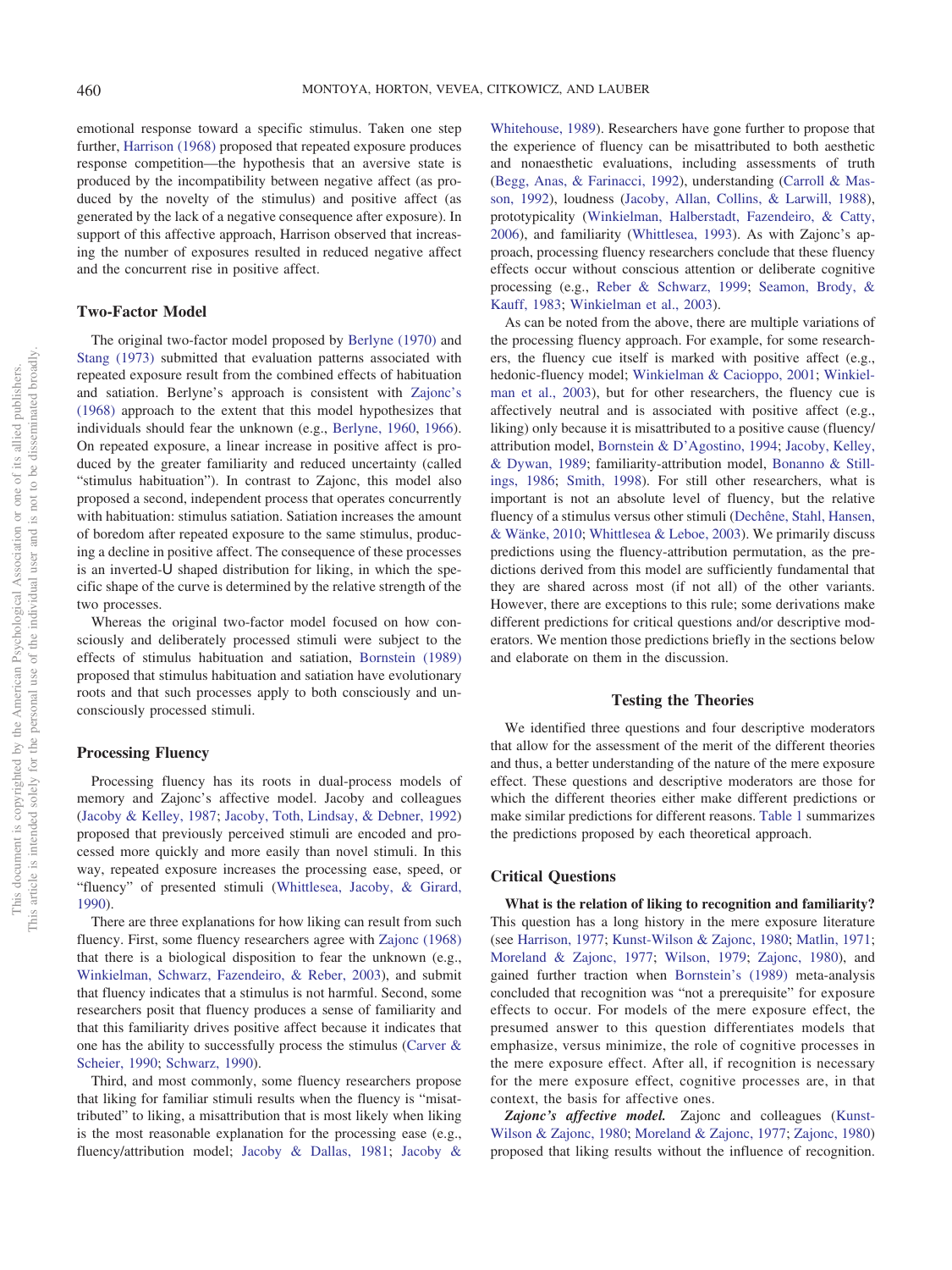<span id="page-2-0"></span>

| Table 1 |                        |
|---------|------------------------|
|         | Summary of Predictions |

|                               |                                                                                | Critical questions                                                      |                                                                                                                                                          |                                                                                     |       | Moderators                               |                                                                                             |
|-------------------------------|--------------------------------------------------------------------------------|-------------------------------------------------------------------------|----------------------------------------------------------------------------------------------------------------------------------------------------------|-------------------------------------------------------------------------------------|-------|------------------------------------------|---------------------------------------------------------------------------------------------|
|                               |                                                                                |                                                                         | Difference between                                                                                                                                       |                                                                                     |       | Is an effect present? If so, what is it? |                                                                                             |
| Model                         | Relation between<br>recognition and liking?                                    | Inverted-U shaped<br>curve for liking?                                  | supraliminal and<br>subliminal stimuli?                                                                                                                  | Type of stimulus                                                                    | Delay | Participant<br>age                       | Presentation<br>type                                                                        |
| Zajonc                        | Recognition and liking<br>are independent;<br>liking may affect<br>recognition | Perhaps, but any effect<br>is produced by<br>extrastimulus<br>phenomena | Intercept, slope:<br>greater for<br>subliminal<br>Quadratic: smaller<br>for subliminal,<br>positive<br>coefficient for<br>subliminal and<br>supraliminal | Yes                                                                                 |       |                                          | Yes,<br>homogeneous<br>greater than<br>heterogeneous                                        |
| Processing fluency            | Recognition reduces<br>liking                                                  | Yes                                                                     | Intercept, Slope:<br>greater for<br>subliminal<br>Quadratic: smaller<br>for subliminal                                                                   | Intercept:<br>smaller for<br>complex<br>Quadratic:<br>greater for<br>simple         | Yes   | Yes                                      | Yes.<br>heterogeneous<br>greater than<br>homogeneous                                        |
| Original two-factor<br>model  | Recognition covaries<br>with liking and<br>increases liking                    | Yes                                                                     | Intercept, slope:<br>smaller for<br>subliminal                                                                                                           | Intercept, slope:<br>smaller for<br>complex<br>Quadratic:<br>smaller for<br>complex | Yes   | Yes                                      | Intercept, Slope:<br>greater for<br>homogeneous<br>Quadratic:<br>greater for<br>homogeneous |
| Modified two-<br>factor model | Recognition hastens<br>satiation, producing<br>larger quadratic term           | Yes                                                                     | Intercept, Slope:<br>greater for<br>subliminal<br>Quadratic: smaller<br>for subliminal                                                                   | Yes                                                                                 | Yes   |                                          | Yes.<br>heterogeneous<br>greater than<br>homogeneous                                        |

*Note.* Dash indicates that no clear prediction was made.

Zajonc proposed that "affective reactions to a stimulus may be acquired by virtue of experience with that stimulus even if not accompanied by such an elementary cold cognitive processes as conscious recognition" [\(Zajonc, 1980,](#page-24-8) p. 163). This independence is the consequence of the different processes by which liking versus recognition assessments are made. Specifically, recognition is based on specific details of a stimulus (called *discriminanda*), whereas affective responses are based in global stimulus features (*preferenda*). For Zajonc, preferenda, unlike discriminanda, can be drawn from very brief (i.e., subliminal) exposures and are sufficient to generate affective evaluations, whereas recognition (i.e., cognitive) judgments cannot. Recognition of discriminanda can only be increased via repeated supraliminal exposures. [Moreland](#page-22-3) [and Zajonc \(1977\)](#page-22-3) even went so far as to propose that "changes in affect may well mediate the observed relationship between stimulus exposure and recognition" (p. 199). In other words, Zajonc's approach posits that affect (liking) is independent of, and may precede and lead to, cognition (recognition).

*Two-factor model.* The original approach proposed a strong link between recognition and liking during both the habituation and satiation phases. For the habituation phase, the amount of conscious recognition reduces uncertainty and leads to more positive affect (i.e., liking), particularly at small numbers of exposures [\(Stang, 1973\)](#page-23-1). With a larger number of exposures, however, recognition facilitates the experience of satiation, which begins to outstrip the influence of habituation, such that liking declines as boredom increases even as recognition remains high. This divergence of recognition and liking arises because the stable and strong recognition motivates people to explore novel stimuli and avoid well-learned stimuli [\(Stang, 1975\)](#page-23-5).

The modified two-factor model proposed that conscious recognition is unnecessary to produce liking and that the presence of recognition acts only to reduce liking via hastening the effects of satiation [\(Ye & van Raaij, 1997\)](#page-24-9).

*Processing fluency.* Processing fluency researchers propose that repeated exposure to a stimulus has different effects on recognition and on liking, primarily because of the link between recognition and liking. To begin, dual process models of recognition (e.g., [Jacoby & Dallas, 1981;](#page-21-5) [Mandler, 1980;](#page-21-11) for a review, see [Yonelinas, 2002\)](#page-24-10) make the distinction between familiarity and recollection. Familiarity is considered an unconscious, automatic process that reflects the strength of the memory, whereas recollection is considered a conscious, controlled process that involves the retrieval of missing information [\(Bacon, 1979;](#page-18-5) [Jacoby, 1991;](#page-20-2) [Mandler, 1979,](#page-21-12) [1980;](#page-21-11) [Yonelinas, 1994,](#page-24-11) [1997\)](#page-24-12). Research supports this distinction by noting that familiarity can be manipulated independently of recollection and vice versa (e.g., [Hansen &](#page-20-3) [Wänke, 2009;](#page-20-3) for a review, see [Ochsner, Chiu, & Schacter, 1994;](#page-22-4) [Squire, 1992\)](#page-23-6).

For this approach, familiarity should have a *positive* influence on liking [\(Drogosz & Nowak, 2006;](#page-19-8) [Winkielman, Schwarz, &](#page-24-13) [Nowak, 2002\)](#page-24-13). Past exposure results in stronger memories and greater familiarity, stimuli associated with strong memories and familiarity are associated with more fluency, and fluency results in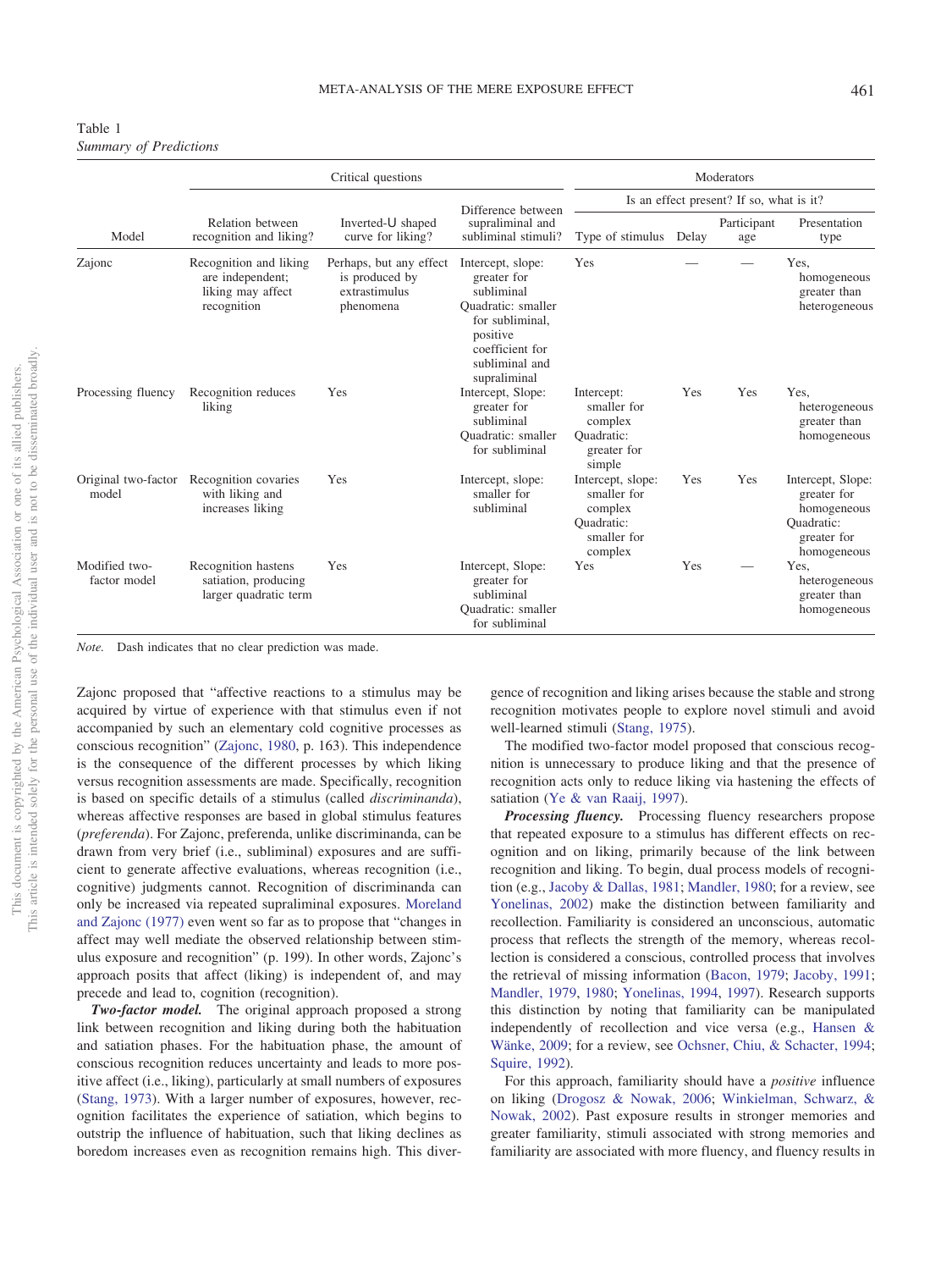more liking. However, recognition should have a *negative* influence on liking. If/when individuals become consciously aware of the source of the positive affect (which can occur with conscious recognition of a stimulus), it undermines the affect associated with the fluency, resulting in reductions in liking for the stimulus.

Like the two-factor model, fluency researchers posit that the relation between recognition and liking depends on the duration and number of exposures to a stimulus. When stimuli are presented a relatively small number of times (e.g., fewer than five exposures) or for a short duration (e.g., subliminal exposure), recognition and liking are related positively because in such situations, conscious recognition remains low. Alternatively, for stimuli that are presented more frequently or for longer duration (so that people become aware of source of fluency), recognition and liking are inversely related.

**Is there an inverted-U shaped relation between exposure and affect?** This question can also be stated as: "Does liking for a stimulus decrease after a certain number of exposures?" [Born](#page-19-1)[stein \(1989\)](#page-19-1) and [Harrison \(1977\)](#page-20-1) concluded that there was an inverted-U shaped relation for the mere exposure effect. Each model proposes such an inverted-U shaped relation may occur, but each approach has a different perspective on what produces it.

Zajonc's affective model. [Zajonc \(1968\)](#page-24-0) originally proposed a "monotonic" positive relation, rather than a curvilinear one, between exposure frequency and positive affect (also described as a "positive log function" by [Zajonc, Shaver, Tavris, & Van Kreveld,](#page-24-14) [1972\)](#page-24-14). Later research led Zajonc and colleagues to more specifically propose that a reduction in positive affect may result under certain circumstances, however, they concluded that any reduction in affect would not result from the "intrinsic consequence of repeated stimulus" [\(Crandall, Harrison, & Zajonc, 1974,](#page-19-9) p. 669 as cited by [Zajonc, Crandall, Kail, & Swap, 1974\)](#page-24-15) but from environmental/situational conditions that accompany the stimulus (e.g., reactance or frustration that may result when trying to learn novel stimuli while being asked to view "old" stimuli instead, [Zajonc et](#page-24-14) [al., 1972\)](#page-24-14).

*Two-factor model.* A fundamental component of the twofactor model is stimulus satiation, which posits that boredom inevitably follows from repeated exposures. The combination of stimulus habituation and satiation is hypothesized to produce an inverted-U shaped distribution. [Bornstein's \(1989\)](#page-19-1) model agreed with this notion and provided an evolutionary basis for it, by hypothesizing that if a stimulus is repeatedly unpaired with reinforcement, the individual becomes bored with the stimulus and reorients to other stimuli associated with reinforcement.

*Processing fluency.* Processing fluency, like the two-factor model, predicts an inverted-U shaped relation, but proposes that exposure not only increases fluency, but also increases recognition. At few exposures, or when recognition of the stimulus is relatively unstable, fluency is attributed to liking for the stimulus, and thus, exposure frequency is positively related to liking. With more exposure, and/or as recognition increases, the greater fluency is attributed to those repeated exposures, rather than to liking for the stimulus, which leads to a reduction in liking [\(Alter & Oppen](#page-18-6)[heimer, 2009;](#page-18-6) [Bornstein & D'Agostino, 1992,](#page-19-10) [1994\)](#page-19-5).

*Are exposure effects different for subliminal versus supraliminal exposure?* This question involves whether conscious processes are necessary for, promote, or inhibit the mere exposure effect. Each of the models that address this question proposes a

more potent exposure effect for subliminal exposure than for supraliminal exposure, but they provide different theoretical explanations for the prediction.

*Zajonc's approach.* Zajonc and colleagues [\(Kunst-Wilson &](#page-21-9) [Zajonc, 1980;](#page-21-9) [Moreland & Zajonc, 1982;](#page-22-5) [Zajonc, 1980;](#page-24-8) for a discussion, see [Moreland & Topolinski, 2010\)](#page-22-6) proposed that supraliminally exposed stimuli, relative to subliminally exposed stimuli, are associated with activated cognitive processing that "dilute" the influence of affective processes, resulting in greater effects for subliminal than supraliminal presentations.

*Two-factor model.* The original two-factor model made no specific mention of the potential importance of subliminal versus supraliminal duration exposures. The modified two-factor model, however, has generated two explanations: First, researchers (e.g., [Bornstein, 1989;](#page-19-1) [Ye & van Raaij, 1997\)](#page-24-9) have invoked [Kihlstrom's](#page-21-13) [\(1987\)](#page-21-13) "conscious countercontrol" process (i.e., affective processes are inhibited by cognitive processes associated with conscious recognition), to submit that conscious recognition of a stimulus "counteracts" the change that results from unconscious affective processing. Second, [Lee \(2001\)](#page-21-14) suggested that liking is reduced by tedium, but that subliminally presented stimuli are less affected by tedium, which then produces a larger mere exposure effect for such exposure durations (also see [Nordhielm, 2002\)](#page-22-7).

*Processing fluency.* Fluency operates to generate liking when individuals are able to misattribute the experience of fluency to liking. To the extent that people believe their experience has been affected by the repeated exposure, they "discount" their experience and search for (potentially extrastimulus) reasons for their experience (for a discussion, see [Westerman, Lanska, & Olds, 2015\)](#page-24-16).

More recent research, however, has proposed an alternative explanation for the impact of subliminal/supraliminal exposure durations by incorporating the influence of habituation (e.g., [Lev](#page-21-15)[enthal, Martin, Seals, Tapia, & Rehm, 2007\)](#page-21-15). As is discussed later, the "habituation" as proposed by processing fluency researchers is fundamentally different from the "stimulus habituation" proposed by the two-factor model. For fluency researchers (and for many neuropsychologists studying memory; e.g., [Henson & Rugg,](#page-20-4) [2003\)](#page-20-4), habituation refers to the reduced neurological response (i.e., reduced neuronal firing) to a familiar stimulus (e.g., [Tulving,](#page-23-7) [2002\)](#page-23-7). From this perspective, simply processing stimuli generates habituation. Supraliminal presentations, but less so for subliminal presentations, generate habituation of the presented stimulus, which results in reduced liking for those repeatedly viewed stimuli.

**Descriptive moderators of the mere exposure effect.** Based on past meta-analyses and reviews of the mere exposure effect, we expected several variables to moderate the magnitude and pattern of the mere exposure effect. The variables include type of stimulus, the length of time that elapsed between exposure and testing (delay), homogeneous versus heterogeneous stimulus presentation type, and age of the participant. It is possible, of course, to generate an unending list of moderators (e.g., participant sex), but such moderators (a) lack theoretical development and testing across theories, and/or (b) lack adequate data across a sufficient number of studies to test predictions. As a result, we discuss competing theoretical explanations for the four moderators that (a) were discussed in past reviews of the mere exposure effect, (b) have been modeled by the various theoretical approaches, and (c) have sufficient empirical data available for analysis.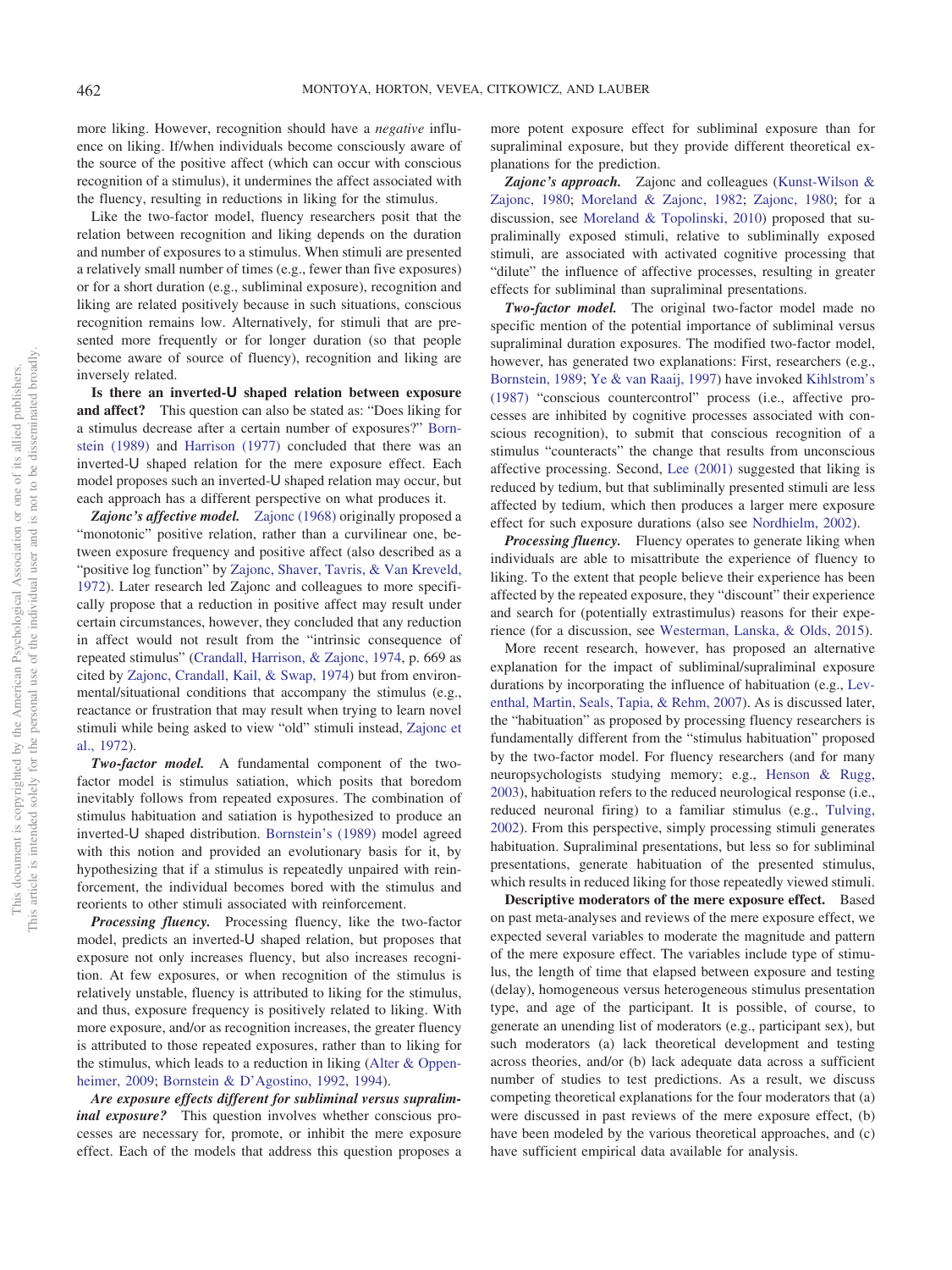exposure effect was consistent across an array of auditory and visual stimuli, with the exception being paintings/drawings/matrices, and [Harrison \(1977\)](#page-20-1) concluded that simple, compared with complex, stimuli produce a more rapid asymptote. Below, we discuss how the different theoretical approaches address the different stimulus types, principle among these types of stimuli are the simple versus complex category.

Zajonc's affective model. [Zajonc \(1980\)](#page-24-8) proposed that stimuli sorted via preferenda (vs. discriminanda) should be associated with a greater exposure effect. Those preferenda-processed stimuli, which include stimuli that lack meaning (e.g., some pictures, meaningless words, abstract images) should result in more liking as a function of repeated exposure compared to stimuli that were evaluated via discriminanda (e.g., meaningful words).

*Two-factor model.* Both the original and modified two-factor models proposed that the strength of the mere exposure effect for complexity was tied to the amount of learning needed to encode a stimulus. As abstract and/or complex stimuli are not as easily encoded as simple stimuli are, learning and uncertainty reduction are slower to develop, and thus, the development of liking for complex stimuli requires a larger number of exposures than is required for simple stimuli. However, simple stimuli are also more prone to boredom (i.e., "satiation") than are complex stimuli, which should produce a reduction in liking after a smaller number of exposures [\(Berlyne, 1970;](#page-18-1) [Kail & Freeman, 1973\)](#page-21-16). As such, the two-factor model proposes that the inverted-U relation between exposure and liking should occur at a smaller number of exposures for simple, as compared with complex, stimuli.

*Processing fluency.* The processing fluency perspective aligns with the two-factor model to predict an inverted-U shaped relation between exposure and liking for both simple and complex stimuli. From this perspective, the impact of stimulus type is dependent on the ease with which stimuli are recognized and how one attributes the fluency that is generated by repeated exposure. Simple and meaningful stimuli are, by definition, processed with more fluency than are complex or meaningless stimuli, and thus the processing of simple stimuli stands to benefit less from repeated exposure than does the processing of more complex stimuli. As such, though a small number of repeated exposure may increase fluency for simple and meaningful stimuli, a peak fluency is reached quickly, and once conscious recognition is present, any fluency due to exposure is attributed to such repeated exposure, thus reducing liking [\(Winkielman et al., 2003\)](#page-24-2). For complex stimuli, the source of fluency will be less obvious at small numbers of exposures, which allows for the attribution to liking for the stimulus. As such, the positive and linear effect of exposure should persist somewhat longer (in terms of number of exposures), with the downturn in liking occurring at a relatively large number of exposures [\(Reber, Schwarz, & Winkielman, 2004\)](#page-22-8).

*Delay.* Reviews of the mere exposure effect have observed that providing more time between the initial exposure and testing phase increased the potency of the mere exposure effect [\(Born](#page-19-1)[stein, 1989;](#page-19-1) [Harrison, 1977\)](#page-20-1). Zajonc's theory and the modified two-factor model make no specific prediction regarding the impact of a delay on the mere exposure effect.

*Two-factor model.* The two-factor model posits that when there is no delay between exposure and assessment, the mere exposure effect resembles an inverted-U shaped distribution, with stimulus satiation causing the degradation in liking. However, with a delay, satiation of the stimuli dissipates, leaving only a monotonic increase in liking. This is particularly likely under conditions in which participants have not forgotten the original stimuli (e.g., with a short delay).

*Processing fluency.* The processing fluency approach hypothesizes that a delay does not reduce the size of the mere exposure effect. [Seamon, Brody, and Kauff \(1983\)](#page-23-3) proposed that a foundation of the fluency perspective is that stimuli remain in memory for years. Because memories remain for an indeterminately long time, they can continue to affect evaluations of stimuli. Consistent with this reasoning, [Dechêne, Stahl, Hansen, and Wanke's \(2010\)](#page-19-7) metaanalysis of the impact of repeated exposure on assessments of truth (called the *truth effect*) revealed no effect for delay in studies that used typical mere exposure methods.

**Presentation type.** During the exposure phase, stimuli are presented either homogeneously (same stimulus repeated multiple times before the next stimulus is presented) or heterogeneously (stimuli are intermixed with one another as they are presented). Reviews by [Bornstein \(1989\),](#page-19-1) [Harrison \(1977\),](#page-20-1) and [Stang \(1974\)](#page-23-8) all concluded that a homogeneous presentation is associated with smaller effects compared to a heterogeneous presentation.

Zajonc's approach. The response-competition hypothesis proposes that the negative affect induced by a stimulus should be particularly pronounced by a homogeneous presentation [\(Harrison](#page-20-5) [& Crandall, 1972\)](#page-20-5). As such, homogeneous presentations result in a larger exposure effect than heterogeneous presentations.

*Two-factor model.* The two-factor model's indictment of boredom as an obstacle to liking indicates that the mere exposure effect should be greater for heterogeneous presentations. [Berlyne](#page-18-1) [\(1970\)](#page-18-1) proposed that homogeneous exposure "strengthens" the satiation response, which reduces the overall effect (also see [Born](#page-19-1)[stein, 1989;](#page-19-1) [Harrison & Crandall, 1972\)](#page-20-5). Alternatively, heterogeneous presentations lessen the impact of tedium and thus facilitate the relative effects of stimulus habituation. Two predictions can then be made: First, homogeneous presentations are associated with a smaller exposure effect and a lower average rating. Second, homogeneous presentations reach an asymptote at a comparatively smaller number of exposures, as boredom is greater and should more quickly come to dominate the favorable impact of habituation.

*Processing fluency.* For the fluency approach, there is a larger effect for repeated exposure for heterogeneous presentations because of the link between recognition and liking. Specifically, heterogeneous presentations reduce people's awareness that the same stimuli are being repeated. Such reduced awareness delays the point at which people begin to attribute fluency to repeated exposure rather than to liking. Thus, the favorable influence of repeated exposure on liking persists to a higher numbers of exposures, which translates into a larger effect when stimuli are presented heterogeneously rather than homogeneously.

*Participant age.* Reviews and studies have provided inconsistent conclusions regarding whether participant's age affects the magnitude of the mere exposure effect. Whereas a review [\(Born](#page-19-1)[stein, 1989\)](#page-19-1) and individual studies concluded that the effect is smaller in children (e.g., [Fantz, 1964;](#page-20-6) [Hunter, Ames, & Koopman,](#page-20-7)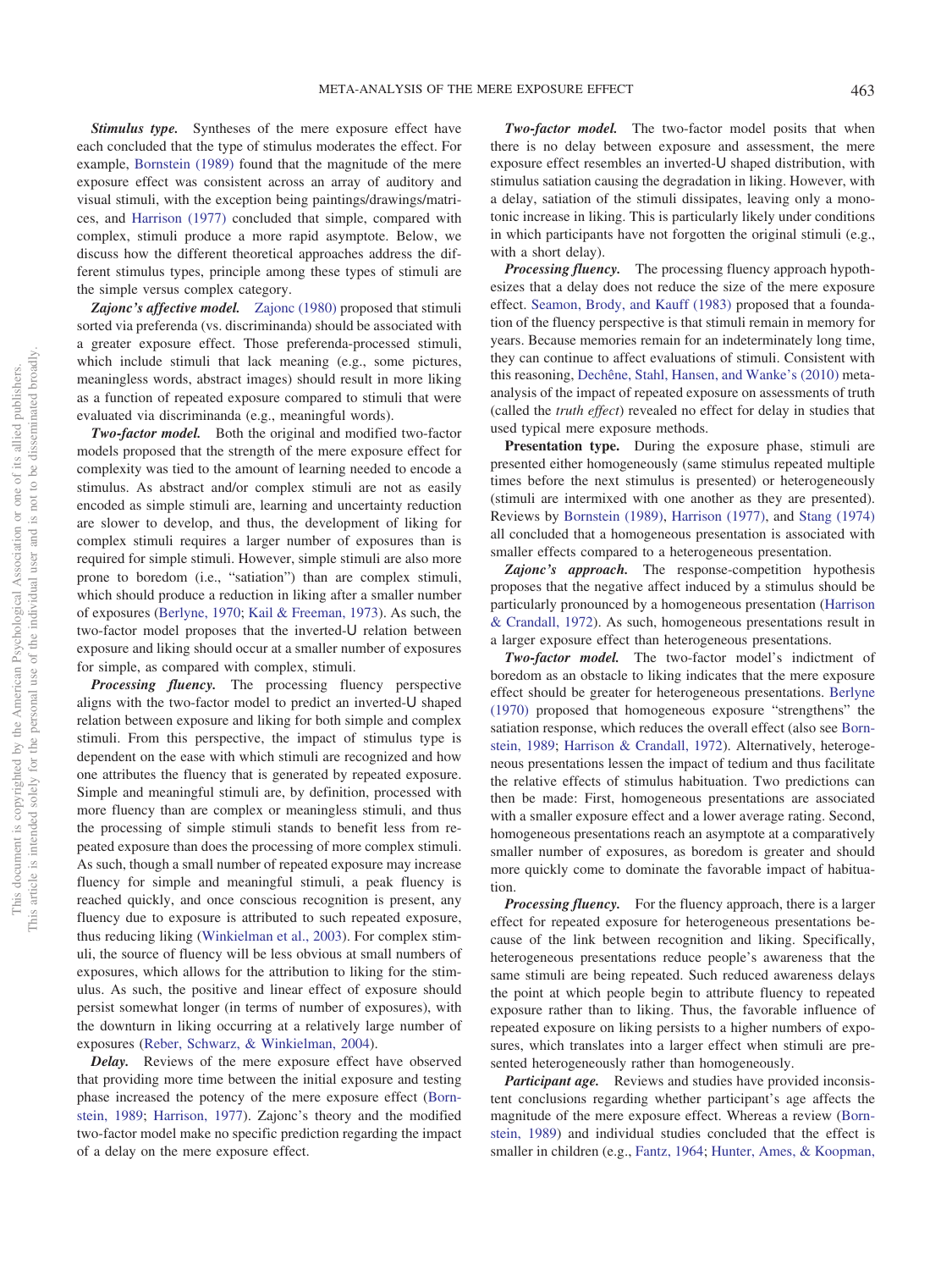[1983;](#page-20-7) [Nachman, Stern, & Best, 1986\)](#page-22-9), [Harrison \(1977\)](#page-20-1) concluded that age did not affect the operation of the mere exposure effect. Only the modified two-stage model and processing fluency provide a prediction for this moderator.

*Two-factor model.* The modified model predicts an exposure effect for adults and not for children by citing evolutionary advantages for adults to prefer safe, familiar stimuli but for children to prefer novelty, given that they remain under the watchful eye of caregivers who can set safe limits on such novelty seeking [\(Born](#page-19-1)[stein, 1989\)](#page-19-1). By this reasoning, children experience less potently the link between novelty and negative affect. Given that novelty is not particularly aversive for children, repeated exposure does little to change children's affective responses.

*Processing fluency*. The processing fluency approach posits that humans are born with the ability to easily process "specific classes" of stimuli (which includes different musical tones, human faces). Most other stimuli, however, are particularly difficult for infants/children to process easily. Children have fewer mental structures for understanding their world, reducing the likelihood of experiencing fluency. However, as people age and mature, they experience new things and learn to more rapidly experience fluency after repeated exposure. Thus, processing fluency proposes that exposure effects should have a greater impact on adults versus infants/children [\(Reber, Schwarz, & Winkielman, 2004\)](#page-22-8).

*Other descriptive moderators.* We also investigated a number of other moderators, including gender, interstimulus interval (ISI), and total experiment time. The moderating impact of ISI and total experiment time, for instance, is critical for assessing the merit of the original and modified two-stage models, which both propose an influence of boredom and/or fatigue on the operation of the exposure effect. For many of these potential moderators, no a priori theoretical expectations are available, but yet their patterns potentially provide insight into the operation of the mere exposure effect.

#### **Summary and Current Analyses**

Models for the mere exposure effect diverge somewhat in their predictions regarding the critical questions and the moderating effects of stimulus type, delay, age, and presentation type. In general, Zajonc's model stands apart from the other theories in its expectations of a monotonic increase between repeated exposure and liking (rather than the inverted-U shaped relation presumed by the other models), and regarding several of the descriptive moderators (e.g., stimulus type, presentation type). For their part, the two-stage and processing fluency models differ not in the predictions they make (for the most part), but in the mechanisms they presume account for various effects. Indeed, the former model places extensive weight on the tendency toward satiation in the face of repeated exposures. Alternatively, fluency models emphasize the manner in which individuals experience and then make sense of fluency. The current work differentiated among these theoretical approaches using meta-analytic methods that allowed for investigation of growth curves for different outcome measures (e.g., liking, familiarity, recognition) as a function of exposure frequency.

#### **Method**

#### **Sample of Studies**

Literature search. We began by conducting an electronic literature search using the PsycINFO and Dissertation Abstracts International databases. The search extended to January, 2016. Our keywords matched and expanded on those used by [Bornstein](#page-19-1) [\(1989\),](#page-19-1) and included searches for exposure, mere exposure, familiarity, recognition, frequency, wear-in/out, priming, and perceptual priming. We reduced the impact of file drawer effects (i.e., the likelihood of articles reporting nonsignificant effects going unpublished; [Rosenthal, 1979\)](#page-23-9) by (a) searching PsycINFO and ERIC index dissertations for unpublished works, (b) sending requests for relevant studies to Internet discussion forums used by cognitive and social psychologists, and (c) contacting researchers who had published research repeatedly on the topic to request copies of any relevant unpublished or *in press* articles.

**Inclusion criteria.** Following the standards forwarded by [Bornstein \(1989\),](#page-19-1) all studies: (a) focused on human participants, and (b) investigated the unreinforced presentation of neutrally valenced auditory or visual stimuli. The latter constraint was based on Bornstein's argument that olfactory/gustatory stimuli are inherently reinforcing and thus, are not true mere exposure studies.

We added two additional, more stringent, inclusion criteria: First, the study had to include three or more exposure frequencies. This criterion was added because an analytic strategy of modeling growth curves requires at least three data points. Second, the outcome measure had to be continuous (vs. so-called "forced choice" measures in which participants are asked to select the one [of the two presented] stimuli they preferred) with identified upper and lower endpoints (e.g.,  $1 = not$  *like at all* to  $7 = like$  *a lot* was included, but time or distance were not).

After eliminating those studies that did not experimentally investigate the impact of repeated exposure, 347 articles remained. From this subtotal, the two most common reasons for exclusion were the use of: (a) a dichotomous outcome variable (i.e., forced choice), which resulted in the removal of 70 articles (20%); and (b) fewer than three exposure frequencies to manipulate exposure frequency (65 articles; 18%). These two exclusion criteria were invoked more commonly for articles published after [Bornstein's](#page-19-1) [\(1989\)](#page-19-1) meta-analysis. A chi-square test for the reason for exclusion relative to publication year revealed that articles were more likely to be excluded due to employing fewer than three exposure frequencies (relative to any other exclusionary reason) if the article was published after, versus before Bornstein's article's impact (specifically, 1993; [Cho, Tse, & Neely, 2012\)](#page-19-11),  $\chi^2(1) = 9.10$ ,  $p <$ .05.

**Coding.** We used [Bornstein's \(1989\)](#page-19-1) meta-analysis and [Stang's \(1974\)](#page-23-8) synthesis as the foundation for the coding scheme. For several variables, we used the categories as defined by Bornstein: type of outcome measure, stimulus type, delay between stimulus exposure and rating, presentation type (i.e., homogeneous vs. heterogeneous), and stimulus exposure duration. Codes applied to individual studies can be found in the [Appendix.](#page-25-0)

With respect to delay, we faced the same problems as did [Stang](#page-23-8) [\(1974\)](#page-23-8) and [Bornstein \(1989\),](#page-19-1) with (a) some delays between exposure and test being brief (e.g., 5 min); and (b) some researchers not specifying precisely the exact time delay (but reporting the tasks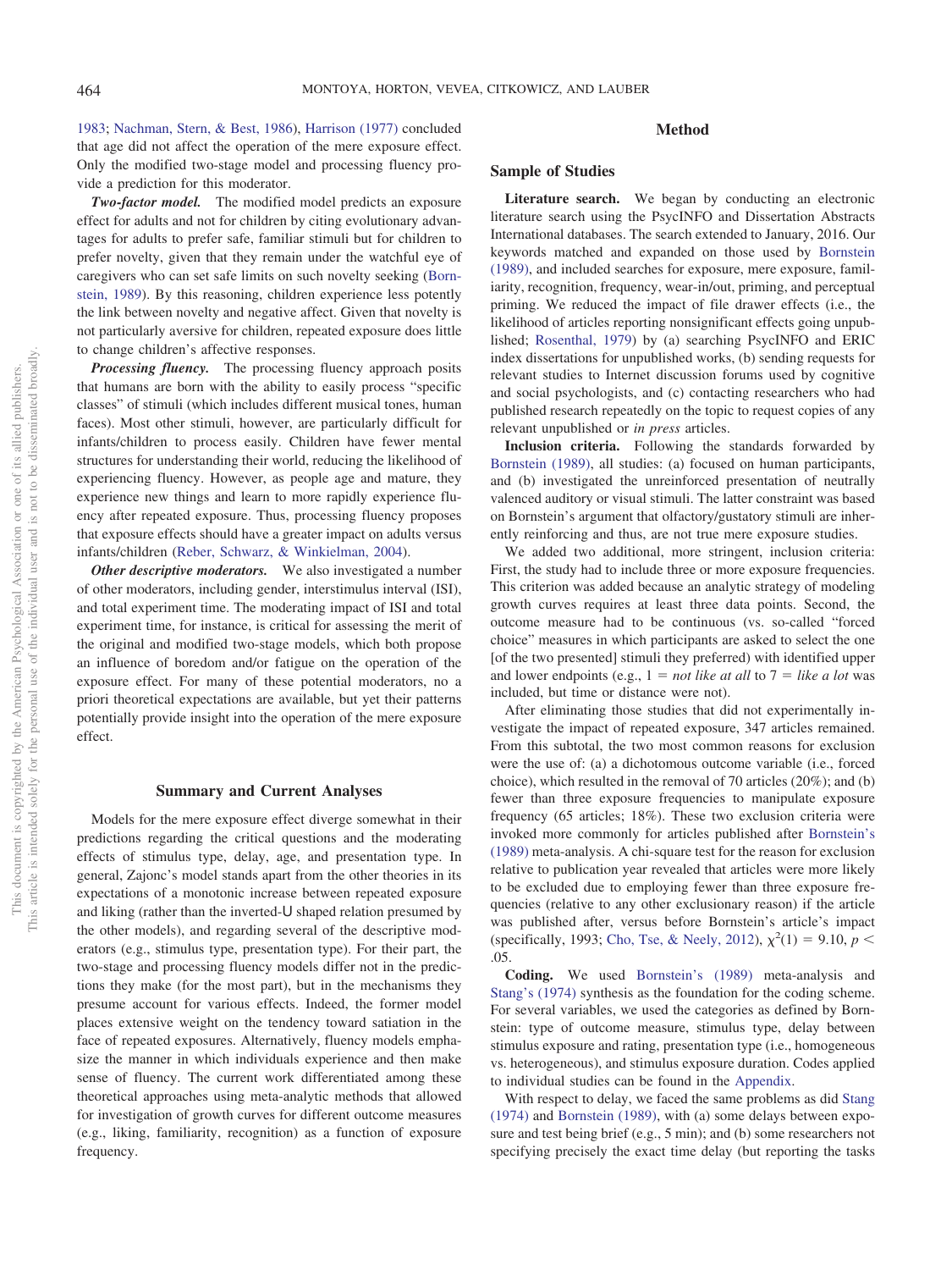participants completed. In such cases, we, as did [Stang \[1974\],](#page-23-8) estimated the approximate delay time). Following [Bornstein](#page-19-1) [\(1989\),](#page-19-1) we coded delay by placing effects into one of three categories: immediate assessment after each stimulus exposure (e.g., stimulus assessments were interspersed within the exposure phase), assessment occurred immediately after the final presentation of the exposure phase (i.e., no delay between exposure phase and test phase), or the assessment followed the exposure phase and a temporal delay (i.e., any estimable delay between the exposure and test phase).

For age, the "children" articles included participants as young as fourth graders (e.g., [Heingartner & Hall, 1974\)](#page-20-8) and as old as high school students (e.g., [Kruglanski, Freund, & Bar-Tal, 1996\)](#page-21-17).

In addition to [Bornstein's \(1989\)](#page-19-1) codings, we also included two additional experiment-level moderators: interstimulus interval and the total experiment time. Interstimulus interval refers to the time between the end of the presentation of one stimulus and the beginning of the presentation of the next stimulus. We computed the total experiment time by multiplying the total number of exposures by the duration of each exposure.

We coded for a number of outcome measurement types, including prototypicality, truth, goodness, correctness, liking, and pleasantness, but also familiarity and recognition. These last two assessments require additional discussion. To measure familiarity, we included studies that used a continuous measure of subjective familiarity (e.g., "Rate the degree to which the stimulus is familiar on a  $1 = \text{unfamiliar}$  to  $7 = \text{familiar scale}$ . With respect to recognition, although it has traditionally been treated as a dichotomous measure [\(Yonelinas, 1994\)](#page-24-11), recent research [\(Ingram,](#page-20-9) [Mickes, & Wixted, 2012;](#page-20-9) [Parks, Murray, Elfman, & Yonelinas,](#page-22-10) [2011;](#page-22-10) [Rugg & Curran, 2007;](#page-23-10) [Wixted, 2007;](#page-24-17) [Woodruff, Hayama, &](#page-24-18) [Rugg, 2006\)](#page-24-18) and a recent review [\(Pazzaglia, Dube, & Rotello,](#page-22-11) [2013\)](#page-22-11) conclude that recognition, like familiarity, is best considered as a continuous assessment. Given this, we included studies that included a continuous assessment of recognition in our analyses  $(e.g., 1 = not at all recognize to 7 = very much recognize scale).$ 

We also assessed the basic demographic and methodological characteristics of the studies. We coded for author(s), university affiliation, source (journal, edited volume, thesis or dissertation, and unpublished manuscript), year of publication, recruitment method (participant pool, monetary incentive, or volunteer), and participant's sex.

*Coder reliability.* Two undergraduate students coded the articles after being trained by the first author. We assessed reliability by comparing the coders' rating with each other and with those of the first author. Reliability was examined using Krippendorff's alpha (K alpha, [Hayes & Krippendorff, 2007;](#page-20-10) [Krippendorff, 2011\)](#page-21-18). Mean K alphas between the first author and the raters across the various codes was sufficient,  $.82$  ( $SD = 0.04$ , min = .73). Mean indices between the two raters was also sufficient, .79  $(SD = 0.03,$  $min = .70$ ). When a disagreement was present, the issue was discussed between the raters and then with the first author until agreement was reached. The consensus code was used in the analyses.

*Missing values.* A small number of studies did not indicate a codable value for one or more of the moderators, most commonly, for exposure duration or interstimulus interval. Those data values were coded as "missing." In the final database, the total number of data missing was small (3.2%). Following the recommendations of

[Pigott \(2009\),](#page-22-12) we employed listwise deletion for those specific moderator analyses.

#### **Meta-Analytic Procedure**

The most influential summary of the mere exposure effect was presented by [Bornstein \(1989\).](#page-19-1) However, the meta-analytic methods available in 1989 did not allow for a statistical test of the curvilinear relation that was an important foundation for Bornstein's modified two-stage interpretation of the mere exposure effect. Indeed, that interpretation was based (a) on the correlation between liking and exposure frequency for studies that used different overall numbers of exposures and exposure durations, and (b) a descriptive comparison of the size of the correlation for studies that varied by number of maximum exposures and stimulus duration. Problems with this analytic approach may have led to a description of the mere exposure effect that does not accurately reflect its actual operation. After all, the use of a correlation (a) cannot represent curvilinear relations [\(Twomey & Kroll, 2008\)](#page-23-11); (b) is not accurate for those studies with a small number of frequencies [\(Miller, 1994;](#page-22-13) [Onwuegbuzie & Daniel, 2002\)](#page-22-14); (c) incorrectly estimates the relation for distributions with more dramatic curvatures [\(Jones & Payne, 1997\)](#page-21-19); and (d) is strongly affected by extreme exposure frequencies (e.g., studies that included exposure frequencies that spanned between zero and 500). Fortunately, metaanalytic methods for estimating directly such curvilinear relations are now available and are employed in this work.

The studies of the mere exposure effect are repeated-measures investigations in which some rating of liking, familiarity, or recognition is captured at each exposure. For the meta-analysis, we employed a strategy of estimating the growth curve for each investigation via a quadratic regression of the mean ratings on the number of exposures and number of exposures squared. Ratings were expressed as a percentage of the distance through the possible range of the rating scale to address between-study differences in the scale used. We corrected the covariance matrix of the sampling distribution of regression parameter estimates to express variability in the metric of raw data instead of means. We then employed a multivariate random-effects meta-analytic model to combine the parameters of the growth models.

Although the practice is not frequently observed in the social sciences because models are rarely equivalent across primary studies, it is possible to meta-analyze multiple regression models such as the quadratic growth models that are of interest in the current investigation. Here, the models *are* equivalent across studies because the interest is always in a quadratic curve relating a rating to the number of exposures. The procedure is similar to simpler meta-analyses, but whereas typical random-effects metaanalytic methods estimate a mean effect weighted by the inverse of the sampling variance plus a between-studies variance component, here we estimate a mean vector of regression coefficients, weighting by the inverse of the covariance matrix of the sampling distribution plus a variance component.

The absence of raw data from the primary studies poses a challenge. Typically, each study provides a mean rating at each exposure level. Whereas the parameter estimates of a quadratic regression involving these means are identical to what they would be if the analysis were conducted using raw data, obtaining information about sampling uncertainty (necessary for the weighted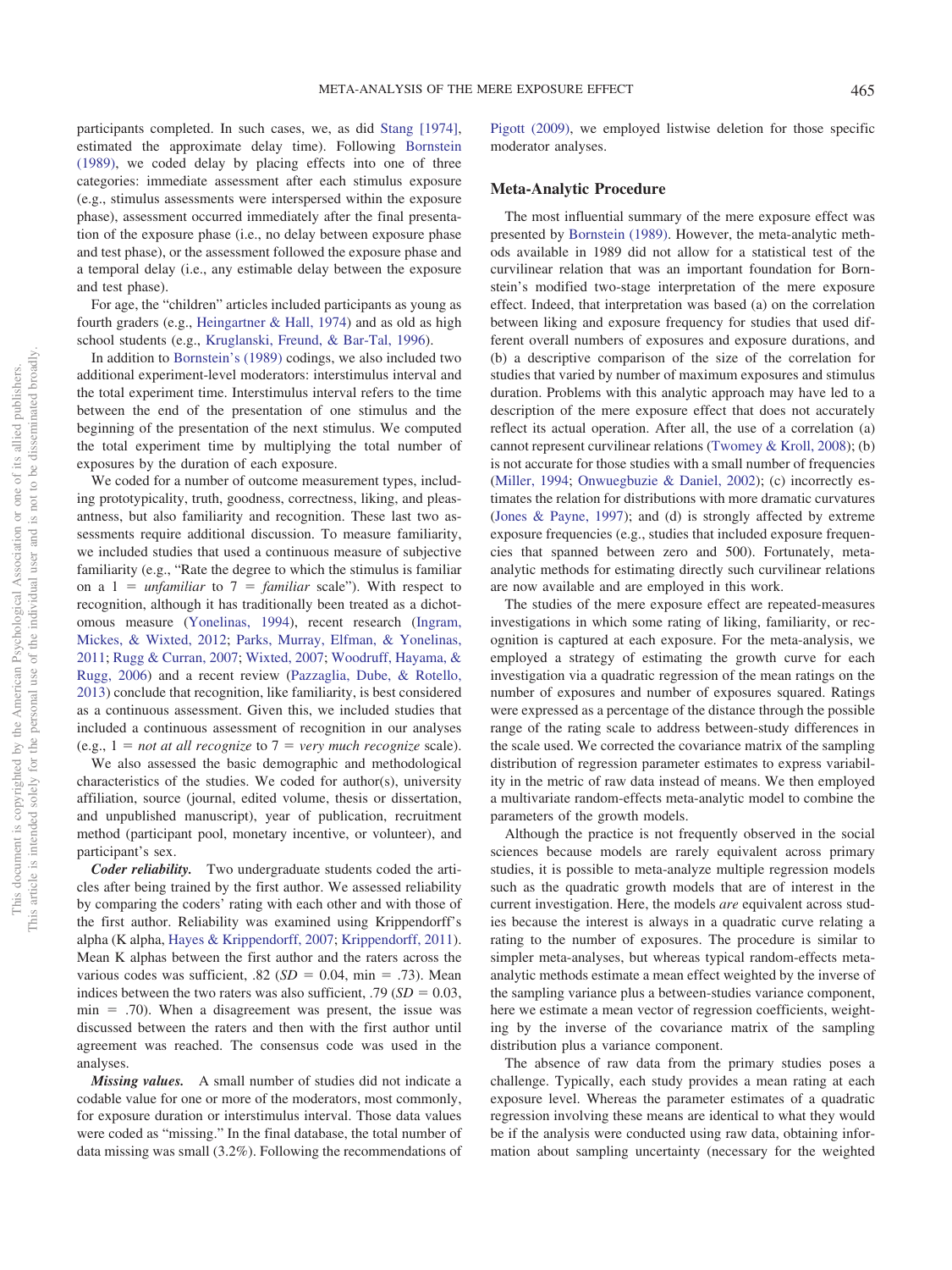analysis) requires a somewhat convoluted process. The sums of squares in the regression involving the means differ from the raw-data sums of squares by a factor of *N* (the sample size underlying the means). One can translate from the mean-regression information to the raw data information by the following algorithm [\(Vevea & Citkowicz, 2010\)](#page-23-12):

- 1. Observe the model sum of squares for a regression that perfectly fits the means (i.e., a regression with the number of predictors equal to the number of means minus one);
- 2. Multiply that sum of squares by the sample size;
- 3. Calculate the error sum of squares from the sample size and the original ANOVA mean square from the primary study;
- 4. Calculate the raw data total sum of squares by adding the model and error sums of squares from Steps 1 and 3;
- 5. Estimate the quadratic regression using the means;
- 6. Multiply the model sum of squares from that regression by *N*;
- 7. The error sum of squares is the total sum of squares from Step 4 minus the model sum of squares from Step 6;
- 8. Use the error sum of squares from Step 7 to calculate the correct covariance matrix for the raw-data metric.

Once that covariance matrix is available, maximum likelihood estimates of the variance component and mean regression estimates may be calculated by optimizing the log-likelihood

$$
LL(\beta, \tau^2) = \frac{1}{2} \sum_{i=1}^{K} \left[ \log |\Sigma_i| + (T_i - \beta)' \Sigma_i^{-1} (T_i - \beta) \right],
$$

where  $\Sigma_i$  is the covariance matrix for study *i* with variance component  $\tau^2$  added to the upper left corner,  $T_i$  is the vector of estimated regression coefficients from study  $i$ , and  $\beta$  is the mean vector of regression coefficients to be estimated. Optimization is easily implemented using software such as R's nlminb [\(R Core](#page-22-15) [Team, 2013\)](#page-22-15).

Maximum likelihood estimation provides a general framework for hypothesis testing by comparison of nested models. One model is said to be nested within another if the more complex model becomes the simpler model when a parameter or set of parameters is fixed or constrained. The likelihood-ratio chi-square statistics test the significance of the constrained parameter and is calculated by taking twice the difference between the log-likelihoods of the competing models. The degrees of freedom are equal to the number of fixed parameters. In the present analyses, we employed likelihood ratio tests to compare models with and without the quadratic regression term (to test the significance of the quadratic slope). We also compared models with a linear term and models with only an intercept (to test the significance of the linear slope). All of these likelihood-ratio chi-square tests have one degree of freedom.

In addition to likelihood-ratio chi-square tests on the growth parameters, we conducted moderator analyses in which separate growth-curve analyses were conducted for different classes of primary studies. These single-growth-curve analyses are formally nested within the separated-growth-curves analysis, so that moderation may be tested by likelihood-ratio chi-square with degrees of freedom equal to three (growth parameters and variance component) times the number of levels in the factor minus one. So, for example, tests for changes in the growth curve pattern for a three-level factor have  $df = 6$ .

**Sensitivity analyses.** One potential shortcoming in the methods employed here is that changes in the error structure in the primary studies related to the fact that they are repeated-measures investigations cannot be recovered from the between-subjects means. It is difficult to predict how inference would change if we could actually recover the true error structure. (Under varying circumstances, the change could either enhance or reduce power.) We address this problem through a sensitivity analysis in which all likelihood ratio tests are recalculated with tripled variances. In most cases, this has the effect of reducing the magnitude of the chi-square. Only a small number of the original conclusions about the form of growth (i.e., findings about the significance of linear and quadratic growth) changed under the sensitivity analysis. Almost all of those changes occurred in cases in which the actual magnitude of growth components was markedly small. Exceptions to this case are described in the Results section.

**Translating theoretical predictions for our analyses.** The four theoretical approaches generate different predictions for how the mere exposure effect operates relative to the different moderators. These models have discussed findings and predictions using an ANOVA-like approach, describing predictions and findings in terms of whether the average effect for one condition was "greater than" or "less than" another condition. A discussion is necessary to describe how predictions for the different theoretical approaches were "translated" to match the meta-analytic output from growth curves. Specifically, how does a predictor for one condition being "larger" than another condition translate to results that are in terms of an intercept, slope, and quadratic term?

An ANOVA-like conceptualization of a main effect maps most directly to the slope of the growth curves. Indeed, predictions derived from such conceptualizations indicate a larger slope, such that each change in the unit of the moderator (stimulus type, exposure duration, etc.) reflects a larger change in the outcome variable (e.g., liking, recognition). Alternatively, predictions for the quadratic term of growth curves do not flow as directly from an ANOVA conceptualization. The sign of the quadratic term refers to whether the curve opens up or down, and the magnitude of the term refers to the width of the parabola stretch, with larger terms indicating narrower (more extreme) curves. The intercept is the constant, in the context of this analysis, which indicates the "baseline" preference for a given stimulus (i.e., the rating of an object that has been viewed zero times). As such, the intercept is less informative and less translatable to an ANOVA-conceptualization than the slope and quadratic term.

We "translated" the predictions from the four theoretical models using two methods, and they are discussed in order of preference. First, when specific predictions regarding slope, intercept, or the quadratic coefficient were explicitly mentioned by past research, those were used. Second, in some cases, past research discussed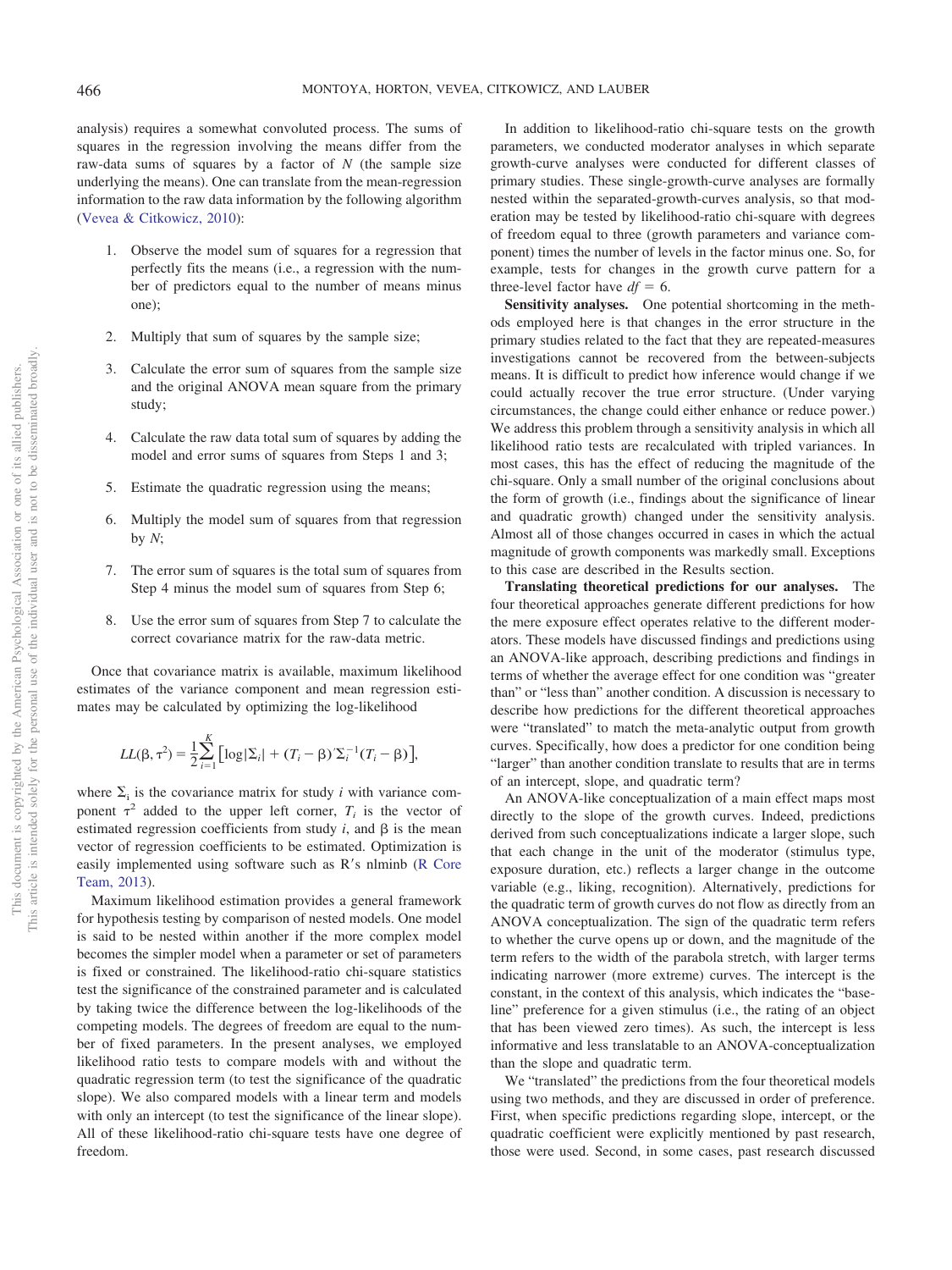only the "rise and fall" of an effect. In these instances, the slope (and a positive quadratic term, if identified), and peak exposure speak to the "ascent" phase of the mere exposure effect. Alternatively, the quadratic term and "peak at exposure" (when does the downturn happen and how big is it?) are critical to defining the "descent," if it occurs. Given this logic, we defined those effects associated with a nonsignificant slope or negative slope as effects inconsistent with predictions of the mere exposure effect. A review of the "translated" predictions from the original ANOVA predictions is summarized in [Table 1.](#page-2-0)

#### **Results**

## **Sample and Overall Effect**

The sample included 76 published articles, two dissertations, and three unpublished data sets. Two-hundred and sixty eight curve estimates were derived from 118 different studies from the 81 separate articles. [Table 2](#page-9-0) presents the number of studies that contributed information for each exposure frequency and the mean value for three key outcome variables (liking, familiarity, and recognition). The sample sizes ranged from 10 to 842 ( $M = 71.27$ ,  $SD = 86.32$ , with the total sample including 8,410 participants. As a reminder, the data are in the form of the proportion of the distance through the possible range of the rating scale, such that 0 equals the lowest possible rating and 100 (or as presented in the figure, 1.0) equals the highest possible rating.

We began by estimating the average effect that included all effect sizes. This initial analysis reflects the impact of repeated exposure on judgment, quite generally, across judgment types, stimulus types, and methodological contexts, and so forth, variables we disaggregate in later analyses. The average effect for repeated exposure is represented by the quadratic equation,  $y =$  $.66285 + .00232x - .000018x^2$ . The intercept indicates that the average rating at zero exposures was approximately two thirds of the range. A test of whether the slope was different from zero was significant,  $\chi^2(1) = 1776.78$ ,  $p < .001$ , indicating a significant positive increase with repeated exposure. The slope coefficient and test revealed that the effect was statistically significant, but the amount of change as the number of exposures increased was not large. A test of the quadratic term was also significant,  $\chi^2(1) =$ 794.80,  $p < .001$ , indicating a negative deflection in the curve estimate. Investigation of the peak values derived from the quadratic term revealed that the maximum effect was reached at 0.73 (i.e., an index of the proportional distance through the range of possible scale values) and at 62.18 exposures (i.e., the downturn in the overall exposure effect resulted after the 62nd exposure).<sup>1</sup>

## **What is the Relation of Liking to Recognition and Familiarity?**

Including affective effects along with recognition and familiarity assessments resulted in an analysis with 182 effect sizes. We compared the liking evaluations  $(k = 141)$  to recognition  $(k = 24)$ to familiarity  $(k = 17)$ . There was an effect for measurement type,  $\chi^2(6) = 5693.42, p < .001$ . The liking estimate revealed a positive slope and negative quadratic term,  $y = .66051 + .00176x$  -.000024x<sup>2</sup>, with a significant slope and quadratic term,  $\chi^2(1)$  = 383.28,  $p < .05$  and  $\chi^2(1) = 206.11$ ,  $p < .001$ . The curve for recognition also indicated a positive slope and negative quadratic term,  $y = .67219 + .01713x - .000226x^2$ , both of which were significant,  $\chi^2(1) = 2848.20$ ,  $p < .001$  and  $\chi^2(1) = 1663.72$ ,  $p <$ .001. The curve for familiarity also revealed a positive slope and negative quadratic term,  $y = .46182 + .06724x - .00197x^2$ , which were both significant,  $\chi^2(1) = 2062.42$ ,  $p < .001$  and  $\chi^2(1) = 767.35, p < .001$ . The results revealed that there was an initial sharp rise and fall for familiarity followed by a slower rise and fall for recognition and liking. Furthermore, due to the greater intercept and slope for recognition, recognition values exceeded liking values until the 76th exposure.

#### **Is There an Inverted-U Shaped Relation Between Exposure Frequency and Liking?**

To address this question, we examined only those studies that assessed liking as an outcome measure. In this analysis, we were particularly interested in whether the sign of the quadratic term was negative versus either positive or not significant, as a negative sign would be consistent with an inverted-U shaped distribution. The average effect for liking effects is represented by the equation,  $y = .66131 + .00191x - .000026x^2$ . The slope was significant,  $\chi^2(1) = 513.32, p < .001$ , as was the quadratic term,  $\chi^2(1) =$ 270.63,  $p < .001$ . The significant quadratic term indicates a downturn in the curve (i.e., inverted-U shaped distribution), with the peak effect at 0.69 and with the asymptote occurring at 35.73 exposures.

To investigate whether the inverted-U shaped distribution resulted from a subsample of studies that included large exposure frequencies (e.g., a study that included a condition in which a stimulus was exposed for a relatively large number of times), we conducted an additional analysis that included only exposure frequencies that were fewer than 50 (this cut-off was selected by [a] identifying a value beyond the asymptote for liking, plus uncertainty; and [b] via inspection of the distribution of exposure frequencies in our sample; see [Table 2\)](#page-9-0). If large exposure frequencies were responsible for the inverted-U shaped distribution, the negative quadratic term would no longer be significant or would become positive. After studies that included "large" exposure frequencies were removed (we removed 26 effects), the average effect for liking effects was represented with the equation,  $y =$  $.61058 + .01404x - .000413x^2$ . The slope continued to be significant,  $\chi^2(1) = 134.11$ ,  $p < .001$ , as did the quadratic term,

Because this question presupposes that the mere exposure effect is critical for understanding the role of affect versus cognition, only those studies that measured "affective" assessments were used (liking, pleasure; see [Table 3](#page-10-0) for the full list of measurement types). Specific to the mere exposure effect, theorists agree that affective assessments are different from cognitive assessments and should not be combined (e.g., [Berlyne, 1974\)](#page-18-7).

<sup>&</sup>lt;sup>1</sup> The estimated peak of the curve at 62.18 exposures is somewhat unexpected relative to the other estimated peaks identified by our analyses. However, it is important to note that estimates of the peak are highly unstable if the quadratic coefficient is near zero, as is the case here. For example, an increase by as little as 0.000004 in the quadratic component results in an estimated peak below 50 exposures. Hence, although it is intuitive to interpret the peak of the curve, such interpretations should be approached with caution for curves with very small quadratic components.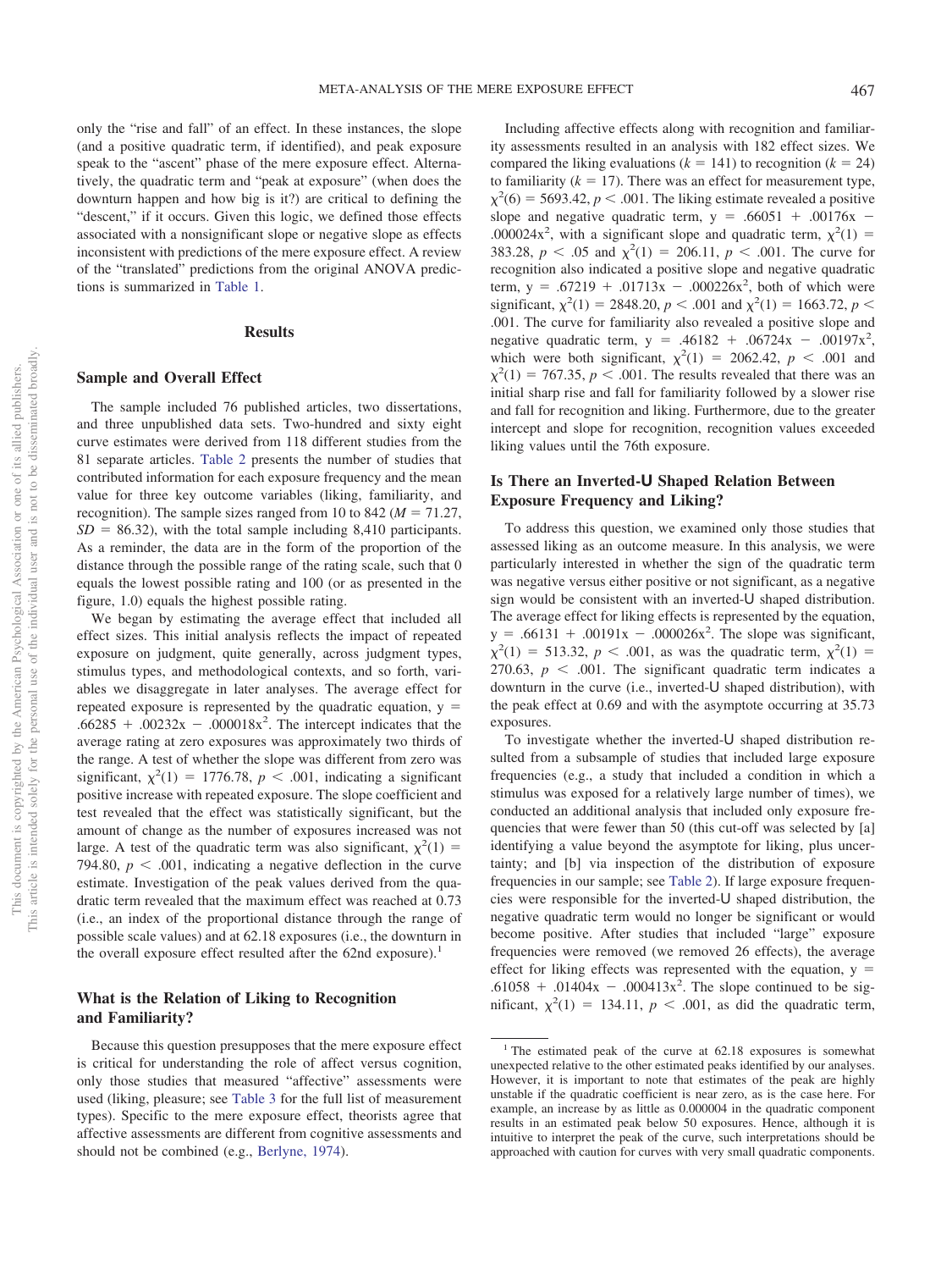<span id="page-9-0"></span>

|   | ↘<br>t |  |
|---|--------|--|
| ١ | ole    |  |

|           | I                                       |
|-----------|-----------------------------------------|
|           | א היינוח הניצו לו ההו<br>the mother in  |
|           |                                         |
|           |                                         |
|           | , unu 1                                 |
|           | <b>The contract of the contract</b>     |
|           | $\frac{1}{2}$<br>$\sim 12.1$            |
|           | $\sim$ $\sim$ $\sim$<br>י<br>י          |
|           | Ì                                       |
|           |                                         |
|           | <b>Mariana da como</b>                  |
|           | .<br>با                                 |
| l<br>Fala | moning and the<br>ていこ<br>Mean<br>l<br>l |

|                 |                                                        |                 |            |                 |                 |         |                 |                |                               |                     |                 | Exposure frequency |                |                                  |           |               |                 |                |              |                |           |                  |            |             |                          |
|-----------------|--------------------------------------------------------|-----------------|------------|-----------------|-----------------|---------|-----------------|----------------|-------------------------------|---------------------|-----------------|--------------------|----------------|----------------------------------|-----------|---------------|-----------------|----------------|--------------|----------------|-----------|------------------|------------|-------------|--------------------------|
| Measure<br>type |                                                        |                 |            |                 |                 |         |                 | ٢              | ∞                             | $\circ$             | $\approx$       |                    | $\overline{c}$ | $\frac{13}{2}$                   | 15        | $\frac{6}{1}$ | $\overline{17}$ | 20             | 24           | 25             | 27        | 30               | 32         | $rac{4}{5}$ | $\geq 50$                |
| mean<br>kmg     | 53.                                                    | 58.             | .58        | $\widetilde{9}$ |                 | $\odot$ |                 | $89$ .         |                               |                     |                 | 69.                | ĢÞ.            |                                  |           |               |                 |                |              | $\overline{6}$ |           | $\overline{.71}$ | $\ddot{S}$ |             |                          |
|                 | $\Xi$                                                  | 126             | 84         | $\overline{6}$  | 59              | 50      | $\frac{60}{10}$ | $\mathbf{13}$  | $\mathfrak{S}$ $\mathfrak{S}$ | $\frac{6}{30}$      | $\frac{67}{73}$ | Ξ                  | 3              | $\frac{8}{8}$                    | 65        | 58<br>24      | $\frac{8}{9}$   | 62             | $rac{56}{3}$ | $\frac{1}{4}$  | $72$ 16   | 2                | $\circ$    | $53$<br>19  | $\frac{59}{26}$          |
| Recognition     |                                                        |                 |            |                 |                 |         |                 |                |                               |                     |                 |                    |                |                                  |           |               |                 |                |              |                |           |                  |            |             |                          |
| mean            |                                                        | $\frac{55}{20}$ |            | 83              | $\overline{17}$ | 57      | 89.             | 56             | 80                            | 87                  | $\frac{3}{3}$   | I                  | I              | I                                | Ģ         | .79           | $\mid$          | $\ddot{6}$     | $\mid$       | $\mid$         | $\dot{6}$ | $\widetilde{9}$  | 86.        | $\mid$      | .80                      |
|                 | $45$<br>23                                             |                 | <u>다 다</u> |                 |                 |         |                 |                | 5                             | 5                   |                 | 0                  |                |                                  | 2         | 4             |                 | 3              |              |                |           |                  |            | 0           | 4                        |
|                 |                                                        |                 |            |                 |                 |         |                 |                |                               |                     |                 |                    |                |                                  |           |               |                 |                |              |                |           |                  |            |             |                          |
| mean            | 29                                                     | $\ddot{\circ}$  |            | 63              | 80              | 65      | .76             | $\overline{8}$ | $\ddot{\circ}$                | $\ddot{\mathrm{s}}$ | .75             | 82                 | 83.            |                                  | $\dot{5}$ | $\mathcal{S}$ |                 | $\overline{5}$ | I            | I              | 95        | I                | I          | I           | $\overline{\phantom{a}}$ |
|                 | $\overline{10}$                                        | $\overline{16}$ |            |                 |                 |         |                 | 3              | Γ                             | $\sigma$            | $\overline{C}$  | 3                  | 3              |                                  |           | 4             |                 | 3              |              |                | 2         | 0                | $\circ$    | $\circ$     | $\circ$                  |
| Vote.           | Means are weighted by the sample size of effects inclu |                 |            |                 |                 |         | ded at          | t a speci      |                               |                     |                 |                    |                | he number of effects at a speci- |           |               |                 |                |              |                |           |                  |            |             |                          |

 $\chi^2(1) = 361.63, p < .001$ , with the peak effect at 0.72 and with the asymptote occurring at 21.75 exposures. The significant quadratic term provides evidence that the downturn in the curve (i.e., inverted-U shaped distribution) did not result from "large" exposure frequencies.

## **Are Exposure Effects Different for Subliminal Versus Supraliminal Exposure?**

A discussion of what constitutes a "subliminal" effect is warranted. What is considered "subliminal" depends on many factors, including modality (auditory vs. visual), stimulus complexity (a photograph vs. a word), the use of forward/backward masking, among other factors [\(Marcel, 1983a,](#page-21-20) [1983b;](#page-21-21) [Cheesman & Merikle,](#page-19-12) [1986\)](#page-19-12). From a review of the literature, estimates for what is considered a "subliminal" presentation tended to vary between 5 ms and 30 ms. We selected the conservative— but still arbitrary cutoff value of 15 ms. We selected this value to include as many "researcher-defined" subliminal studies as possible. It is important to note, however, that even if our cutoff is somewhat arbitrary, the cutoff continues to provide an adequate test of the predictions of mere exposure theories, as the predictions are relative in nature, such that very brief exposure durations should be associated with larger effects than longer exposure durations.

We collapsed all studies with exposure durations greater than 15 ms and compared them with studies with very brief exposure durations  $(\leq 15 \text{ ms})$ . There was an effect for exposure duration,  $\chi^2(3)$  = 312.41,  $p < .001$ . The curve for very brief exposure studies,  $y = .54417 + .00866x - .000157x^2$ , included a significant positive slope and negative quadratic term,  $\chi^2(1) = 148.02$ ,  $p < .001$  and,  $\chi^2(1) = 38.88, p < .001$ , for the slope and quadratic term, respectively. The curve for longer duration studies,  $y =$  $.65417 + .00550x - .000082x^2$ , also produced a significant positive slope and negative quadratic term,  $\chi^2(1) = 65.79$ ,  $p < .001$ and  $\chi^2(1) = 45.30, p < .001$ . The curve for very brief exposure effects, compared to longer exposure effects, was associated with a descriptively smaller intercept, larger positive slope, and larger negative quadratic term. The significant slope for very brief exposure effects is consistent with the proposition that conscious awareness is unnecessary for the operation of the mere exposure effect. The quadratic effect, however, was also significant, indicating that there was the reduction in liking even after repeated very brief exposures.<sup>2</sup>

#### **Descriptive Moderator Analyses**

**Stimulus type.** We used [Bornstein's \(1989\)](#page-19-1) categories to generate seven categories: auditory, ideograph, meaningful words, meaningless words, paintings, photographs, and other (e.g., a target person; [Moreland & Beach, 1992\)](#page-22-16). Only the affective effects (liking, pleasure) were included in this analysis (as with several moderator analyses that follow) to test the predictions of the various models for the mere exposure effect. There was a differ-

<sup>2</sup> [Bornstein \(1989\)](#page-19-1) also included very brief exposure studies that included recognition rates that were above/below chance as the standard for a "subliminal" study. Unfortunately, we were not able to replicate this analysis because too few studies both (a) used very brief exposure durations, and (b) included recognition rates.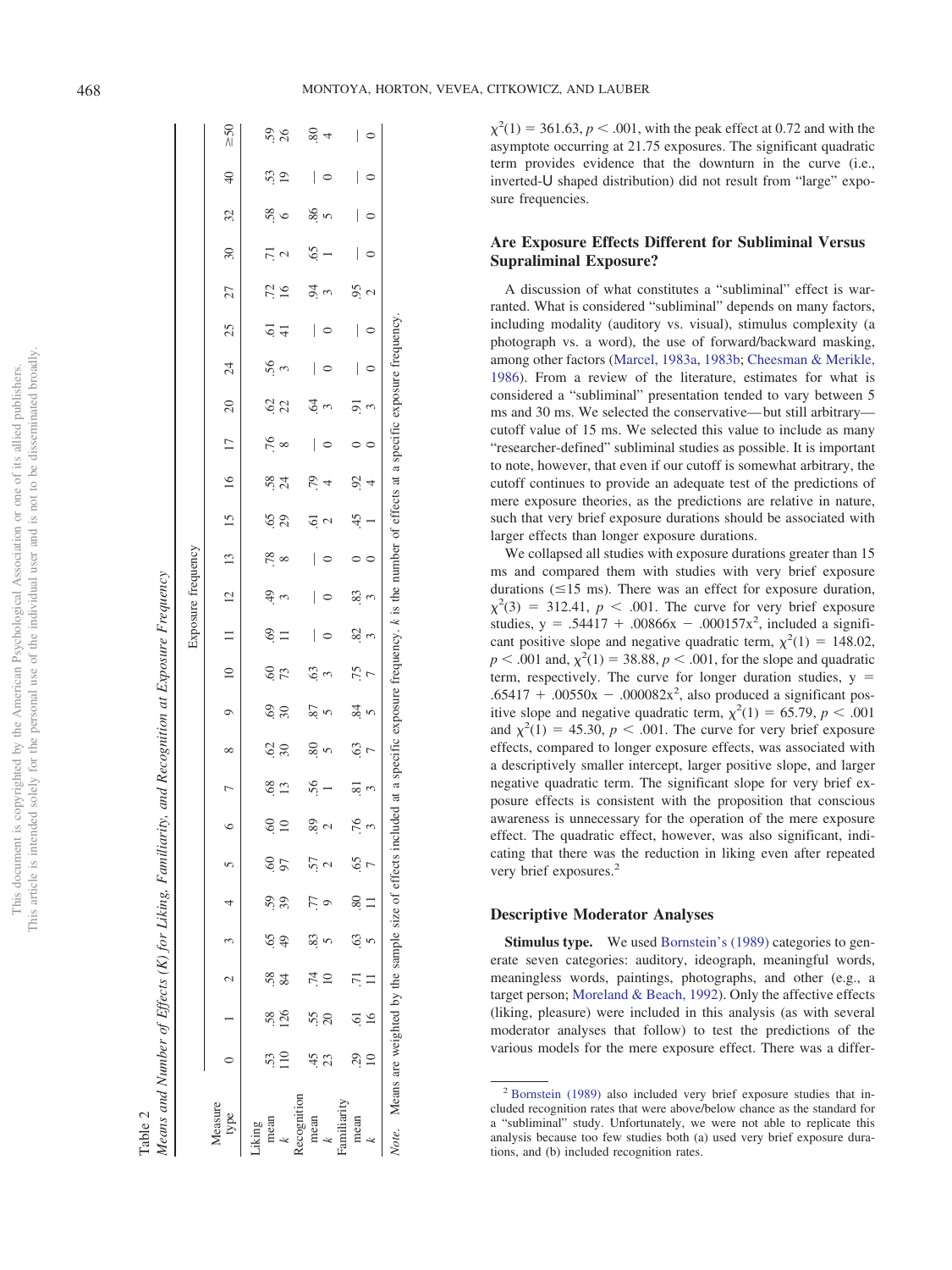<span id="page-10-0"></span>Table 3 *Summary of the Moderators of the Mere Exposure Effect*

|                                                 |                      |                                     |             | Chi-square test | Quadratic maxima |                     |
|-------------------------------------------------|----------------------|-------------------------------------|-------------|-----------------|------------------|---------------------|
| Moderator                                       | Number of<br>effects | Quadratic equation                  | Slope       | Quadratic       | Peak effect      | Peak at<br>exposure |
| Measure type                                    |                      |                                     |             |                 |                  |                     |
| Auditory                                        | 34                   | $y = .70508 - .00167x + .000025x^2$ | 94.29**     | 65.88**         |                  |                     |
| Ideograph                                       | 36                   | $y = .60776 + .00368x - .000025x^2$ | 336.63**    | $90.69**$       | .74              | 73.07               |
| Nonsense words                                  | 26                   | $y = .67876 + .00320x - .000057x^2$ | 291.23**    | $156.55***$     | .72              | 27.98               |
| Paintings/drawing/matrice                       | 34                   | $y = .66324 + .00659x - .000114x^2$ | 264.38**    | $205.42**$      | .75              | 28.89               |
| Photograph                                      | 23                   | $y = .59375 + .00399x - .000081x^2$ | $170.19**$  | 54.43**         | .64              | 24.43               |
| Polygons                                        | 11                   | $y = .56697 + .00454x - .000048x^2$ | $120.91***$ | $44.61***$      | .67              | 46.54               |
| Delay                                           |                      |                                     |             |                 |                  |                     |
| Immediate                                       | 21                   | $y = .75338 + .00018x - .000008x^2$ | $9.83*$     | 3.08            | .75              | 10.97               |
| All stimuli presented, immediate rating         | 127                  | $y = .64547 + .00172x - .000022x^2$ | 354.58**    | $143.01**$      | .67              | 38.67               |
| All stimuli presented, delay before rating      | 27                   | $y = .65301 + .00434x - .000053x^2$ | 182.82**    | 68.04**         | .74              | 40.61               |
| Presentation type                               |                      |                                     |             |                 |                  |                     |
| Homogeneous                                     | 15                   | $y = .65582 + .00181x - .000023x^2$ | 62.83**     | 65.46**         | .69              | 38.75               |
| Heterogeneous                                   | 154                  | $y = .66220 + .00214x - .000041x^2$ | 413.08**    | 183.14**        | .68              | 25.66               |
| Age                                             |                      |                                     |             |                 |                  |                     |
| Children                                        | 12                   | $y = .76670 + .01251x - .000384x^2$ | 212.25*     | $118.63*$       | .86              | 16.29               |
| Adults                                          | 164                  | $y = .65440 + .00140x - .000018x^2$ | 805.66*     | 639.40*         | .68              | 37.41               |
| Measure type                                    |                      |                                     |             |                 |                  |                     |
| Liking                                          | 141                  | $y = .66239 + .00173x - .000025x^2$ | 383.29**    | $206.10**$      | .69              | 34.39               |
| Goodness/correctness                            | 30                   | $y = .63714 + .00086x - .000006x^2$ | $24.01***$  | $25.19**$       | .66              | 70.41               |
| Pleasing                                        | 35                   | $y = .65827 + .00023x - .000029x^2$ | 56.48**     | $32.21***$      | .70              | 39.11               |
| Recognition                                     | 24                   | $y = .66502 + .01715x - .000226x^2$ | 2848.20**   | 1663.72**       | .98              | 37.79               |
| Familiarity                                     | 17                   | $y = .45714 + .06708x - .001971x^2$ | 2062.42**   | 767.35**        | 1.02             | 17.01               |
| Other                                           | 21                   | $y = .66078 + .00692x - .000193x^2$ | $51.24***$  | 41.08**         | .72              | 17.83               |
| Exposure duration                               |                      |                                     |             |                 |                  |                     |
| $\leq$ 15 ms                                    | 24                   | $y = .54436 + .00867x - .000157x^2$ | 148.02**    | 38.88**         | .66              | 27.48               |
| 16 ms-999 ms                                    | 7                    | $y = .54988 + .00165x - .000052x^2$ | 6.78*       | 2.76            | .56              | 15.73               |
| $1 s-4 s$                                       | 80                   | $y = .65127 + .00356x - .000035x^2$ | 555.28**    | 232.03**        | .74              | 50.57               |
| $5 s-10 s$                                      | 8                    | $y = .75637 + .00203x - .000044x^2$ | $9.10*$     | $10.98**$       | .77              | 22.97               |
| $11 s - 59 s$                                   | 17                   | $y = .73831 - .00235x + .000033x^2$ | $146.43**$  | 88.88**         |                  |                     |
| $\geq 60$ s                                     | 22                   | $y = .65257 + .00886x - .000392x^2$ | $121.22**$  | 88.66**         | .70              | 11.28               |
| Exposure Duration $\times$ Total # of Exposures |                      |                                     |             |                 |                  |                     |
| $<$ 2 s                                         | 25                   | $y = .59619 + .01092x - .000206x^2$ | 258.52**    | $112.42**$      | .74              | 26.41               |
| $2 s-1 m 28 s$                                  | 27                   | $y = .64467 + .00176x - .000056x^2$ | 96.92**     | 46.59**         | .78              | 41.81               |
| $1 m 29s - 2 m 40 s$                            | 30                   | $y = .58078 + .00330x - .000063x^2$ | $403.62**$  | .50             | .62              | 26.16               |
| $2 m 41 s - 4 m 18 s$                           | 31                   | $y = .64236 + .00061x - .000008x^2$ | 78.04**     | 93.92**         | .65              | 35.76               |
| 4 m 19 s-15 m 45 s                              | 36                   | $y = .65191 + .00183x - .000012x^2$ | $136.57**$  | $60.06**$       | .72              | 76.62               |
| $>15$ m 45 s                                    | 35                   | $y = .69821 - .00179x + .000025x^2$ | 139.18**    | 81.06**         |                  |                     |
| Interstimulus interval                          |                      |                                     |             |                 |                  |                     |
| $< 60$ ms                                       | 10                   | $y = .52032 + .00021x + .000013x^2$ | 38.25**     | 2.33            |                  |                     |
| 70 ms-999 ms                                    | 24                   | $y = .63636 + .00103x - .000011x^2$ | .11         | $0^{\dagger}$   | .65              | 45.29               |
| $1 s - 2.99 s$                                  | 42                   | $y = .59995 + .00218x - .000009x^2$ | 228.28**    | 34.32**         | .72              | 113.72              |
| $3s-30s$                                        | 36                   | $y = .67991 + .01191x - .000244x^2$ | 277.96**    | 85.29**         | .82              | 24.42               |
| $>30$ s                                         | 13                   | $y = .73738 + .00852x - .000401x^2$ | $77.70**$   | 74.41**         | .78              | 10.60               |

*Note.* Empty cells indicate values that could not be estimated. Due to missing values, the number of effects for a specific moderator may not total to 268 (for analyses that included all effect sizes) or 176 (for those analyses that investigated liking/pleasing).

† A slightly negative value was obtained and truncated to zero. In principle, likelihood-ratio tests of nested models cannot produce values less than zero. This phenomenon can happen on occasion due to numerical instability in the estimation procedure.  $p < .05$ .  $\rightarrow p < .001$ .

ence among the categories,  $\chi^2(15) = 962.58$ ,  $p < .001$ . The results are presented in [Table 3](#page-10-0) and illustrated in [Figure 1.](#page-11-0) Results revealed a general trend for positive slopes and negative quadratic terms for all stimulus types except for auditory stimuli, which demonstrated a negative slope but positive quadratic term, indicating a U-shaped curvature.

*Simple versus complex stimuli.* To test specific predictions for several mere exposure effect models, we collapsed categories that, on average, are more complex (paintings, photographs) versus more simple (ideographs, polygons). There was an effect for stimulus complexity,  $\chi^2(3) = 129.21$ ,  $p < .001$ . The curve for

simple effects,  $y = .63895 + .00404x - .000070x^2$ , includes a significant slope and quadratic term,  $\chi^2(1) = 439.82$ ,  $p < .001$  and  $\chi^2(1) = 245.97, p < .001$  (max at peak = 28.55; peak effect = 0.70). The curve for complex effects,  $y = .60033 + .00352x$  – .000026x2 , also includes a significant slope and quadratic term,  $\chi^2(1) = 515.23, p < .001$  and  $\chi^2(1) = 138.79, p < .001$  (max at  $peak = 66.27$ ; peak effect = 0.72). The curve for simple stimuli, compared to complex stimuli, was associated with a descriptively smaller intercept, but larger slope and quadratic term.

*Auditory versus visual stimuli.* We also collapsed stimuli into auditory and visual categories. There was a significant effect for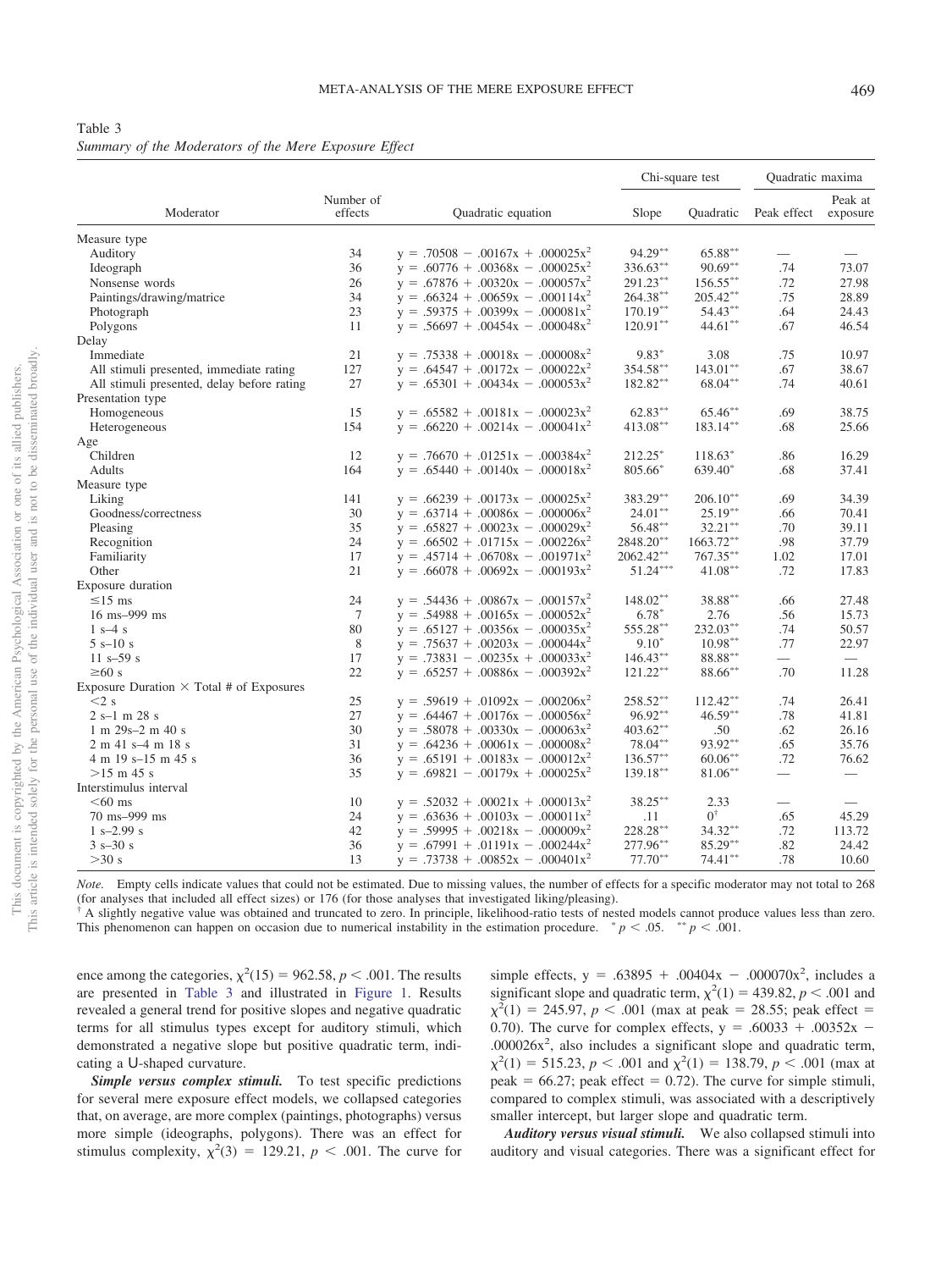

<span id="page-11-0"></span>*Figure 1.* Effect sizes as a function of stimulus type and number of exposures.

audio/visual stimulus type,  $\chi^2(3) = 657.36$ ,  $p < .001$ . The curve for visual stimuli revealed a positive slope and negative quadratic term,  $y = .64160 + .00299x - .000037x^2$ , both of which were significant,  $\chi^2(1) = 950.82$ ,  $p < .001$  and  $\chi^2(1) = 353.35$ ,  $p <$ .001, respectively. The auditory estimate revealed a negative slope and positive quadratic term,  $y = .70456 - .00167x + .000025x^2$ , both of which reached significance,  $\chi^2(1) = 94.29$ ,  $p < .001$  and  $\chi^2(1) = 65.87, p < .001$ . This finding indicates that the mere exposure effect applies to visual stimuli but not to auditory stimuli.

**Delay.** Following [Bornstein \(1989\),](#page-19-1) we sorted effects into one of three categories: immediate assessment after each stimulus exposure, assessment immediately after the final presentation of the exposure phase, or assessment following the exposure phase and delay (of any duration). For the affective effects, there was a significant difference among the categories,  $\chi^2(6) = 154.88, p < .001$ . As graphed in [Figure 2](#page-11-1) and presented in [Table 3,](#page-10-0) each delay type was paired with a positive slope and negative quadratic term, although the negative quadratic term for immediate assessment was not significant.



<span id="page-11-1"></span>*Figure 2.* Effect sizes as a function of delay type and number of exposures.

**Presentation type.** Only the affective effects were included. There was a difference between the curves for studies that used a homogeneous versus heterogeneous presentation of stimuli,  $\chi^2(3) = 30.13$ ,  $p < .001$ . Homogeneous presentations, compared with heterogeneous presentations, were characterized by a descriptively larger slope, but smaller quadratic term.

**Age.** We categorized effects by participants' age. The child sample was comprised of individuals younger than 18 years of age, whereas the adult sample was primarily composed of college-aged individuals. Testing the affective effects only, we found an effect for age,  $\chi^2(3) = 639.94$ ,  $p < .001$ . As graphed in [Figure 3,](#page-11-2) there was a positive slope and negative quadratic term for each age group, but the slope and quadratic terms for children were more dramatic than they were for adults.

**Measure type.** [Using Bornstein's \(1989\)](#page-19-1) categories, we uncovered an effect for measure type,  $\chi^2(15) = 6083.44$ ,  $p < .001$ . As graphed in [Figure 4,](#page-12-0) each measure was associated with a significant positive slope and a negative quadratic term. The online supplement presents the individual curves for each measurement type.

**Exposure duration.** We followed the category distinctions as identified by [Bornstein \(1989\),](#page-19-1) but added in the theoretically relevant "very brief" exposure  $(<15 \text{ ms})$  category. For the affective effects, there was a significant difference among the categories,  $\chi^2(15) = 1024.75$ ,  $p < .001$ . The curves are plotted in [Figure](#page-12-1) [5.](#page-12-1) Results indicate that there was a descriptive pattern such that the largest effect (large peak effect and largest peak exposure) was for exposures that lasted  $1$  s-4 s. Results also revealed that the intercept and slope for short exposures (less than 15 ms and those between 16 ms and 1 s) were both smaller than the average effects and the effects for longer exposure durations. The curve for longer exposures ( 60 s) produced a relatively rapid decline after a few exposures. Interestingly, exposure durations that lasted between 11 s and 59 s produced a negative slope and positive quadratic term, producing a U-shaped distribution.

Sensitivity analyses revealed that the slope and quadratic term dropped to nonsignificant for two exposure durations when the variance term was tripled: for 5 s-10 s, quadratic term,  $\chi^2(1)$  = 3.27,  $p = .07$ ;  $\ge 60$  s, slope,  $\chi^2(1) = 2.69$ ,  $p = .10$ , quadratic term,



<span id="page-11-2"></span>*Figure 3.* Effect sizes as a function of participant age and number of exposures.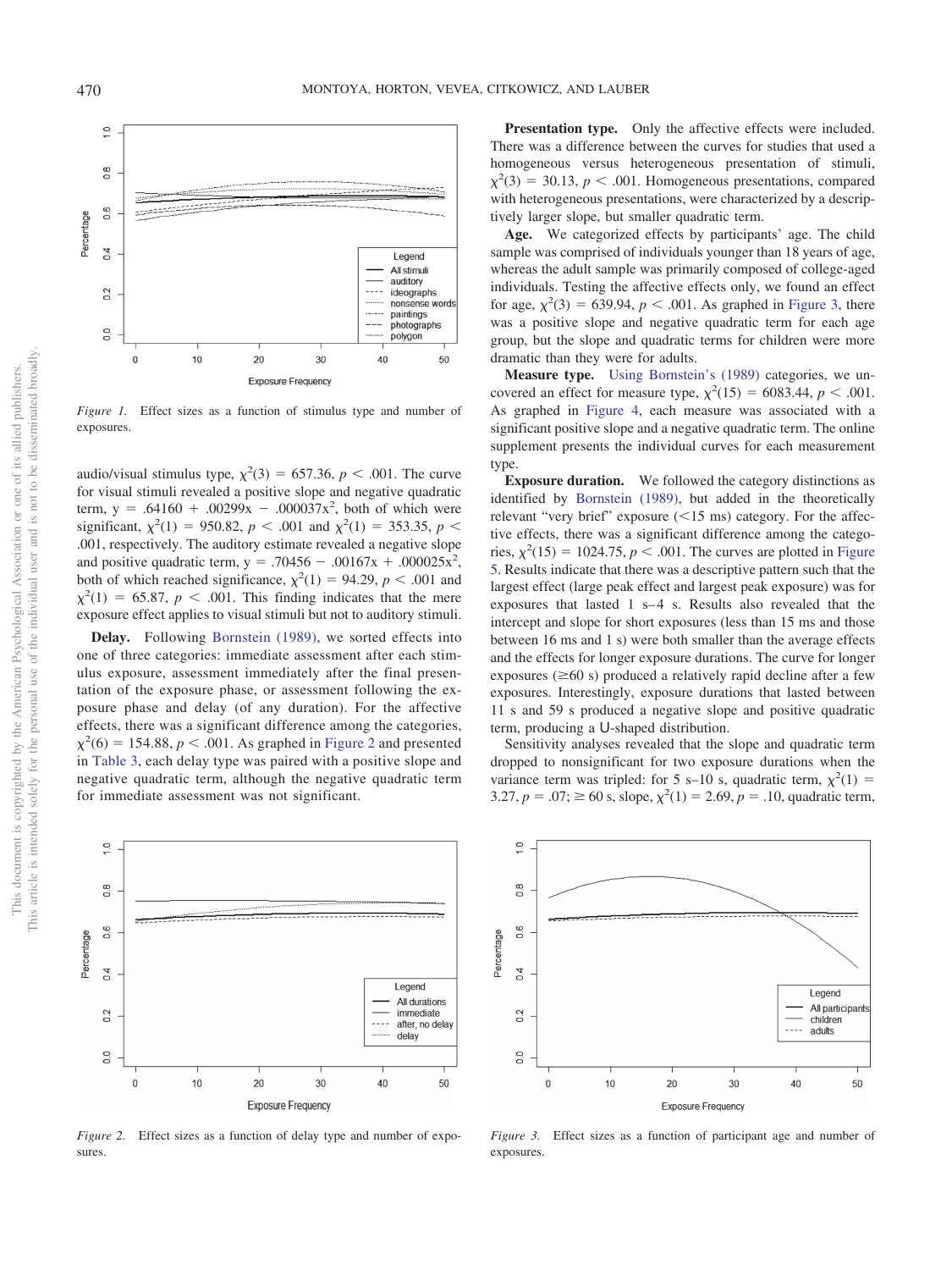

<span id="page-12-0"></span>*Figure 4.* Effect sizes as a function of measure type and number of exposures.

 $\chi^2(1) = 0.69$ ,  $p = .40$ . In addition, the quadratic effect for 16 ms–999 ms changed from not significant to significant,  $\chi^2(1)$  = 5.19,  $p < .05$ .

#### **Exploratory Analyses**

**Exposure Duration × Complex/Simple Stimuli.** An extension of the basic prediction of most models of the mere exposure effect is that simple, compared to complex, stimuli presented for a short (vs. long) duration would be associated with a greater negative quadratic effect (due to boredom, habituation, etc.). To investigate this prediction, we estimated the curves for simple/ complex stimulus type relative to long/short exposure duration.

For "short" exposure durations  $(\leq 1s)$ , there was a difference for complexity,  $\chi^2(3) = 26.19$ ,  $p < .001$ . For complex stimuli ( $k =$ 32), the curve,  $y = .57869 + .00196x - .000016x^2$ , included a significant slope,  $\chi^2(1) = 84.37$ ,  $p < .001$ , and quadratic term,  $\chi^2(1)$  = 12.70, *p* < .001. Alternatively, the curve for simple stimuli ( $k = 15$ ), y = .55042 + .00322x - .000019x<sup>2</sup>, also included a significant slope,  $\chi^2(1) = 225.56$ ,  $p < .001$ , and quadratic term,  $\chi^2(1) = 55.84$ ,  $p < .001$ .



<span id="page-12-1"></span>*Figure 5.* Effect sizes as a function of exposure duration and number of exposures.

For "long" exposure durations  $(\geq 1 \text{ s})$ , there was a significant difference for complexity,  $\chi^2(3) = 10.13$ ,  $p < .01$ . For complex stimuli ( $k = 16$ ), the curve, y = .65148 + .00901x - .000174x<sup>2</sup>, was associated with a significant slope,  $\chi^2(1) = 494.73$ ,  $p < .001$ , and quadratic term,  $\chi^2(1) = 409.67$ ,  $p < .001$ . Alternatively, for simple stimuli ( $k = 37$ ), the curve,  $y = .67713 + .01016x -$ .000215x<sup>2</sup>, also was associated with a significant slope,  $\chi^2(1)$  = 446.13,  $p < .001$ , and quadratic term,  $\chi^2(1) = 286.37$ ,  $p < .001$ .

Results revealed statistically significant simple effects for complexity by long/short exposure duration, but inspection of the curve estimates revealed that the larger difference was between long versus short exposure durations. It is important to note that of the 32 articles that contributed data for this analysis, only five (15%) contributed effects to both simple and complex categories; indicating that these nearly identical effect estimates were estimated using a spectrum of methods and procedures.

**Study duration.** Analogous to [Bornstein's \(1989\)](#page-19-1) analysis that explored whether the maximum exposure frequency affected the magnitude of the mere exposure effect, we explored whether more time spent in the study results in an inverted-U shaped distribution. In other words, does the downturn in liking result from long studies? To test this, we multiplied exposure duration by the total number of exposures the participant saw to determine whether more time in the study would be associated with a greater downturn in liking.

We found an effect for study duration,  $\chi^2(15) = 1289.17$ ,  $p < .001$ . Results indicated that each category of study duration shorter than 15 min and 45 s was associated with a positive slope and negative quadratic term, whereas the category associated with the longest studies was associated with a negative slope and positive quadratic effect.

Sensitivity analyses revealed that one of the quadratic effects for study duration changed from nonsignificant to significant when the sampling variance term was tripled: for 1 m 29 s–2 m 40 s,  $\chi^2(1)$  = 4.53,  $p < .05$ .

**Interstimulus interval.** We found a significant effect for ISI,  $\chi^2(12) = 608.16$ ,  $p < .001$ . As illustrated in [Figure 6,](#page-12-2) brief ISIs were the only effects resulting in a positive slope and a *positive* quadratic effect, whereas studies with longer ISIs were all associated with positive slopes but negative quadratic terms.



<span id="page-12-2"></span>*Figure 6.* Effect sizes as a function of interstimulus interval (ISI) and number of exposures.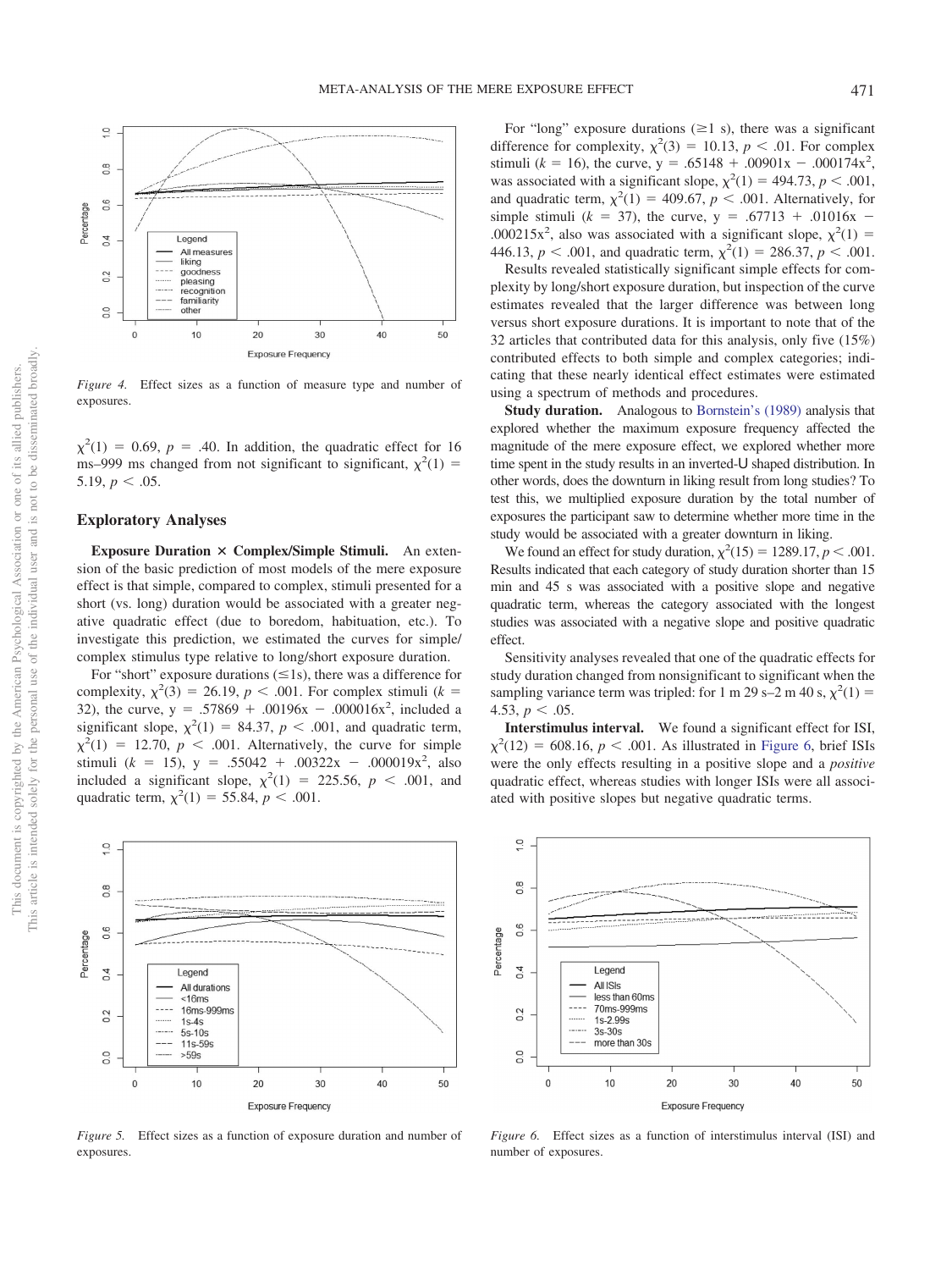Sensitivity analyses revealed that the slope and quadratic terms for ISIs changed when the variance term was tripled: for 70 ms–999 ms, significant effects were observed for slope,  $\chi^2(1)$  = 9.69,  $p < .05$ , and the quadratic term,  $\chi^2(1) = 10.71$ ,  $p < .01$ ; for >30 s, nonsignificant effects were noted for the slope,  $\chi^2(1)$  = 0.01,  $p = .89$ , and quadratic term,  $\chi^2(1) = 0.06$ ,  $p = .97$ .

#### **Selection Bias**

Given that researchers who study the mere exposure effect are typically interested in demonstrating change associated with the number of exposures, it is most likely that any selection bias effects would be evident in the slope component from the growth curve. Funnel plots [\(Light & Pillemer, 1984\)](#page-21-22) provide a visual check for selection bias. In their original form, the plots present effect size plotted against sample size, which in the absence of bias, should take the shape of a symmetric funnel with less variation for the larger studies. [Figure 7](#page-13-0) presents a modified funnel plot in which the slopes are plotted against their standard errors. This form of the plot can be more informative than traditional funnel plots in which effects are plotted against sample size, as the range in which asymmetry is likely to arise is extended further, making problems easier to discern [\(Sutton, 2009\)](#page-23-13). As with plots plotted against sample sizes, vertical symmetry would indicate the absence of bias.

In the present plot, there is apparent evidence of asymmetry, suggesting that some smaller slope effects may have been suppressed. Although the slopes for the largest studies (which appear as the very dense region at the left edge of the plot) are solidly greater than zero, there is a systematic tendency for effects from studies with larger standard errors to be positive rather than negative. Egger's regression test for asymmetry supports that idea,  $t(266) = 6.52$ ,  $p < .001$  [\(Egger, Davey Smith, Schneider, &](#page-19-13) [Minder, 1997\)](#page-19-13). However, it is important to note that the effects of such asymmetry may be negligible, as the overwhelming majority of the largest studies show positive effects. As a further check, we performed a trim-and-fill analysis [\(Duval & Tweedie, 2000\)](#page-19-14). The trim-and-fill method works by estimating the number of missing effects and imputing the missing values symmetrically about the axis of the plot. The meta-analysis is then recalculated and the



<span id="page-13-0"></span>*Figure 7.* Plot of linear slope against standard error.

number of missing effects is reestimated. This process iterates until there are no further changes. For the mere exposure slopes, the trim-and-fill algorithm estimated that no effects were missing, so that there was no adjustment to the mean slope.

#### **Discussion**

The goals of this synthesis were (a) to explore the processes that regulate the mere exposure effect, and (b) to determine how well established theories account for the data. We synthesized 268 effects using a meta-analysis of growth curves and found linear and quadratic effects of repeated exposure and moderating effects of numerous variables. Repeated exposure was associated with a more positive evaluation of the stimulus, although the magnitude of the slope was small. We also observed an inverted-U shaped relation between exposure frequency and liking. Across the different moderators, there was tremendous consistency of positive slopes and negative quadratic terms, but exposure effects were smaller (i.e., nonsignificant positive slope or negative slopes) or absent for longer study durations and auditory stimuli. In only one instance (specifically, very brief ISIs) did we find effects that produced both a positive slope and a (nonsignificant) positive quadratic term. Importantly, results from the sensitivity analyses revealed that the findings were robust and that they largely held when the sampling variance was tripled; one exception to this were effects that were characterized by long exposures. In the following sections, we review how the meta-analytic results speak to the critical questions and, when appropriate, the descriptive moderators. We then discuss what the results suggest about existing models, and we conclude by proposing a new framework for the mere exposure effect.

## **Is There an Inverted-U Shaped Relation Between Exposure and Liking?**

Across measure type, stimulus type, and different exposure durations, we found consistent inverted-U shaped relations (i.e., positive slopes and negative quadratic terms). All of the mere exposure models predicted that such a result was possible, but did so for different reasons. As discussed below, none of the models adequately explain the body of findings.

**The case for boredom.** Three theories proposed that boredom reduces liking to frequently viewed stimuli. Specifically, the original and modified two-factor models posited that boredom reduces liking for repeated stimuli via "stimulus satiation." Alternatively, fluency researchers propose that people attribute the experience of boredom to the frequently seen stimuli [\(Van den Bergh & Vrana,](#page-23-14) [1998\)](#page-23-14).

However, research into boredom does not agree with these views. Boredom is considered an aversive state created by monotonous stimulation, which can develop quickly and is situationspecific [\(Hill & Perkins, 1985\)](#page-20-11). [O'Hanlon \(1981\)](#page-22-17) reviewed the impact of boredom in a wide range of contexts (e.g., school, industry, health) and concluded that boredom has a global impact on one's evaluations. Thus, boredom, as a psychological state, should have a global impact on *all* of the presented stimuli (i.e., produce a nonsignificant slope and/or lower intercept), not simply selected stimuli or those viewed most frequently (i.e., produce a significant negative quadratic term). Thus, previous work on bore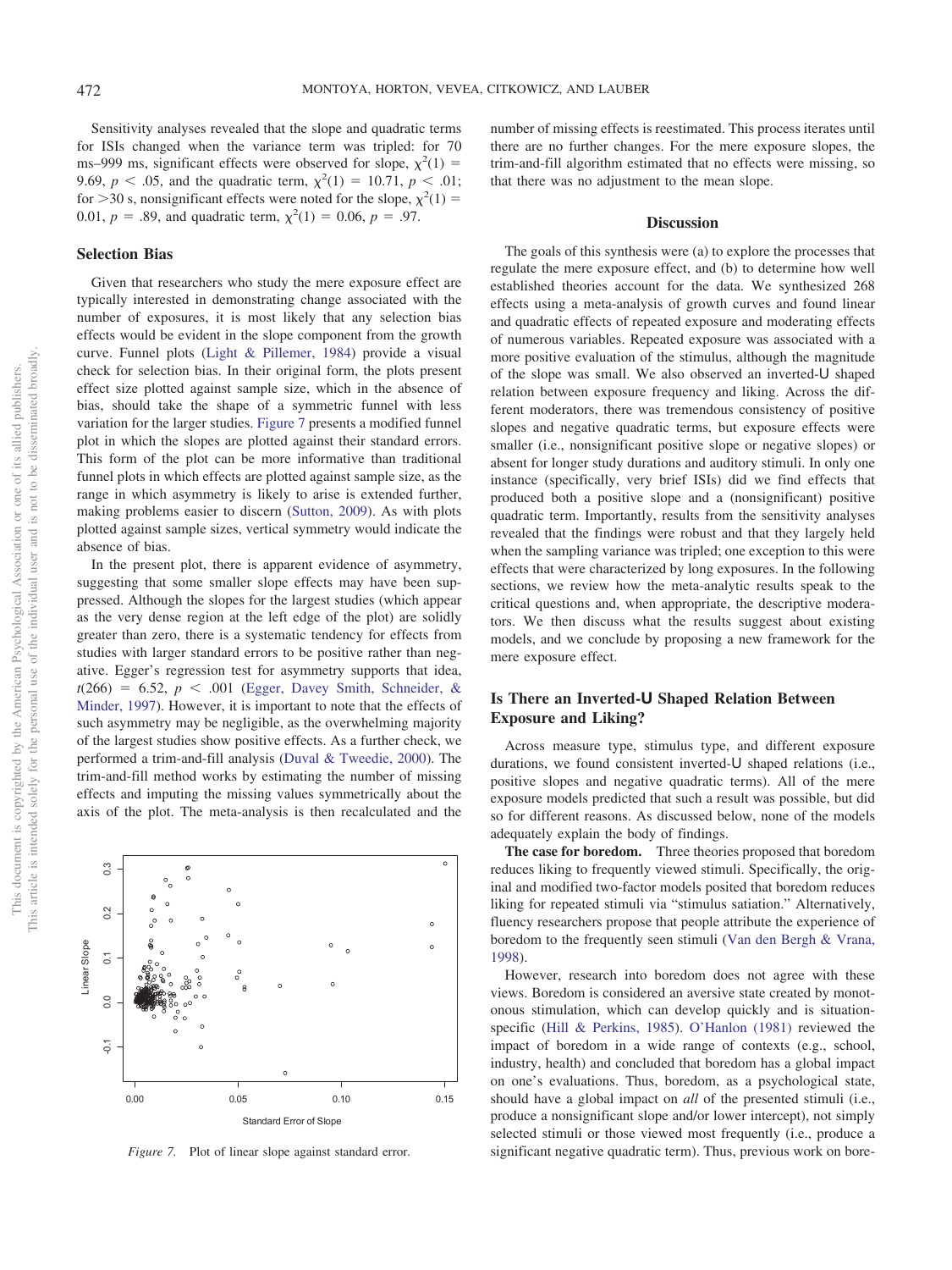dom's effects does not support its role in the observed quadratic effect of exposure on liking.

The most direct test of the influence of boredom, then, would be a nonsignificant positive slope (or negative slope) for those studies that are likely to generate boredom, namely, long studies [\(Stang &](#page-23-15) [O'Connell, 1974\)](#page-23-15), long exposure duration studies [\(Hamid, 1973\)](#page-20-12), long ISI studies, or studies that use only simple stimuli [\(Heyduk,](#page-20-13) [1975\)](#page-20-13). In each case, however, we found comparable positive slopes and negative quadratic terms across all conditions. Interestingly, with respect to the study length, as outlined in [Table](#page-10-0) [3,](#page-10-0) the longest studies were paired with a *negative* slope and it was the shortest studies that were associated with the largest negative quadratic term. For reasons that will become apparent, the negative slope for the longest studies should be interpreted with caution, as other factors beyond boredom may have contributed to this finding.

**The case for strategic responding/misattribution.** Fluency researchers propose that the quadratic effect may occur when individuals attribute the experience of fluency to previous exposures and less so to the stimulus. Our results do not allow us to exclude conclusively this explanation; however, two findings are inconsistent with it. To start, the negative quadratic effect for very brief exposure durations (i.e.,  $\leq 15$  ms) defies explanation by misattribution. Indeed, without conscious recognition, misattribution could not influence people's responses. It is also telling that the negative quadratic effect for very brief exposures was equal to or larger than the negative quadratic effect for longer exposures, for which recognition, and thus the misattribution explanation, would seem more likely. Second, the negative quadratic term for delayed assessment studies was significant, compared to the nonsignificant negative quadratic term for immediate assessment studies. Given that delayed assessment should reduce awareness of and, thus, misattribution to, repeated exposure, relative to immediate assessment, this result speaks against a role for misattribution in creating the inverted-U shaped pattern.

**The case for habituation.** The fluency account includes the notion that repeated exposure results in habituation, which primarily occurs with longer exposure durations [\(Huber et al., 2008;](#page-20-14) [Irwin, Huber, & Winkielman, 2010\)](#page-20-15). More specifically, repeated exposure should produce *smaller slopes* when stimuli are viewed frequently or for a longer period of time [\(Huber et al., 2008\)](#page-20-14). From this view, on repeated or extended exposure, the greater neural firing fatigues neurons, eventually reducing their synaptic communication. The reduced firing rate then produces less liking and lowered recognition. We call this approach *habituation via fatigue*. This approach is consistent with other neuropsychological models of habituation, including camatosis (e.g., [Tulving, 2002\)](#page-23-7), synaptic depression [\(Abbott, Varela, Sen, & Nelson, 1997;](#page-18-8) [Nelson, Varela,](#page-22-18) [Sen, & Abbott, 1997\)](#page-22-18), and decremental responses [\(Xiang &](#page-24-19) [Brown, 1998\)](#page-24-19).

A second perspective on the effects of habituation indicates that habituation results from learning rather than fatigue. According to this view, exposure to a novel stimulus leads to more neural activation than does exposure to a familiar stimulus [\(Henson,](#page-20-16) [Shallice, & Dolan, 2000\)](#page-20-16). On initial exposures, the representation of that stimulus is not well-learned and it activates neural activity in parahippocampal areas (e.g., perirhinal and entorhinal cortices, [Riches, Wilson, & Brown, 1991;](#page-22-19) [Suzuki, Miller, & Desimone,](#page-23-16) [1997\)](#page-23-16). After a sufficient number of repetitions, however, the representation is encoded and well-learned, resulting in a reduction in the neural response (i.e., habituation ensues). Such habituation reduces the amount of information that is passed on to long-term storage (primarily to the hippocampus; [Li, Miller, & Desimone,](#page-21-23) [1993\)](#page-21-23). From this perspective, lower liking and recognition results from this reduction in neural processing and encoding of that stimulus. This second approach, which we call *habituation via learning*, is consistent with phenomena that explain the reduced neural activity from learning, including adaptive mnemonic filtering [\(Miller, Li, & Desimone, 1993\)](#page-22-20), cortical activity reduction [\(Dobbins, Schnyer, Verfaellie, & Schacter, 2004\)](#page-19-15), repetition priming [\(Henson, Shallice, & Dolan, 2000\)](#page-20-16), and repetition suppression [\(Desimone, 1996;](#page-19-16) [Henson & Rugg, 2003\)](#page-20-4).<sup>3</sup>

The current results provide strong support for habituation via learning approach, but inconsistent support for the habituation via fatigue account. Three points are particularly noteworthy: (a) very brief exposures for liking produced a significant negative quadratic effect; (b) all measure types generated a negative quadratic effect (as illustrated in [Table 3/](#page-10-0)[Figure 4\)](#page-12-0); and (c) very brief ISIs were associated with a *positive* quadratic term.

First, the negative quadratic term for very brief exposures points to an automatic process that operates without sufficient activation to induce fatigue [\(Rieth & Huber, 2010\)](#page-22-21) or conscious awareness to affect attributional patterns [\(Bornstein & D'Agostino, 1994\)](#page-19-5). Second, the negative quadratic effects for all measure types points most directly to a process that occurs early in the stimulus response system that affects encoding generally, rather than solely to consciously processed stimuli or to liking assessments. Third, the magnitude of the quadratic term became larger and more negative with longer ISIs, which speaks against the habituation via fatigue account. After all, shorter ISIs provide less rest, and more fatigue, for neural systems. As such, from the habituation via fatigue perspective, such brief ISIs should have led to larger negative quadratic terms.

But how are these results consistent with habituation via learning approach? First, ERP and MRI investigations note that habituation effects occur rapidly; however, the reduced neural response (approximately 50%– 67% reduction compared to the initial response, [Ringo, 1996;](#page-22-22) [Xiang & Brown, 1998\)](#page-24-19) is estimated to occur between 70 ms [\(Xiang & Brown, 1998\)](#page-24-19) and 200 ms–300 ms (e.g., [Dale et al., 2000;](#page-19-17) [Ringo, 1996\)](#page-22-22) depending on the method of assessment. [Dale et al. \(2000\),](#page-19-17) for instance, found that the neurological response was identical for novel and familiar stimuli at exposure, but after 250 ms, neural responses dropped dramatically for familiar stimuli (see also [Grill-Spector, Kushnir, Hendler, &](#page-20-17) [Malach, 2000,](#page-20-17) who identified a drop off at 120 ms). Importantly, this "inhibited habituation" effect occurred whether the stimuli that were presented between repetitions of the target stimuli were of same or different stimuli (e.g., [Henson et al., 2000\)](#page-20-16). Furthermore, this inhibited habituation effect appears to be task independent whether the task was recognition or otherwise, inhibited habituation still occurred [\(Miller & Desimone, 1994;](#page-22-23) [Sobotka & Ringo,](#page-23-17) [1993\)](#page-23-17).

<sup>&</sup>lt;sup>3</sup> Although habituation via fatigue and habituation via learning are presented as two explanations for why habituation occurs, there are other explanations, including habituation to reduce interference [\(Ringo, 1996;](#page-22-22) [Sobotka & Ringo, 1994\)](#page-23-18) and habituation resulting from the inability to differentiate stimuli [\(Buttle, Ball, Zhang, & Raymond, 2005\)](#page-19-18).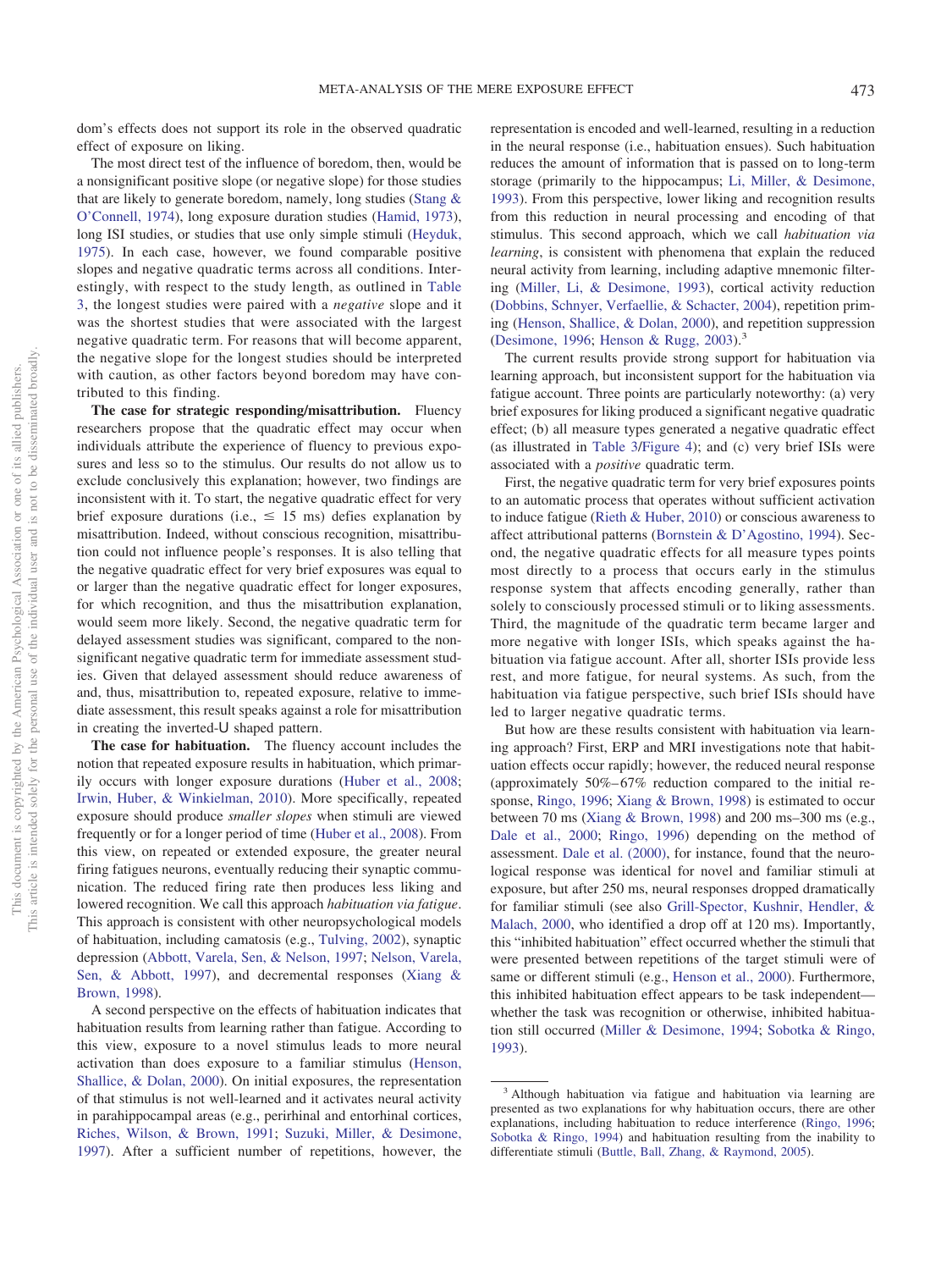It is important to note that according to this view, it must follow that habituation serves to signal the latter neural cortices (e.g., hippocampus) that the stimulus is well-learned and encoded sufficiently. In other words, the reduced signal, *in and of itself*, indicates to later neural structures of the stimuli's familiarity. When habituation is not able to naturally occur (e.g., when ISIs are so short that another stimulus is presented before habituation can occur), the latter structures continue to treat the stimulus as a novel stimulus requiring further processing.

Thus, according to this interpretation, studies in which stimuli were paired with very brief ISIs were not associated with a significant negative quadratic effect because there was *insufficient time for habituation via learning to occur*. Indeed, from this perspective, habituation via learning resulted in reductions in neural responses (and thus ratings) only for those stimuli viewed most frequently [\(Henson et al., 2000;](#page-20-16) [Henson et al., 2000;](#page-20-18) [Xiang &](#page-24-19) [Brown, 1998\)](#page-24-19).

**Conclusion.** In general, the quadratic effects are consistent with predictions for processing fluency and two-factor model; however, a habituation via learning explanation, compared to a boredom, misattribution, or habituation via fatigue explanation, fares better in accounting for the totality of the meta-analytic findings.

#### **Relation Between Recognition, Familiarity, and Liking**

The merits of the different mere exposure effect models can also be considered relative to the curves for recognition, familiarity, and liking. Three findings from this meta-analysis are noteworthy. First, familiarity, compared with liking or recognition, was descriptively acquired faster (i.e., had a larger slope) and was more quickly lost (i.e., larger negative quadratic term). Second, each of the three measures produced a significant negative quadratic effect. And third, very brief exposure durations produced a significant positive slope and negative quadratic term for liking. Below, we discuss the implications of these findings.

**Relation of familiarity to recognition.** The relatively rapid acquisition of familiarity is consistent with research that has explored the relation of familiarity and recognition. Specifically, familiarity (a) is more rapidly acquired than recognition [\(Hintzman](#page-20-19) [& Caulton, 1997;](#page-20-19) [Jacoby, 1999;](#page-21-24) [Mandler, 1980;](#page-21-11) [McElree, Dolan,](#page-22-24) [& Jacoby, 1999\)](#page-22-24); and (b) can serve as the foundation for recognition [\(Verfaellie & Cermak, 1999\)](#page-23-19). Alternatively, the large negative quadratic term for familiarity is consistent with research that has proposed and found that familiarity (a) "dissipates" more quickly than recognition (e.g., [Wixted & Mickes, 2010\)](#page-24-20); and (b) leads to reduced neural firing, as compared to neuron activity in the face of novel stimuli [\(Miller, 1994\)](#page-22-13). Models proposed by [Juola,](#page-21-25) [Fischler, Wood, and Atkinson \(1971\)](#page-21-25) and [Tiberghien \(1976\)](#page-23-20) even go so far as to propose that the familiarity process should be *completed* before recognition, a finding consistent with the two divergent curves found in our analysis

**Relation of liking to familiarity and recognition.** The current data indicate that *both* familiarity and recognition are potentially important to liking, but the pattern of results does not align well with existing theories of the mere exposure effect. There are two observations that speak to this conclusion. First, the existence of a positive slope for liking with very brief exposure durations, in combination with the rapid ascent for familiarity, indicates that familiarity may lead to liking. In very brief exposure duration studies  $(< 15$  ms), recognition is not a factor (e.g., [Bornstein, 1989;](#page-19-1) [Kunst-Wilson & Zajonc, 1980;](#page-21-9) [Murphy & Zajonc, 1993\)](#page-22-25), which is consistent with the contention that liking can result from only the familiarity signal.

Second, the covariation of recognition with liking, particularly as evidenced by the similar peak exposure values for recognition and liking, indicates that recognition itself does *not* inhibit liking as is proposed by the two-factor and perceptual fluency models. Furthermore, the sequential nature of the familiarity and recognition peaks relative to liking is consistent with the notion that both familiarity and recognition may play a role in the mere exposure effect. Such a conclusion is also consistent with [Mandler's \(1980\)](#page-21-11) influential article on recognition, which submits that familiarity and retrieval work together to produce recognition. From this perspective, retrieval of a stored representation of the presented stimulus is key, and comparisons of the presented stimuli to stored representations can be determined by either familiarity- or retrieval-related processes.

**Conclusion.** Existing models do not account well for the findings for familiarity, recognition, and liking, though each model predicts some aspect of the findings correctly. For instance, Zajonc's affective model, processing fluency, and the modified twofactor model predicted more liking as a result of the familiarity that results from very brief exposures. However, fluency models fall short by underestimating the relevance of recognition to liking as exposure frequency grows, a relevance the original two-factor model predicted accurately.

#### **Why Was There No Effect for Auditory Studies?**

A surprising finding was the absence of a significant positive slope for auditory studies. The absence of an effect was unexpected given that: (a) all of the theoretical models expected an effect; (b) [Bornstein \(1989\)](#page-19-1) found an effect for auditory studies; and (c) there was a consistently strong effect for visual stimuli across a wide range of durations and stimuli, which speaks to the robustness of the overall mere exposure effect. There are two plausible explanations for our failure to detect an effect: methodological considerations and the inherently valenced nature of musical-auditory stimuli. First, with respect to methodological considerations, in contrast to the "typical" visual exposure study, the "typical" auditory study included longer exposure durations  $(\sim 90$  seconds to 2 min), longer interstimulus intervals ( $\sim 30$  min), days or weeks between exposure sessions, and a long delay between exposure and test (days or weeks). It is possible that any one of these factors— or all in combination—were responsible. It is interesting to note that the auditory studies that were conducted akin to visual studies (e.g., [Szpunar, Schellenberg, & Pliner, 2004\)](#page-23-21) found consistent effects for repeated exposure. A second possibility is that stimuli used in auditory studies were not neutrally valenced. Given that a necessary precondition for selecting stimuli is participants' baseline unfamiliarity with the testing stimuli, researchers may have used stimuli that were not neutral, but negative (e.g., samplings of Pakistani folk music; [Heingartner &](#page-20-8) [Hall, 1974;](#page-20-8) music played at a discotheque). Importantly, research indicates that repeated exposure to disliked stimuli does not produce more liking [\(Craton & Lantos, 2011\)](#page-19-19). As such, the lack of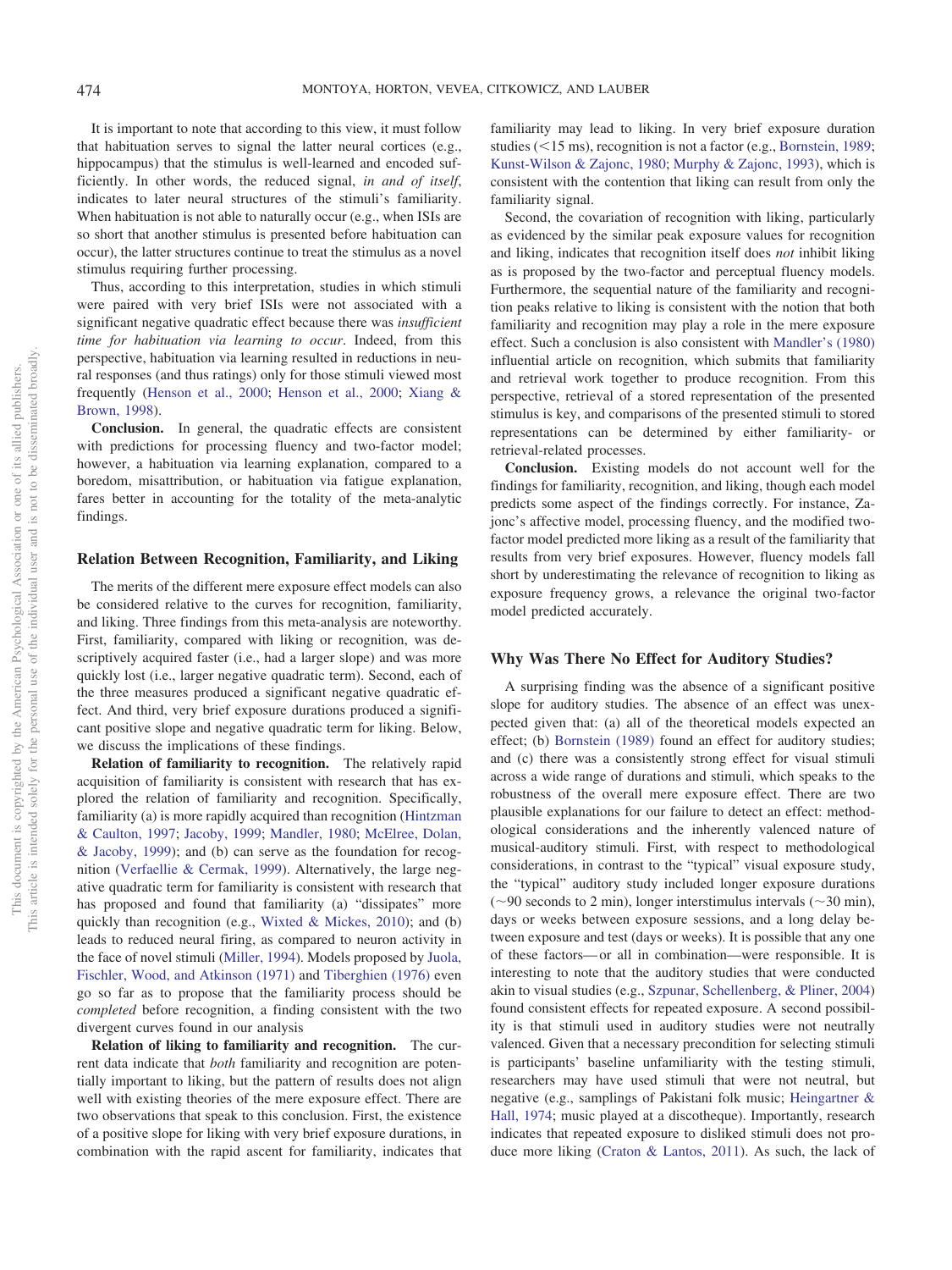effect for auditory studies may be a result of the disliked stimuli rather than a genuine lack of effect for auditory stimuli.<sup>4</sup>

#### **Other Mere Exposure Effect Models**

Over the past few years, a number of permutations of extant models have been proposed. Below, we briefly discuss their predictions relative to our findings.

**Hedonic fluency.** A key difference between hedonic fluency (e.g., [Winkielman et al., 2003\)](#page-24-2) and other processing fluency models (e.g., fluency/attribution model) is the assumption that the fluency cue itself is associated with positive affect. However, the current findings do not align with this view. To start, the hedonic fluency perspective predicts that the liking curve should align closely with the familiarity curve. However, as noted in [Figure 5](#page-12-1) and [Table 3,](#page-10-0) the liking and familiarity lines diverged rapidly, with familiarity ascending and dropping dramatically after a relatively small number of exposure. Second, the hedonic fluency approach agrees with other fluency models that (a) misattribution leads to less liking when recognition is high, and (b) brief exposures lead to relatively more liking than longer exposures due to habituation via fatigue. As noted earlier, we found limited evidence for these predictions.

The hedonic fluency approach should not be confused with approaches that submit that familiarity is inherently tied to positive affect (e.g., [Garcia-Marques & Mackie, 2000\)](#page-20-20). As indicated by [Figure 4](#page-12-0) and by our discussion of the relation between liking, familiarity, and recognition, we found considerable evidence that familiarity alone (or more specifically, the positive experience that can result from familiarity) cannot account for the effects associated with the mere exposure effect.

**Relative fluency.** The relative fluency perspective (e.g., [Wänke & Hansen, 2015\)](#page-24-21) indicates that fluency is most informative when it is experienced as discrepant from a comparison standard. A direct test of this prediction is to examine the influence of homogeneous versus heterogeneous composition of the test list (i.e., whether the evaluated stimuli included both previously "seen" and "unseen" items [heterogeneous] vs. exclusively "seen" items [homogeneous]). Unfortunately, too few studies included this moderator to allow for its assessment. However, the finding that the test list composition influences recognition is also consistent with retrieval-induced forgetting (RIF; [Anderson, Bjork, &](#page-18-9) [Bjork, 1994\)](#page-18-9). A meta-analysis of 143 studies that investigated moderators of RIF revealed that heterogeneous, versus homogeneous, word lists at test were associated with more forgetting [\(Murayama et al., 2014\)](#page-22-26). [Murayama et al. \(2014\)](#page-22-26) conclude that this finding was consistent with "inhibition," whereby attempts to retrieve a stimulus from memory results in multiple related stimuli to also be activated. To retrieve a specific stimulus, those related stimuli must be "inhibited," with such inhibition reducing later recall. Whether the effect of homogeneous/heterogeneous test lists results from RIF-based processes or from the relative fluency requires further investigation.

Although a direct test is unavailable given our data, one analysis that does investigate the influence of a comparison standard is the impact of between-participants versus within-participant designs. In between-participants designs, participants were only exposed to one level of exposure and were not exposed to "distractor" stimuli that could be used to provide a contrasting experience of fluency.

A supplemental analysis of data provided support for the relative fluency prediction. That is, the curve for within studies,  $y =$  $.63205 + .00254x - .000011x^2$  *(max peak = 114.64, peak ef* $fect = 0.77$ , included a descriptively larger slope than did the curve for between studies,  $y = .50844 + .00590x - .000068x^2$  $(max peak = 43.82$ , peak effect = 0.63), which reached statistical significance,  $\chi^2(3) = 15.70$ ,  $p < .05$ . Both curves produced inverted-U shaped distributions, but the impact of repeated exposure was descriptively greater in within-effect designs, where a comparison standard was present. This finding is consistent with the role of relative fluency in the exposure effect.

**Pleasure-interest activation.** A recent variant of the fluency account, the pleasure-interest activation model (PIA; [Graf &](#page-20-21) [Landwehr, 2015\)](#page-20-21), submits that fluency operates akin to dual process models, in which stimuli are processed via automatic (e.g., without conscious awareness, rapidly) and/or controlled (e.g., deliberate, effortful, motivated) processes. Whereas many of the predictions of PIA are identical to those predictions of most fluency models, there are important differences. Specifically, the model predicts that the inverted-U shaped distribution for liking characterizes the operation of controlled processes. However, as noted in [Table 3,](#page-10-0) even very brief exposure durations were associated with a downturn, suggesting that the engagement of the controlled process is not necessary to produce such an effect. Also, PIA predicts that very brief exposure of complex stimuli produces a "monotonic decrease" in liking that results from the inability to eliminate disfluency. However, we identified similar inverted-U shaped distributions for both simple and complex stimuli even with a brief exposure duration.

**Embodiment theory.** Embodiment theory [\(Topolinski &](#page-23-22) [Strack, 2009,](#page-23-22) [2010\)](#page-23-23) proposes that exposure to stimuli is associated with a "covert simulation" of the typical motor response associated with that stimulus (e.g., exposure to words triggers the motoric response associated with reading and pronouncing those words). From this perspective, it is the (repeated) engagement of the sensorimotor activation that produces a more efficient motoric simulation, which is critical to the experience of processing fluency and thus, to the mere exposure effect. [Topolinski \(2012\)](#page-23-24) went on to claim that motor fluency is "the driving causal force" (p. 37) for repeated exposure when words are used as stimuli.

This approach faces many of the same inconsistencies as do the traditional fluency accounts, as it must account for the (a) inverted-U shaped effects for very brief exposures, but also (b) the finding that the mere exposure curves were similar for the various visual stimulus types. However, we found considerable consistency of repeated exposure effects for various stimuli, including words, nonwords, photographs, and ideographs. Although this does not provide a "definitive test," the lack of a meaningful differences among stimuli that vary in the ease with which they are associated with sensorimotor systems does not support this approach.

<sup>4</sup> Of course, this consideration also raises the more basic fundamental question of whether any mere exposure study is truly a "mere exposure effect study." Put another way, if the mere exposure effect applies only to "neutrally valenced" stimuli and exposure leads to more liking for that stimulus, the question becomes whether any effect beyond the first exposure (or measurement/assessment) is still considered the purview of "the mere exposure effect."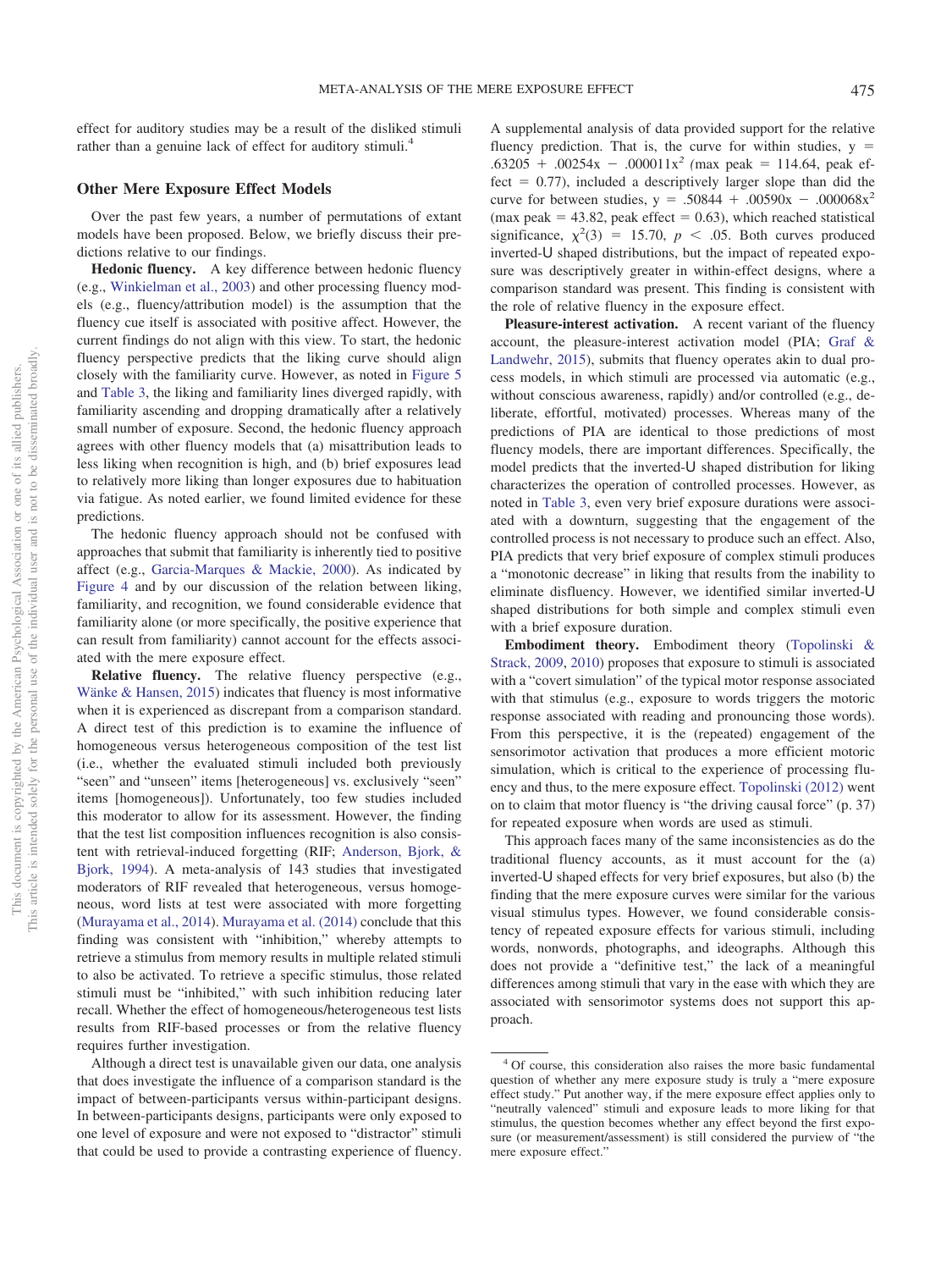## **A Theoretical Model Based on the Meta-Analytic Findings**

Despite the clear theoretical differences between the aforementioned mere exposure effect models, two elements are more or less shared by them: First, the models agree that an initial exposure produces a mental representation and subsequent exposures strengthen that representation (although for Zajonc [1980], this occurs after affective processing). Second, the models (save Zajonc and the two-factor model) agree that exposure to previously viewed stimuli produces habituation of neurological responses. These two elements also align with extensive evidence across different models of memory and with models for encoding information into long-term storage.

However, as discussed previously, models of the mere exposure effect must also describe: (a) the consequences of the habituation via learning mechanism (vs. boredom or habituation via fatigue); (b) the inverted-U shaped distribution for very brief exposure duration studies; and (c) the litany of findings from the various moderator analyses, including those for measurement type (in particular, the inverted-U shaped curves for liking, recognition, and familiarity), exposure duration, ISI, total experiment time, and delay. An effective model of the mere exposure effect must also align with research on the encoding of mental representations, encoding processes, habituation, and long-term memory processes. We, of course, do not suggest that the extant models of mere exposure are inconsistent with models of memory. Indeed, the two-factor model and processing fluency accounts were developed from well-supported dual-process models of memory (e.g., [Jacoby](#page-21-8) [et al., 1989;](#page-21-8) [Mandler, 1980\)](#page-21-11). However, none of these models described particularly well the body of meta-analytic findings reported here as they relate to liking of a stimulus object. None of the existing models meets each of these criteria, leaving open the key outstanding question— on which each of the mere exposure theories have differed— how does repeated activation of an existing mental representation produce more liking for that stimulus? We outline below a comprehensive model for the mere exposure effect that is consistent with both the meta-analytic findings and with existing models of memory and information processing.

This model, *the Representation-Matching Model* (RMM), begins with a basic process in which novel stimuli that match mental representations in memory are evaluated as "good" and "correct," and thus are evaluated favorably (i.e., "liked" more). This approach submits that the mere exposure effect results from the impact (conscious or nonconscious) of repeated exposure to a stimulus on the mental representation to which that stimulus is then matched. That is, the more a person is exposed to a particular stimulus, the more a person regards that stimulus as "correct" or "how it should be" (note that the most robust measurement type was "goodness/correctness," [Table 3\)](#page-10-0), and liking for that stimulus then results. In short, the meta-analytic findings, and the representation matching model, indicate that people, without conscious processing or (mis)attributional assessments, come to evaluate well-learned stimuli as "correct" and "how things should be."

With respect to the negative quadratic effect, this model submits that habituation via learning is responsible for the negative quadratic effects. That is, the model posits that the reduced signal that results from a stimulus being well-learned—in and of itself—is responsible for the downward deflection of the curves. As we

explain below, this model aligns with the "laws" that regulate memory encoding and formation, and it aligns with the critical findings of this meta-analysis, including the inverted-U shaped relation between exposure frequency and liking, the relations among liking, familiarity, and recognition, and the moderating impact of delay, among other key findings.

**Relation between liking, familiarity, and recognition.** The results of this meta-analysis are consistent with the proposition that initial exposure to a novel stimulus engages familiarity-based processing associated with parahippocampal areas. Specifically, there is considerable evidence from the neuropsychology literature that (a) whereas familiarity is mediated by activity in the parahippocampal region [\(Eichenbaum, Otto, & Cohen, 1994;](#page-20-22) [Yonelinas,](#page-24-10) [2002\)](#page-24-10), a region that includes the perirhinal cortex [\(Brown &](#page-19-20) [Aggleton, 2001\)](#page-19-20) and the ventral tegmental area [\(Lisman & Grace,](#page-21-26) [2005\)](#page-21-26), recognition is mediated by activation in the hippocampus and medial temporal lobes; and (b) that information is processed in the parahippocampal areas *before* it is processed by the hippocampus (e.g., [Eichenbaum et al., 1994\)](#page-20-22). From this theoretical perspective, the initial neural response in the parahippocampal areas is large because the perceptual representation is relatively unstable and unknown. On repeated exposure, the representation becomes progressively more stable until it is well-learned, with the number of exposures necessary varying by stimuli complexity and meaningfulness, among other factors. Via conscious or nonconscious repetition, a stimulus is considered familiar via sufficient encoding in the parahippocampus. Activation in the parahippocampus results in the experience of familiarity, whereas activation of a store representation from long-term memory results in recognition. As with dual-process models, familiarity processes precede recognition processes. The notion that both familiarity and recognition are important to the development of a perceptual representation is consistent with models of memory (e.g., [Donaldson, 1996;](#page-19-21) [Ingram,](#page-20-9) [Mickes, & Wixted, 2012;](#page-20-9) [Wixted, 2007\)](#page-24-17). Either familiarity or recognition processes can be used to indicate that a stored representation is present, and because a stored representation is considered "correct" and "how the stimulus should be," liking results from that (repeated) exposure.

**Delay.** An emphasis on the evaluation of the stimulus as "correct" provides an explanation for why (a) a delay continues to produce the mere exposure effect, and (b) a delay produces a larger slope but larger negative quadratic effect than does immediate testing. To begin, as noted earlier, perceptual representations display impressive longevity, lasting for years once effectively created (e.g., [Fahy, Riches, & Brown, 1993;](#page-20-23) [Maylor, 1998;](#page-22-27) [Mitchell,](#page-22-28) [2006\)](#page-22-28). With respect to (a), perceptual representations exist and persist, and thus, the mere exposure effect persists. With respect to (b), however, although the perceptual representation is retained after a delay, the variability of what is considered to "match" the perceptual representation broadens. In other words, immediately after a representation has been learned, there is a strict definition of what matches the representation, but over time, the standards for what is considered a "match" are relaxed [\(Posner & Keele, 1968,](#page-22-29) p. 362).

**Summary.** The parameters of the representation-matching model are based on the findings of this meta-analysis and in conjunction with established models of memory. Beyond the findings of this meta-analysis, specific studies investigating the mere exposure effect also provide evidence consistent with the predic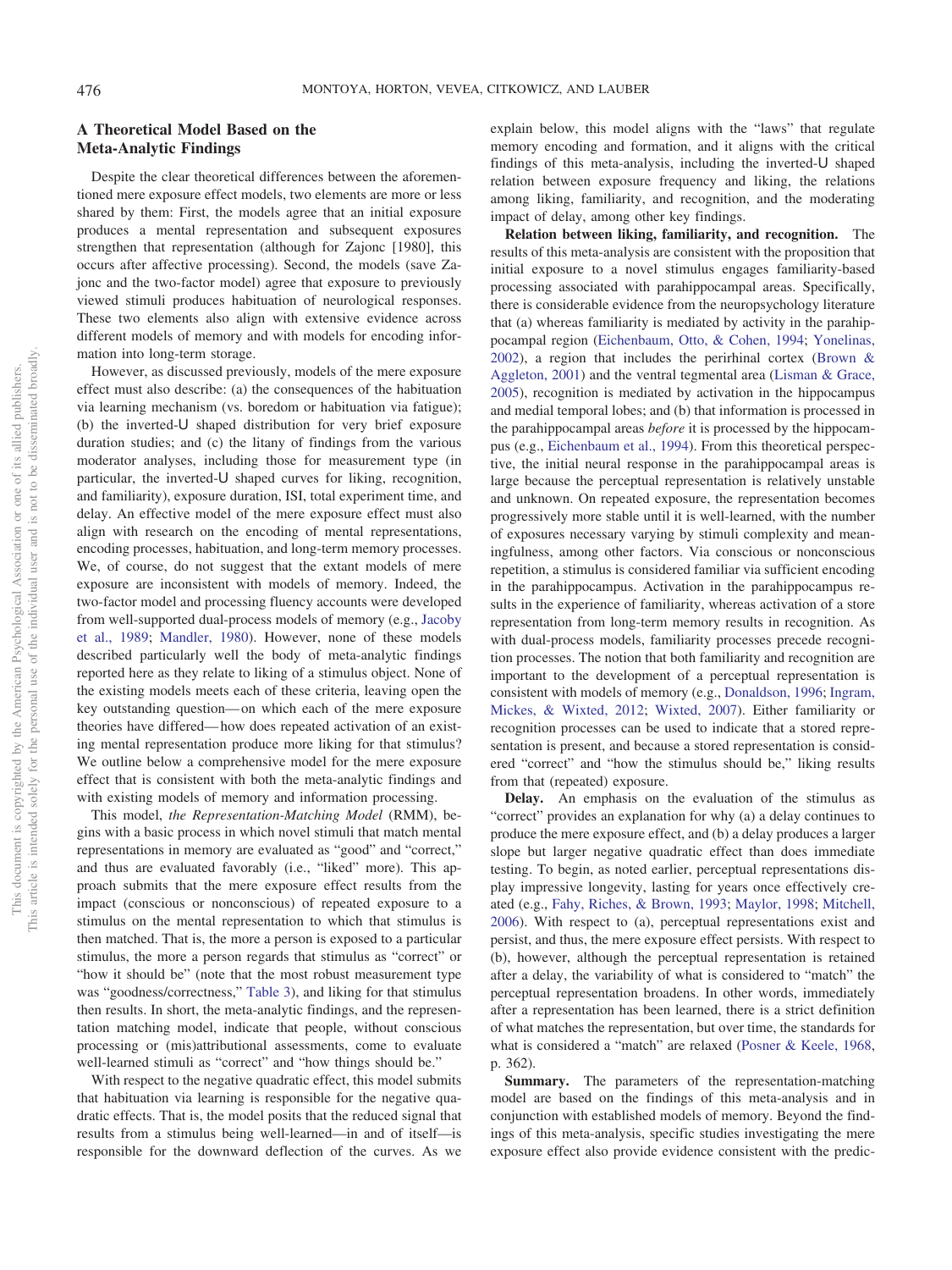tions of the representation-matching model. For instance, (a) prototypicality (as a proxy for "good"/"correct") is related to how attractive faces are judged to be [\(Jones & Hill, 1993;](#page-21-27) [Light,](#page-21-28) [Hollander, & Kayra-Stuart, 1981\)](#page-21-28), and (b) assessments of prototypicality mediate the relation between repeated exposure and liking (e.g., [Winkielman et al., 2006,](#page-24-3) Experiments 1, 2; [Zebrowitz,](#page-24-22) [White, & Wieneke, 2008\)](#page-24-22).

It may appear that the representation-matching model is similar to the fluency approach. However, they differ in two specific ways: First, from the perspective of the representationmatching model, liking does not result from the experience of processing ease, speed, or fluency, but rather, from the match of the stimuli to a stored representation (a stored representation that is defined as "correct;" cf. "retrieval fluency," which refers to the ease/speed with which content is retrieved from memory; [Kelley &](#page-21-29) [Lindsay, 1993\)](#page-21-29). Second, habituation is predicted to occur for both theoretical approaches, but for processing fluency, it results from fatigue, whereas for the representation-matching model, habituation results from learning.

#### **Recommendations for Future Research**

Like previous reviews of the mere exposure effect (e.g., [Stang,](#page-23-8) [1974\)](#page-23-8), we call for enhanced experimental designs to provide more direct responses to the questions raised by the meta-analytic results. The conclusions of this meta-analysis point to five specific recommendations for future research. First, this meta-analysis consistently identified curvilinear patterns with repeated exposure, indicating that future research should expose participants to at least three levels of exposure to detect the nuanced relation between exposure and response measurements. Second, we found complex curvilinear patterns for recognition, familiarity, and liking, indicating the need to continue to monitor the relation between these measurements. Third, an unresolved question from the current meta-analysis is whether continuous (as investigated in this meta-analysis) versus "forced-choice" (and a related method, single dichotomous "yes/no" response item) measurements, produce similar exposure findings.

Fourth, clarity regarding the specific mechanisms that underlie the negative quadratic term of the liking/familiarity/recognition curve is critical. Although we have focused on habituation via learning as the likely culprit, it is possible that other psychological phenomena play a role, including rapid response learning [\(Dobbins, Schnyer, Verfa](#page-19-15)[ellie, & Schacter, 2004;](#page-19-15) [Logan, 1990\)](#page-21-30), "tuning curves" [\(Wiggs &](#page-24-23) [Martin, 1998\)](#page-24-23), retrieval-induced forgetting [\(Murayama et al., 2014\)](#page-22-26), or changes to the standards used to determine whether a new stimulus "matches" an old stimulus [\(Posner & Keele, 1968\)](#page-22-29). Similarly, future research would do well to differentiate between the different models for how habituation inhibits encoding (e.g., via overall less activation, [Miller & Desimone, 1994;](#page-22-23) via fewer neurons responding to a stimulus, [Wiggs & Martin, 1998;](#page-24-23) or via shortened processing time, [Sobotka](#page-23-25) [& Ringo, 1996\)](#page-23-25).

Finally, the potential and critical role of ISI requires further investigation. We found that studies that included very brief ISIs were associated with positive quadratic effects, indicating that they were perhaps "immune" to the effects of habituation, whereas those studies with longer ISIs were paired with negative quadratic effects. Such a finding is ripe for further inquiry.

#### **Conclusion**

The mere exposure effect raises a simple question "Why do we like a stimulus the more frequently we have seen it?" The answer, however, requires a relatively complicated response, involving an understanding of memory systems, habituation and inhibition, neural responsiveness, cognitive representation formation, and recognition and preference systems. This meta-analysis used growth curves to estimate the exposure effect and found tremendous consistency among effects for different stimuli, measurement instruments, modes of presentation, and exposure durations. We found that four popular theories of the exposure effect could not explain the body of meta-analytic findings, but some models (e.g., two-factor model) performed better than others (e.g., processing fluency). The representation matching model, a new model based on models of memory and the findings of this meta-analysis, provides a framework to guide future research into the influence of repeated exposure on judgment.

#### **References**

References marked with an asterisk indicate studies that are included in the meta-analysis.

- <span id="page-18-8"></span>Abbott, L. F., Varela, J. A., Sen, K., & Nelson, S. B. (1997). Synaptic depression and cortical gain control. *Science, 275,* 220 –224. [http://dx](http://dx.doi.org/10.1126/science.275.5297.221) [.doi.org/10.1126/science.275.5297.221](http://dx.doi.org/10.1126/science.275.5297.221)
- <span id="page-18-6"></span>Alter, A. L., & Oppenheimer, D. M. (2009). Uniting the tribes of fluency to form a metacognitive nation. *Personality and Social Psychology Review, 13,* 219 –235. <http://dx.doi.org/10.1177/1088868309341564>
- <span id="page-18-10"></span>\*Anand, P., & Sternthal, B. (1990). Ease of message processing as a moderator of repetition effects in advertising. *Journal of Marketing Research, 27,* 345–353. <http://dx.doi.org/10.2307/3172591>
- <span id="page-18-9"></span>Anderson, M. C., Bjork, R. A., & Bjork, E. L. (1994). Remembering can cause forgetting: Retrieval dynamics in long-term memory. *Journal of Experimental Psychology: Learning, Memory, and Cognition, 20,* 1063– 1087. <http://dx.doi.org/10.1037/0278-7393.20.5.1063>
- <span id="page-18-5"></span>Bacon, F. T. (1979). Credibility of repeated statements: Memory for trivia. *Journal of Experimental Psychology: Learning, Memory, and Cognition, 5,* 241–252.
- <span id="page-18-11"></span>- Bartlett, D. L. (1973). Effect of repeated listenings on structural discrimination and affective response. *Journal of Research in Music Education, 21,* 302–317. <http://dx.doi.org/10.2307/3344905>
- <span id="page-18-4"></span>Begg, I. M., Anas, A., & Farinacci, S. (1992). Dissociation of processes in belief: Source recollection, statement familiarity, and the illusion of truth. *Journal of Experimental Psychology: General, 121,* 446 – 458. <http://dx.doi.org/10.1037/0096-3445.121.4.446>
- <span id="page-18-12"></span>Belch, G. E., & Belch, M. A. (1984). An investigation of the effects of repetition on cognitive and affective reactions to humorous and serious television commercials. *Advances in Consumer Research, 11,* 4 –10.
- <span id="page-18-13"></span>- Berger, I. E., & Mitchell, A. A. (1989). The effect of advertising on attitude accessibility, attitude confidence, and the attitude-behavior relationship. *The Journal of Consumer Research, 16,* 269 –279. [http://dx](http://dx.doi.org/10.1086/209213) [.doi.org/10.1086/209213](http://dx.doi.org/10.1086/209213)
- <span id="page-18-2"></span>Berlyne, D. E. (1960). *Conflict, arousal, and curiosity*. New York, NY: McGraw-Hill. <http://dx.doi.org/10.1037/11164-000>
- <span id="page-18-3"></span>Berlyne, D. E. (1966). Curiosity and exploration. *Science, 153,* 25–33. <http://dx.doi.org/10.1126/science.153.3731.25>
- <span id="page-18-1"></span>Berlyne, D. E. (1970). Novelty, complexity and hedonic value. *Perception & Psychophysics, 8,* 279 –286. <http://dx.doi.org/10.3758/BF03212593>
- <span id="page-18-7"></span>Berlyne, D. E. (1974). *Studies in the new experimental aesthetics: Steps toward an objective psychology of aesthetic appreciation*. Washington, DC: Hemisphere Publishing.
- <span id="page-18-0"></span>Berscheid, E., & Walster, E. (1978). *Interpersonal attraction*. Reading, MA: Addison Wesley.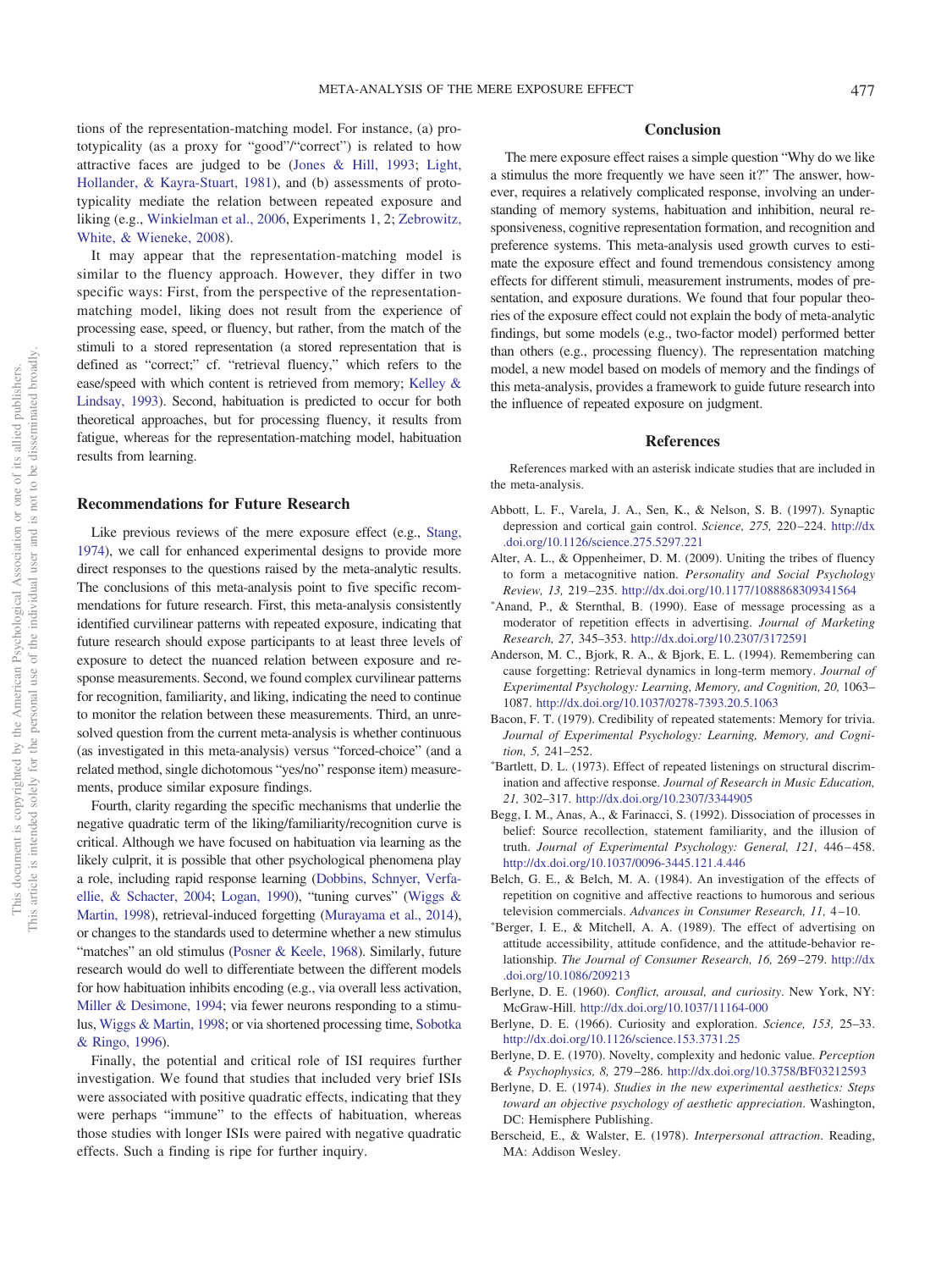- <span id="page-19-0"></span>Berscheid, E., & Reis, H. (1998). Attraction and close relationships. In D. T. Gilbert, S. T. Fiske, & G. Lindzey (Eds.), *The handbook of social psychology* (4th ed., pp. 193–281). New York, NY: McGraw-Hill.
- <span id="page-19-6"></span>Bonanno, G. A., & Stillings, N. A. (1986). Preference, familiarity, and recognition after repeated brief exposures to random geometric shapes. *The American Journal of Psychology, 99,* 403– 415. [http://dx.doi.org/10](http://dx.doi.org/10.2307/1422493) [.2307/1422493](http://dx.doi.org/10.2307/1422493)
- <span id="page-19-1"></span>Bornstein, R. (1989). Exposure and affect: Overview and meta-analysis of research, 1968 –1987. *Psychological Bulletin, 106,* 265–289.
- <span id="page-19-10"></span>- Bornstein, R. F., & D'Agostino, P. R. (1992). Stimulus recognition and the mere exposure effect. *Journal of Personality and Social Psychology, 63,* 545–552. <http://dx.doi.org/10.1037/0022-3514.63.4.545>
- <span id="page-19-5"></span>Bornstein, R. F., & D'Agostino, P. R. (1994). The attribution and discounting of perceptual fluency: Preliminary tests of a perceptual fluency/ attributional model of the mere exposure effect. *Social Cognition, 12,* 103–128. <http://dx.doi.org/10.1521/soco.1994.12.2.103>
- <span id="page-19-22"></span>- Bornstein, R. F., Kale, A. R., & Cornell, K. R. (1990). Boredom as a limiting condition on the mere exposure effect. *Journal of Personality and Social Psychology, 58,* 791– 800. [http://dx.doi.org/10.1037/0022-](http://dx.doi.org/10.1037/0022-3514.58.5.791) [3514.58.5.791](http://dx.doi.org/10.1037/0022-3514.58.5.791)
- <span id="page-19-23"></span>- Brentar, J. E., Neuendorf, K. A., & Armstrong, B. (1994). Exposure effects and affective responses to music. *Communication Monographs, 61,* 161–181. <http://dx.doi.org/10.1080/03637759409376330>
- <span id="page-19-24"></span>- Brickman, P., Redfield, J., Harrison, A., & Crandall, R. (1972). Drive and predispositions as factors in the attitudinal effects of mere exposure. *Journal of Experimental Social Psychology, 8,* 31– 44. [http://dx.doi.org/](http://dx.doi.org/10.1016/0022-1031%2872%2990059-5) [10.1016/0022-1031\(72\)90059-5](http://dx.doi.org/10.1016/0022-1031%2872%2990059-5)
- <span id="page-19-25"></span>Brockner, J., & Swap, W. C. (1976). Effects of repeated exposure and attitudinal similarity on self-disclosure and interpersonal attraction. *Journal of Personality and Social Psychology, 33,* 531–540.
- <span id="page-19-26"></span>- Brooks, J. O., & Watkins, M. J. (1989). Recognition memory and the mere exposure effect. *Journal of Psychology, Learning*. Memory & Cognition, *15,* 968 –976. <http://dx.doi.org/10.1037/0278-7393.15.5.968>
- <span id="page-19-20"></span>Brown, M. W., & Aggleton, J. P. (2001). Recognition memory: What are the roles of the perirhinal cortex and hippocampus? *Nature Reviews Neuroscience, 2,* 51– 61. <http://dx.doi.org/10.1038/35049064>
- <span id="page-19-27"></span>- Bruce, A. J., Harman, M. J., & Turner, M. T. (2007). Reactions to heard words: Varying emotional content and frequency of exposure. *The Journal of General Psychology, 134,* 67– 82. [http://dx.doi.org/10.3200/](http://dx.doi.org/10.3200/GENP.134.1.67-82) [GENP.134.1.67-82](http://dx.doi.org/10.3200/GENP.134.1.67-82)
- <span id="page-19-18"></span>Buttle, H., Ball, C. K., Zhang, J., & Raymond, J. E. (2005). Semantic association of brand images at the implicit level: Evidence from repetition blindness. *Applied Cognitive Psychology, 19,* 1199 –1210. [http://dx](http://dx.doi.org/10.1002/acp.1155) [.doi.org/10.1002/acp.1155](http://dx.doi.org/10.1002/acp.1155)
- <span id="page-19-28"></span>- Cacioppo, J. T., & Petty, R. E. (1979). Effects of message repetition and position on cognitive response, recall, and persuasion. *Journal of Personality and Social Psychology, 37,* 97–109. [http://dx.doi.org/10.1037/](http://dx.doi.org/10.1037/0022-3514.37.1.97) [0022-3514.37.1.97](http://dx.doi.org/10.1037/0022-3514.37.1.97)
- <span id="page-19-29"></span>Campbell, M. C., & Keller, K. L. (2003). Brand familiarity and advertising repetition effects. *Journal of Consumer Research, 30,* 292–304. [http://](http://dx.doi.org/10.1086/376800) [dx.doi.org/10.1086/376800](http://dx.doi.org/10.1086/376800)
- <span id="page-19-4"></span>Carroll, M., & Masson, M. E. J. (1992). *Reading fluency as a basis for judgments of text comprehension: Misattributions of the effects of past experience*. Unpublished manuscript. University of Victoria.
- <span id="page-19-3"></span>Carver, C. S., & Scheier, M. F. (1990). Origins and functions of positive and negative affect: A control-process view. *Psychological Review, 97,* 19 –35. <http://dx.doi.org/10.1037/0033-295X.97.1.19>
- <span id="page-19-30"></span>Castillo, D. T. (1985). *Affective responding by depressives: An application of the mere exposure paradigm* (Unpublished doctoral dissertation). University of Iowa, Iowa City, IA.
- <span id="page-19-12"></span>Cheesman, J., & Merikle, P. M. (1986). Distinguishing conscious from unconscious perceptual processes. *Canadian Journal of Psychology, 40,* 343–367. <http://dx.doi.org/10.1037/h0080103>
- <span id="page-19-11"></span>Cho, K. W., Tse, C. S., & Neely, J. H. (2012). Citation rates for experimental psychology articles published between 1950 and 2004: Top-cited articles in behavioral cognitive psychology. *Memory & Cognition, 40,* 1132–1161. <http://dx.doi.org/10.3758/s13421-012-0214-4>
- <span id="page-19-31"></span>- Compton, R. J., Williamson, S., Murphy, S. G., & Heller, W. (2002). Hemispheric differences in affective response: Effects of mere exposure. *Social Cognition, 20,* 1–17. <http://dx.doi.org/10.1521/soco.20.1.1.20941>
- <span id="page-19-2"></span>Crandall, J. E. (1970). Preference and expectancy arousal: Further evidence. *The Journal of General Psychology, 83,* 267–268. [http://dx.doi](http://dx.doi.org/10.1080/00221309.1970.9710809) [.org/10.1080/00221309.1970.9710809](http://dx.doi.org/10.1080/00221309.1970.9710809)
- <span id="page-19-33"></span>- Crandall, J. E., Montgomery, V. E., & Rees, W. W. (1973). "Mere" exposure versus familiarity, with implications for response competition and expectancy arousal hypotheses. *The Journal of General Psychology, 88,* 105–120. <http://dx.doi.org/10.1080/00221309.1973.9920716>
- <span id="page-19-32"></span>- Crandall, R. (1972). Field extension of the frequency-affect findings. *Psychological Reports, 31,* 371–374. [http://dx.doi.org/10.2466/pr0.1972](http://dx.doi.org/10.2466/pr0.1972.31.2.371) [.31.2.371](http://dx.doi.org/10.2466/pr0.1972.31.2.371)
- <span id="page-19-9"></span>Crandall, R., Harrison, A. A., & Zajonc, R. B. (1974). *The permanence of the positive and negative effects of stimulus exposure: A 'sleeper effect'?* Unpublished manuscript. University of Michigan.
- <span id="page-19-19"></span>Craton, L. G., & Lantos, G. P. (2011). Attitude toward the advertising music: An overlooked potential pitfall in commercials. *Journal of Consumer Marketing, 28,* 396 – 411. [http://dx.doi.org/10.1108/](http://dx.doi.org/10.1108/07363761111165912) [07363761111165912](http://dx.doi.org/10.1108/07363761111165912)
- <span id="page-19-17"></span>Dale, A. M., Liu, A. K., Fischl, B. R., Buckner, R. L., Belliveau, J. W., Lewine, J. D., & Halgren, E. (2000). Dynamic statistical parametric mapping: Combining fMRI and MEG for high-resolution imaging of cortical activity. *Neuron, 26,* 55– 67. [http://dx.doi.org/10.1016/S0896-](http://dx.doi.org/10.1016/S0896-6273%2800%2981138-1) [6273\(00\)81138-1](http://dx.doi.org/10.1016/S0896-6273%2800%2981138-1)
- <span id="page-19-7"></span>Dechêne, A., Stahl, C., Hansen, J., & Wänke, M. (2010). The truth about the truth: A meta-analytic review of the truth effect. *Personality and Social Psychology Review, 14,* 238 –257. [http://dx.doi.org/10.1177/](http://dx.doi.org/10.1177/1088868309352251) [1088868309352251](http://dx.doi.org/10.1177/1088868309352251)
- <span id="page-19-16"></span>Desimone, R. (1996). Neural mechanisms for visual memory and their role in attention. *Proceedings of the National Academy of Sciences of the United States of America, 93,* 13494 –13499. [http://dx.doi.org/10.1073/](http://dx.doi.org/10.1073/pnas.93.24.13494) [pnas.93.24.13494](http://dx.doi.org/10.1073/pnas.93.24.13494)
- <span id="page-19-34"></span>de Zilva, D., & Mitchell, C. J. (2012). Effects of exposure on discrimination of similar stimuli and on memory for their unique and common features. *The Quarterly Journal of Experimental Psychology, 65,* 1123– 1138.
- <span id="page-19-35"></span>de Zilva, D., Vu, L., Newell, B. R., & Pearson, J. (2013). Exposure is not enough: Suppressing stimuli from awareness can abolish the mere exposure effect. *PloS ONE, 8,* e77726.
- <span id="page-19-15"></span>Dobbins, I. G., Schnyer, D. M., Verfaellie, M., & Schacter, D. L. (2004). Cortical activity reductions during repetition priming can result from rapid response learning. *Nature, 428,* 316 –319. [http://dx.doi.org/10](http://dx.doi.org/10.1038/nature02400) [.1038/nature02400](http://dx.doi.org/10.1038/nature02400)
- <span id="page-19-21"></span>Donaldson, W. (1996). The role of decision processes in remembering and knowing. *Memory & Cognition, 24,* 523–533. [http://dx.doi.org/10.3758/](http://dx.doi.org/10.3758/BF03200940) [BF03200940](http://dx.doi.org/10.3758/BF03200940)
- <span id="page-19-8"></span>Drogosz, M., & Nowak, A. (2006). A neural model of mere exposure: The EXAC mechanism. *Polish Psychological Bulletin, 37,* 7–15.
- <span id="page-19-14"></span>Duval, S., & Tweedie, R. (2000). Trim and fill: A simple funnel-plot-based method of testing and adjusting for publication bias in meta-analysis. *Biometrics, 56,* 455– 463. [http://dx.doi.org/10.1111/j.0006-341X.2000](http://dx.doi.org/10.1111/j.0006-341X.2000.00455.x) [.00455.x](http://dx.doi.org/10.1111/j.0006-341X.2000.00455.x)
- <span id="page-19-36"></span>- Eaton, H. (1996). *Cognitive and affective responses to repeated exposures of television commercials* (Unpublished doctoral dissertation). Yale University.
- <span id="page-19-13"></span>Egger, M., Davey Smith, G., Schneider, M., & Minder, C. (1997). Bias in meta-analysis detected by a simple, graphical test. *British Medical Journal, 315,* 629 – 634. <http://dx.doi.org/10.1136/bmj.315.7109.629>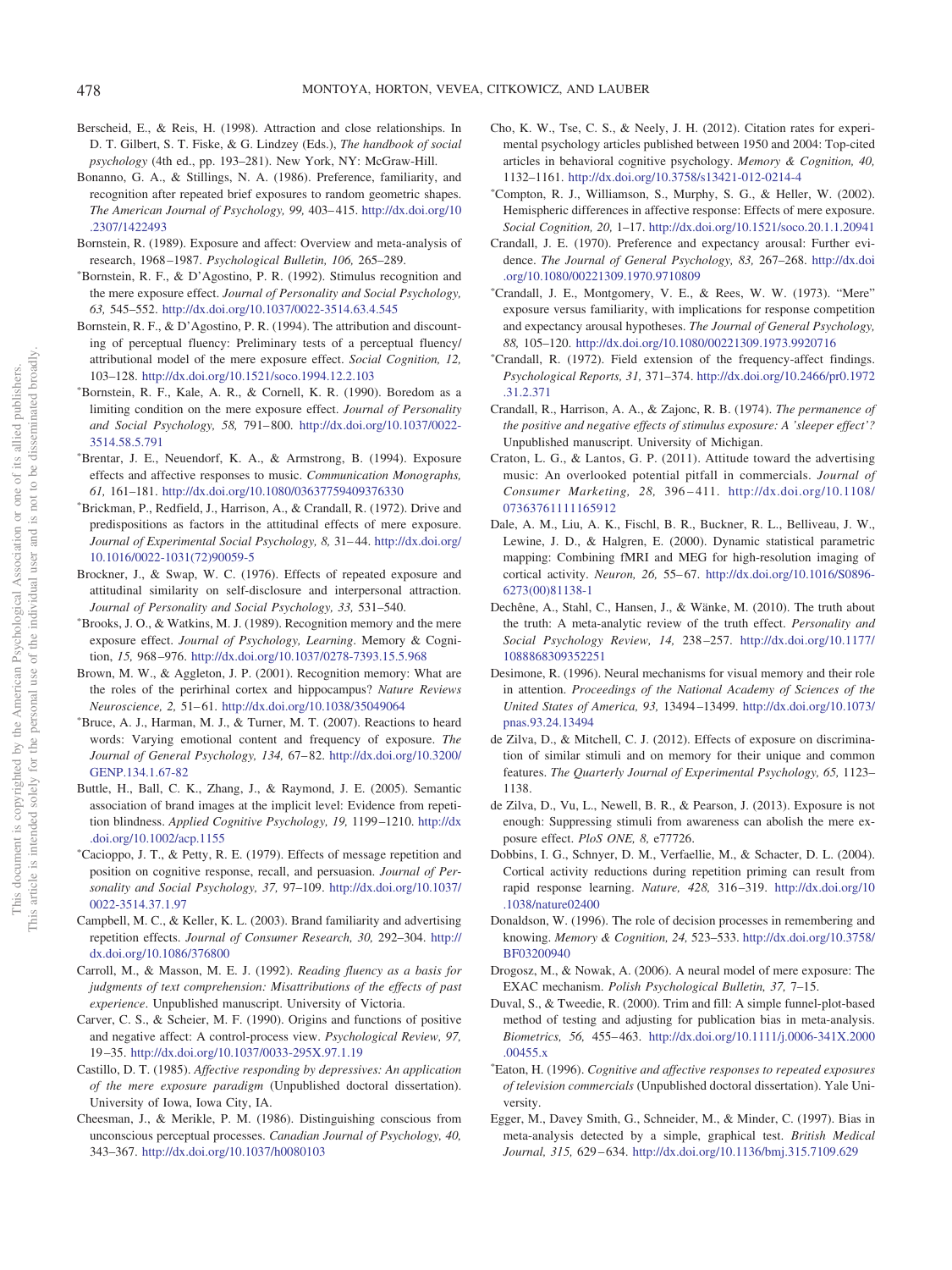- <span id="page-20-22"></span>Eichenbaum, H., Otto, T., & Cohen, N. J. (1994). Two functional components of the hippocampal memory system. *Behavioral and Brain Sciences, 17,* 449 –518. <http://dx.doi.org/10.1017/S0140525X00035391>
- <span id="page-20-23"></span>Fahy, F. L., Riches, I. P., & Brown, M. W. (1993). Neuronal activity related to visual recognition memory: Long-term memory and the encoding of recency and familiarity information in the primate anterior and medial inferior temporal and rhinal cortex. *Experimental Brain Research, 96,* 457– 472. <http://dx.doi.org/10.1007/BF00234113>
- <span id="page-20-6"></span>Fantz, R. L. (1964). Visual experience in infants: Decreased attention to familiar patterns vs. novel ones. *Science, 146,* 668 – 670. [http://dx.doi](http://dx.doi.org/10.1126/science.146.3644.668) [.org/10.1126/science.146.3644.668](http://dx.doi.org/10.1126/science.146.3644.668)
- <span id="page-20-24"></span>- Förster, J. (2009). Cognitive consequences of novelty and familiarity: How mere exposure influences level of construal. *Journal of Experimental Social Psychology, 45,* 444 – 447. [http://dx.doi.org/10.1016/j.jesp](http://dx.doi.org/10.1016/j.jesp.2008.10.011) [.2008.10.011](http://dx.doi.org/10.1016/j.jesp.2008.10.011)
- <span id="page-20-20"></span>Garcia-Marques, T., & Mackie, D. M. (2000). The positive feeling of familiarity: Mood as an information processing regulation mechanism. In J. Forgas & H. Bless (Eds.), *The message within: The role of subjective experiences in social cognition and behavior* (pp. 240–261). Philadelphia, PA: Psychology Press.
- <span id="page-20-25"></span>- Garcia-Marques, T., & Mackie, D. M. (2001). The feeling of familiarity as a regulator of persuasive processing. *Social Cognition, 19,* 9 –34. [http://](http://dx.doi.org/10.1521/soco.19.1.9.18959) [dx.doi.org/10.1521/soco.19.1.9.18959](http://dx.doi.org/10.1521/soco.19.1.9.18959)
- <span id="page-20-26"></span>- Gillebaart, M., Förster, J., & Rotteveel, M. (2012). Mere exposure revisited: The influence of growth versus security cues on evaluations of novel and familiar stimuli. *Journal of Experimental Psychology, 141,* 699 –714. <http://dx.doi.org/10.1037/a0027612>
- <span id="page-20-27"></span>Goldberg, M. E., & Gorn, G. J. (1974). Children's reactions to television advertising: An experimental approach. *Journal of Consumer Research, 1,* 69 –75. <http://dx.doi.org/10.1086/208593>
- <span id="page-20-28"></span>- Goldstein, J. H. (1970). Repetition, motive arousal and humor appreciation. *Journal of Experimental Research in Personality, 4,* 90 –94.
- <span id="page-20-21"></span>Graf, L. K., & Landwehr, J. R. (2015). A dual-process perspective on fluency-based aesthetics: The pleasure-interest model of aesthetic liking. *Personality and Social Psychology Review, 19,* 395– 410. [http://dx.doi](http://dx.doi.org/10.1177/1088868315574978) [.org/10.1177/1088868315574978](http://dx.doi.org/10.1177/1088868315574978)
- <span id="page-20-29"></span>- Green, A. C., Bærentsen, K. B., Stødkilde-Jørgensen, H., Roepstorff, A., & Vuust, P. (2012). Listen, learn, like! Dorsolateral prefrontal cortex involved in the mere exposure effect in music. *Neurology Research International, 2012,* 846270. <http://dx.doi.org/10.1155/2012/846270>
- <span id="page-20-17"></span>Grill-Spector, K., Kushnir, T., Hendler, T., & Malach, R. (2000). The dynamics of object-selective activation correlate with recognition performance in humans. *Nature Neuroscience, 3,* 837– 843. [http://dx.doi](http://dx.doi.org/10.1038/77754) [.org/10.1038/77754](http://dx.doi.org/10.1038/77754)
- <span id="page-20-12"></span>- Hamid, P. N. (1973). Exposure frequency and stimulus preference. *British Journal of Psychology, 64,* 569 –577. [http://dx.doi.org/10.1111/j.2044-](http://dx.doi.org/10.1111/j.2044-8295.1973.tb01383.x) [8295.1973.tb01383.x](http://dx.doi.org/10.1111/j.2044-8295.1973.tb01383.x)
- <span id="page-20-3"></span>Hansen, J., & Wänke, M. (2009). Liking what's familiar: The importance of unconscious familiarity in the mere-exposure effect. *Social Cognition, 27,* 161–182. <http://dx.doi.org/10.1521/soco.2009.27.2.161>
- <span id="page-20-30"></span>- Hargreaves, D. J. (1984). The effects of repetition on liking for music. Journal of Research in Music Education, 32, 35-47. [http://dx.doi.org/](http://dx.doi.org/10.2307/3345279) [10.2307/3345279](http://dx.doi.org/10.2307/3345279)
- <span id="page-20-0"></span>Harrison, A. A. (1968). Response competition, frequency, exploratory behavior, and liking. *Journal of Personality and Social Psychology, 9,* 363–368. <http://dx.doi.org/10.1037/h0026055>
- <span id="page-20-1"></span>Harrison, A. A. (1977). Mere exposure. In L. Berkowitz (Ed.), *Advances in experimental social psychology* (Vol. 10, pp. 39 – 83). New York, NY: Academic Press.
- <span id="page-20-5"></span>- Harrison, A. A., & Crandall, R. (1972). Heterogeneity-homogeneity of exposure sequence and the attitudinal effects *of exposure*. *Journal of Personality and Social Psychology, 21,* 234 –238. [http://dx.doi.org/10](http://dx.doi.org/10.1037/h0032314) [.1037/h0032314](http://dx.doi.org/10.1037/h0032314)
- <span id="page-20-31"></span>Harrison, A. A., & Zajonc, R. B. (1970). The effects of frequency and duration of exposure on response competition and affective ratings. *The Journal of Psychology, 75,* 163–169. [http://dx.doi.org/10.1080/](http://dx.doi.org/10.1080/00223980.1970.9923743) [00223980.1970.9923743](http://dx.doi.org/10.1080/00223980.1970.9923743)
- <span id="page-20-32"></span>- Hawkins, S. A., Hoch, S. J., & Meyers-Levy, J. (2001). Lowinvolvement learning: Repetition and coherence in familiarity and belief. *Journal of Consumer Psychology, 11,* 1–11. [http://dx.doi.org/](http://dx.doi.org/10.1207/S15327663JCP1101_1) [10.1207/S15327663JCP1101\\_1](http://dx.doi.org/10.1207/S15327663JCP1101_1)
- <span id="page-20-10"></span>Hayes, A. F., & Krippendorff, K. (2007). Answering the call for a standard reliability measure for coding data. *Communication Methods and Measures, 1,* 77– 89. <http://dx.doi.org/10.1080/19312450709336664>
- <span id="page-20-8"></span>\*Heingartner, A., & Hall, J. V. (1974). Affective consequences in adults and children of repeated exposure to auditory stimuli. *Journal of Personality and Social Psychology, 29,* 719 –723. [http://dx.doi.org/10.1037/](http://dx.doi.org/10.1037/h0036121) [h0036121](http://dx.doi.org/10.1037/h0036121)
- <span id="page-20-33"></span>- Hekkert, P., Thurgood, C., & Whitfield, T. W. A. (2013). The mere exposure effect for consumer products as a consequence of existing familiarity and controlled exposure. Acta Psychologica, 144, 411-417. <http://dx.doi.org/10.1016/j.actpsy.2013.07.015>
- <span id="page-20-4"></span>Henson, R. N., & Rugg, M. D. (2003). Neural response suppression, haemodynamic repetition effects, and behavioural priming. *Neuropsychologia, 41,* 263–270. [http://dx.doi.org/10.1016/S0028-3932\(02\)00159-8](http://dx.doi.org/10.1016/S0028-3932%2802%2900159-8)
- <span id="page-20-18"></span>Henson, R. N., Rylands, A., Ross, E., Vuilleumeir, P., & Rugg, M. D. (2004). The effect of repetition lag on electrophysiological and haemodynamic correlates of visual object priming. *NeuroImage, 21,* 1674 – 1689. <http://dx.doi.org/10.1016/j.neuroimage.2003.12.020>
- <span id="page-20-16"></span>Henson, R., Shallice, T., & Dolan, R. (2000). Neuroimaging evidence for dissociable forms of repetition priming. *Science, 287,* 1269 –1272. [http://](http://dx.doi.org/10.1126/science.287.5456.1269) [dx.doi.org/10.1126/science.287.5456.1269](http://dx.doi.org/10.1126/science.287.5456.1269)
- <span id="page-20-13"></span>Heyduk, R. G. (1975). Rated preference for musical composition as it relates to complexity and exposure frequency. *Perception & Psychophysics, 17,* 84 –91. <http://dx.doi.org/10.3758/BF03204003>
- <span id="page-20-11"></span>Hill, A. B., & Perkins, R. E. (1985). Towards a model of boredom. *British Journal of Psychology, 76,* 235–240. [http://dx.doi.org/10.1111/j.2044-](http://dx.doi.org/10.1111/j.2044-8295.1985.tb01947.x) [8295.1985.tb01947.x](http://dx.doi.org/10.1111/j.2044-8295.1985.tb01947.x)
- <span id="page-20-19"></span>Hintzman, D. L., & Caulton, D. A. (1997). Recognition memory and modality judgments: A comparison of retrieval dynamics. *Journal of Memory and Language, 37,* 1–23. [http://dx.doi.org/10.1006/jmla.1997](http://dx.doi.org/10.1006/jmla.1997.2511) [.2511](http://dx.doi.org/10.1006/jmla.1997.2511)
- <span id="page-20-14"></span>Huber, D. E., Clark, T. F., Curran, T., & Winkielman, P. (2008). Effects of repetition priming on recognition memory: Testing a perceptual fluencydisfluency model. *Journal of Experimental Psychology: Learning, Memory, and Cognition, 34,* 1305–1324. <http://dx.doi.org/10.1037/a0013370>
- <span id="page-20-7"></span>Hunter, M. A., Ames, E. W., & Koopman, R. (1983). Effects of stimulus complexity and familiarization time on infant preferences for novel and familiar stimuli. *Developmental Psychology, 79,* 338 –352. [http://dx.doi](http://dx.doi.org/10.1037/0012-1649.19.3.338) [.org/10.1037/0012-1649.19.3.338](http://dx.doi.org/10.1037/0012-1649.19.3.338)
- <span id="page-20-34"></span>- Hunter, P. G., & Schellenberg, E. G. (2011). Interactive effects of personality and frequency of exposure on liking for music. *Personality and Individual Differences, 50,* 175–179. [http://dx.doi.org/10.1016/j.paid](http://dx.doi.org/10.1016/j.paid.2010.09.021) [.2010.09.021](http://dx.doi.org/10.1016/j.paid.2010.09.021)
- <span id="page-20-9"></span>Ingram, K. M., Mickes, L., & Wixted, J. T. (2012). Recollection can be weak and familiarity can be strong. *Journal of Experimental Psychology: Learning, Memory, and Cognition, 38,* 325–339. [http://dx.doi.org/](http://dx.doi.org/10.1037/a0025483) [10.1037/a0025483](http://dx.doi.org/10.1037/a0025483)
- <span id="page-20-15"></span>Irwin, K. R., Huber, D. E., & Winkielman, P. (2010). Automatic affective dynamics: An activation– habituation model of affective assimilation and contrast. In T. Nishida, L. C. Jain, & C. Faucher (Eds.), *Modelling emotions for realizing intelligence* (pp. 17–24). Berlin, Germany: Springer-Verlag. [http://dx.doi.org/10.1007/978-3-642-12604-8\\_2](http://dx.doi.org/10.1007/978-3-642-12604-8_2)
- <span id="page-20-2"></span>Jacoby, L. L. (1991). A process dissociation framework: Separating automatic from intentional uses of memory. *Journal of Memory and Language, 30,* 513–541. [http://dx.doi.org/10.1016/0749-596X\(91\)90025-F](http://dx.doi.org/10.1016/0749-596X%2891%2990025-F)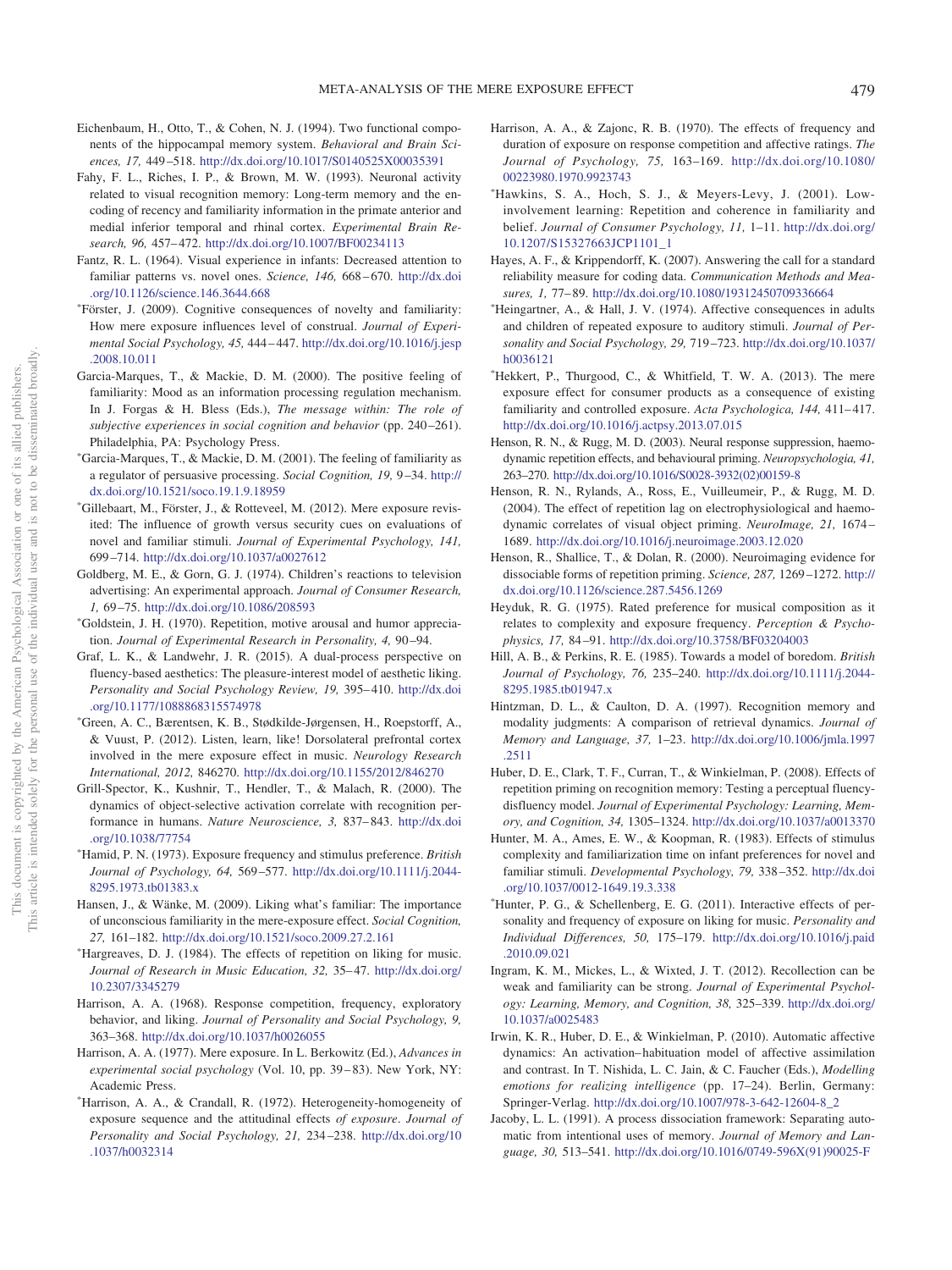- <span id="page-21-24"></span>Jacoby, L. L. (1999). Ironic effects of repetition: Measuring age-related differences in memory. *Journal of Experimental Psychology: Learning, Memory, and Cognition, 25,* 3–22. [http://dx.doi.org/10.1037/0278-7393](http://dx.doi.org/10.1037/0278-7393.25.1.3) [.25.1.3](http://dx.doi.org/10.1037/0278-7393.25.1.3)
- <span id="page-21-7"></span>Jacoby, L. L., Allan, L. G., Collins, J. C., & Larwill, L. K. (1988). Memory influences subjective experience: Noise judgments. *Journal of Experimental Psychology: Learning, Memory, and Cognition, 14,* 240 –247. <http://dx.doi.org/10.1037/0278-7393.14.2.240>
- <span id="page-21-5"></span>Jacoby, L. L., & Dallas, M. (1981). On the relationship between autobiographical memory and perceptual learning. *Journal of Experimental Psychology: General, 110,* 306 –340. [http://dx.doi.org/10.1037/0096-](http://dx.doi.org/10.1037/0096-3445.110.3.306) [3445.110.3.306](http://dx.doi.org/10.1037/0096-3445.110.3.306)
- <span id="page-21-3"></span>Jacoby, L. L., & Kelley, C. M. (1987). Unconscious influences of memory for a prior event. *Personality and Social Psychology Bulletin, 13,* 314 – 336. <http://dx.doi.org/10.1177/0146167287133003>
- <span id="page-21-8"></span>Jacoby, L. L., Kelley, C. M., & Dywan, J. (1989). Memory attributions. In H. L. Roediger & F. I. M. Craik (Eds.), *Varieties of memory and consciousness: Essays in honor of Endel Tulving* (pp. 391– 422). Hillsdale, NJ: Erlbaum.
- <span id="page-21-4"></span>Jacoby, L. L., Toth, J. P., Lindsay, D. S., & Debner, J. A. (1992). Lectures for a layperson: Methods for revealing unconscious processes. In R. F. Bornstein & T. S. Pittman (Eds.), *Perception without awareness* (pp. 81–120). New York, NY: Guilford Press.
- <span id="page-21-6"></span>Jacoby, L. L., & Whitehouse, K. (1989). An illusion of memory: False recognition influenced by unconscious perception. *Journal of Experimental Psychology: General, 118,* 126 –135. [http://dx.doi.org/10.1037/](http://dx.doi.org/10.1037/0096-3445.118.2.126) [0096-3445.118.2.126](http://dx.doi.org/10.1037/0096-3445.118.2.126)
- <span id="page-21-31"></span>- Johnston, R. R. (2016). The effect of repetition on preference ratings for select unfamiliar musical examples: Does preference transfer? *Psychology of Music, 44,* 514 –526. [http://dx.doi.org/10.1177/](http://dx.doi.org/10.1177/0305735615577248) [0305735615577248](http://dx.doi.org/10.1177/0305735615577248)
- <span id="page-21-27"></span>Jones, D., & Hill, K. (1993). Criteria of facial attractiveness in five populations. *Human Nature, 4,* 271–296. [http://dx.doi.org/10.1007/](http://dx.doi.org/10.1007/BF02692202) [BF02692202](http://dx.doi.org/10.1007/BF02692202)
- <span id="page-21-19"></span>Jones, R. G., & Payne, R. B. (1997). *Clinical investigation and statistics in laboratory medicine*. London, UK: ACB Venture Publications.
- <span id="page-21-25"></span>Juola, J. F., Fischler, I., Wood, C. T., & Atkinson, R. C. (1971). Recognition time for information stored in long-term memory. *Perception & Psychophysics, 10,* 8 –14. <http://dx.doi.org/10.3758/BF03205757>
- <span id="page-21-16"></span>Kail, R. V., & Freeman, H. R. (1973). Sequence redundancy, rating dimensions, and the exposure effect. *Memory & Cognition, 1,* 454 – 458. <http://dx.doi.org/10.3758/BF03208908>
- <span id="page-21-0"></span>Kalat, J. W. (2010). *Introduction to psychology* (9th ed.). Boston, MA: Wadsworth Publishing.
- <span id="page-21-29"></span>Kelley, C. M., & Lindsay, D. S. (1993). Remembering mistaken for knowing: Ease of retrieval as a basis for confidence in answers to general knowledge questions. *Journal of Memory and Language, 32,* 1–24. <http://dx.doi.org/10.1006/jmla.1993.1001>
- <span id="page-21-13"></span>Kihlstrom, J. F. (1987). The cognitive unconscious. *Science, 237,* 1445– 1452. <http://dx.doi.org/10.1126/science.3629249>
- <span id="page-21-32"></span>Kirmani, A. (1997). Advertising repetition as a signal of quality: If it's advertised so much, something must be wrong. *Journal of Advertising, 26,* 77– 86. <http://dx.doi.org/10.1080/00913367.1997.10673530>
- <span id="page-21-33"></span>- Kohli, C. S., Harich, K. R., & Leuthesser, L. (2005). Creating brand identity: A study of evaluation of new brand names. *Journal of Business Research, 58,* 1506 –1515. <http://dx.doi.org/10.1016/j.jbusres.2004.07.007>
- <span id="page-21-18"></span>Krippendorff, K. (2011). Agreement and information in the reliability of coding. *Communication Methods and Measures, 5,* 93–112. [http://dx.doi](http://dx.doi.org/10.1080/19312458.2011.568376) [.org/10.1080/19312458.2011.568376](http://dx.doi.org/10.1080/19312458.2011.568376)
- <span id="page-21-17"></span>- Kruglanski, A. W., Freund, T., & Bar-Tal, D. (1996). Motivational effects in the mere exposure paradigm. *European Journal of Social Psychology, 26,* 479 – 499. [http://dx.doi.org/10.1002/\(SICI\)1099-0992\(199605\)26:](http://dx.doi.org/10.1002/%28SICI%291099-0992%28199605%2926:3%3C479::AID-EJSP770%3E3.0.CO;2-U) 3<[479::AID-EJSP770](http://dx.doi.org/10.1002/%28SICI%291099-0992%28199605%2926:3%3C479::AID-EJSP770%3E3.0.CO;2-U)>3.0.CO;2-U
- <span id="page-21-9"></span>Kunst-Wilson, W. R., & Zajonc, R. B. (1980). Affective discrimination of stimuli that cannot be recognized. *Science, 207,* 557–558. [http://dx.doi](http://dx.doi.org/10.1126/science.7352271) [.org/10.1126/science.7352271](http://dx.doi.org/10.1126/science.7352271)
- <span id="page-21-1"></span>Leary, M. R. (2009). Affiliation, acceptance, and belonging: The pursuit of interpersonal connection. In S. Fiske, D. Gilbert, & G. Lindzey (Eds.), *Handbook of social psychology* (4th ed., pp. 864 – 897). Hoboken, NJ: John Wiley & Sons, Inc.
- <span id="page-21-14"></span>Lee, A. Y. (2001). The mere exposure effect: An uncertainty reduction explanation revisited. *Personality and Social Psychology Bulletin, 27,* 1255–1266. <http://dx.doi.org/10.1177/01461672012710002>
- <span id="page-21-34"></span>- Lee, J., Ahn, J.-H., & Park, B. (2015). The effect of repetition in Internet banner ads and the moderating role of animation. *Computers in Human Behavior, 46,* 202–209. <http://dx.doi.org/10.1016/j.chb.2015.01.008>
- <span id="page-21-35"></span>- Lee, M. A., Sundberg, J. L., & Bernstein, I. H. (1993). Concurrent processes: The affect-cognition relationship within the context of the "mere exposure" phenomenon. Perception & Psychophysics, 54, 33-42. <http://dx.doi.org/10.3758/BF03206935>
- <span id="page-21-15"></span>Leventhal, A. M., Martin, R. L., Seals, R. W., Tapia, E., & Rehm, L. P. (2007). Investigating the dynamics of affect: Psychological mechanisms of affective habituation to pleasurable stimuli. *Motivation and Emotion, 31,* 145–157. <http://dx.doi.org/10.1007/s11031-007-9059-8>
- <span id="page-21-23"></span>Li, L., Miller, E. K., & Desimone, R. (1993). The representation of stimulus familiarity in anterior inferior temporal cortex. *Journal of Neurophysiology, 69,* 1918 –1929.
- <span id="page-21-28"></span>Light, L. L., Hollander, S., & Kayra-Stuart, F. (1981). Why attractive people are harder to remember. *Personality and Social Psychology Bulletin, 7,* 269 –276. <http://dx.doi.org/10.1177/014616728172014>
- <span id="page-21-22"></span>Light, R. J., & Pillemer, D. B. (1984). *Summing up: The science of reviewing research*. Cambridge, MA: Harvard University Press.
- <span id="page-21-26"></span>Lisman, J. E., & Grace, A. A. (2005). The hippocampal-VTA loop: Controlling the entry of information into long-term memory. *Neuron, 46,* 703–713. <http://dx.doi.org/10.1016/j.neuron.2005.05.002>
- <span id="page-21-30"></span>Logan, G. D. (1990). Repetition priming and automaticity: Common underlying mechanisms? *Cognitive Psychology, 22,* 1–35. [http://dx.doi](http://dx.doi.org/10.1016/0010-0285%2890%2990002-L) [.org/10.1016/0010-0285\(90\)90002-L](http://dx.doi.org/10.1016/0010-0285%2890%2990002-L)
- <span id="page-21-36"></span>- Lu, X., Xie, X., & Liu, L. (2015). Inverted U-shaped model: How frequent repetition affects perceived risk. *Judgment and Decision Making, 10,* 219 –224.
- <span id="page-21-12"></span>Mandler, G. (1979). Organization and repetition: Organizational principles with special reference to rote learning. In L. G. Nilsson (Ed.), *Perspectives on memory research* (pp. 293–327). Hillsdale, NJ: Erlbaum.
- <span id="page-21-11"></span>Mandler, G. (1980). Recognizing: The judgment of previous occurrence. *Psychological Review, 87,* 252–271. [http://dx.doi.org/10.1037/0033-](http://dx.doi.org/10.1037/0033-295X.87.3.252) [295X.87.3.252](http://dx.doi.org/10.1037/0033-295X.87.3.252)
- <span id="page-21-20"></span>Marcel, A. J. (1983a). Conscious and unconscious perception: Experiments on visual masking and word recognition. *Cognitive Psychology, 15,* 197–237. [http://dx.doi.org/10.1016/0010-0285\(83\)90009-9](http://dx.doi.org/10.1016/0010-0285%2883%2990009-9)
- <span id="page-21-21"></span>Marcel, A. J. (1983b). Conscious and unconscious perception: An approach to the relations between phenomenal experience and perceptual processes. *Cognitive Psychology, 15,* 238 –300. [http://dx.doi.org/10](http://dx.doi.org/10.1016/0010-0285%2883%2990010-5) [.1016/0010-0285\(83\)90010-5](http://dx.doi.org/10.1016/0010-0285%2883%2990010-5)
- <span id="page-21-2"></span>Martindale, C. (1984). The pleasures of thought: A theory of cognitive hedonics. *Journal of Mind and Behavior*, 5, 49-80.
- <span id="page-21-10"></span>Matlin, M. W. (1971). Response competition, recognition, and affect. *Journal of Personality and Social Psychology, 19,* 295–300. [http://dx](http://dx.doi.org/10.1037/h0031352) [.doi.org/10.1037/h0031352](http://dx.doi.org/10.1037/h0031352)
- <span id="page-21-37"></span>- Matlin, M. W. (1974). Frequency-affect relationship in a simultaneous spatial presentation. *Psychological Reports, 35,* 379 –383. [http://dx.doi](http://dx.doi.org/10.2466/pr0.1974.35.1.379) [.org/10.2466/pr0.1974.35.1.379](http://dx.doi.org/10.2466/pr0.1974.35.1.379)
- <span id="page-21-38"></span>Matthes, J., Wirth, W., Schemer, C., & Kissling, A.-K. (2011). I see what you don't see: The role of individual differences in field dependenceindependence as a predictor of product placement recall and brand liking. *Journal of Advertising, 40,* 85–99. [http://dx.doi.org/10.2753/](http://dx.doi.org/10.2753/JOA0091-3367400406) [JOA0091-3367400406](http://dx.doi.org/10.2753/JOA0091-3367400406)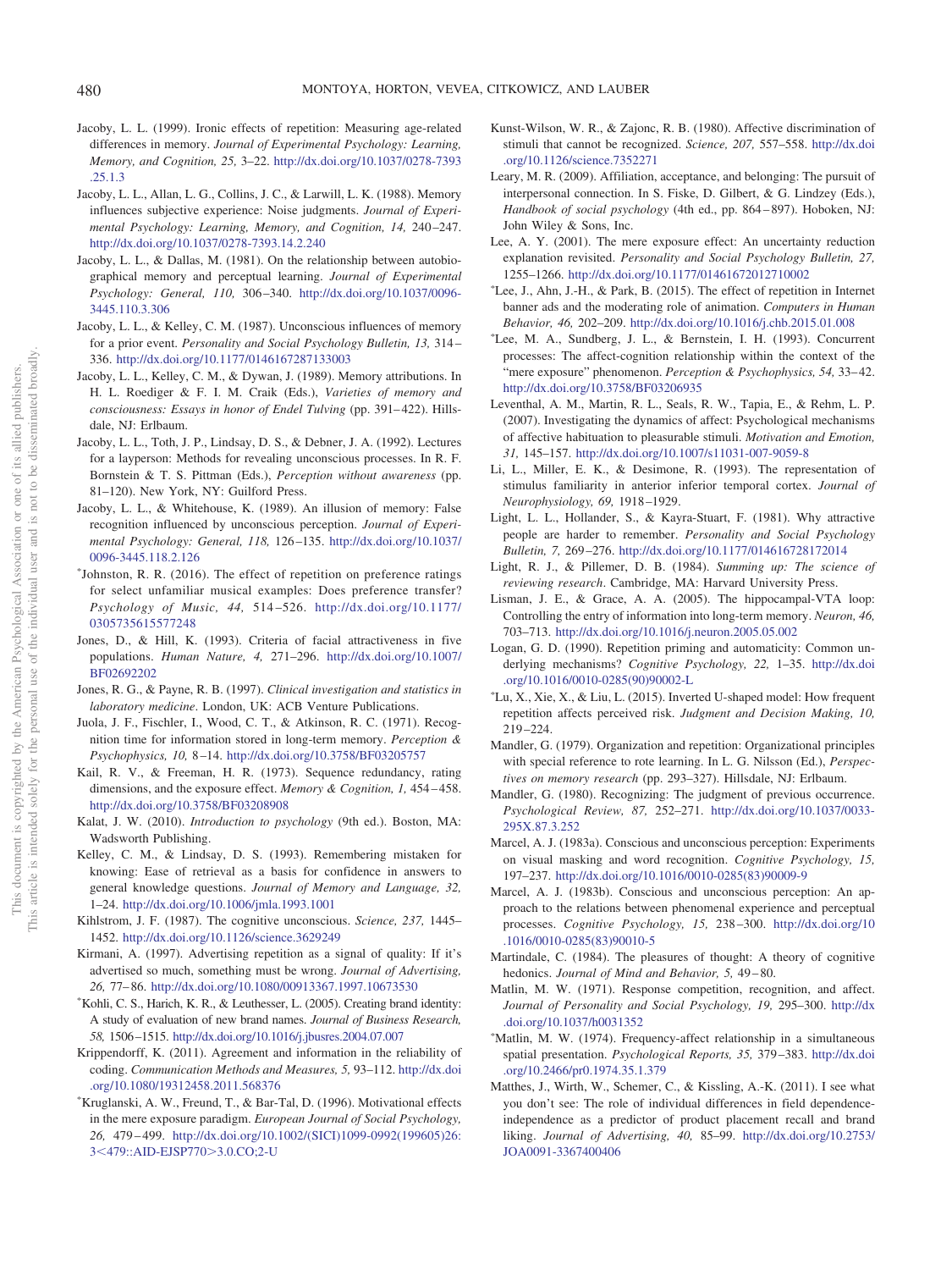- <span id="page-22-27"></span>Maylor, E. A. (1998). Retrieving names in old age: Short- and (very) long-term effects of repetition. *Memory & Cognition, 26,* 309 –319. <http://dx.doi.org/10.3758/BF03201142>
- <span id="page-22-30"></span>- McCullough, J. L., & Ostrom, T. M. (1974). Repetition of highly similar messages and attitude change. *Journal of Applied Psychology, 59,* 395– 397. <http://dx.doi.org/10.1037/h0036658>
- <span id="page-22-24"></span>McElree, B., Dolan, P. O., & Jacoby, L. L. (1999). Isolating the contributions of familiarity and source information to item recognition: A time course analysis. *Journal of Experimental Psychology: Learning, Memory, and Cognition, 25,* 563–582. <http://dx.doi.org/10.1037/0278-7393.25.3.563>
- <span id="page-22-13"></span>Miller, E. K. (1994). Neocortical memory traces. *Behavioral and Brain Sciences, 17,* 488 – 489.
- <span id="page-22-23"></span>Miller, E. K., & Desimone, R. (1994). Parallel neuronal mechanisms for short-term memory. *Science, 263,* 520 –522. [http://dx.doi.org/10.1126/](http://dx.doi.org/10.1126/science.8290960) [science.8290960](http://dx.doi.org/10.1126/science.8290960)
- <span id="page-22-20"></span>Miller, E. K., Li, L., & Desimone, R. (1993). Activity of neurons in anterior inferior temporal cortex during a short-term memory task. *The Journal of Neuroscience, 13,* 1460 –1478.
- <span id="page-22-28"></span>Mitchell, D. B. (2006). Nonconscious priming after 17 years: Invulnerable implicit memory? *Psychological Science, 17,* 925–929. [http://dx.doi.org/](http://dx.doi.org/10.1111/j.1467-9280.2006.01805.x) [10.1111/j.1467-9280.2006.01805.x](http://dx.doi.org/10.1111/j.1467-9280.2006.01805.x)
- <span id="page-22-31"></span>- Montoya, R. M., & Horton, R. S. (2010). [Mere exposure data]. Unpublished raw data.
- <span id="page-22-1"></span>Montoya, R. M., & Horton, R. S. (2014). A two-dimensional model for the study of interpersonal attraction. *Personality and Social Psychology Review, 18,* 59 – 86. <http://dx.doi.org/10.1177/1088868313501887>
- <span id="page-22-32"></span>Moorthy, S., & Hawkins, S. A. (2005). Advertising repetition and quality perception. *Journal of Business Research, 58,* 354 –360. [http://dx.doi](http://dx.doi.org/10.1016/S0148-2963%2803%2900108-5) [.org/10.1016/S0148-2963\(03\)00108-5](http://dx.doi.org/10.1016/S0148-2963%2803%2900108-5)
- <span id="page-22-16"></span>- Moreland, R. L., & Beach, S. R. (1992). Exposure effects in the classroom: The development of affinity among students. *Journal of Experimental Social Psychology, 28,* 255–276. [http://dx.doi.org/10.1016/0022-](http://dx.doi.org/10.1016/0022-1031%2892%2990055-O) [1031\(92\)90055-O](http://dx.doi.org/10.1016/0022-1031%2892%2990055-O)
- <span id="page-22-6"></span>Moreland, R. L., & Topolinski, S. (2010). The mere exposure phenomenon: A lingering melody by Robert Zajonc. *Emotion Review, 2,* 329 – 339. <http://dx.doi.org/10.1177/1754073910375479>
- <span id="page-22-3"></span>- Moreland, R. L., & Zajonc, R. B. (1977). Is stimulus recognition a necessary condition for the occurrence of exposure effects? *Journal of Personality and Social Psychology, 35,* 191–199. [http://dx.doi.org/10](http://dx.doi.org/10.1037/0022-3514.35.4.191) [.1037/0022-3514.35.4.191](http://dx.doi.org/10.1037/0022-3514.35.4.191)
- <span id="page-22-5"></span>- Moreland, R. L., & Zajonc, R. B. (1982). Exposure effects in person perception: Familiarity, similarity, and attraction. *Journal of Experimental Social Psychology, 18,* 395– 415. [http://dx.doi.org/10.1016/0022-](http://dx.doi.org/10.1016/0022-1031%2882%2990062-2) [1031\(82\)90062-2](http://dx.doi.org/10.1016/0022-1031%2882%2990062-2)
- <span id="page-22-26"></span>Murayama, K., Miyatsu, T., Buchli, D., & Storm, B. C. (2014). Forgetting as a consequence of retrieval: A meta-analytic review of retrievalinduced forgetting. *Psychological Bulletin, 140,* 1383–1409. [http://dx](http://dx.doi.org/10.1037/a0037505) [.doi.org/10.1037/a0037505](http://dx.doi.org/10.1037/a0037505)
- <span id="page-22-25"></span>Murphy, S. T., & Zajonc, R. B. (1993). Affect, cognition, and awareness: Affective priming with optimal and suboptimal stimulus exposures. *Journal of Personality and Social Psychology, 64,* 723–739. [http://dx](http://dx.doi.org/10.1037/0022-3514.64.5.723) [.doi.org/10.1037/0022-3514.64.5.723](http://dx.doi.org/10.1037/0022-3514.64.5.723)
- <span id="page-22-0"></span>Myers, D. G., & DeWall, C. N. (2016). *Exploring psychology* (10th ed.). New York, NY: Worth Publishers.
- <span id="page-22-9"></span>Nachman, P. A., Stern, D. N., & Best, C. (1986). Affective reactions to stimuli and infants' preferences for novelty and familiarity. *Journal of the American Academy of Child Psychiatry, 25,* 801– 804. [http://dx.doi](http://dx.doi.org/10.1016/S0002-7138%2809%2960198-9) [.org/10.1016/S0002-7138\(09\)60198-9](http://dx.doi.org/10.1016/S0002-7138%2809%2960198-9)
- <span id="page-22-18"></span>Nelson, S. B., Varela, J. A., Sen, K., & Abbott, L. F. (1997). Functional significance of synaptic depression between cortical neurons. In J. Bowers (Ed.), *Computational neuroscience* (pp. 429 – 434). New York, NY: Plenum Press. [http://dx.doi.org/10.1007/978-1-4757-9800-5\\_69](http://dx.doi.org/10.1007/978-1-4757-9800-5_69)
- <span id="page-22-7"></span>- Nordhielm, C. (2002). The influence of level of processing on advertising repetition effects. *The Journal of Consumer Research, 29,* 371–382. <http://dx.doi.org/10.1086/344428>
- <span id="page-22-4"></span>Ochsner, K. N., Chiu, C.-Y. P., & Schacter, D. L. (1994). Varieties of priming. *Current Opinion in Neurobiology, 4,* 189 –194. [http://dx.doi](http://dx.doi.org/10.1016/0959-4388%2894%2990071-X) [.org/10.1016/0959-4388\(94\)90071-X](http://dx.doi.org/10.1016/0959-4388%2894%2990071-X)
- <span id="page-22-17"></span>O'Hanlon, J. F. (1981). Boredom: Practical consequences and a theory. *Acta Psychologies, 49,* 53– 82. [http://dx.doi.org/10.1016/0001-](http://dx.doi.org/10.1016/0001-6918%2881%2990033-0) [6918\(81\)90033-0](http://dx.doi.org/10.1016/0001-6918%2881%2990033-0)
- <span id="page-22-33"></span>- Oishi, S., Miao, F. F., Koo, M., Kisling, J., & Ratliff, K. A. (2010). [Mere exposure data] Unpublished raw data.
- <span id="page-22-14"></span>Onwuegbuzie, A. J., & Daniel, L. G. (2002). Uses and misuses of the correlation coefficient. *Research in the Schools, 9,* 73–90.
- <span id="page-22-10"></span>Parks, C. M., Murray, L. J., Elfman, K., & Yonelinas, A. P. (2011). Variations in recollection: The effects of complexity on source recognition. *Journal of Experimental Psychology: Learning, Memory, and Cognition, 37,* 861– 873. <http://dx.doi.org/10.1037/a0022798>
- <span id="page-22-11"></span>Pazzaglia, A. M., Dube, C., & Rotello, C. M. (2013). A critical comparison of discrete-state and continuous models of recognition memory: Implications for recognition and beyond. *Psychological Bulletin, 139,* 1173– 1203. <http://dx.doi.org/10.1037/a0033044>
- <span id="page-22-34"></span>Perlman, D., & Oskamp, S. (1971). The effects of picture content and exposure frequency on evaluations of Negroes and whites. *Journal of Experimental Social Psychology, 7,* 503–514. [http://dx.doi.org/10.1016/](http://dx.doi.org/10.1016/0022-1031%2871%2990012-6) [0022-1031\(71\)90012-6](http://dx.doi.org/10.1016/0022-1031%2871%2990012-6)
- <span id="page-22-12"></span>Pigott, T. D. (2009). Handling missing data. In H. Cooper, L. V. Hedges, & J. Valentine (Eds.), *The handbook of research synthesis* (pp. 163– 175). New York, NY: Russell Sage Foundation.
- <span id="page-22-29"></span>Posner, M. I., & Keele, S. W. (1968). On the genesis of abstract ideas. *Journal of Experimental Psychology, 77,* 353–363. [http://dx.doi.org/10](http://dx.doi.org/10.1037/h0025953) [.1037/h0025953](http://dx.doi.org/10.1037/h0025953)
- <span id="page-22-35"></span>Rajecki, D. W., & Wolfson, C. (1973). The rating of materials found in the mailbox: Effects of reciprocity of frequency of receipt. *Public Opinion Quarterly, 37,* 110 –114. <http://dx.doi.org/10.1086/268064>
- <span id="page-22-15"></span>R Core Team. (2013). *R: A language and environment for statistical computing*. Vienna, Austria: R Foundation for Statistical Computing. Retrieved from <http://www.R-project.org>
- <span id="page-22-2"></span>Reber, R., & Schwarz, N. (1999). Effects of perceptual fluency on judgments of truth. *Consciousness and Cognition, 8,* 338 –342. [http://dx.doi](http://dx.doi.org/10.1006/ccog.1999.0386) [.org/10.1006/ccog.1999.0386](http://dx.doi.org/10.1006/ccog.1999.0386)
- <span id="page-22-8"></span>Reber, R., Schwarz, N., & Winkielman, P. (2004). Processing fluency and aesthetic pleasure: Is beauty in the perceiver's processing experience? *Personality and Social Psychology Review, 8,* 364 –382. [http://dx.doi](http://dx.doi.org/10.1207/s15327957pspr0804_3) [.org/10.1207/s15327957pspr0804\\_3](http://dx.doi.org/10.1207/s15327957pspr0804_3)
- <span id="page-22-36"></span>- Reinhard, M.-A., Schindler, S., Raabe, V., Stahlberg, D., & Messner, M. (2014). Less is sometimes more: How repetition of an antismoking advertisement affects attitudes toward smoking and source credibility. *Social Influence, 9,* 116 –132. [http://dx.doi.org/10.1080/15534510.2013](http://dx.doi.org/10.1080/15534510.2013.790839) [.790839](http://dx.doi.org/10.1080/15534510.2013.790839)
- <span id="page-22-37"></span>- Rethans, A. J., Swasy, J. L., & Marks, L. J. (1986). Effects of television commercial repetition, receiver knowledge, and commercial length: A test of the two-factor model. *Journal of Marketing Research*, 23, 50–61. <http://dx.doi.org/10.2307/3151776>
- <span id="page-22-19"></span>Riches, I. P., Wilson, F. A., & Brown, M. W. (1991). The effects of visual stimulation and memory on neurons of the hippocampal formation and the neighboring parahippocampal gyrus and inferior temporal cortex of the primate. *The Journal of Neuroscience, 11,* 1763–1779.
- <span id="page-22-21"></span>Rieth, C. A., & Huber, D. E. (2010). Priming and habituation for faces: Individual differences and inversion effects. *Journal of Experimental Psychology: Human Perception and Performance, 36,* 596 – 618. [http://](http://dx.doi.org/10.1037/a0018737) [dx.doi.org/10.1037/a0018737](http://dx.doi.org/10.1037/a0018737)
- <span id="page-22-22"></span>Ringo, J. L. (1996). Stimulus specific adaptation in inferior temporal and medial temporal cortex of the monkey. *Behavioural Brain Research, 76,* 191–197. [http://dx.doi.org/10.1016/0166-4328\(95\)00197-2](http://dx.doi.org/10.1016/0166-4328%2895%2900197-2)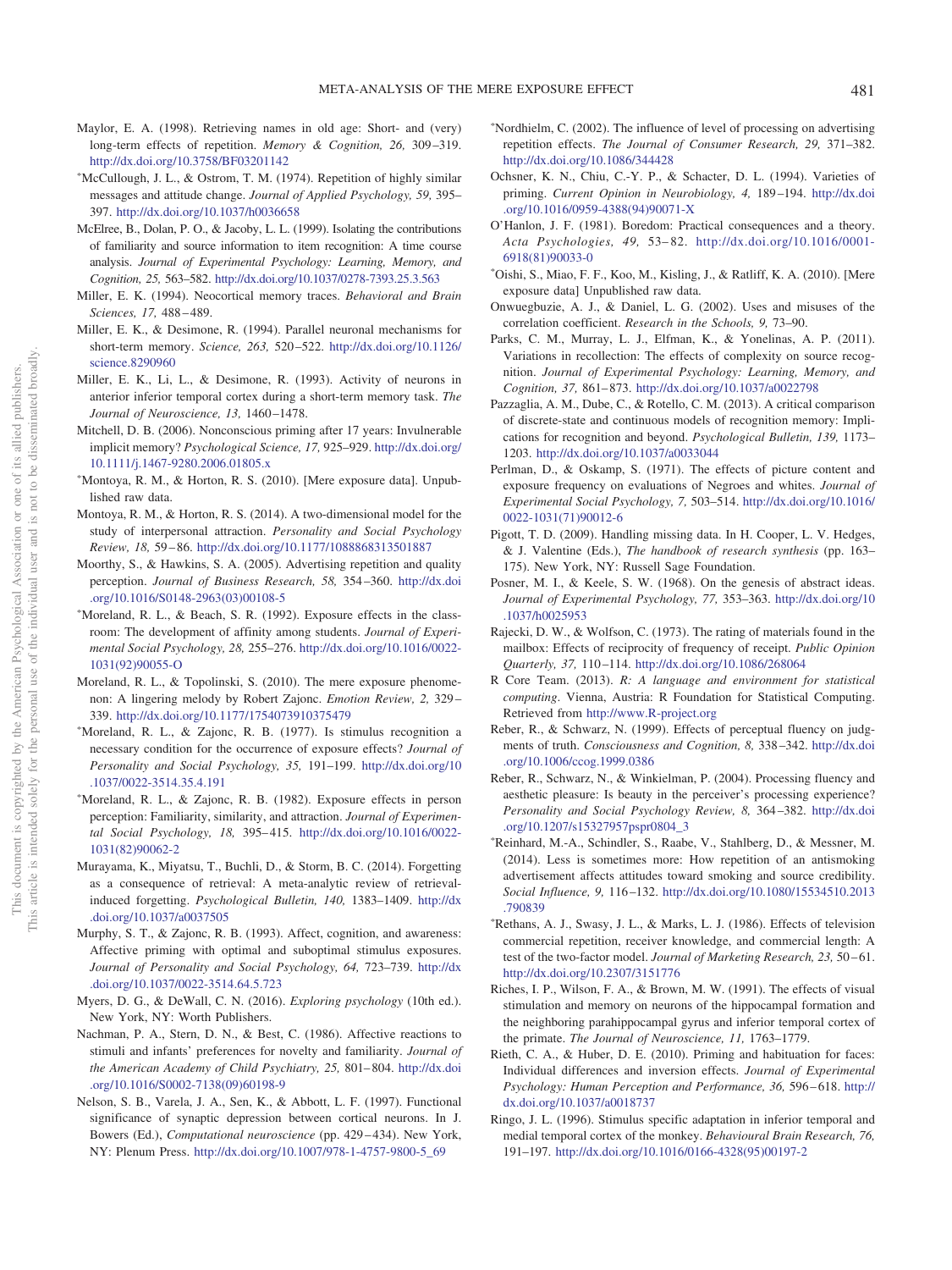- <span id="page-23-26"></span>-Rolison, J. J., & Edworthy, J. (2012). The role of formal structure in liking for popular music. *Music Perception, 29,* 269 –284. [http://dx.doi.org/10](http://dx.doi.org/10.1525/mp.2012.29.3.269) [.1525/mp.2012.29.3.269](http://dx.doi.org/10.1525/mp.2012.29.3.269)
- <span id="page-23-9"></span>Rosenthal, R. (1979). The file drawer problem and tolerance for null results. *Psychological Bulletin, 86,* 638 – 641. [http://dx.doi.org/10.1037/](http://dx.doi.org/10.1037/0033-2909.86.3.638) [0033-2909.86.3.638](http://dx.doi.org/10.1037/0033-2909.86.3.638)
- <span id="page-23-10"></span>Rugg, M. D., & Curran, T. (2007). Event-related potentials and recognition memory. *Trends in Cognitive Sciences, 11,* 251–257. [http://dx.doi.org/](http://dx.doi.org/10.1016/j.tics.2007.04.004) [10.1016/j.tics.2007.04.004](http://dx.doi.org/10.1016/j.tics.2007.04.004)
- <span id="page-23-27"></span>- Saegert, S. C., & Jellison, J. M. (1970). Effects of initial level of response competition and frequency of exposure on liking and exploratory behavior. *Journal of Personality and Social Psychology, 16,* 553–558. <http://dx.doi.org/10.1037/h0029952>
- <span id="page-23-0"></span>Schacter, D. L., Gilbert, D. T., Wegner, D. M., & Nock, M. K. (2015). *Introducing psychology* (3rd ed.). New York, NY: Worth Publishers.
- <span id="page-23-28"></span>\*Schellenberg, E. G., Peretz, I., & Vieillard, S. (2008). Liking for happyand sad-sounding music: Effects of exposure. *Cognition and Emotion, 22,* 218 –237. <http://dx.doi.org/10.1080/02699930701350753>
- <span id="page-23-29"></span>- Schumann, D. W., Petty, R. E., & Clemons, D. S. (1990). Predicting the effectiveness of different strategies of advertising variation: A test of the repetition-variation hypotheses. *The Journal of Consumer Research, 17,* 192–202. <http://dx.doi.org/10.1086/208549>
- <span id="page-23-2"></span>Schwarz, N. (1990). Feelings as information: Informational and motivational functions of affective states. In E. T. Higgins & R. M. Sorrentino (Eds.), *Handbook of motivation and cognition: Foundations of social behavior* (Vol. 2, pp. 527–561). New York, NY: Guilford Press.
- <span id="page-23-3"></span>Seamon, J. G., Brody, N., & Kauff, D. M. (1983). Affective discrimination of stimuli that are not recognized: II. Effect of delay between study and test. *Bulletin of the Psychonomic Society, 21,* 187–189. [http://dx.doi.org/](http://dx.doi.org/10.3758/BF03334682) [10.3758/BF03334682](http://dx.doi.org/10.3758/BF03334682)
- <span id="page-23-30"></span>Singh, S. N., & Cole, C. A. (1993). The effects of length, content, and repetition on television commercial effectiveness. *Journal of Marketing Research, 30,* 91–104. <http://dx.doi.org/10.2307/3172516>
- <span id="page-23-4"></span>Smith, E. R. (1998). Mental representation and memory. In D. T. Gilbert, S. T. Fiske, & G. Lindzey (Eds.), *The handbook of social psychology* (pp. 269 –322). Boston, MA: McGraw-Hill.
- <span id="page-23-31"></span>- Smith, G. F., & Dorfman, D. D. (1975). The effect of stimulus uncertainty on the relationship between frequency of exposure and liking. *Journal of Personality and Social Psychology, 31,* 150 –155. [http://dx.doi.org/10](http://dx.doi.org/10.1037/h0076174) [.1037/h0076174](http://dx.doi.org/10.1037/h0076174)
- <span id="page-23-17"></span>Sobotka, S., & Ringo, J. L. (1993). Investigation of long-term recognition and association memory in unit responses from inferotemporal cortex. *Experimental Brain Research, 96,* 28 –38. [http://dx.doi.org/10.1007/](http://dx.doi.org/10.1007/BF00230436) [BF00230436](http://dx.doi.org/10.1007/BF00230436)
- <span id="page-23-18"></span>Sobotka, S., & Ringo, J. L. (1994). Stimulus specific adaptation in excited but not in inhibited cells in inferotemporal cortex of macaque. *Brain Research, 646,* 95–99. [http://dx.doi.org/10.1016/0006-8993\(94\)90061-2](http://dx.doi.org/10.1016/0006-8993%2894%2990061-2)
- <span id="page-23-25"></span>Sobotka, S., & Ringo, J. L. (1996). Mnemonic responses of single units recorded from monkey inferotemporal cortex, accessed via transcommissural versus direct pathways: A dissociation between unit activity and behavior. *The Journal of Neuroscience*, 16, 4222–4230.
- <span id="page-23-6"></span>Squire, L. R. (1992). Memory and the hippocampus: A synthesis from findings with rats, monkeys, and humans. *Psychological Review, 99,* 195–231. <http://dx.doi.org/10.1037/0033-295X.99.2.195>
- <span id="page-23-32"></span>- Standing, L., & Thompson, P. (1990). Imaginary effects of mere exposure. *Perceptual and Motor Skills, 71,* 106. [http://dx.doi.org/10.2466/pms](http://dx.doi.org/10.2466/pms.1990.71.1.106) [.1990.71.1.106](http://dx.doi.org/10.2466/pms.1990.71.1.106)
- <span id="page-23-1"></span>Stang, D. J. (1973). Six theories of exposure and affect. *Catalog of Selected Documents in Psychology, 3,* 126.
- <span id="page-23-8"></span>Stang, D. J. (1974). Methodological factors in mere exposure research. *Psychological Bulletin, 81,* 1014–1025. <http://dx.doi.org/10.1037/h0037419>
- <span id="page-23-5"></span>Stang, D. J. (1975). Effects of "mere exposure" on learning and affect. *Journal of Personality and Social Psychology, 31,* 7–12. [http://dx.doi](http://dx.doi.org/10.1037/h0076165) [.org/10.1037/h0076165](http://dx.doi.org/10.1037/h0076165)
- <span id="page-23-15"></span>Stang, D. J., & O'Connell, E. J. (1974). The computer as experimenter in social psychology research. *Behavior Research Methods and Instrumentation, 6,* 223–231. <http://dx.doi.org/10.3758/BF03200333>
- <span id="page-23-33"></span>- Stuart, E. W., Shimp, T. A., & Engle, R. W. (1987). Classical conditioning of consumer attitudes: Four experiments in an advertising context. *The Journal of Consumer Research, 14,* 334 –349. <http://dx.doi.org/10.1086/209117>
- <span id="page-23-34"></span>- Suedfeld, P., Epstein, Y. M., Buchanan, E., & Landon, P. B. (1971). Effects of set on the "effects of mere exposure." *Journal of Personality and Social Psychology, 17,* 121–123. <http://dx.doi.org/10.1037/h0030378>
- <span id="page-23-13"></span>Sutton, A. J. (2009). Publication bias. In H. Cooper, L. V. Hedges, & J. C. Valentine (Eds.), *The handbook of research synthesis and meta-analysis* (2nd ed., pp. 435– 452). New York, NY: The Russell Sage Foundation.
- <span id="page-23-16"></span>Suzuki, W. A., Miller, E. K., & Desimone, R. (1997). Object and place memory in the macaque entorhinal cortex. *Journal of Neurophysiology, 78,* 1062–1081.
- <span id="page-23-21"></span>- Szpunar, K. K., Schellenberg, E. G., & Pliner, P. (2004). Liking and memory for musical stimuli as a function of exposure. *Journal of Experimental Psychology: Learning, Memory, and Cognition, 30,* 370 – 381. <http://dx.doi.org/10.1037/0278-7393.30.2.370>
- <span id="page-23-35"></span>- Tan, S.-L., Spackman, M. P., & Peaslee, C. L. (2006). The effects of repeated exposure on liking and judgments of musical unity of intact and patchwork compositions. *Music Perception, 23,* 407– 421. [http://dx.doi](http://dx.doi.org/10.1525/mp.2006.23.5.407) [.org/10.1525/mp.2006.23.5.407](http://dx.doi.org/10.1525/mp.2006.23.5.407)
- <span id="page-23-20"></span>Tiberghien, G. (1976). Reconnaissance â long terme: Pourquoi ne pas chercher? [Long term recognition: Why not look?]. In S. Ehrlich & E. Tulving (Eds.), *La mémoire sémantique* [Semantic memory] (pp. 188 – 196). Paris, France: Bulletin de Psychologie [Psychology Bulletin].
- <span id="page-23-24"></span>Topolinski, S. (2012). The sensorimotor contributions to implicit memory, familiarity, and recollection. *Journal of Experimental Psychology: General, 141,* 260 –281. <http://dx.doi.org/10.1037/a0025658>
- <span id="page-23-22"></span>- Topolinski, S., & Strack, F. (2009). Motormouth: Mere exposure depends on stimulus-specific motor simulations. *Journal of Experimental Psychology: Learning, Memory, and Cognition, 35,* 423– 433. [http://dx.doi](http://dx.doi.org/10.1037/a0014504) [.org/10.1037/a0014504](http://dx.doi.org/10.1037/a0014504)
- <span id="page-23-23"></span>Topolinski, S., & Strack, F. (2010). False fame prevented: Avoiding fluency effects without judgmental correction. *Journal of Personality and Social Psychology, 98,* 721–733. <http://dx.doi.org/10.1037/a0019260>
- <span id="page-23-36"></span>Tucker, R. K., & Ware, P. D. (1971). Persuasion via mere exposure. *Quarterly Journal of Speech, 57,* 437– 443. [http://dx.doi.org/10.1080/](http://dx.doi.org/10.1080/00335637109383089) [00335637109383089](http://dx.doi.org/10.1080/00335637109383089)
- <span id="page-23-7"></span>Tulving, E. (2002). Episodic memory: From mind to brain. *Annual Review of Psychology, 53,* 1–25. [http://dx.doi.org/10.1146/annurev.psych.53](http://dx.doi.org/10.1146/annurev.psych.53.100901.135114) [.100901.135114](http://dx.doi.org/10.1146/annurev.psych.53.100901.135114)
- <span id="page-23-11"></span>Twomey, P. J., & Kroll, M. H. (2008). How to use linear regression and correlation in quantitative method comparison studies. *International Journal of Clinical Practice, 62,* 529 –538. [http://dx.doi.org/10.1111/j](http://dx.doi.org/10.1111/j.1742-1241.2008.01709.x) [.1742-1241.2008.01709.x](http://dx.doi.org/10.1111/j.1742-1241.2008.01709.x)
- <span id="page-23-37"></span>- Vanbeseleare, N. (1974). The effects of manipulating the amount and the reduction of response competition during mere exposure. *Psychologica Belgica, 14,* 161–181.
- <span id="page-23-38"></span>Vanbeselaere, N. (1977). Guessing versus judging after mere repeated exposure. *Psychological Bélgica* [Belgium Psychology], *17,* 59 –70.
- <span id="page-23-14"></span>- Van den Bergh, O., & Vrana, S. R. (1998). Repetition and boredom in perceptual fluency/Attributional model of affective judgements. *Cognition and Emotion, 12,* 533–553. [http://dx.doi.org/10.1080/](http://dx.doi.org/10.1080/026999398379556) [026999398379556](http://dx.doi.org/10.1080/026999398379556)
- <span id="page-23-19"></span>Verfaellie, M., & Cermak, L. S. (1999). Perceptual fluency as a cue for recognition judgments in amnesia. *Neuropsychology, 13,* 198 –205. <http://dx.doi.org/10.1037/0894-4105.13.2.198>
- <span id="page-23-12"></span>Vevea, J. L., & Citkowicz, M. (2010, July). *Meta-analysis of growth curves from sample means*. Presentation at the annual meeting of the Society for Research Synthesis Methodology, Cartagena, Spain.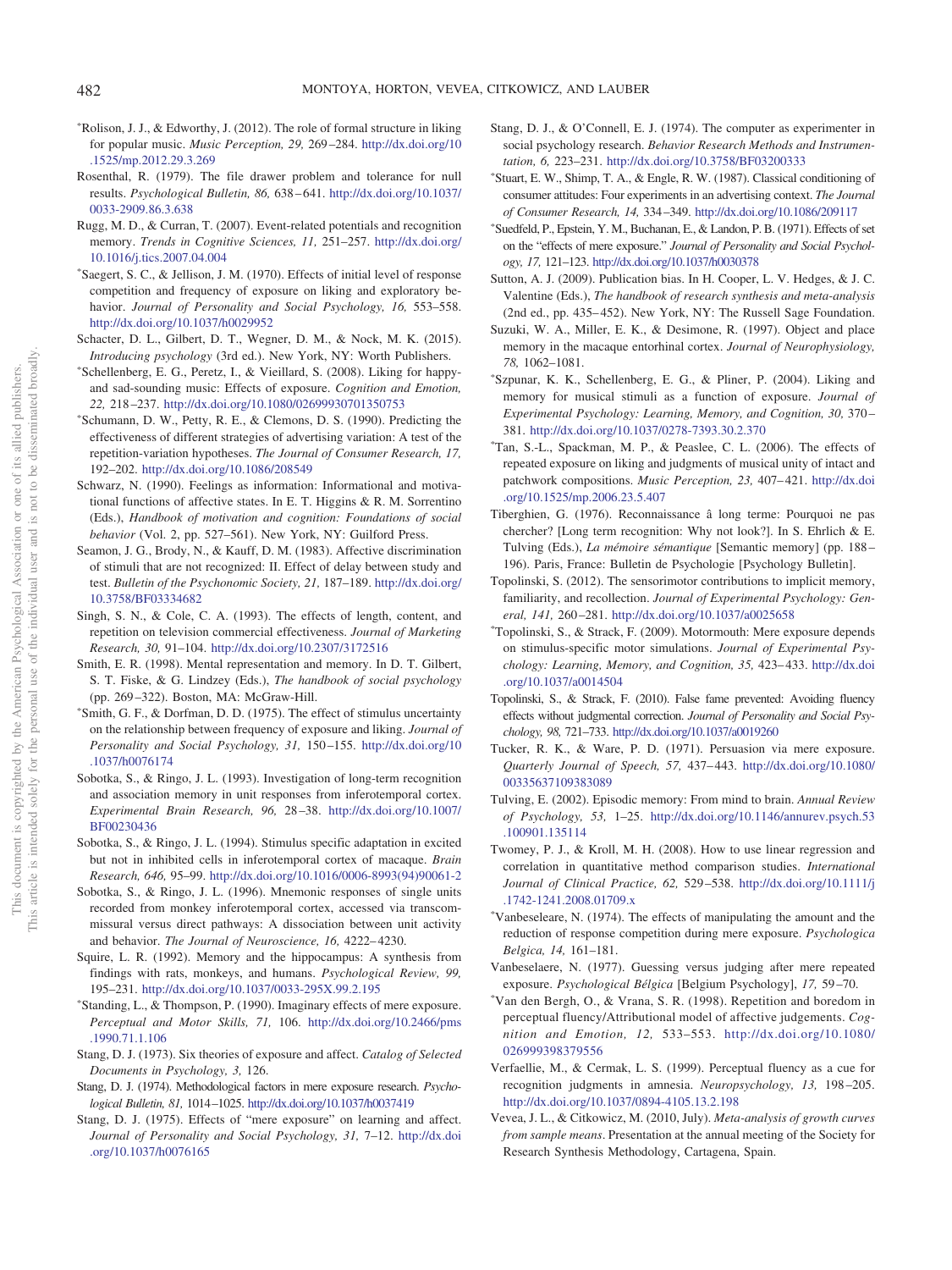- <span id="page-24-21"></span>Wänke, M., & Hansen, J. (2015). Relative processing fluency. *Current Directions in Psychological Science, 24,* 195–199. [http://dx.doi.org/10](http://dx.doi.org/10.1177/0963721414561766) [.1177/0963721414561766](http://dx.doi.org/10.1177/0963721414561766)
- <span id="page-24-16"></span>Westerman, D. L., Lanska, M., & Olds, J. M. (2015). The effect of processing fluency on impressions of familiarity and liking. *Journal of Experimental Psychology: Learning, Memory, and Cognition, 41,* 426 – 438. <http://dx.doi.org/10.1037/a0038356>
- <span id="page-24-4"></span>Whittlesea, B. W. A. (1993). Illusions of familiarity. *Journal of Experimental Psychology: Learning, Memory, and Cognition, 19,* 1235–1253. <http://dx.doi.org/10.1037/0278-7393.19.6.1235>
- <span id="page-24-1"></span>Whittlesea, B. W. A., Jacoby, L. L., & Girard, K. A. (1990). Illusions of immediate memory: Evidence of an attributional basis for feelings of familiarity and perceptual quality. *Journal of Memory and Language, 29,* 716 –732. [http://dx.doi.org/10.1016/0749-596X\(90\)90045-2](http://dx.doi.org/10.1016/0749-596X%2890%2990045-2)
- <span id="page-24-6"></span>Whittlesea, B. W. A., & Leboe, J. P. (2003). Two fluency heuristics (and how to tell them apart). *Journal of Memory and Language, 49,* 62–79. [http://dx.doi.org/10.1016/S0749-596X\(03\)00009-3](http://dx.doi.org/10.1016/S0749-596X%2803%2900009-3)
- <span id="page-24-24"></span>- Wiggs, C. L. (1993). Aging and memory for frequency of occurrence of novel, visual stimuli: Direct and indirect measures. *Psychology and Aging, 8,* 400 – 410. <http://dx.doi.org/10.1037/0882-7974.8.3.400>
- <span id="page-24-23"></span>Wiggs, C. L., & Martin, A. (1998). Properties and mechanisms of perceptual priming. *Current Opinion in Neurobiology, 8,* 227–233. [http://dx](http://dx.doi.org/10.1016/S0959-4388%2898%2980144-X) [.doi.org/10.1016/S0959-4388\(98\)80144-X](http://dx.doi.org/10.1016/S0959-4388%2898%2980144-X)
- <span id="page-24-25"></span>- Williams, S. M. (1987). Repeated exposure and the attractiveness of synthetic speech: An inverted-U relationship. *Current Psychological Research & Reviews, 6,* 148 –154. <http://dx.doi.org/10.1007/BF02686619>
- <span id="page-24-7"></span>Wilson, W. R. (1979). Feeling more than we can know: Exposure effects without learning. *Journal of Personality and Social Psychology, 37,* 811– 821. <http://dx.doi.org/10.1037/0022-3514.37.6.811>
- <span id="page-24-5"></span>Winkielman, P., & Cacioppo, J. T. (2001). Mind at ease puts a smile on the face: Psychophysiological evidence that processing facilitation elicits positive affect. *Journal of Personality and Social Psychology, 81,* 989 – 1000. <http://dx.doi.org/10.1037/0022-3514.81.6.989>
- <span id="page-24-3"></span>Winkielman, P., Halberstadt, J., Fazendeiro, T., & Catty, S. (2006). Prototypes are attractive because they are easy on the mind. *Psychological Science, 17,* 799 – 806. <http://dx.doi.org/10.1111/j.1467-9280.2006.01785.x>
- <span id="page-24-2"></span>Winkielman, P., Schwarz, N., Fazendeiro, T., & Reber, R. (2003). The hedonic marking of processing fluency: Implications for evaluative judgment. In J. Musch & K. C. Klauer (Eds.), *The psychology of evaluation: Affective processes in cognition and emotion* (pp. 189 –217). Mahwah, NJ: Erlbaum.
- <span id="page-24-13"></span>Winkielman, P., Schwarz, N., & Nowak, A. (2002). Affect and processing dynamics: Perceptual fluency enhances evaluations. In S. Moore & M. Oaksford (Eds.), *Emotional cognition: From brain to behavior* (pp. 111–136). Amsterdam, the Netherlands: John Benjamins. [http://dx.doi](http://dx.doi.org/10.1075/aicr.44.05win) [.org/10.1075/aicr.44.05win](http://dx.doi.org/10.1075/aicr.44.05win)
- <span id="page-24-17"></span>Wixted, J. T. (2007). Dual-process theory and signal-detection theory of recognition memory. *Psychological Review, 114,* 152–176. [http://dx.doi](http://dx.doi.org/10.1037/0033-295X.114.1.152) [.org/10.1037/0033-295X.114.1.152](http://dx.doi.org/10.1037/0033-295X.114.1.152)
- <span id="page-24-20"></span>Wixted, J. T., & Mickes, L. (2010). A continuous dual-process model of remember/know judgments. *Psychological Review, 117,* 1025–1054. <http://dx.doi.org/10.1037/a0020874>
- <span id="page-24-26"></span>Wong, R. (2015). *The mere exposure effect and classical conditioning* (Unpublished undergraduate thesis). University of Colorado Boulder, Boulder, Colorado.
- <span id="page-24-18"></span>Woodruff, C. C., Hayama, H. R., & Rugg, M. D. (2006). Electrophysiological dissociation of the neural correlates of recollection and familiarity. *Cognitive Brain Research, 1100,* 125–135. [http://dx.doi.org/10](http://dx.doi.org/10.1016/j.brainres.2006.05.019) [.1016/j.brainres.2006.05.019](http://dx.doi.org/10.1016/j.brainres.2006.05.019)
- <span id="page-24-19"></span>Xiang, J. Z., & Brown, M. W. (1998). Differential neuronal encoding of novelty, familiarity and recency in regions of the anterior temporal lobe. *Neuropharmacology, 37,* 657– 676. [http://dx.doi.org/10.1016/S0028-](http://dx.doi.org/10.1016/S0028-3908%2898%2900030-6) [3908\(98\)00030-6](http://dx.doi.org/10.1016/S0028-3908%2898%2900030-6)
- <span id="page-24-9"></span>Ye, G., & van Raaij, W. F. (1997). What inhibits the mere-exposure effect: Recollection or familiarity? *Journal of Economic Psychology, 18,* 629 – 648. [http://dx.doi.org/10.1016/S0167-4870\(97\)00027-5](http://dx.doi.org/10.1016/S0167-4870%2897%2900027-5)
- <span id="page-24-11"></span>Yonelinas, A. P. (1994). Receiver-operating characteristics in recognition memory: Evidence for a dual-process model. *Journal of Experimental Psychology: Learning, Memory, and Cognition, 20,* 1341–1354. [http://](http://dx.doi.org/10.1037/0278-7393.20.6.1341) [dx.doi.org/10.1037/0278-7393.20.6.1341](http://dx.doi.org/10.1037/0278-7393.20.6.1341)
- <span id="page-24-12"></span>Yonelinas, A. P. (1997). Recognition memory ROCs for item and associative information: The contribution of recollection and familiarity. *Memory & Cognition, 25,* 747–763. <http://dx.doi.org/10.3758/BF03211318>
- <span id="page-24-10"></span>Yonelinas, A. P. (2002). The nature of recollection and familiarity: A review of 30 years of research. *Journal of Memory and Language, 46,* 441–517. <http://dx.doi.org/10.1006/jmla.2002.2864>
- <span id="page-24-0"></span>- Zajonc, R. B. (1968). Attitudinal effects of mere exposure. *Journal of Personality and Social Psychology Monographs, 9,* 1–27. [http://dx.doi](http://dx.doi.org/10.1037/h0025848) [.org/10.1037/h0025848](http://dx.doi.org/10.1037/h0025848)
- <span id="page-24-8"></span>Zajonc, R. B. (1980). Feeling and thinking: Preferences need no inferences. *American Psychologist, 35,* 117–123. [http://dx.doi.org/10.1037/0003-](http://dx.doi.org/10.1037/0003-066X.35.2.151) [066X.35.2.151](http://dx.doi.org/10.1037/0003-066X.35.2.151)
- <span id="page-24-15"></span>- Zajonc, R. B., Crandall, R., Kail, R. V., Jr., & Swap, W. (1974). Effect of extreme exposure frequencies on different affective ratings of stimuli. Perceptual and Motor Skills, 38, 667-678. [http://dx.doi.org/10.2466/](http://dx.doi.org/10.2466/pms.1974.38.2.667) [pms.1974.38.2.667](http://dx.doi.org/10.2466/pms.1974.38.2.667)
- <span id="page-24-14"></span>- Zajonc, R. B., Shaver, P., Tavris, C., & van Kreveld, D. (1972). Exposure, satiation, and stimulus discriminability. *Journal of Personality and Social Psychology, 21,* 270 –280. <http://dx.doi.org/10.1037/h0032357>
- <span id="page-24-27"></span>Zajonc, R. B., Swap, W. C., Harrison, A. A., & Roberts, P. (1971). Limiting conditions of the exposure effect: Satiation and relativity. *Journal of Personality and Social Psychology, 18,* 384 –391.
- <span id="page-24-22"></span>Zebrowitz, L. A., White, B., & Wieneke, K. (2008). Mere exposure and racial prejudice: Exposure to other-race faces increases liking for strangers of that race. *Social Cognition, 26,* 259 –275. [http://dx.doi.org/10](http://dx.doi.org/10.1521/soco.2008.26.3.259) [.1521/soco.2008.26.3.259](http://dx.doi.org/10.1521/soco.2008.26.3.259)

(*Appendix follows*)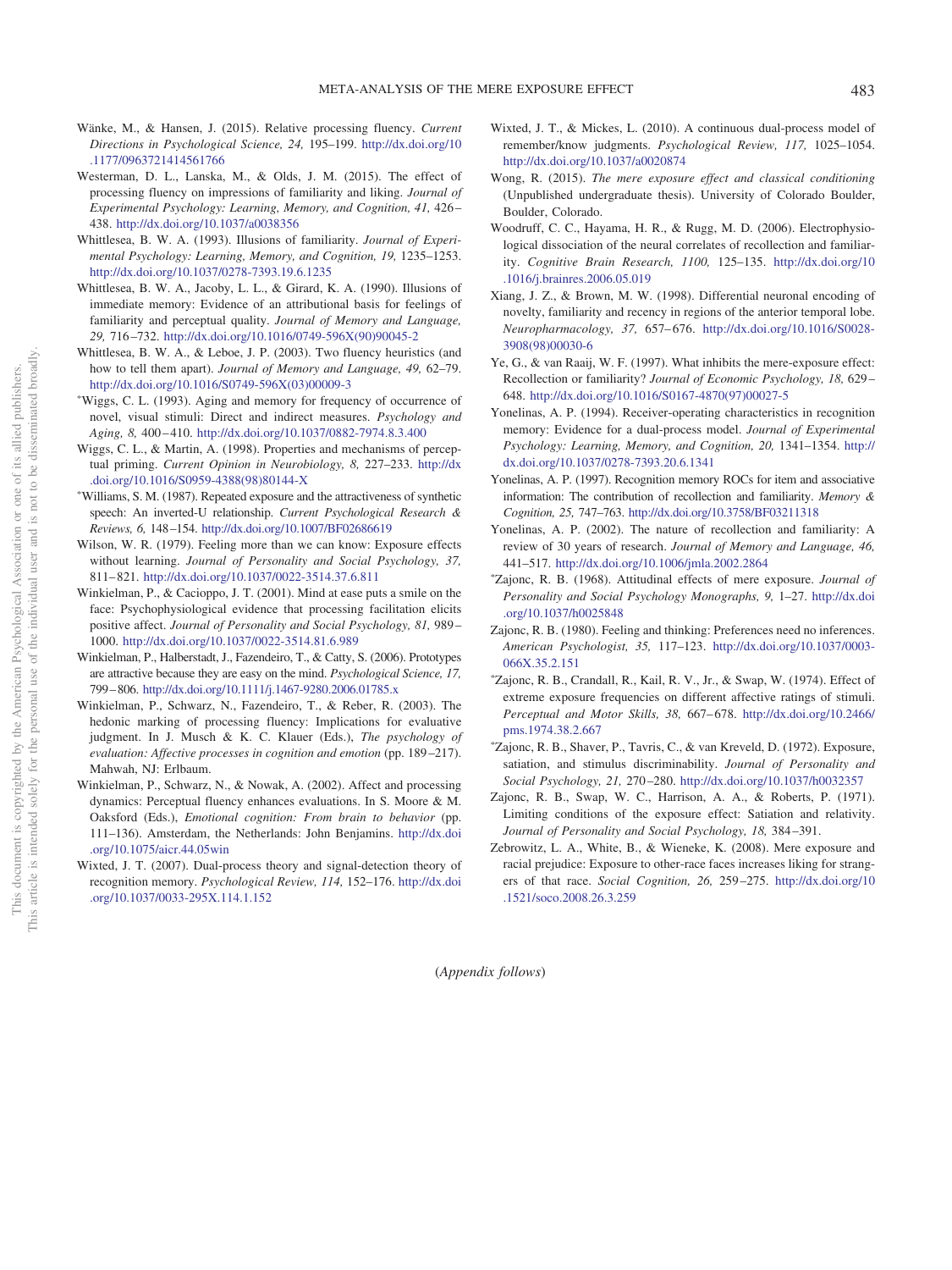This document is copyrighted by the American Psychological Association or one of its allied publishers.<br>This article is intended solely for the personal use of the individual user and is not to be disseminated broadly. This article is intended solely for the personal use of the individual user and is not to be disseminated broadly. This document is copyrighted by the American Psychological Association or one of its allied publishers.

# **Appendix**

<span id="page-25-0"></span>Overview of the Codings Applied to Studies Included in the Meta-Analysis *Overview of the Codings Applied to Studies Included in the Meta-Analysis*

| Study                                          | Exposure conditions | $\geq$          | Total stimuli | Presentation<br>type | Stimulus<br>type | ISI time              | Exposure<br>duration | Measure<br>type | Delay             | Age                   | Equation                                                                            |
|------------------------------------------------|---------------------|-----------------|---------------|----------------------|------------------|-----------------------|----------------------|-----------------|-------------------|-----------------------|-------------------------------------------------------------------------------------|
| Anand and Sternthal (1990)                     | 3/5/8               | $\sum$          |               | $\mathbf{\sim}$      |                  |                       |                      |                 | $\mathcal{L}$     | $\mathcal{L}$         | $= .31666 + .14661x$<br>$.010722 \times$<br>⋗                                       |
| Bartlett (1973)                                | 1/3/5/7/9/13/15/17  | ᢦ               | 72            |                      |                  | 33,600                | 120                  |                 |                   | $\mathcal{L}$         | .00701x<br>$000147 \times$<br>.99269<br>$\overline{\mathbf{u}}$<br>⋗                |
| Bartlett (1973)                                | 1/3/5/7/9/13/15/17  | ᢦ               | 72            |                      |                  | 33,600                | 120                  |                 |                   | $\mathcal{L}$         | $01564x + 000442$<br>$= 1.03078$<br>⋗                                               |
| Bartlett (1973)                                | 1/3/5/7/9/13/15/17  | ᢦ               | 72            |                      |                  | 33,600                | 120                  |                 |                   | $\sim$                | I<br>$.77013 + .00545x$<br>$000060 \times$<br>$\times$<br>⋗                         |
| Bartlett (1973)                                | 1/3/5/7/9/13/15/17  | ᢦ               | 72            |                      |                  | 33,600                | 120                  |                 |                   | $\mathcal{C}$         | $.76658 + .01143x$<br>$\overline{\mathbf{u}}$                                       |
| Bartlett (1973)                                | 1/3/5/7/9/13/15/17  | $\tilde{+}$     | 72            |                      |                  | 33,600                | 120                  |                 |                   | $\mathcal{L}$         | .00082x<br>$000355 \times 2$<br>$= .90617 +$<br>⋗                                   |
| Bartlett (1973)                                | 1/3/5/7/9/13/15/17  | $\breve{+}$     | 72            |                      |                  | 33,600                | 120                  |                 |                   | $\mathbf{C}$          | $.01021x + .000326$<br>$\mathcal{C}$<br>$000080 \times$<br>$= 1.02668$<br>⋗         |
| Bartlett (1973)                                | 1/3/5/7/9/13/15/17  | $\tilde{+}$     | 72            |                      |                  | 33,600                | 120                  |                 |                   | $\mathbf{C}$          | $.69383 + .00204x$<br>$\overline{\mathcal{C}}$<br>$\times$<br>$\geq$                |
| Bartlett (1973)                                | 1/3/5/7/9/13/15/17  | $\tilde{+}$     | 72            |                      |                  | 33,600                | 120                  |                 |                   | $\mathop{c}\nolimits$ | .01043x<br>$+ 10169$ .<br>000061 ×<br>$\overline{\mathbf{u}}$                       |
| Belch and Belch (1984)                         | 1/3/5               | ত               |               |                      |                  |                       | 30                   |                 |                   | $\mathbf{\sim}$       | $.82375 + .11583x$<br>$000351 \times$                                               |
| Berger and Mitchell (1989)                     | 1/3/4               | $\tilde{\tau}$  |               |                      |                  |                       | 15                   |                 |                   | $\mathcal{L}$         | $^{+}$<br>.15944x<br>$026250 \times 2$<br>$-89166 -$                                |
| Bornstein and D'Agostino<br>$(1992)$ , Study 1 | 0/1/5/10/20         | $\overline{12}$ | 80            |                      |                  | $\sim$                | 005                  |                 | $\sim$            | $\mathcal{L}$         | .01115x<br>$\mathfrak{g}$<br>$= .54629 +$<br>036111 ×<br>$000359 \times$            |
| Bornstein and D'Agostino<br>$(1992)$ , Study 1 | 0/1/5/10/20         | $\overline{2}$  | 180           |                      |                  | $\sim$                | N                    |                 | $\sim$            | $\mathbf{\sim}$       | .00751x<br>$000379 \times 2$<br>47716                                               |
| Bornstein and D'Agostino<br>$(1992)$ , Study 1 | 0/1/5/10/20         | $\overline{12}$ | 180           |                      |                  |                       | 5                    |                 | $\sim$            | $\mathcal{L}$         | $\overline{\phantom{a}}$<br>$.53685 + .00082x$<br>000009 ×                          |
| Bornstein and D'Agostino<br>$(1992)$ , Study 1 | 0/1/5/10/20         | 12(             | 180           |                      |                  | $\sim$                | .005                 |                 | $\sim$            | $\mathbf{C}$          | .01659x<br>$.52167 +$<br>$000569 \times$<br>$\overline{\mathbf{u}}$<br>$\mathbf{r}$ |
| Bornstein and D'Agostino<br>(1992), Study 2    | 0/1/5/10/20         | $\overline{2}$  | 180           |                      |                  | $\sim$                | 005                  |                 | $\sim$            | $\mathcal{L}$         | $.62378 + .01958x$<br>$000580 \times 2$<br>$\overline{\mathbf{I}}$                  |
| Bornstein and D'Agostino<br>(1992), Study 2    | 0/1/5/10/20         | $\overline{12}$ | 180           |                      |                  | $\mathop{c}\nolimits$ | Νj                   |                 | $\mathbf{\sim}$   | $\mathbf{C}$          | .01157x<br>$\mathfrak{g}$<br>$.63314 +$<br>000537 $\times$<br>>                     |
| Bornstein and D'Agostino<br>(1992), Study 2    | 0/1/5/10/20         | $\overline{12}$ | 180           |                      |                  | $\mathop{c}\nolimits$ | S.                   |                 | $\mathbf{\Omega}$ | $\mathcal{L}$         | .01120x<br>2<br>$61209 +$<br>.000406 $\times$<br>$\mathbf{I}$<br>⋗                  |

## 484 MONTOYA, HORTON, VEVEA, CITKOWICZ, AND LAUBER

(Appendix continues) (*Appendix continues*)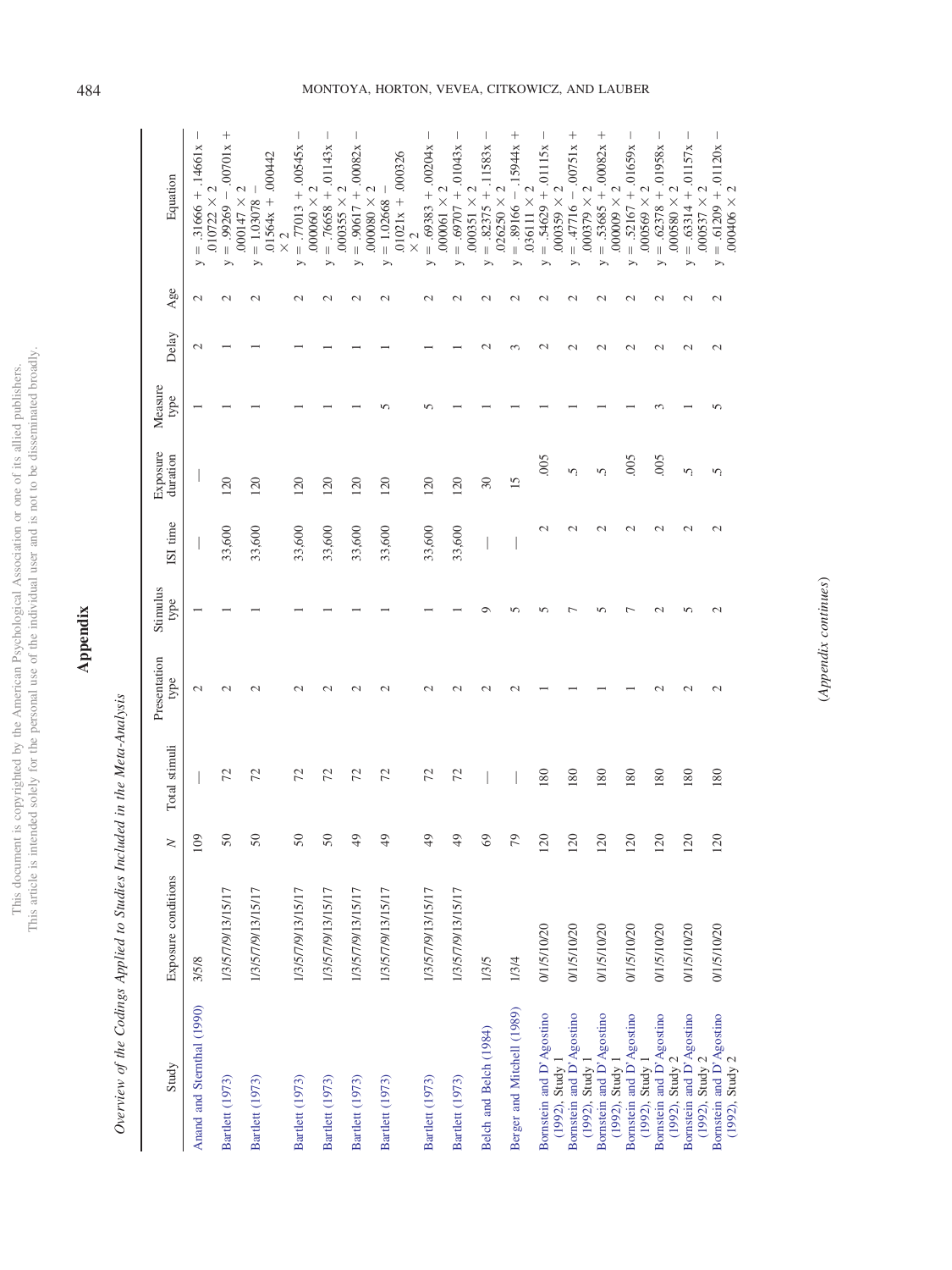| i<br>l        |                          |
|---------------|--------------------------|
| ś             |                          |
| Ī             |                          |
|               |                          |
| ı             |                          |
|               |                          |
|               |                          |
|               |                          |
|               |                          |
|               |                          |
|               |                          |
|               |                          |
|               |                          |
|               |                          |
|               |                          |
|               |                          |
|               |                          |
|               |                          |
|               |                          |
| ì             |                          |
|               |                          |
|               |                          |
|               |                          |
|               |                          |
|               |                          |
|               |                          |
|               |                          |
|               |                          |
|               |                          |
|               |                          |
|               |                          |
|               |                          |
|               |                          |
|               | ï                        |
|               |                          |
| ć             | l                        |
| č<br>ì        |                          |
| j<br>)        |                          |
| j             |                          |
| í             |                          |
|               |                          |
|               |                          |
|               |                          |
|               |                          |
|               |                          |
|               |                          |
| I             |                          |
|               |                          |
|               |                          |
| ì             |                          |
| $\frac{1}{2}$ | i                        |
|               |                          |
| i<br>I        |                          |
|               |                          |
|               | ׇ֘֒                      |
|               |                          |
|               |                          |
|               | l                        |
|               |                          |
|               |                          |
|               | $\overline{\phantom{a}}$ |
|               | ĵ                        |
|               | ł                        |
|               |                          |
| I             |                          |
| J             |                          |
|               |                          |
|               |                          |
| í             |                          |
|               |                          |
|               |                          |
|               |                          |
|               |                          |
|               |                          |
| ļ             |                          |
| Í             |                          |
| i<br>I        |                          |
|               |                          |
|               |                          |
|               |                          |
|               |                          |
|               | Ì                        |
|               |                          |
| hus           |                          |
| ì             |                          |
|               | $\frac{c}{1}$            |
|               | ĺ                        |

| Study                                                                                     | Exposure conditions | $\geq$        | Total stimuli   | Presentation<br>type | Stimulus<br>type | ISI time      | Exposure<br>duration | Measure<br>type | Delay           | Age                | Equation                                                                                    |
|-------------------------------------------------------------------------------------------|---------------------|---------------|-----------------|----------------------|------------------|---------------|----------------------|-----------------|-----------------|--------------------|---------------------------------------------------------------------------------------------|
| Bornstein and D'Agostino<br>$(1992)$ , Study 2                                            | 0/1/5/10/20         | 120           | 180             | $\mathcal{L}$        | 5                | $\mathcal{L}$ | 005                  | n               | $\mathcal{L}$   | $\mathbf{\sim}$    | .01576x<br>$\mathbf{\sim}$<br>$.56418 +$<br>$000334 \times$<br>$\overline{\mathbf{u}}$<br>⋋ |
| Cornell (1990), Study<br>Bornstein, Kale, and                                             | 0/1/2/5/10/25/50    | Զ<br>$\Xi$    | 93              |                      |                  |               | 5                    |                 | $\mathbf{\sim}$ | $\mathbf{\sim}$    | $= .78486 + .00319x$<br>.000051 $\times$ 2<br>≻                                             |
| $\mathcal{L}$<br>Cornell (1990), Study<br>Bornstein, Kale, and                            | 0/1/2/5/10/25/50    | 100           | 186             |                      |                  |               |                      |                 | $\sim$          | $\mathbf{\sim}$    | $= .75461 + .00080x$<br>$\mathcal{L}$<br>.000061 ×<br>≻                                     |
| Bornstein, Kale, and                                                                      | 0/1/2/5/10/25/50    | 100           | 186             |                      |                  |               |                      |                 | $\sim$          | $\sim$             | $^+$<br>$-00984x$<br>57779<br>$\geq$                                                        |
| $\mathcal{L}$<br>Cornell (1990), Study<br>Bornstein, Kale, and                            | 0/1/2/5/10/25/50    | 100           | 93              |                      |                  |               |                      |                 | $\mathbf{\sim}$ | $\sim$             | $.71564 + .00805x$<br>$000112 \times 2$                                                     |
| 3<br>Cornell (1990), Study                                                                |                     |               |                 |                      |                  |               |                      |                 |                 |                    | $.000124 \times 2$                                                                          |
| Cornell (1990), Study 3<br>Bornstein, Kale, and                                           | 0/1/2/5/10/25/50    | 100           | 93              | $\sim$               |                  |               | $\sqrt{ }$           |                 | $\mathbf{\sim}$ | $\sim$             | $.65085 + .00512x$<br>$000069 \times 2$<br>⋗                                                |
| Brentar, Neuendorf, and<br>Armstrong (1994)                                               | 1/8/16/24           | 4             | $\geq$          | $\sim$               |                  | 9,600         | 120                  |                 | $\sim$          | $\sim$             | $40189 + 01599x$<br>$.000710 \times 2$<br>⋗                                                 |
| Brentar, Neuendorf, and                                                                   | 1/8/16/24           | 4             | $\overline{16}$ | $\sim$               |                  | 9,600         | 120                  |                 | $\sim$          | $\scriptstyle\sim$ | $^+$<br>$-01271x$<br>$= .63103$<br>≻                                                        |
| Brentar, Neuendorf, and<br>Armstrong (1994)                                               | 1/8/16/24           | 4             | $\overline{16}$ | $\mathbf{\sim}$      |                  | 9,600         | 120                  |                 | $\mathbf{\sim}$ | $\mathbf{\sim}$    | $^+$<br>.01432x<br>$.000673 \times 2$<br>$= .66176 -$<br>≻                                  |
| Armstrong (1994)<br>Brickman, Redfield,                                                   | 0/1/2/5/10          | 23            | 28              | $\mathcal{L}$        |                  |               | $\otimes$            |                 | $\mathbf{\sim}$ | $\mathcal{L}$      | .00090x<br>$.000719 \times 2$<br>$= .41948$<br>≻                                            |
| Harrison, and Crandall<br>$(1972)$ , Study 1                                              |                     |               |                 |                      |                  |               |                      |                 |                 |                    | $.001778\times2$                                                                            |
| Harrison, and Crandall<br>Brickman, Redfield,                                             | 0/1/2/5/10          |               | 28              | $\mathbf{\sim}$      |                  |               | $\infty$             |                 | $\sim$          | $\mathcal{L}$      | $= .41929 + .04803x$<br>$.006238 \times 2$<br>$\geq$                                        |
| Harrison, and Crandall<br>Brickman, Redfield,<br>$(1972)$ , Study 1                       | 0/1/2/5/10/25       | 36            | 86              | $\mathcal{L}$        |                  |               |                      |                 | $\mathcal{L}$   | $\mathcal{L}$      | $= .55378 + .01072x$<br>$.000164 \times 2$<br>$\rightarrow$                                 |
| Harrison, and Crandall<br>Brickman, Redfield,<br>$(1972)$ , Study 2                       | 0/1/2/5/10/25       | 36            | 86              | $\sim$               | $\sim$           |               |                      | $\overline{10}$ | $\sim$          | $\sim$             | $^{+}$<br>$= .55094 + .00761x$<br>$\mathcal{L}$<br>.000061 $\times$<br>$\geq$               |
| Harrison, and Crandall<br>Brickman, Redfield,<br>$(1972)$ , Study 2                       | 0/1/2/5/10/25       | ڡۣ            | 86              | $\sim$               | $\mathbf{\sim}$  |               |                      | $\overline{10}$ | $\mathbf{\sim}$ | $\mathcal{L}$      | $= .52402 + .01365x$<br>$.000028 \times 2$<br>⋋                                             |
| Harrison, and Crandall<br>Brickman, Redfield,<br>$(1972)$ , Study 2                       | 0/1/2/5/10/25       | $\frac{6}{5}$ | 86              | $\mathcal{L}$        | $\mathbf{\sim}$  |               | 4                    | $\overline{10}$ | $\mathcal{L}$   | $\mathcal{L}$      | $= .56697 + .00837x$<br>$\mathcal{L}$<br>$000134 \times$<br>$\rightarrow$                   |
| Harrison, and Crandall<br>Brickman, Redfield,<br>$(1972)$ , Study 3<br>$(1972)$ , Study 2 | 1/2/5/10            | ∞             | 18              | $\sim$               | 4                | 3             | 3                    | $\mathcal{L}$   | $\sim$          | $\sim$             | $=$ .29398 + .03314x<br>$\mathcal{L}$<br>$001779 \times$<br>$\rightarrow$                   |
| Brockner and Swap (1976)                                                                  | 0/1/2/4/8           |               | 15              | $\sim$               | $\infty$         |               | 2.50                 |                 | $\sim$          | $\mathbf{\sim}$    | $^{+}$<br>.00483x<br>$.001344 \times 2$<br>$= .81166 -$<br>$\geq$                           |
| <b>Brooks and Watkins</b><br>$(1989)$ , Study 3                                           | 0/1/3/9/27          |               | 80              | $\mathbf{\sim}$      |                  | $\sqrt{2}$    | $\mathcal{L}$        |                 | $\sim$          | $\sim$             | $=$ .72828 + .01867x<br>$.000597 \times 2$<br>≻                                             |
| <b>Brooks and Watkins</b><br>$(1989)$ , Study 3                                           | 0/1/3/9/27          | $\approx$     | 80              | $\mathbf{C}$         | $\sim$           | S             | $\mathbf{\sim}$      |                 | $\mathbf{\sim}$ | $\mathbf{\sim}$    | $= .59222 + .08606x$<br>$.002411 \times 2$<br>$\rightarrow$                                 |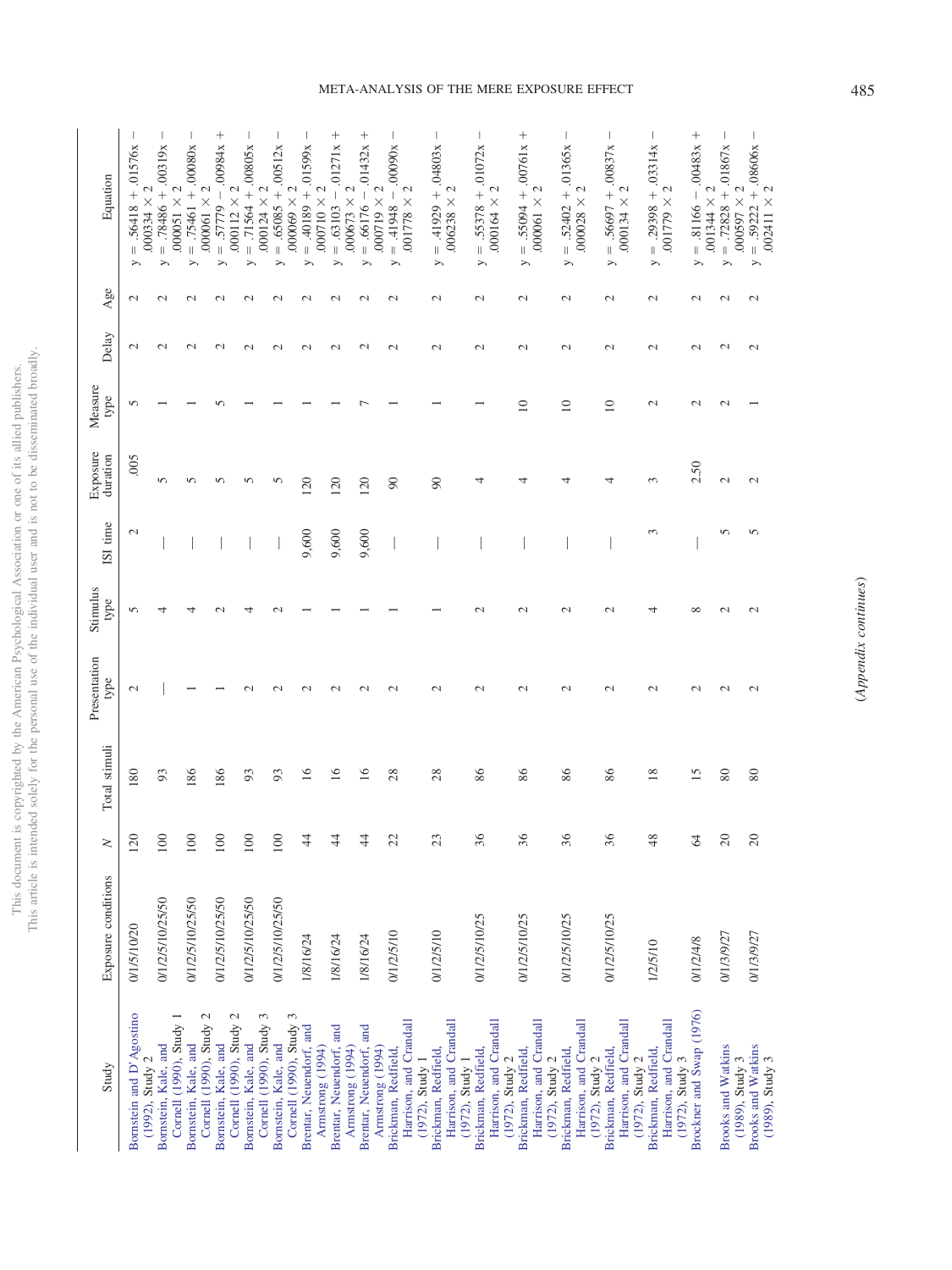|                  | ï                |
|------------------|------------------|
|                  |                  |
| j<br>í           | ¢<br>ł           |
| ä<br>j           |                  |
| ś<br>Ī           |                  |
|                  |                  |
| i                |                  |
|                  | í                |
|                  | j                |
|                  |                  |
| Í                |                  |
|                  | I                |
|                  |                  |
|                  |                  |
|                  |                  |
| í                |                  |
| ١                |                  |
|                  |                  |
|                  |                  |
| į                |                  |
| Č<br>J           |                  |
| i                |                  |
|                  |                  |
|                  |                  |
|                  | Ë                |
|                  |                  |
|                  |                  |
|                  |                  |
|                  | <b>LOCK</b><br>š |
|                  |                  |
|                  |                  |
|                  | ć                |
|                  |                  |
| ç<br>j           |                  |
| ü                | <b>CONTRACT</b>  |
| j<br>j           |                  |
| ì                |                  |
| í                |                  |
|                  |                  |
| $\frac{1}{2}$    | j                |
|                  |                  |
|                  |                  |
|                  |                  |
| COL              | Ï                |
| j                |                  |
| ij               |                  |
| ł                | ł                |
|                  |                  |
|                  | $\frac{1}{2}$    |
|                  |                  |
| ł                |                  |
| į                |                  |
| .<br>Silver<br>ł |                  |
| ì                | j                |
| Ś                |                  |
|                  |                  |
| ł<br>j           |                  |
| į                |                  |
| ł<br>I<br>j      |                  |
| any y y any      |                  |
|                  |                  |
| í                |                  |
| ļ                |                  |
|                  |                  |
|                  |                  |
|                  |                  |
| ļ                |                  |
| I<br>ì           |                  |
|                  |                  |
|                  |                  |
| í                |                  |
| ١                | j                |
|                  |                  |
| $\overline{1}$   | В                |
| į                |                  |
| į                |                  |
|                  | hic              |
|                  | i                |
|                  |                  |

| Study                                                         | Exposure conditions | z                         | Total stimuli | Presentation<br>type | Stimulus<br>type         | ISI time                  | Exposure<br>duration | Measure<br>type | Delay           | Age                | Equation                                                                |
|---------------------------------------------------------------|---------------------|---------------------------|---------------|----------------------|--------------------------|---------------------------|----------------------|-----------------|-----------------|--------------------|-------------------------------------------------------------------------|
| <b>Brooks and Watkins</b>                                     | 0/1/3/9/27          | $\overline{c}$            | 80            | $\mathbf{\Omega}$    | $\mathcal{L}$            | 5                         | $\mathbf{\Omega}$    |                 | $\mathcal{L}$   | $\mathbf{\Omega}$  | $+03391x$<br>$.001016 \times$<br>.72897<br>$\overline{\mathbf{u}}$      |
| <b>Brooks and Watkins</b><br>$(1989)$ , Study 4               | 0/1/3/9/27          | ন                         | 80            |                      | $\mathbf{\sim}$          |                           |                      |                 | $\sim$          | $\mathbf{\sim}$    | $.42743 + .11207x$<br>$\overline{\mathbf{u}}$                           |
| <b>Brooks and Watkins</b><br>$(1989)$ , Study 4               | 0/1/3/9/27          | ᢦ                         | 80            |                      | $\mathrel{\sim}$         | $30\,$                    | $\scriptstyle\sim$   |                 |                 | $\scriptstyle\sim$ | $.74859 + .02102x$<br>$003148 \times 2$<br>$000675 \times 2$<br>⋗       |
| <b>Brooks and Watkins</b><br>(1989), Study 5                  | 0/1/3/9/27          | ᢦ                         | 80            |                      | $\mathbf{\sim}$          | $\overline{30}$           |                      |                 |                 | $\scriptstyle\sim$ | $x18160 + 58945 =$<br>002663 $\times$                                   |
| Bruce, Harman, and Turner<br>(1989), Study 5<br>(2007)        | 0/2/4/6             | ᢦ                         | 288           |                      | $\overline{0}$           |                           | Ċ,                   | ≘               |                 | $\scriptstyle\sim$ | .22170x<br>$.53940 +$<br>$024250 \times$                                |
| Bruce, Harman, and Turner<br>(2007)                           | 0/2/4/6             | ᢦ                         | 288           |                      | $\overline{0}$           |                           | Č,                   | $\supseteq$     |                 | $\mathbf{\sim}$    | $.46420 + .27660x$<br>$028500 \times 2$<br>$\overline{\mathbf{u}}$      |
| Bruce, Harman, and Turner<br>(2007)                           | 0/2/4/6             | n                         | 288           |                      | $\overline{0}$           |                           | $\tilde{S}$          | $\supseteq$     |                 | $\scriptstyle\sim$ | $= .72580 + .03690x$<br>$.004750 \times 2$<br>⋗                         |
| Bruce, Harman, and Turner<br>(2007)                           | 0/2/4/6             | 5                         | 288           |                      | $\overline{\phantom{0}}$ | 3                         | $\tilde{\mathbf{S}}$ |                 |                 | $\mathbf{\sim}$    | $^+$<br>$= .77210 + .00254x$<br>$.000125 \times 2$                      |
| Cacioppo and Petty (1979)                                     | 0/1/3/5             | 3                         |               |                      | ⊂                        |                           |                      |                 | $\sim$          | $\mathbf{\sim}$    | $.24012 + .25354x$<br>$042130 \times 2$<br>⋗                            |
| Cacioppo and Petty (1979)                                     | 0/1/3/5             | 3                         |               |                      |                          |                           |                      |                 | $\mathbf{\sim}$ | $\mathbf{\sim}$    | $.55179 + .15081x$<br>$029190 \times 2$<br>$\overline{\mathbf{u}}$<br>⋋ |
| Campbell and Keller (2003)                                    | 1/2/3               | $\overline{5}$            | ⊝             |                      | o                        |                           |                      |                 | $\mathbf{\sim}$ | $\mathbf{C}$       | .31333x<br>$068333 \times 2$<br>$+0008t$ .<br>≻                         |
| Castillo (1985)                                               | 0/1/2/5/10/25       | 8 <sup>2</sup>            | 86            |                      |                          |                           |                      | ≘               |                 | $\mathbf{\sim}$    | $+0.01553x$<br>$000467 \times 2$<br>$= .68771$                          |
| Castillo (1985)                                               | 0/1/2/5/10/25       | $\frac{21}{2}$            | 86            |                      | $\sim$                   |                           |                      | $\supseteq$     |                 | $\mathcal{L}$      | $= .68112 + .01754x$<br>000520 $\times$<br>⋋                            |
| Castillo (1985)                                               | 0/1/2/5/10/25       | 4                         | 86            |                      | $\mathbf{\sim}$          |                           | 4                    | $\overline{10}$ | $\sim$          | $\mathbf{\sim}$    | $= .67279 + .01399x$<br>$.000421 \times 2$<br>$\geq$                    |
| Compton, Williamson,<br>Murphy, and Heller<br>(2002), Study 1 | 1/2/4/8             | $\widetilde{\mathcal{E}}$ | 180           |                      | 5                        | 0 <sup>5</sup>            | $\rm 05$             | $\overline{10}$ | $\mathbf{\sim}$ | $\mathcal{L}$      | $= .39197 + .05838x$<br>$006700 \times 2$<br>⋋                          |
| Compton, Williamson,<br>Murphy, and Heller<br>(2002), Study 1 | 1/2/4/8             | m                         | 180           | $\sim$               | 5                        | $\widetilde{\mathcal{L}}$ | $\overline{0}$       |                 | $\mathcal{L}$   | $\mathcal{L}$      | $= 41604 + 03001x$<br>$\mathcal{L}$<br>$.004221 \times$<br>$\geq$       |
| Compton, Williamson,<br>Murphy, and Heller<br>(2002), Study 1 | 1/2/4/8             | $\frac{8}{3}$             | 180           | $\scriptstyle\sim$   | 5                        | 0 <sup>5</sup>            | 65                   | $\supseteq$     | $\mathcal{L}$   | $\mathcal{L}$      | $^{+}$<br>$= .33969 + .01315x$<br>$2 \times 2000795$<br>$\geq$          |
| Compton, Williamson,<br>Murphy, and Heller<br>(2002), Study 1 | 1/2/4/8             | m                         | 180           | $\mathcal{L}$        | 5                        | 05                        | 05                   |                 | $\mathcal{L}$   | $\mathcal{L}$      | I<br>$y = .31907 + .07121x$<br>$\mathfrak{g}$<br>$.007338 \times$       |

(Appendix continues) (*Appendix continues*)

## 486 MONTOYA, HORTON, VEVEA, CITKOWICZ, AND LAUBER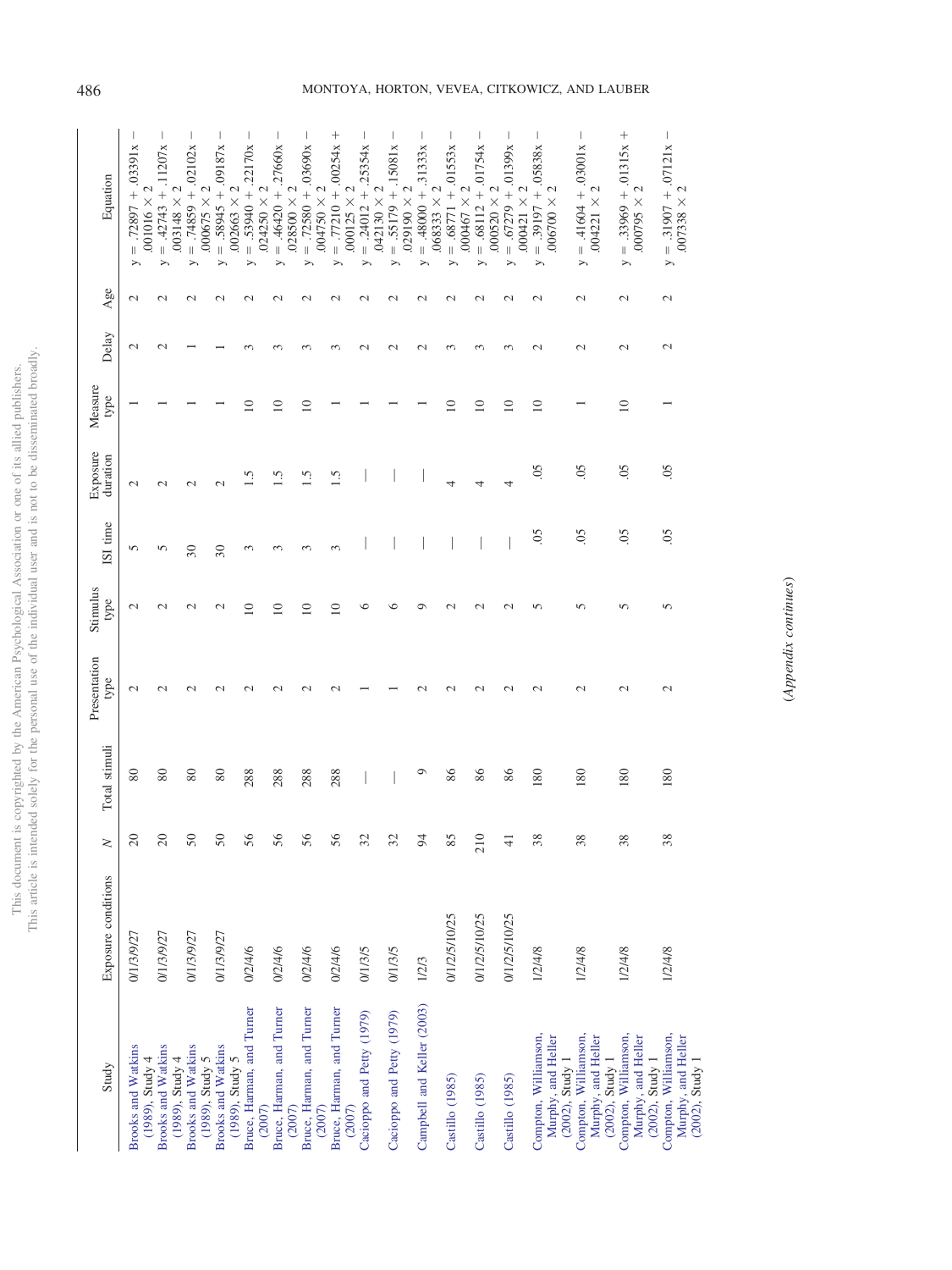| j                | ¢               |
|------------------|-----------------|
| i                | ł               |
| ò<br>Ś           |                 |
| Ī                |                 |
| i                |                 |
|                  | í               |
|                  |                 |
|                  |                 |
| j                |                 |
|                  |                 |
|                  |                 |
|                  |                 |
|                  |                 |
|                  |                 |
|                  |                 |
|                  |                 |
|                  |                 |
|                  |                 |
|                  |                 |
|                  |                 |
|                  |                 |
|                  |                 |
|                  |                 |
|                  |                 |
|                  | usei            |
|                  |                 |
|                  | ċ               |
|                  |                 |
| ł<br>ł           |                 |
|                  |                 |
| I<br>)<br>ł      |                 |
| ł                |                 |
| j                |                 |
| $\frac{1}{2}$    |                 |
|                  |                 |
|                  | í<br>č          |
|                  |                 |
| rd or            | 1C/2<br>ξ       |
| ł                |                 |
| ł                | ¢               |
|                  | j               |
|                  | į               |
|                  | <b>Contract</b> |
| Ę<br>ă           | )               |
|                  |                 |
|                  |                 |
|                  |                 |
|                  | ١               |
| l                | í               |
|                  |                 |
| I<br>ļ<br>)<br>ì | ١               |
| i                | ï               |
| ï                |                 |
| J                |                 |
|                  |                 |
|                  |                 |
|                  |                 |
| ļ<br>ĵ           |                 |
| Í                |                 |
|                  |                 |
|                  |                 |
|                  | j               |
|                  |                 |
| his              | ĵ<br>i          |
|                  | i               |
| j                | hıs             |
|                  | Ë               |
|                  | į<br>I          |

| Study                                                            | Exposure conditions | z              | Total stimuli | Presentation<br>type | Stimulus<br>type | ISI time       | Exposure<br>duration | Measure<br>type | Delay              | Age                | Equation                                                                      |
|------------------------------------------------------------------|---------------------|----------------|---------------|----------------------|------------------|----------------|----------------------|-----------------|--------------------|--------------------|-------------------------------------------------------------------------------|
| Compton, Williamson,<br>Murphy, and Heller<br>$(2002)$ , Study 2 | 1/2/4/8             | S              | 360           | $\mathbf{\Omega}$    | $\circ$          | SO.            | SO.                  | $\overline{10}$ | $\mathcal{L}$      | $\mathcal{L}$      | $.58024 + .03107x$<br>$.002767 \times 2$<br>$\mid \mid$<br>$\rightarrow$      |
| Compton, Williamson,<br>Murphy, and Heller<br>(2002), Study 2    | 1/2/4/8             |                | 360           | $\mathbf{\sim}$      | 3                | $\overline{0}$ | SO.                  |                 | $\mathcal{L}$      | $\mathcal{L}$      | $^+$<br>.01585x<br>$.001214 \times 2$<br>$= .71234$<br>$\rightarrow$          |
| Compton, Williamson,<br>Murphy, and Heller<br>(2002), Study 2    | 1/2/4/8             |                | 360           |                      | ٥                | 05             | $\overline{0}$       |                 |                    | $\mathrel{\sim}$   | $= .49125 + .05628x$<br>$.005501 \times 2$<br>⋋                               |
| Compton, Williamson,<br>Murphy, and Heller<br>(2002), Study 2    | 1/2/4/8             |                | 360           |                      |                  | $\overline{0}$ | $\overline{0}$       |                 | $\scriptstyle\sim$ | $\mathrel{\sim}$   | $= .38808 + .01359x$<br>$.001303 \times 2$<br>$\geq$                          |
| Crandall (1972)                                                  | 1/2/5/10/25         | $\mathfrak{Z}$ | 43            | $\mathbf{\sim}$      |                  |                | 3,000                |                 |                    | $\mathbf{\sim}$    | $= .52638 + .00831x$<br>$.000197 \times 2$<br>⋋                               |
| Crandall, Montgomery, and<br>Rees (1973), Study 3                | 10/20/30/40         |                | 100           |                      |                  |                |                      |                 |                    | $\mathbf{\sim}$    | $= .59000 + .06295x$<br>.001375 $\times$ 2<br>$\geq$                          |
| Crandall, Montgomery, and<br>Rees (1973), Study 4                | 10/20/30/40         |                | 100           |                      |                  |                |                      |                 | $\mathbf{\sim}$    | $\mathbf{\sim}$    | $.03427x + .000462$<br>$= 1.50125$<br>2<br>$\times$<br>$\rightarrow$          |
| de Zilva and Mitchell<br>(2012)                                  | 0/4/16/64           |                | 672           |                      |                  | Ŕ.             |                      |                 | $\mathbf{\sim}$    | $\mathbf{\sim}$    | $^+$<br>$.48578 + .00103x$<br>$.000007 \times 2$<br>⋋                         |
| de Zilva and Mitchell<br>(2012)                                  | 0/4/16/64           |                | 672           |                      |                  | Ŕ.             |                      |                 |                    | $\sim$             | $.46784 + .00701x$<br>$.000075\times2$<br>$\mathbf{I}$<br>⋋                   |
| de Zilva and Mitchell<br>(2012)                                  | 0/4/16/64           |                | 672           |                      |                  | S.             |                      |                 |                    |                    | $.45743 + .00378x$<br>$000048 \times 2$<br>$\overline{\mathbf{u}}$<br>≻       |
| de Zilva and Mitchell<br>(2012)                                  | 0/4/16/64           |                | 672           |                      |                  | Ŕ              |                      |                 |                    | $\scriptstyle\sim$ | $.53227 + .00264x$<br>$\mathcal{L}$<br>$0000033 \times$<br>$\mathbf{  }$      |
| de Zilva and Mitchell<br>(2012)                                  | 0/4/16/64           |                | 672           |                      |                  | S.             |                      |                 |                    |                    | $.50507 + .00530x$<br>$000054 \times 2$<br>⋋                                  |
| de Zilva and Mitchell<br>(2012)                                  | 0/4/16/64           |                | 672           |                      |                  | S.             |                      |                 |                    |                    | $.50158 + .00261x$<br>$000023 \times 2$<br>$\mathbf{  }$<br>⋋                 |
| de Zilva, Vu, Newell, and<br>Pearson (2013)                      | 0/1/10/20           | $\frac{8}{4}$  | 124           |                      |                  |                |                      |                 |                    |                    | ┿<br>$.68332 + .00081x$<br>$.000012 \times 2$<br>⋋                            |
| de Zilva, Vu, Newell, and<br>Pearson (2013)                      | 0/1/10/20           | Z,             | 124           |                      |                  |                |                      |                 |                    |                    | $.60222 + .02085x$<br>$.000686 \times 2$                                      |
| Eaton (1996)                                                     | 0/1/2/3/4/6/8/9/10  | $\Xi$          | 43            |                      |                  |                |                      |                 |                    |                    | $.44118 + .00937x$<br>$.001132 \times 2$<br>⋋                                 |
| Eaton (1996)                                                     | 0/1/2/3/4/6/8/9/10  | $\Xi$          | 43            |                      |                  |                |                      |                 |                    | $\mathfrak{m}$     | $^+$<br>$= .30022 + .00377x$<br>000845 $\times$ 2<br>⋋                        |
| Förster (2009), Study 1                                          | 0/5/15/40           |                | 180           |                      |                  | 539            | S.                   |                 |                    | $\mathbf{\sim}$    | $.42776 + .03017x$<br>$.000621 \times$<br>$\overline{\mathbf{u}}$<br>⋋        |
| Förster (2009), Study 2                                          | 0/5/15/40           |                | 180           |                      |                  | .539           | S.                   |                 |                    | $\mathbf{\sim}$    | $.55304 + .01915x$<br>$\mathcal{L}$<br>$.000427 \times$<br>$\mathbf{  }$<br>⋋ |
| Förster (2009), Study 2                                          | 0/5/15/40           |                | 180           |                      |                  | 539            | Ξ.                   |                 |                    |                    | $.57705 + .00986x$<br>$\mathcal{L}$<br>.000137 $\times$<br>$\mathbf{  }$<br>⋋ |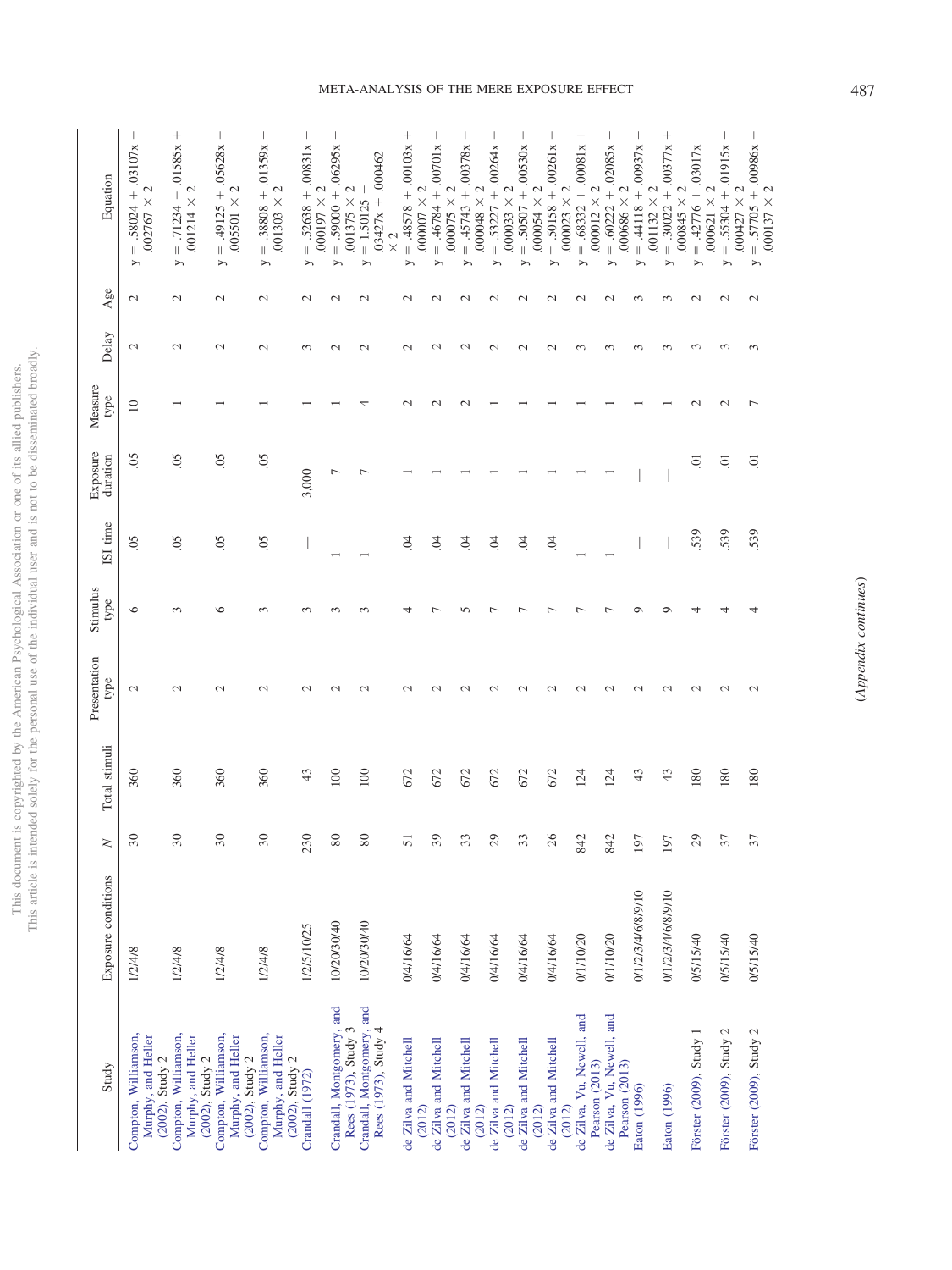|                    | i             |
|--------------------|---------------|
|                    |               |
| j                  | Ó             |
| i                  |               |
| I<br>ć             |               |
| ζ                  |               |
| ï                  |               |
|                    | j             |
|                    | í             |
|                    | j             |
|                    |               |
| J                  |               |
| ł                  | i             |
|                    | j             |
|                    | ţ             |
| Î                  |               |
|                    |               |
|                    |               |
|                    |               |
|                    |               |
|                    |               |
|                    |               |
|                    |               |
|                    |               |
|                    |               |
| Ċ                  |               |
| $\overline{a}$     |               |
|                    |               |
|                    | j             |
|                    | <b>TICAP</b>  |
|                    |               |
| į                  |               |
|                    |               |
| Ë<br>ś             |               |
| ز                  |               |
| l<br>J<br>Ĭ.       |               |
| ì                  |               |
| ١                  |               |
| j                  |               |
| $\frac{1}{2}$      | ś             |
|                    |               |
|                    |               |
|                    |               |
| can                | ă             |
| ï                  |               |
| é                  |               |
| ī<br>$\mathcal{L}$ | ¢             |
|                    |               |
|                    |               |
|                    | Control of    |
| d                  |               |
| ł                  |               |
|                    |               |
|                    |               |
|                    | ₫<br>į.       |
|                    |               |
| ł                  | ١             |
| ź<br>ì             | í             |
| l                  |               |
| ł<br>J<br>j        | ä<br>ï        |
|                    |               |
| PER 2 PT<br>í      |               |
| I                  |               |
|                    |               |
|                    |               |
|                    |               |
|                    | $\frac{1}{2}$ |
| Ś<br>č             |               |
|                    |               |
|                    |               |
| j                  |               |
|                    |               |
|                    |               |
|                    |               |
| ie.                |               |
| ₿<br>į             |               |
|                    | ТC<br>l<br>i  |

Š.

| Study                                                        | Exposure conditions | ⋜             | Total stimuli | Presentation<br>type | Stimulus<br>type | ISI time | Exposure<br>duration | Measure<br>type | Delay         | Age                         | Equation                                                                              |
|--------------------------------------------------------------|---------------------|---------------|---------------|----------------------|------------------|----------|----------------------|-----------------|---------------|-----------------------------|---------------------------------------------------------------------------------------|
| Garcia-Marques and<br>Mackie (2001)                          | 0/1/2/4             | ଌ             |               |                      |                  |          | $\mathcal{O}$        |                 | $\mathcal{L}$ | $\mathcal{L}$               | $+10215x$<br>$2 \times 2001$<br>.29901<br>$\mathbb{I}$<br>⋗                           |
| Garcia-Marques and<br>Mackie (2001)                          | 0/1/2/4             | $\delta$      |               |                      |                  |          | 68                   |                 | $\mathcal{C}$ | $\sim$                      | $^+$<br>.05420x<br>$.010037 \times 2$<br>.48174<br>$\parallel$<br>⋋                   |
| Gillebaart, Förster, and<br>Rotteveel (2012)<br>Study 1      | 0/5/15/40           | $\mathcal{C}$ | 120           | $\mathbf{\sim}$      | $\mathbf{\sim}$  | 1.16     | .014                 |                 | $\mathbf{C}$  | $\mathcal{L}$               | .00166x<br>.000089 $\times$ 2<br>$= .52222 +$<br>⋋                                    |
| Gillebaart, Förster, and<br>Rotteveel (2012)<br>Study 1      | 0/5/15/40           | $\mathcal{Z}$ | 120           | $\mathbf{\sim}$      | $\mathcal{L}$    | 1.16     | 014                  |                 | $\mathcal{L}$ | $\mathcal{L}$               | $\overline{1}$<br>$= .48732 + .01089x$<br>$\mathcal{L}$<br>.000239 $\times$<br>$\geq$ |
| Gillebaart, Förster, and<br>Rotteveel (2012),<br>Study 1     | 0/5/15/40           | $\mathbb{Z}$  | 120           | $\mathbf{C}$         | $\mathcal{L}$    | 1.16     | .014                 |                 | $\mathcal{L}$ | $\mathcal{L}$               | .02100x<br>$\mathbf{C}$<br>$= .37471 +$<br>$.000361 \times$<br>$\rightarrow$          |
| Gillebaart, Förster, and<br>Rotteveel (2012),<br>Study 1     | 0/5/15/40           |               | 120           | $\mathbf{\sim}$      | $\mathcal{L}$    | 1.16     | 014                  |                 | $\mathcal{L}$ | Z                           | J.<br>$= .58872 + .00672x$<br>$.000244 \times 2$<br>$\rightarrow$                     |
| Gillebaart, Förster, and<br>Rotteveel (2012),<br>Study 1     | 0/5/15/40           |               | 120           | $\sim$               | $\mathcal{L}$    | 1.16     | 014                  |                 | $\mathcal{L}$ | $\mathcal{L}_{\mathcal{A}}$ | .02257x<br>$.000478 \times 2$<br>$= .46623 +$<br>$\geq$                               |
| Gillebaart, Förster, and<br>Rotteveel (2012)<br>Study 1      | 0/5/15/40           |               | 120           | $\mathcal{C}$        | $\mathcal{L}$    | 1.16     | .014                 |                 | $\mathcal{L}$ | $\mathcal{L}$               | J.<br>.02498x<br>.000410 $\times$ 2<br>$= .38635 +$<br>$\rightarrow$                  |
| Gillebaart, Förster, and<br>Rotteveel (2012).<br>Study 2     | 0/5/15/40           |               | 120           | $\sim$               | $\sim$           | 1.16     | .014                 |                 | $\mathcal{L}$ | $\mathcal{L}$               | .00238x<br>$\mathbf{C}$<br>$= .62290 -$<br>.000056 ×<br>$\geq$                        |
| Gillebaart, Förster, and<br>Rotteveel (2012).<br>Study 2     | 0/5/15/40           |               | 120           | $\mathcal{L}$        | $\mathcal{L}$    | 1.16     | 014                  | 5               | $\mathcal{L}$ | $\mathcal{L}$               | J.<br>$x+6810 + 01894x =$<br>$\mathcal{L}$<br>$\times$ 166000.<br>$\rightarrow$       |
| Gillebaart, Förster, and<br>Rotteveel (2012),<br>Study 2     | 0/5/15/40           | ≚             | 120           | $\mathbf{\sim}$      | $\mathcal{L}$    | 1.16     | .014                 | 5               | $\mathcal{L}$ | $\mathcal{L}$               | $= .34472 + .02574x$<br>.000415 $\times$ 2<br>$\geq$                                  |
| Gillebaart, Förster, and<br>Rotteveel (2012).<br>Study 2     | 0/5/15/40           | $\approx$     | 120           | $\mathbf{\sim}$      | $\mathcal{L}$    | 1.16     | 014                  |                 | $\mathcal{L}$ | $\mathcal{L}$               | $^{+}$<br>.00773x<br>$.000125 \times 2$<br>$= .57766 -$<br>$\rightarrow$              |
| Gillebaart, Förster, and<br>Rotteveel (2012)<br>Study 2      | 0/5/15/40           | $\approx$     | 120           | $\sim$               | $\mathcal{L}$    | 1.16     | .014                 |                 | $\mathcal{L}$ | $\mathcal{L}$               | J.<br>$= .47805 + .00343x$<br>$.000028 \times 2$<br>$\rightarrow$                     |
| Gillebaart, Förster, and<br>Rotteveel (2012).<br>Study $2\,$ | 0/5/15/40           | $\approx$     | 120           | $\mathcal{L}$        | $\mathcal{L}$    | 1.16     | .014                 | 3               | $\mathcal{L}$ | $\mathcal{L}$               | $\mathbf{I}$<br>$= .39707 + .01821x$<br>$\mathbf{C}$<br>.000259 $\times$<br>$\geq$    |
| Gillebaart, Förster, and<br>Rotteveel (2012),<br>Study 3     | 0/5/15/40           |               | 120           | $\mathcal{L}$        | $\mathcal{L}$    | 1.16     | .014                 |                 | $\mathcal{L}$ | $\mathcal{L}$               | $.00170x +$<br>$\mathcal{L}$<br>.000016 $\times$<br>$= .54850$<br>$\geq$              |

(*Appendix continues*)

(Appendix continues)

## 488 MONTOYA, HORTON, VEVEA, CITKOWICZ, AND LAUBER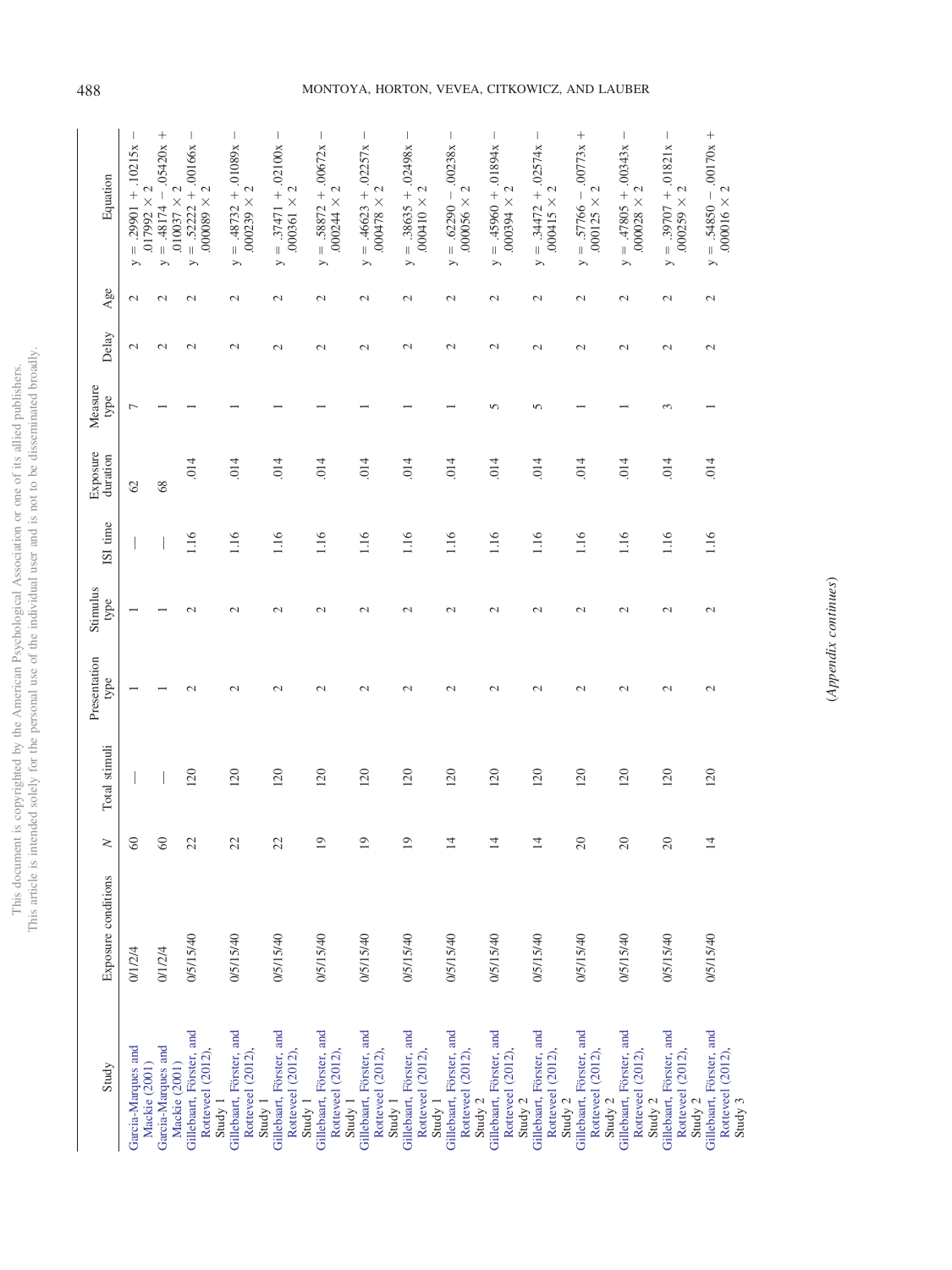|               | ¢           |
|---------------|-------------|
| i             |             |
| ¢<br>Ś        |             |
| Ī             |             |
|               |             |
|               | j<br>í      |
|               |             |
|               |             |
|               |             |
| i             |             |
|               | I           |
|               |             |
|               |             |
|               |             |
|               |             |
|               |             |
|               |             |
|               |             |
|               |             |
|               |             |
|               |             |
|               |             |
|               |             |
| Ó             |             |
| į             |             |
|               |             |
|               | š           |
| ł             |             |
|               |             |
| ł             |             |
|               |             |
| 3<br>ç        |             |
|               |             |
| I<br>)        |             |
| ł<br>١<br>ì   |             |
| ł             |             |
|               |             |
|               |             |
| i             |             |
|               |             |
|               |             |
|               | <b>TICA</b> |
| ë<br>ś        | JSC         |
| ì             |             |
|               |             |
|               |             |
|               |             |
|               |             |
|               |             |
|               | ł           |
|               |             |
|               | í.          |
|               |             |
|               | J           |
| Ċ<br>ì        | í           |
| l             |             |
| ē<br>I<br>)   | ł           |
| <b>CAST R</b> | ł           |
| ¢             |             |
| í<br>¢        |             |
|               |             |
|               |             |
| l             |             |
|               | j           |
| i<br>I        |             |
| l             |             |
| $\frac{1}{2}$ |             |
| j             |             |
|               |             |
|               | ī           |
|               | ĵ           |
| his           |             |
|               |             |
| į             | hic         |
|               |             |
|               | į<br>í      |

| Equation             | .00033x<br>$\mathbf{C}$<br>$\vert$<br>.000087 $\times$<br>.45218<br>$\lvert \rvert$<br>⋋ | $= .34878 + .01725x$<br>$.000242 \times 2$<br>$\rightarrow$ | $= .67000 + .12875x$<br>$.036250 \times 2$<br>$\rightarrow$ | $^+$<br>$= .75625 - .10125x$<br>$\mathcal{L}$<br>.006250 $\times$<br>$\geq$ | $^{+}$<br>$= .75305 + .00106x$<br>$.000043 \times 2$<br>$\geq$               | $= .51471 + .05703x$<br>$.001268 \times 2$<br>$\geq$                         | $.50073 + .03028x$<br>$000801 \times$<br>$\parallel$<br>$\rightarrow$ | $.52586 + .01442x$<br>$2 \times 10001$<br>$\mathbf{I}$<br>$\rightarrow$ | $= .45984 + .04132x$<br>⋋ | $= .67727 + .02618x$<br>$.001902 \times 2$<br>$.001515 \times 2$<br>> | $= .57962 + .02066x$<br>$\mathfrak{g}$<br>$000969 \times$<br>⋋ | $.31003 + .00118x$<br>$\mathcal{L}$<br>$000018 \times$<br>$\overline{\mathbf{u}}$<br>≻ | $.45465 + .12734x$<br>$.006795 \times 2$<br>$\overline{\mathbf{u}}$<br>$\rightarrow$ | $= .28200 + .13942x$<br>.006899 $\times$ 2<br>$\geq$ | $= .06212 + .17322x$<br>$.009061 \times 2$<br>⋋ | $.65598 - .00328x$<br>⋋ | $.53756 + .03459x$<br>$.000134 \times 2$<br>$\overline{\mathbf{u}}$<br>$\rightarrow$ | $^+$<br>$= .70885 - .00011x$<br>$.000873 \times 2$<br>⋋ | $.000104 \times 2$ |
|----------------------|------------------------------------------------------------------------------------------|-------------------------------------------------------------|-------------------------------------------------------------|-----------------------------------------------------------------------------|------------------------------------------------------------------------------|------------------------------------------------------------------------------|-----------------------------------------------------------------------|-------------------------------------------------------------------------|---------------------------|-----------------------------------------------------------------------|----------------------------------------------------------------|----------------------------------------------------------------------------------------|--------------------------------------------------------------------------------------|------------------------------------------------------|-------------------------------------------------|-------------------------|--------------------------------------------------------------------------------------|---------------------------------------------------------|--------------------|
| Age                  | $\mathbf{\sim}$                                                                          | $\mathcal{C}$                                               |                                                             |                                                                             |                                                                              | 3                                                                            | $\mathbf{\sim}$                                                       |                                                                         |                           |                                                                       |                                                                |                                                                                        |                                                                                      |                                                      |                                                 | $\scriptstyle\sim$      | $\scriptstyle\sim$                                                                   | $\sim$                                                  |                    |
| Delay                | $\mathcal{L}$                                                                            | $\mathbf{\sim}$                                             | $\mathbf{\sim}$                                             |                                                                             |                                                                              | $\mathcal{C}$                                                                | $\mathbf{\sim}$                                                       |                                                                         |                           |                                                                       |                                                                |                                                                                        |                                                                                      |                                                      |                                                 |                         | $\scriptstyle\sim$                                                                   | $\sim$                                                  |                    |
| Measure<br>type      |                                                                                          | $\mathbf{\sim}$                                             |                                                             |                                                                             |                                                                              |                                                                              |                                                                       |                                                                         |                           |                                                                       |                                                                |                                                                                        |                                                                                      |                                                      |                                                 |                         |                                                                                      |                                                         |                    |
| Exposure<br>duration | .014                                                                                     | .014                                                        |                                                             | 20                                                                          | ≌                                                                            | S                                                                            |                                                                       |                                                                         |                           | $\circ$                                                               | $\degree$                                                      | $\infty$                                                                               | $\infty$                                                                             | $\degree$                                            | $\infty$                                        | 5                       | 5                                                                                    | 5                                                       |                    |
| ISI time             | 1.16                                                                                     | 1.16                                                        |                                                             |                                                                             | $\mathcal{L}$                                                                | N                                                                            | 9.8                                                                   | 9.8                                                                     | 9.8                       | $\supseteq$                                                           | $\supseteq$                                                    | $\overline{10}$                                                                        | $\overline{10}$                                                                      | $\supseteq$                                          | $\supseteq$                                     |                         |                                                                                      |                                                         |                    |
| Stimulus<br>type     | $\mathcal{L}$                                                                            | $\sim$                                                      |                                                             |                                                                             |                                                                              |                                                                              |                                                                       |                                                                         |                           |                                                                       |                                                                |                                                                                        |                                                                                      |                                                      |                                                 |                         |                                                                                      |                                                         |                    |
| Presentation<br>type | $\mathcal{L}$                                                                            | $\mathbf{\sim}$                                             | $\sim$                                                      | $\mathbf{\sim}$                                                             | $\mathbf{\sim}$                                                              | $\sim$                                                                       | $\mathbf{\sim}$                                                       |                                                                         |                           |                                                                       | $\scriptstyle\sim$                                             | $\mathbf{\sim}$                                                                        |                                                                                      |                                                      |                                                 |                         |                                                                                      |                                                         |                    |
| Total stimuli        | 120                                                                                      | 120                                                         |                                                             | $\sqrt{4}$                                                                  | 126                                                                          | 126                                                                          | 116                                                                   | 66                                                                      | 66                        | $\bar{\omega}$                                                        | $\bar{\circ}$                                                  | $\overline{\mathcal{C}}$                                                               | $\overline{c}$                                                                       | $\overline{12}$                                      | 36                                              | 80                      | 80                                                                                   | $\rm 80$                                                |                    |
| $\geq$               |                                                                                          |                                                             |                                                             |                                                                             |                                                                              | N                                                                            |                                                                       |                                                                         |                           |                                                                       |                                                                |                                                                                        |                                                                                      |                                                      |                                                 |                         |                                                                                      |                                                         |                    |
| Exposure conditions  | 0/5/15/40                                                                                | 0/5/15/40                                                   | 0/1/3                                                       | 1/2/3/4                                                                     | 0/2/8/32                                                                     | 0/1/2/8/32                                                                   | 1/2/5/10/15/25                                                        | 1/2/5/10/15                                                             | 1/2/5/10/15               | 1/2/3/4/5/6/7/8/9/10/<br>11/12                                        | 12/3/4/5/6/7/8/9/10/<br>11/12                                  | /2/3/4/5/6/7/8/9/10/<br>1/12                                                           | /2/3/4/5/6/7/8/9/10/<br>11/12                                                        | /2/3/4/5/6/7/8/9/10/<br>1/12                         | /2/3/4/5/6/7/8/9/10/<br>11/12                   | 0/1/3/9/27              | 0/1/3/9/27                                                                           | 1/3/9/27                                                |                    |
| Study                | Gillebaart, Förster, and<br>Rotteveel (2012)<br>Study 3                                  | Gillebaart, Förster, and<br>Rotteveel (2012),<br>Study 3    | Goldberg and Gorn (1974)                                    | Goldstein (1970)                                                            | Roepstorff, and Vuust<br>Stødkilde-Jørgensen,<br>Green, Bærentsen,<br>(2012) | Roepstorff, and Vuust<br>Stødkilde-Jørgensen,<br>Green, Bærentsen,<br>(2012) | Hamid (1973), Study 1                                                 | Hamid (1973), Study 2                                                   | Hamid (1973), Study 2     | Hargreaves (1984), Study 2                                            | Hargreaves (1984), Study 2                                     | Hargreaves (1984), Study 2                                                             | Hargreaves (1984), Study 2                                                           | Hargreaves (1984), Study 2                           | Hargreaves (1984), Study 2                      | Harrison and Crandall   | Harrison and Crandall<br>$(1972)$ , Study 1                                          | Harrison and Crandall<br>$(1972)$ , Study 1             | $(1972)$ , Study 2 |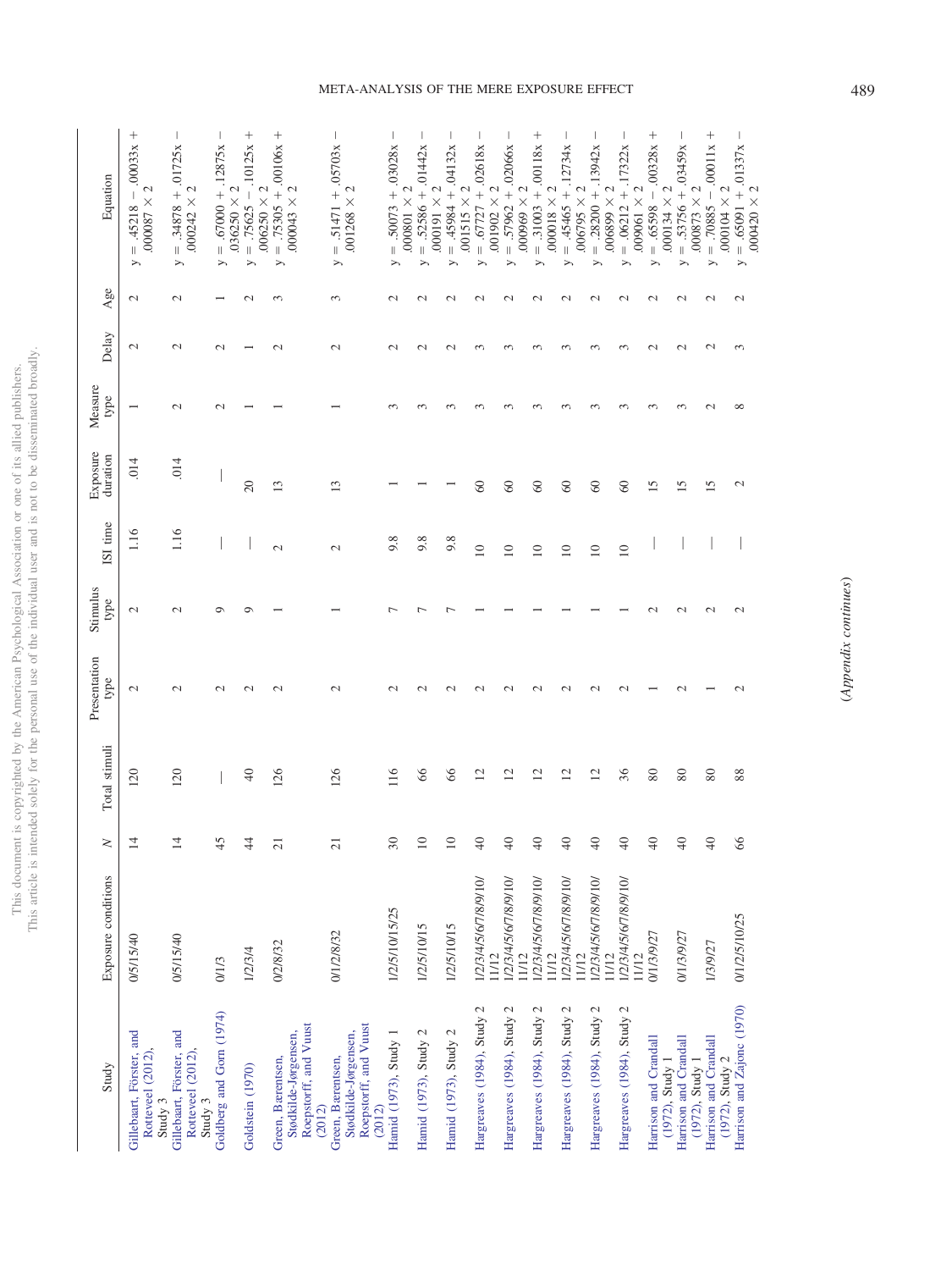|                      | Ó   |
|----------------------|-----|
| j<br>ú               | ł   |
| ä<br>$\overline{ }$  |     |
| ζ                    |     |
|                      |     |
|                      |     |
|                      |     |
|                      |     |
|                      |     |
| Í                    |     |
|                      | į   |
|                      |     |
|                      |     |
| í                    |     |
|                      |     |
|                      |     |
|                      |     |
|                      |     |
| ¢,                   |     |
| i                    |     |
|                      |     |
|                      |     |
|                      |     |
|                      |     |
|                      |     |
|                      | io, |
|                      |     |
|                      |     |
|                      | ļ   |
|                      |     |
| j                    |     |
| ü<br>j               |     |
| )                    |     |
| 2                    |     |
|                      |     |
|                      |     |
|                      |     |
|                      |     |
| $\frac{1}{\sqrt{2}}$ |     |
| ion                  |     |
|                      |     |
|                      |     |
|                      |     |
|                      |     |
|                      | ļ   |
|                      |     |
|                      |     |
| $\frac{1}{2}$        |     |
| ì                    |     |
| Ś                    |     |
|                      |     |
| j                    |     |
| j                    |     |
| j<br>I<br>j          |     |
|                      |     |
| the same of the same |     |
| ï                    |     |
|                      |     |
|                      |     |
|                      |     |
|                      |     |
| I                    |     |
|                      |     |
|                      |     |
|                      |     |
| j                    |     |
|                      |     |
|                      |     |
| ₿                    |     |
| ł                    |     |
|                      | hic |
|                      | Ĭ   |

| Study                                                          | Exposure conditions | $\geq$ | Total stimuli   | Presentation<br>type | Stimulus<br>type | ISI time        | Exposure<br>duration     | Measure<br>type | Delay           | Age             | Equation                                                                       |
|----------------------------------------------------------------|---------------------|--------|-----------------|----------------------|------------------|-----------------|--------------------------|-----------------|-----------------|-----------------|--------------------------------------------------------------------------------|
| Harrison and Zajonc (1970)                                     | 0/1/2/5/10/25       | ⊵      | 88              | $\mathbf{\sim}$      | $\mathcal{L}$    |                 | $\supseteq$              | 3               | 3               | $\mathbf{C}$    | $^+$<br>$.63847 + .00568x$<br>$.000105 \times$<br>$\overline{\mathbf{u}}$<br>⋋ |
| Meyers-Levy (2001)<br>Hawkins, Hoch, and                       | 0/1/2/4             |        | 110             | $\mathbf{\sim}$      | ℃                |                 | $\infty$                 |                 | ç               | $\mathbf{\sim}$ | $= .66824 + .04987x$<br>$\mathcal{C}$<br>$.006212 \times$<br>≻                 |
| Meyers-Levy (2001)<br>Hawkins, Hoch, and                       | 0/1/2/4             |        | 110             | $\sim$               |                  |                 |                          |                 | S               | $\mathbf{\sim}$ | $167916 + 04791x$<br>$.007083 \times$                                          |
| Meyers-Levy (2001)<br>Hawkins, Hoch, and                       | 0/1/2/4             |        | 110             |                      |                  |                 |                          |                 |                 |                 | $67428 + 07585x$<br>$012689 \times 2$                                          |
| Hawkins, Hoch, and                                             | 0/1/2/4             |        | 110             |                      |                  |                 |                          |                 |                 |                 | $.50266 + .30383x$<br>$050833 \times 2$<br>>                                   |
| Meyers-Levy (2001)<br>Meyers-Levy (2001)<br>Hawkins, Hoch, and | 0/1/2/4             |        | 110             |                      |                  |                 |                          |                 |                 |                 | .27992x<br>$\mathcal{L}$<br>$.52015 +$<br>$\times 046590$                      |
| Meyers-Levy (2001)<br>Hawkins, Hoch, and                       | 0/1/2/4             |        | 110             | $\sim$               |                  |                 | $\infty$                 |                 |                 | $\sim$          | $.51925 + .30303x$<br>$\mathfrak{g}$<br>050871 ×<br>≻                          |
| Heingartner and Hall<br>$(1974)$ , Study 1                     | 1/2/6/8             |        | 34              | $\sim$               |                  | 5               | $\mathcal{S}$            |                 |                 |                 | $.73315 + .01378x$<br>$\mathcal{L}$<br>$000320 \times$<br>$\geq$               |
| Heingartner and Hall<br>$(1974)$ , Study 2                     | 1/2/6/8             |        | 34              | $\sim$               |                  |                 | $\overline{\mathcal{E}}$ |                 |                 |                 | .00426x<br>$\mathcal{L}$<br>$-87726 -$<br>$001747 \times$<br>$\geq$            |
| Hekkert, Thurgood, and<br>Whitfield (2013)                     | 0/2/4/8/16          |        | $30\,$          |                      |                  |                 |                          |                 |                 |                 | $.59051 + .01470x$<br>$.000500 \times 2$<br>⋗                                  |
| Hekkert, Thurgood, and<br>Whitfield (2013)                     | 0/2/4/8/16          |        | $\sqrt{30}$     |                      |                  |                 |                          |                 |                 |                 | $.59102 + .02926x$<br>$001028 \times 2$<br>$\geq$                              |
| Hunter and Schellenberg<br>(2011)                              | 0/2/8/32            |        | 84              | $\sim$               |                  |                 | ٥                        |                 | $\sim$          |                 | $= .71258 + .00541x$<br>$.000222 \times 2$<br>≻                                |
| Johnston (2016)                                                | 0/1/2/3/4/5/6/7     |        | $\overline{10}$ |                      |                  | $\overline{10}$ | $\otimes$                |                 |                 |                 | $.59631 + .01834x$<br>$\mathbf{C}$<br>$.000922 \times$<br>≻                    |
| Kail and Freeman (1973),<br>Study 1                            | 1/2/4/8/16          |        | $\overline{31}$ |                      |                  |                 | $\mathcal{L}$            |                 |                 | $\sim$          | $74705 + 02122x$<br>$\mathcal{L}$<br>001178 ×<br>⋗                             |
| Kail and Freeman (1973),<br>Study 1                            | 1/2/4/8/16          |        | $\overline{5}$  |                      |                  |                 | $\mathbf{\sim}$          |                 |                 |                 | .01842x<br>$000893 \times 2$<br>$+ 00669 +$<br>⋗                               |
| Kail and Freeman (1973).<br>Study 2                            | 0/1/9/27/243        |        | 280             | $\sim$               |                  | 2.83            | 25                       |                 |                 |                 | $.59288 + .00318x$<br>$.000007 \times 2$<br>⋋                                  |
| Kirmani (1997)                                                 | 2/3/5/7             |        |                 | $\mathbf{C}$         | r                |                 |                          |                 | $\sim$          | $\sim$          | $.83528 + .03500x$<br>$.006164 \times 2$<br>⋗                                  |
| Leuthesser (2005)<br>Kohli, Harich, and                        | 1/2/3               |        | 3               |                      | ≏                |                 |                          |                 |                 |                 | $.88750 + .12500x$<br>$\mathbf 2$<br>025000 ×<br>≻                             |
| Leuthesser (2005)<br>Kohli, Harich, and                        | $1/2/3$             |        | 3               |                      |                  |                 |                          |                 |                 |                 | $= .48250 + .17625x$<br>$.026250 \times 2$<br>⋋                                |
| Kruglanski, Freund, and<br>Bar-Tal (1996),<br>Study 2          | 0/1/3/9/27          |        | $\rm 80$        | $\mathcal{L}$        |                  | S               | $\mathcal{L}$            |                 |                 |                 | .00043x<br>$\mathcal{L}$<br>84455 +<br>$000039 \times$<br>$\rightarrow$        |
| Kruglanski, Freund, and<br>Bar-Tal (1996).<br>Study $2\,$      | 0/1/3/9/27          | ₽      | $\rm 80$        | $\mathcal{L}$        |                  | 5               | $\mathcal{L}$            |                 | $\mathbf{\sim}$ |                 | $= 77464 + 02321x$<br>$.000596 \times 2$<br>$\rightarrow$                      |

(*Appendix continues*)

(Appendix continues)

## 490 MONTOYA, HORTON, VEVEA, CITKOWICZ, AND LAUBER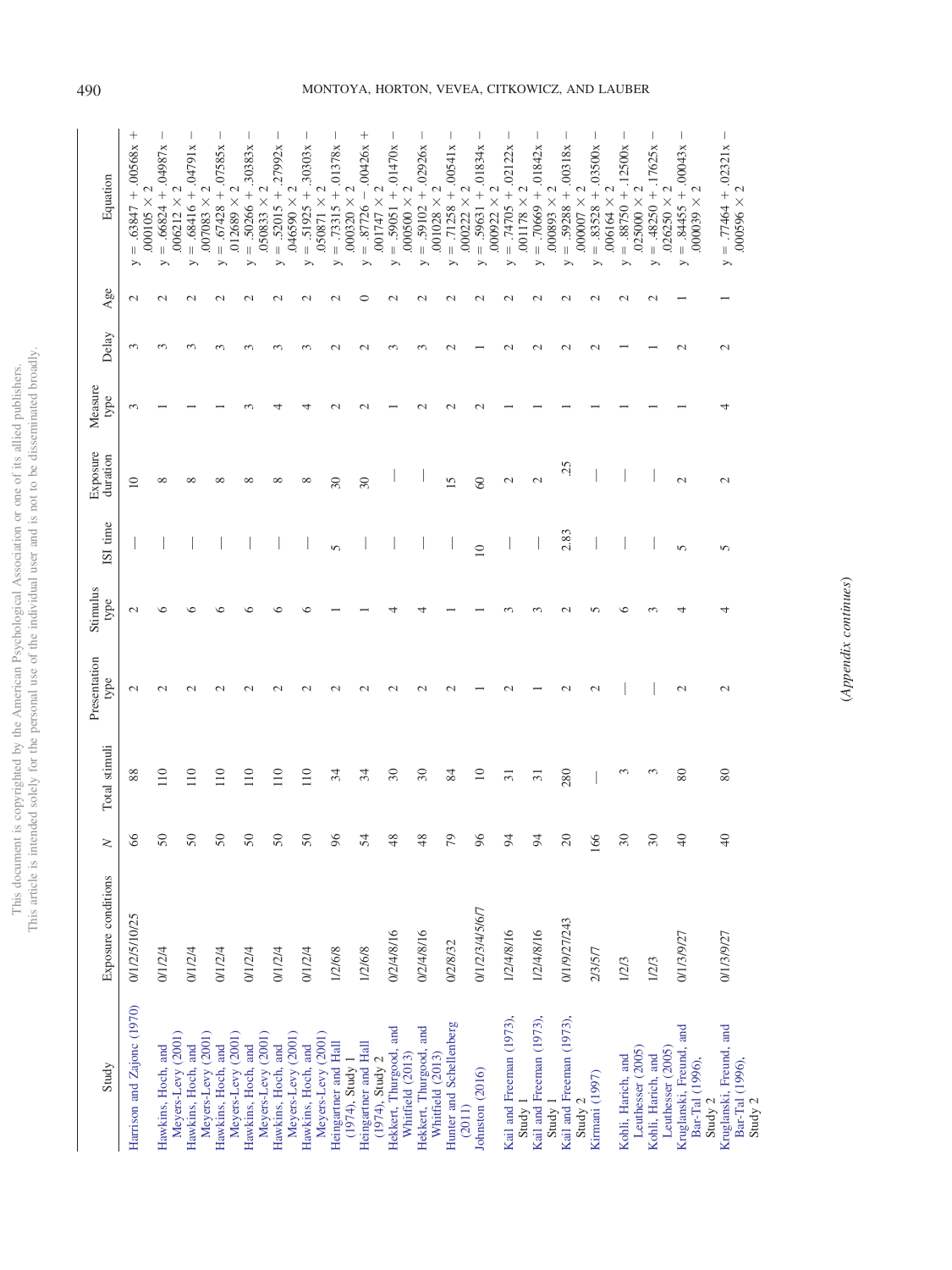| J<br>j<br>i                   |               |
|-------------------------------|---------------|
| ¢                             |               |
| ś                             |               |
| $\overline{\phantom{a}}$      |               |
| i                             |               |
|                               |               |
|                               | j             |
|                               |               |
| ţ                             |               |
| į<br>l                        | ï             |
|                               |               |
|                               | ļ             |
|                               |               |
| ì                             |               |
|                               |               |
|                               |               |
|                               |               |
|                               |               |
|                               |               |
|                               |               |
|                               |               |
|                               |               |
|                               |               |
|                               |               |
|                               |               |
|                               |               |
|                               | j             |
| ١                             |               |
|                               |               |
|                               |               |
|                               |               |
| ċ                             | í             |
|                               |               |
| )                             |               |
|                               |               |
|                               |               |
|                               |               |
|                               |               |
| $\frac{1}{1}$                 |               |
|                               |               |
|                               |               |
|                               | j             |
| COU                           |               |
|                               |               |
| í<br>$\overline{\phantom{a}}$ |               |
|                               |               |
|                               | į             |
|                               |               |
|                               | $\frac{1}{2}$ |
| l<br>j                        | j             |
|                               |               |
|                               |               |
|                               |               |
|                               |               |
| j<br>Í                        | Í<br>í        |
|                               |               |
| l<br>ļ<br>ℷ                   |               |
| i                             | J             |
|                               |               |
| ï                             |               |
| J                             |               |
|                               |               |
|                               |               |
|                               |               |
| j                             |               |
| ì<br>I                        |               |
|                               |               |
|                               |               |
| 一番 一番 一番 一番 一番                |               |
|                               |               |
|                               |               |
|                               | ĵ             |
| his                           |               |
| j                             |               |
|                               | $\frac{1}{2}$ |
|                               |               |
|                               | į             |

| Equation             | $= .62313 + .05420x$<br>$2 \times 2001398$<br>$\geq$              | $= .60875 + .06283x$<br>$.001688\times2$<br>$\geq$    | $= .63688 + .05613x$<br>$.001487 \times 2$<br>⋋       | $= .72276 + .03272x$<br>$2 \times 000799$<br>$\geq$   | $^+$<br>$-00028x$<br>$.000002 \times 2$<br>$=.86583$<br>$\geq$ | $.54961 + .03411x$<br>$.000404 \times 2$<br>$\parallel$<br>$\geq$ | $= .62233 + .02883x$<br>$.002833 \times 2$<br>$\geq$ | $+ .02474x$<br>.001058 $\times$ 2<br>$= .64428$<br>$\rightarrow$ | $^{+}$<br>$= .64773 + .00581x$<br>$2\times180003$<br>$\rightarrow$ | J.<br>$.59845 + .01633x$<br>.000166 $\times$ 2<br>$\bar{\mathbf{u}}$<br>⋋ | $= .65655 + .07946x$<br>$.002975 \times 2$<br>$\geq$ | $= .40156 + .07724x$<br>$\mathcal{C}$<br>$.002268 \times$<br>$\rightarrow$ | .07171x<br>$.001967 \times 2$<br>$= .34119 +$<br>$\geq$ | $= .68747 + .03061x$<br>$.001279 \times 2$<br>$\geq$ | $= .58861 + .03041x$<br>$.001597 \times 2$<br>$\geq$ | $= .55847 + .00662x$<br>$\mathbf{C}$<br>$.000120 \times$<br>$\rightarrow$ | $= .38853 + .03940x$<br>$.002291 \times 2$<br>$\geq$ |
|----------------------|-------------------------------------------------------------------|-------------------------------------------------------|-------------------------------------------------------|-------------------------------------------------------|----------------------------------------------------------------|-------------------------------------------------------------------|------------------------------------------------------|------------------------------------------------------------------|--------------------------------------------------------------------|---------------------------------------------------------------------------|------------------------------------------------------|----------------------------------------------------------------------------|---------------------------------------------------------|------------------------------------------------------|------------------------------------------------------|---------------------------------------------------------------------------|------------------------------------------------------|
| Age                  |                                                                   |                                                       |                                                       |                                                       |                                                                | $\mathbf{\sim}$                                                   | $\sim$                                               | $\mathcal{L}$                                                    | $\mathcal{L}$                                                      | $\mathcal{L}$                                                             | $\mathcal{L}$                                        | $\mathcal{L}$                                                              | $\mathcal{L}$                                           | $\mathcal{L}$                                        | $\mathcal{L}$                                        | $\mathcal{L}$                                                             | $\mathcal{L}_{\mathcal{A}}$                          |
| Delay                | $\mathcal{L}$                                                     | $\sim$                                                | $\mathbf{\sim}$                                       | $\mathcal{C}$                                         | $\mathbf{\Omega}$                                              | $\mathbf{\sim}$                                                   | $\sim$                                               | $\mathbf{\sim}$                                                  | $\mathcal{L}$                                                      | $\mathcal{C}$                                                             | $\mathcal{L}$                                        | $\mathbf{\sim}$                                                            | $\mathcal{L}$                                           | $\mathbf{C}$                                         | $\mathcal{C}$                                        | $\mathcal{L}$                                                             | $\mathcal{L}$                                        |
| Measure<br>type      | 4                                                                 |                                                       |                                                       |                                                       |                                                                | $\sim$                                                            | $\mathbf{\sim}$                                      | $\mathbf{\sim}$                                                  | $\mathcal{L}$                                                      |                                                                           |                                                      |                                                                            | $\overline{10}$                                         | $\overline{10}$                                      |                                                      |                                                                           | $\overline{10}$                                      |
| Exposure<br>duration | $\mathcal{L}$                                                     | $\mathbf{\sim}$                                       | $\sim$                                                | $\sim$                                                | $\mathbf{\sim}$                                                |                                                                   |                                                      | $\tilde{\phantom{0}}$                                            | 3                                                                  | 3                                                                         | 3                                                    | $\sim$                                                                     |                                                         |                                                      |                                                      |                                                                           |                                                      |
| ISI time             | 5                                                                 | $\Omega$                                              | n                                                     | S                                                     | 5                                                              |                                                                   |                                                      |                                                                  |                                                                    |                                                                           |                                                      |                                                                            |                                                         |                                                      |                                                      |                                                                           |                                                      |
| Stimulus<br>type     | 4                                                                 |                                                       |                                                       |                                                       |                                                                |                                                                   |                                                      |                                                                  |                                                                    |                                                                           |                                                      |                                                                            |                                                         | 5                                                    | 5                                                    | 5                                                                         | 5                                                    |
| Presentation<br>type | $\mathcal{C}$                                                     | $\mathbf{C}$                                          | $\mathbf{\sim}$                                       | $\sim$                                                | $\mathcal{C}$                                                  | $\mathbf{\sim}$                                                   | $\mathcal{C}$                                        | $\mathbf{\sim}$                                                  | $\mathcal{L}$                                                      | $\mathcal{C}$                                                             | $\mathcal{L}$                                        | $\mathcal{C}$                                                              | $\mathcal{L}$                                           | $\mathbf{C}$                                         | $\mathcal{C}$                                        | $\mathcal{L}$                                                             | $\mathcal{L}$                                        |
| Total stimuli        | $\rm 80$                                                          | 80                                                    | $\pmb{80}$                                            | $\Theta$                                              | $\Theta$                                                       | $\overline{c}$                                                    | $\overline{c}$                                       | 36                                                               | 36                                                                 | 36                                                                        | 36                                                   | 36                                                                         | 36                                                      | 23                                                   | 23                                                   | 23                                                                        | 23                                                   |
| $\geq$               | 4                                                                 |                                                       |                                                       | N                                                     | 2                                                              |                                                                   |                                                      |                                                                  |                                                                    |                                                                           |                                                      | Q                                                                          | Q                                                       | $\infty$                                             |                                                      | ∝                                                                         | $\infty$                                             |
| Exposure conditions  | 0/1/3/9/27                                                        | 0/1/3/9/27                                            | 0/1/3/9/27                                            | 0/1/3/9/27                                            | 0/1/3/9/27                                                     | 1/3/8                                                             | 1/3/8                                                | 0/1/5/10/20                                                      | 0/1/5/10/20                                                        | 0/1/5/10/20                                                               | 0/1/5/10/20                                          | 0/1/5/10/20                                                                | 0/1/5/10/20                                             | 0/1/2/4/16                                           | 0/1/2/4/16                                           | 0/1/2/4/16                                                                | 0/1/2/4/16                                           |
| Study                | $\mathcal{L}$<br>Bar-Tal (1996), Study<br>Kruglanski, Freund, and | Kruglanski, Freund, and<br>Bar-Tal (1996),<br>Study 2 | Kruglanski, Freund, and<br>Bar-Tal (1996),<br>Study 2 | Kruglanski, Freund, and<br>Bar-Tal (1996),<br>Study 3 | Kruglanski, Freund, and<br>Bar-Tal (1996),<br>Study 3          | Lee, Ahn, and Park (2015)                                         | Lee, Ahn, and Park (2015)                            | Lee, Sundberg, and<br>Bernstein (1993),<br>Study 1               | Bernstein (1993),<br>Lee, Sundberg, and<br>Study 1                 | Bernstein (1993),<br>Lee, Sundberg, and<br>Study 1                        | Lee, Sundberg, and<br>Bernstein (1993),<br>Study 1   | Lee, Sundberg, and<br>Bernstein (1993).<br>Study 1                         | Lee, Sundberg, and<br>Bernstein (1993).<br>Study $1\,$  | Lee, Sundberg, and<br>Bernstein (1993),<br>Study 2   | Lee, Sundberg, and<br>Bernstein (1993),<br>Study 2   | Lee, Sundberg, and<br>Bernstein (1993),<br>Study 2                        | Lee, Sundberg, and<br>Bernstein (1993),<br>Study 2   |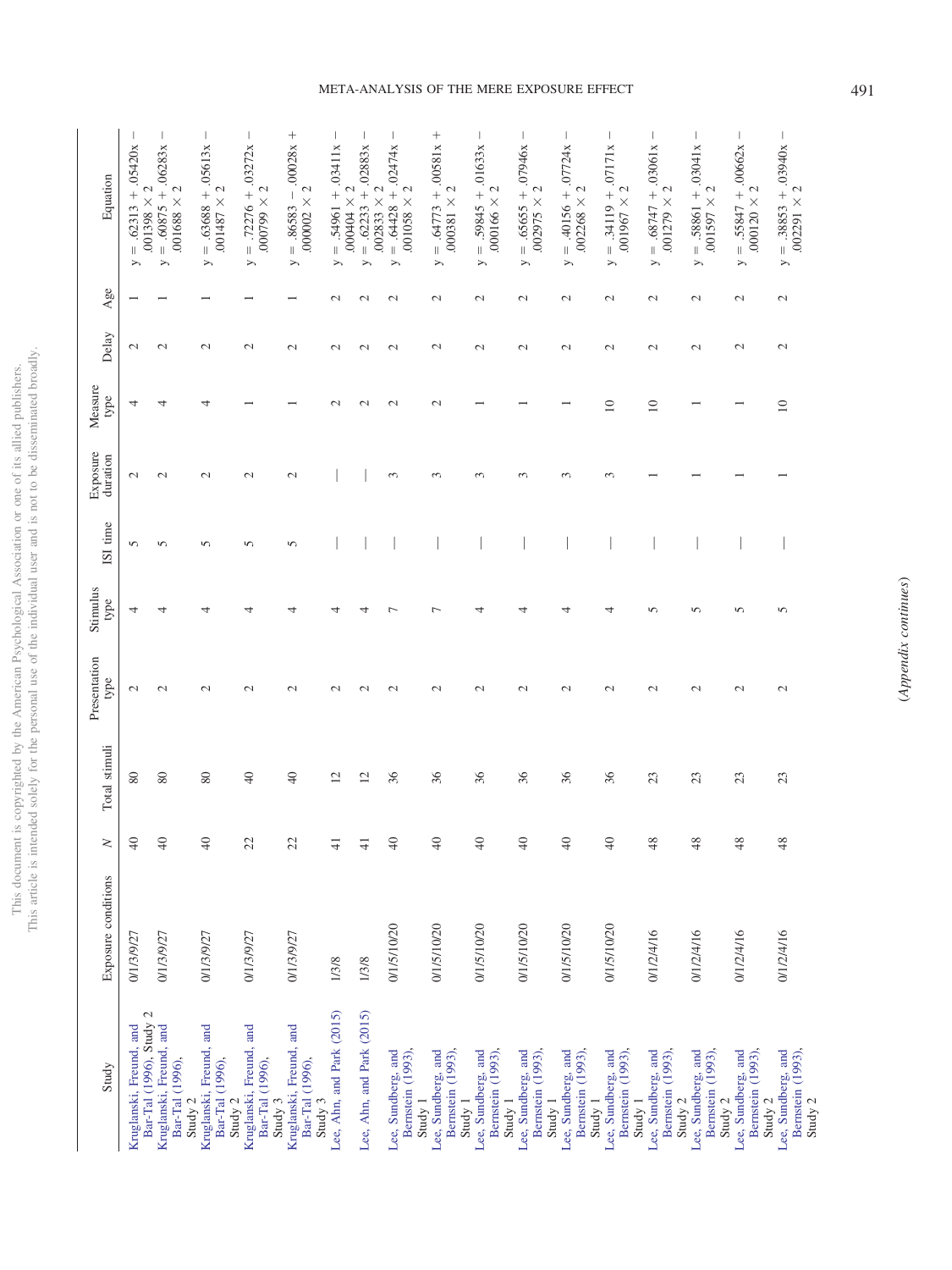|                         | ٠      |
|-------------------------|--------|
|                         |        |
|                         |        |
| i                       |        |
|                         |        |
| Ś<br>ζ                  |        |
|                         |        |
|                         |        |
|                         |        |
|                         |        |
|                         |        |
|                         |        |
|                         | i      |
|                         | j      |
|                         | ļ      |
| į                       |        |
|                         |        |
|                         |        |
|                         |        |
|                         |        |
|                         |        |
|                         |        |
|                         |        |
|                         |        |
|                         |        |
|                         |        |
| ł                       |        |
|                         |        |
|                         | j      |
|                         | in car |
|                         |        |
|                         |        |
|                         |        |
| č<br>3                  |        |
|                         |        |
| ).                      |        |
| ì                       |        |
|                         |        |
|                         |        |
|                         |        |
|                         |        |
| I                       |        |
|                         |        |
|                         |        |
| š                       |        |
| i                       |        |
| ţ,                      |        |
|                         |        |
|                         |        |
|                         |        |
| å                       |        |
|                         |        |
|                         |        |
|                         | ł      |
|                         |        |
| 5                       | )      |
| $\frac{1}{2}$           |        |
| č<br>J<br>J             |        |
|                         |        |
|                         |        |
| <b>CERTIFICATE</b><br>í |        |
| Í                       |        |
|                         |        |
|                         |        |
|                         |        |
|                         |        |
| ì                       |        |
|                         |        |
|                         |        |
| í                       |        |
|                         |        |
|                         |        |
|                         |        |
| ┋                       |        |
| j                       |        |
|                         | hic    |
|                         | Ĭ      |

Š.

| Study                                                                  | Exposure conditions | $\geq$        | Total stimuli       | Presentation<br>type | Stimulus<br>type | ISI time | Exposure<br>duration | Measure<br>type | Delay           | Age                | Equation                                                                     |
|------------------------------------------------------------------------|---------------------|---------------|---------------------|----------------------|------------------|----------|----------------------|-----------------|-----------------|--------------------|------------------------------------------------------------------------------|
| Lee, Sundberg, and<br>Bernstein (1993).<br>Study 2                     | 0/1/2/4/16          | 48            | 23                  | $\mathbf{C}$         | 5                |          |                      | $\approx$       | $\mathcal{L}$   | $\mathcal{L}$      | x68807: + 0470<br>$.010761 \times 2$<br>$\label{eq:1} \mid \mid$<br>⋋        |
| Lee, Sundberg, and<br>Bernstein (1993).<br>Study 2                     | 0/1/2/4/16          | ≆             | 23                  | $\sim$               | n                |          |                      |                 | $\mathbf{\sim}$ | $\mathcal{L}$      | $x888x$ + $x = 1800$ .<br>$.009433 \times$<br>$\rightarrow$                  |
| Lee, Sundberg, and<br>Bernstein (1993)<br>Study 2                      | 0/1/2/4/16          | ₹             | 23                  | $\sim$               | S                |          |                      |                 | $\mathbf{\sim}$ | $\mathcal{L}$      | $= .37588 + .23881x$<br>$.012354 \times 2$<br>$\geq$                         |
| Lee, Sundberg, and<br>Bernstein (1993),<br>Study 2                     | 0/1/2/4/16          | $\frac{8}{4}$ | 23                  | $\sim$               |                  |          |                      |                 | $\sim$          | $\mathcal{L}$      | $= .39453 + .23667x$<br>$\mathbf{\sim}$<br>$.012147 \times$<br>$\rightarrow$ |
| Lu, Xie, and Liu (2015)                                                | 3/9/15/21/30        | 138           | $\pmb{\mathcal{S}}$ |                      |                  |          |                      |                 | $\sim$          | $\mathcal{L}$      | $= .49926 + .02680x$<br>$.000865 \times$<br>⋋                                |
| Matlin (1974)                                                          | 0/1/2/5/10/25       | 72            | 86                  |                      |                  |          | 2400                 |                 |                 | $\sim$             | $x(820 + 158 + 171) =$<br>$000911 \times 2$<br>$\geq$                        |
| Matlin (1974)                                                          | 0/1/2/5/10/25       | ŗ,            | 86                  |                      |                  |          | 2400                 |                 |                 | $\sim$             | $= .46725 + .02920x$<br>$000851 \times 2$                                    |
| Matthes, Wirth, Schemer,                                               | 0/15/30             | $\Xi$         |                     |                      |                  |          |                      |                 |                 | $\mathbf{\sim}$    | $.31250 + .03116x$<br>$000477 \times 2$                                      |
| and Kissling (2011)<br>Matthes, Wirth, Schemer,<br>and Kissling (2011) | 0/7/15              | ò             |                     |                      |                  |          |                      |                 |                 | $\mathbf{C}$       | $.37750 + .05972x$<br>001848 ×<br>$\overline{\mathbf{u}}$                    |
| McCullough and Ostrom<br>(1974)                                        | 1/2/3/4/5           | ᢦ             |                     |                      |                  |          | 45                   |                 |                 | $\sim$             | .22251x<br>$030285 \times 2$<br>$= .07519 +$                                 |
| McCullough and Ostrom<br>(1974)                                        | 1/2/3/4/5           | 5             |                     |                      |                  |          | 45                   |                 |                 | $\mathbf{\sim}$    | $.49120 + .05617x$<br>$001428 \times 2$                                      |
| Montoya and Horton<br>$(2010)$ , Study 1                               | 0/1/2/5/10/20       | ö             | 186                 |                      |                  |          | $\Xi$                |                 |                 | $\mathbf{C}$       | $^+$<br>$-0.00110x$<br>$000021 \times 2$<br>$=.76377$                        |
| Montoya and Horton<br>(2010), Study 1                                  | 0/1/2/5/10/20       | 124           | 186                 |                      |                  |          | ā                    |                 |                 | $\scriptstyle\sim$ | $x+6500 + 585 + 74385 + 100594x$<br>$000155 \times 2$<br>⋗                   |
| Montoya and Horton<br>(2010), Study 1                                  | 0/1/2/5/10/20       | ö             | 186                 |                      |                  |          | ā                    |                 |                 | $\mathbf{\sim}$    | $.90767 + .01366x$<br>$000556 \times 2$                                      |
| Montoya and Horton<br>(2010), Study 1                                  | 0/1/2/5/10/20       | $\tilde{C}$   | 186                 |                      |                  |          | $\Xi$                |                 |                 | $\mathcal{L}$      | $.92716 + .02581x$<br>$.001010 \times 2$<br>$\overline{\mathbf{u}}$          |
| Montoya and Horton<br>(2010), Study 2                                  | 0/1/2/5/10/20       | ă             | 186                 |                      |                  |          | ā                    |                 |                 | $\mathbf{\sim}$    | .00905x<br>$.000456 \times 2$<br>$= .83198$<br>⋗                             |
| Montoya and Horton<br>(2010), Study 2                                  | 0/1/2/5/10/20       | ä             | 186                 |                      |                  |          | ā                    |                 |                 | $\mathcal{L}$      | $x66700 + 56367 =$<br>$000330 \times$<br>⋗                                   |
| Montoya and Horton<br>(2010), Study 2                                  | 0/1/2/5/10/20       | ఠ             | 186                 |                      |                  |          | ā                    |                 |                 | $\mathbf{C}$       | $^+$<br>.00854x<br>$2 \times 6000000$<br>$-97094 -$<br>⋗                     |
| Montoya and Horton<br>(2010), Study 2                                  | 0/1/2/5/10/20       | ö             | 186                 |                      |                  |          | ā                    |                 |                 | $\mathcal{L}$      | $= .95667 + .00605x$<br>$.000151 \times 2$<br>⋋                              |

(*Appendix continues*)

(Appendix continues)

## 492 MONTOYA, HORTON, VEVEA, CITKOWICZ, AND LAUBER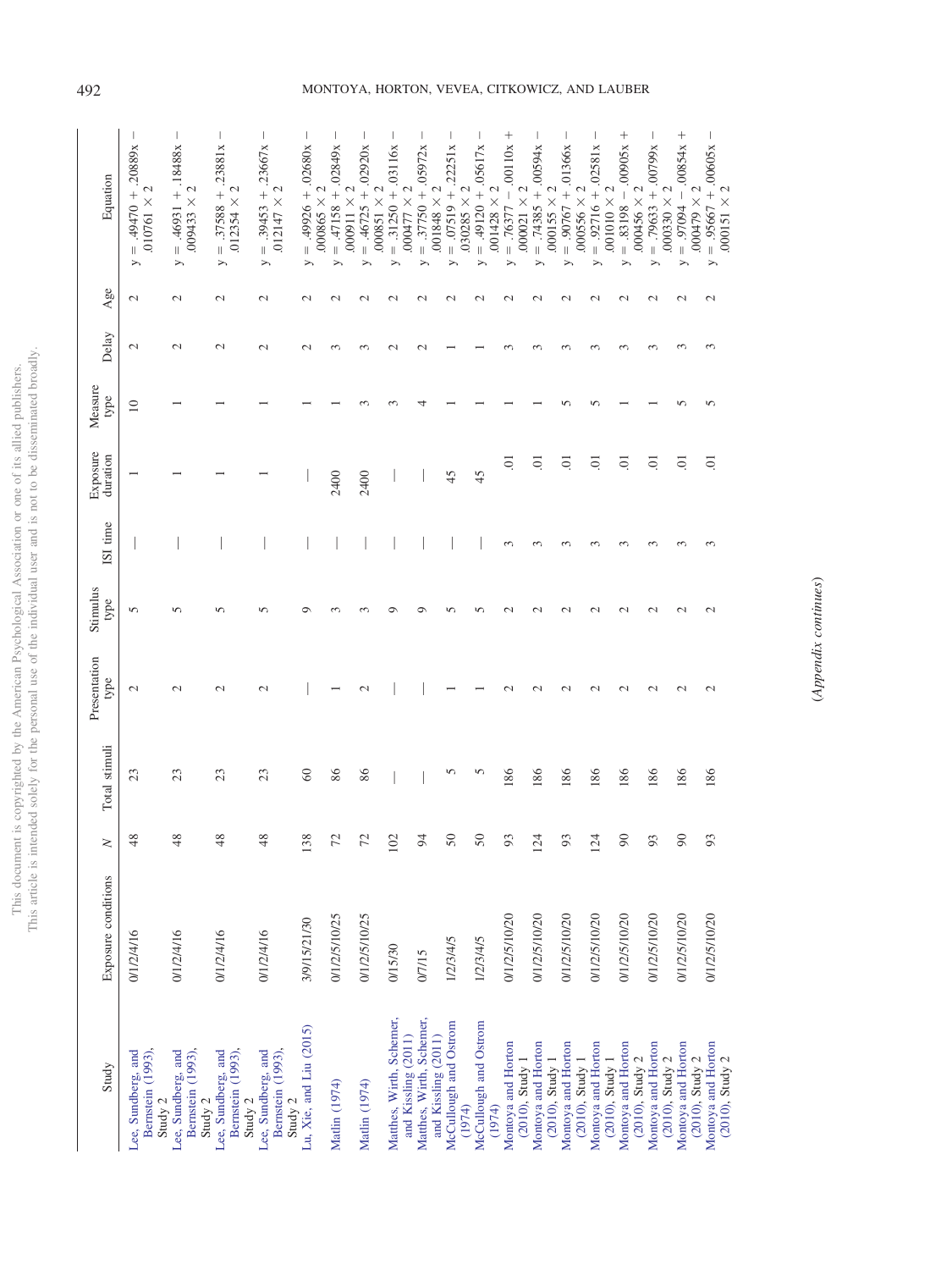|                  | ï                |
|------------------|------------------|
|                  |                  |
| j<br>í           | ¢<br>ł           |
| ä<br>j           |                  |
| ś<br>Ī           |                  |
|                  |                  |
| i                |                  |
|                  | í                |
|                  | j                |
|                  |                  |
| Í                |                  |
|                  | I                |
|                  |                  |
|                  |                  |
|                  |                  |
| í                |                  |
|                  |                  |
|                  |                  |
|                  |                  |
| į                |                  |
| Č<br>J           |                  |
| i                |                  |
|                  |                  |
|                  |                  |
|                  | Ë                |
|                  |                  |
|                  |                  |
|                  |                  |
|                  | <b>LOCK</b><br>š |
|                  |                  |
|                  |                  |
|                  | ć                |
|                  |                  |
| ç<br>j           |                  |
| ü                | <b>CAN AT A</b>  |
| j<br>j           |                  |
| ì                |                  |
| í                |                  |
|                  |                  |
| $\frac{1}{2}$    | j                |
|                  |                  |
|                  |                  |
|                  |                  |
| COL              | Ï                |
| j                |                  |
| ij               |                  |
| ł                | ł                |
|                  |                  |
|                  | $\frac{1}{2}$    |
|                  |                  |
| ł                |                  |
| į                |                  |
| .<br>Silver<br>ł |                  |
| ì                | j                |
| Ś                |                  |
|                  |                  |
| ł<br>j           |                  |
| į                |                  |
| ł<br>I<br>j      |                  |
| any y y any      |                  |
|                  |                  |
| í                |                  |
| ļ                |                  |
|                  |                  |
|                  |                  |
|                  |                  |
| ļ                |                  |
| I<br>ì           |                  |
|                  |                  |
|                  |                  |
| í                |                  |
| ١                | j                |
|                  |                  |
| $\frac{1}{2}$    | В                |
| į                |                  |
| į                |                  |
|                  | hic              |
|                  | i                |
|                  |                  |

| Study                                                           | Exposure conditions | $\geq$                   | Total stimuli | Presentation<br>type | Stimulus<br>type | ISI time   | Exposure<br>duration | Measure<br>type | Delay           | Age             | Equation                                                                                    |
|-----------------------------------------------------------------|---------------------|--------------------------|---------------|----------------------|------------------|------------|----------------------|-----------------|-----------------|-----------------|---------------------------------------------------------------------------------------------|
| Moorthy and Hawkins<br>(2005)                                   | 1/3/5               | 2                        |               | $\mathbf{\sim}$      | 5                |            |                      |                 | $\mathbf{\sim}$ | $\mathbf{\sim}$ | $+ .04125x$<br>$000625 \times$<br>.62312<br>$\mathbf{I}$<br>⋗                               |
| Moreland and Beach (1992)                                       | 0/1/3/9/27          | 50                       | 80            | $\mathbf{\sim}$      | $\mathbf{\sim}$  | $\sqrt{2}$ | $\mathbf{\sim}$      |                 | $\mathbf{\sim}$ | $\sim$          | .02382x<br>$\mathcal{C}$<br>$+ 165974 +$<br>$000571 \times$<br>⋗                            |
| Moreland and Beach (1992)                                       | 0/1/3/9/27          | ສ                        | $\pmb{80}$    |                      |                  | n          | $\sim$               |                 |                 |                 | .06596x<br>$001722 \times 2$<br>$^{+}$<br>.59873                                            |
| Moreland and Zajonc<br>$(1977)$ , Study 1                       | 0/1/3/9/27          |                          | $\rm 80$      |                      |                  |            |                      |                 |                 |                 | $+03096x$<br>$000798 \times 2$<br>.55452                                                    |
| Moreland and Zajonc                                             | 0/1/3/9/27          | ş                        | $\rm 80$      |                      |                  | 5          | $\sim$               |                 |                 |                 | $x6596 + 07449x$<br>$002033 \times 2$                                                       |
| $(1977)$ , Study 1<br>Moreland and Zajonc<br>(1977), Study 2    | 0/1/2/3             | ౖ                        | 4             |                      |                  | 10,080     | 200                  |                 |                 |                 | .05083x<br>$004166 \times 2$<br>$^{+}$<br>.56333                                            |
| Moreland and Zajonc                                             | 0/5/10/15           | $30\,$                   | $\mathcal{S}$ |                      |                  |            |                      |                 |                 |                 | $46966 + 01226x$<br>$000533 \times 2$<br>⋗                                                  |
| Moreland and Zajonc<br>(1977), Study 2<br>(1982)                | 0/5/10/15           | $\overline{\mathcal{E}}$ | $\mathcal{S}$ |                      |                  |            |                      |                 |                 |                 | .01208x<br>$\mathcal{L}$<br>$^{+}$<br>$.000216 \times$<br>.60041<br>ь                       |
| Nordhielm (2002)                                                | 0/3/10/25           | $\infty$                 | 97            |                      |                  |            |                      |                 |                 |                 | $+00525x$<br>$000054 \times 2$<br>.58882<br>⋗                                               |
| Nordhielm (2002)                                                | 0/3/10/25           | $\infty$                 | 76            |                      |                  |            |                      |                 |                 |                 | $.61138 + .00602x$<br>$000258 \times 2$<br>⋗                                                |
| Oishi, Miao, Koo, Kisling,<br>and Ratliff (2010)                | 0/1/3/9             | 83                       | 54            |                      |                  | 25         |                      |                 |                 |                 | .03274x<br>$004389 \times 2$<br>.55155<br>⋗                                                 |
| Perlman and Oskamp<br>(1971)                                    | 0/1/5/10            | 32                       | 59            |                      |                  |            | 2.5                  |                 |                 |                 | .00705x<br>$000656 \times 2$<br>.43775<br>⋗                                                 |
| Rajecki and Wolfson<br>(1973)                                   | 0/1/3/6/10          |                          | $\approx$     |                      |                  | 86,400     |                      |                 |                 |                 | .02032x<br>$\mathcal{L}$<br>$.55503 +$<br>$000416 \times$<br>$\geq$                         |
| Reinhard, Schindler, Raabe,<br>Stahlberg, and Messner<br>(2014) | 2/3/5/7             | 2<br>S.                  |               |                      |                  |            |                      |                 |                 | $\sim$          | .26329x<br>$\mathcal{L}$<br>$^{+}$<br>$029635 \times$<br>.24212<br>⋗                        |
| Reinhard, Schindler, Raabe,<br>Stahlberg, and Messner<br>(2014) | 2/3/5/7             | 276                      |               |                      |                  |            |                      |                 |                 | $\mathbf{\sim}$ | $= .56054 + .18472x$<br>$.020114 \times 2$<br>$\geq$                                        |
| Rethans, Swasy, and Marks<br>(1986)                             | 1/3/5               | 65                       |               |                      |                  |            | $30\,$               |                 |                 | $\sim$          | $= .63270 + .13583x$<br>$.016875 \times 2$<br>$\rightarrow$                                 |
| Rethans, Swasy, and Marks<br>(1986)                             | 1/3/5               | 65                       |               |                      |                  |            | $\infty$             |                 |                 |                 | $.82333 + .06916x$<br>$\mathcal{L}$<br>012500 $\times$<br>$\overline{\mathbf{u}}$<br>$\geq$ |
| Rolison and Edworthy<br>(2012)                                  | 1/2/3/4/5/6         | 57                       | $^{18}$       |                      |                  |            | 191                  |                 |                 |                 | .02112x<br>$\mathcal{L}$<br>$002217 \times$<br>51435                                        |
| Saegert and Jellison (1970)                                     | 0/1/2/5/10/25       | 59                       | 86            | $\mathbf{\sim}$      |                  |            | $\sim$               |                 |                 |                 | $+$ .01233x<br>$000495 \times 2$<br>.61362<br>۵                                             |
| Saegert and Jellison (1970)                                     | 0/1/2/5/10/25       |                          | 86            | $\sim$               |                  |            |                      |                 |                 |                 | .01092x<br>$000247 \times 2$<br>$.67185 +$<br>$\triangleright$                              |
| Saegert and Jellison (1970)                                     | 0/1/2/5/10/25       | 59                       | 86            | $\mathbf{\sim}$      |                  |            |                      |                 | $\mathbf{\sim}$ | $\mathcal{C}$   | $+ .00541x$<br>$\overline{\mathcal{C}}$<br>$.000158 \times$<br>$= .60932$                   |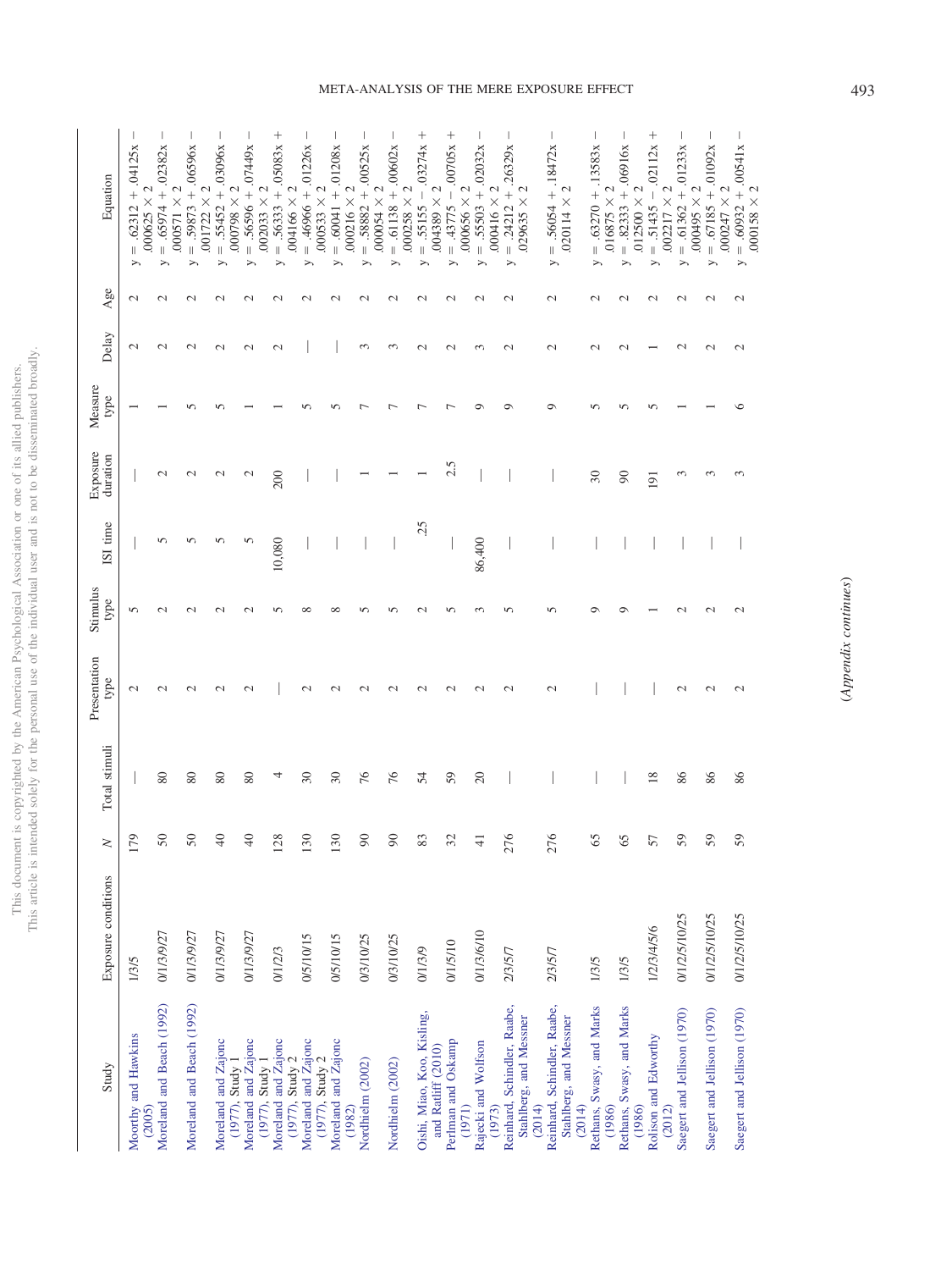| j                        | Ó             |
|--------------------------|---------------|
| ú                        | ł             |
| ä<br>j                   |               |
| Ī                        |               |
|                          |               |
|                          | í             |
|                          |               |
|                          |               |
| í                        |               |
|                          | į             |
|                          |               |
|                          |               |
|                          |               |
|                          |               |
|                          |               |
|                          |               |
|                          |               |
| Č<br>J                   |               |
| i                        |               |
|                          |               |
|                          |               |
|                          |               |
|                          |               |
|                          |               |
|                          | š             |
|                          |               |
|                          |               |
|                          |               |
|                          |               |
| 5<br>ü                   |               |
| j<br>)                   |               |
| ì                        |               |
|                          |               |
|                          |               |
|                          | j             |
|                          |               |
|                          |               |
|                          |               |
| COL<br>3                 |               |
| í<br>i                   |               |
| ł                        |               |
|                          |               |
|                          | $\frac{1}{2}$ |
| ł                        |               |
| is all a<br>į            |               |
|                          |               |
| į                        |               |
|                          |               |
| j<br>j                   |               |
|                          |               |
| j<br>ł<br>I<br>j         |               |
|                          |               |
| any y y any<br>i         |               |
| í                        |               |
| $\overline{\phantom{a}}$ |               |
|                          |               |
|                          |               |
|                          |               |
| I                        |               |
|                          |               |
|                          |               |
| í                        |               |
| ١                        |               |
|                          | З             |
| ç<br>1                   |               |
|                          |               |
| i                        | iic           |
|                          |               |
|                          | i             |

| Study                                            | Exposure conditions | ≳               | Total stimuli  | Presentation<br>type | Stimulus<br>type | ISI time | Exposure<br>duration | Measure<br>type | Delay  | Age                | Equation                                                                               |
|--------------------------------------------------|---------------------|-----------------|----------------|----------------------|------------------|----------|----------------------|-----------------|--------|--------------------|----------------------------------------------------------------------------------------|
| Saegert and Jellison (1970)                      | 0/1/2/5/10/25       |                 | 86             | $\sim$               |                  |          | 3                    | ∘               | $\sim$ | $\mathbf{\sim}$    | $.60746 + .00896x$<br>$000234 \times$<br>$\vert\vert$<br>⋋                             |
| Schellenberg, Peretz, and<br>Vieillard (2008)    | 0/2/8/32            |                 | 84             |                      |                  |          | 14.5                 |                 | $\sim$ |                    | .00031x<br>$000113 \times$<br>.72598<br>$\overline{\mathbf{I}}$<br>➢                   |
| and<br>Schellenberg, Peretz,<br>Vieillard (2008) | 0/2/8/32            |                 | 84             |                      |                  |          | 14.5                 |                 |        |                    | .00320x<br>$^{+}$<br>$0000047 \times$<br>68764<br>⋋                                    |
| Schellenberg, Peretz, and<br>Vieillard (2008)    | 0/1/2/8/32          |                 | 84             |                      |                  |          | 14.5                 |                 |        |                    | .12904x<br>$003266 \times$<br>36823                                                    |
| Schellenberg, Peretz, and<br>Vieillard (2008)    | 0/1/2/8/32          |                 | 84             |                      |                  |          | 14.5                 |                 |        |                    | .03735x<br>$^{+}$<br>$000884 \times$<br>.59318<br>$\mathbf{  }$<br>⋗                   |
| Schumann, Petty, and<br>Clemons (1990)           | 1/4/8               | 15              |                |                      |                  |          | 23                   |                 |        |                    | Ť<br>.06468x<br>$005520 \times 2$<br>.82791<br>➢                                       |
| Schumann, Petty, and<br>Clemons (1990)           | $1/4/8$             | $\Xi$           |                |                      |                  |          | 23                   |                 |        |                    | .07946x<br>$.56601 +$<br>$007976 \times$<br>➢                                          |
| Singh and Cole (1993)                            | 1/4/8               |                 | $\Omega$       |                      |                  |          | S                    |                 |        |                    | Ť<br>.03607x<br>$\mathcal{C}$<br>$003214 \times$<br>.74119<br>$\parallel$<br>➢         |
| Singh and Cole (1993)                            | 1/4/8               |                 | $\overline{c}$ |                      |                  |          | 30                   |                 | $\sim$ | $\sim$             | .01845x<br>$62301 +$<br>$003134 \times$<br>$\mathbf{I}$<br>$\geq$                      |
| Smith and Dorfman (1975)                         | 1/5/10/20           | $\Xi$           | 36             |                      |                  |          |                      |                 |        |                    | .02067x<br>$000810 \times$<br>.77532<br>⋗                                              |
| Smith and Dorfman (1975)                         | 1/5/10/20           | $\Xi$           | 36             |                      |                  |          |                      |                 |        |                    | .00682x<br>$000063 \times 2$<br>.78017<br>≻                                            |
| Smith and Dorfman (1975)                         | 1/5/10/20           | $\overline{10}$ | 36             |                      |                  |          |                      |                 |        |                    | .01935x<br>$.57620 +$<br>$000519 \times$<br>$\mathbf{I}$<br>➢                          |
| Standing and Thompson<br>(1990)                  | 0/1/2/5/10/25       |                 | 86             |                      |                  |          |                      |                 |        |                    | +<br>.00789x<br>$\mathbf{C}$<br>000323 $\times$<br>67703<br>≻                          |
| Standing and Thompson<br>(1990)                  | 0/1/2/5/10/25       |                 | 86             |                      |                  |          |                      |                 |        |                    | $+00810x$<br>$\mathcal{L}$<br>$000320 \times$<br>64611<br>$\overline{\mathbf{u}}$<br>≻ |
| Standing and Thompson<br>(1990)                  | 0/1/2/5/10/25       |                 | 86             |                      |                  |          |                      |                 |        |                    | .00709x<br>$.63666 +$<br>$000209 \times$<br>⋗                                          |
| Standing and Thompson<br>(1990)                  | 0/1/2/5/10/25       |                 | 86             |                      |                  |          |                      |                 |        |                    | .01070x<br>$000477 \times 2$<br>.71664<br>$\overline{\mathbf{I}}$<br>⋋                 |
| Stang (1975)                                     | 1/2/5/10/25/50      |                 | 186            |                      |                  |          |                      |                 |        |                    | .00334x<br>$+ 168774 +$<br>$000056 \times$<br>➢                                        |
| Stang (1975)                                     | 1/2/5/10/25/50      |                 | 186            |                      |                  |          |                      |                 |        |                    | .00217x<br>$^{+}$<br>000071 $\times$<br>69795<br>≻                                     |
| Stang (1975)                                     | 1/2/5/10/25/50      |                 | 93             |                      |                  |          |                      |                 |        | $\mathbf{\sim}$    | $.68572 + .00047x$<br>$\mathcal{L}$<br>$000018 \times$<br>$\overline{\mathbf{I}}$<br>⋋ |
| Stang and O'Connell<br>$(1974)$ , Study 1        | 1/2/5/10/25/50      |                 | 93             |                      |                  |          |                      |                 |        | $\scriptstyle\sim$ | .00291x<br>$^{+}$<br>$000081 \times$<br>.68128<br>$\mathbf{I}$<br>➢                    |
| Stang and O'Connell<br>(1974), Study 1           | 1/2/5/10/25/50      |                 | 93             |                      |                  |          |                      |                 |        |                    | .00059x<br>$000017 \times 2$<br>.73281<br>≻                                            |
| Stang and O'Connell<br>$(1974)$ , Study 2        | 1/2/5/10/25/50      |                 | 93             |                      |                  |          |                      |                 |        |                    | .01176x<br>$\mathbf{C}$<br>$.000234 \times$<br>$= .64871$<br>≻                         |

(*Appendix continues*)

(Appendix continues)

## 494 MONTOYA, HORTON, VEVEA, CITKOWICZ, AND LAUBER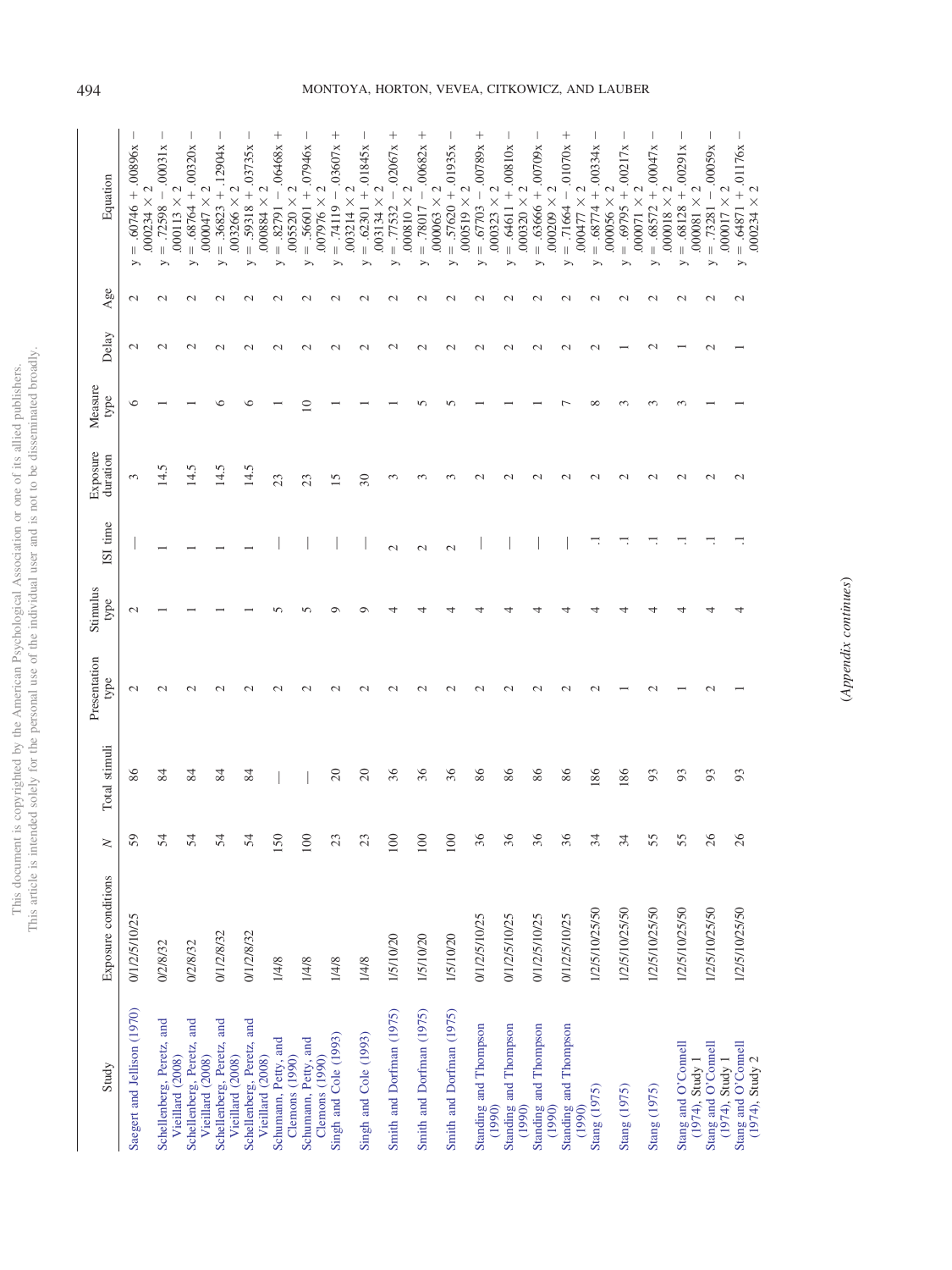| i                       |                  |
|-------------------------|------------------|
| ò                       |                  |
| ś                       |                  |
| Ī                       |                  |
|                         | j                |
|                         | í                |
|                         |                  |
|                         |                  |
|                         |                  |
| Í                       |                  |
|                         | I                |
|                         |                  |
|                         |                  |
|                         |                  |
|                         |                  |
|                         |                  |
|                         |                  |
| $\frac{1}{2}$           |                  |
|                         |                  |
|                         |                  |
|                         |                  |
|                         |                  |
|                         |                  |
| Ó                       |                  |
| į                       | ł                |
|                         |                  |
|                         |                  |
|                         | į                |
| ł                       |                  |
|                         |                  |
|                         |                  |
|                         |                  |
| 3<br>ç                  |                  |
|                         |                  |
| I<br>)                  |                  |
| ł<br>١                  |                  |
| ì<br>ł                  |                  |
|                         |                  |
|                         |                  |
|                         |                  |
|                         |                  |
|                         |                  |
|                         |                  |
| ë                       | <b>ADIL</b><br>š |
|                         |                  |
|                         |                  |
|                         |                  |
|                         |                  |
|                         |                  |
|                         |                  |
|                         |                  |
|                         | j                |
|                         |                  |
|                         |                  |
|                         |                  |
|                         |                  |
|                         |                  |
| Ċ                       | J                |
| ì                       |                  |
| l<br>ē<br>I             |                  |
| )                       | ł                |
|                         | ł                |
| <b>CALLAS</b><br>¢<br>í |                  |
| ¢                       |                  |
|                         |                  |
|                         |                  |
| ï                       |                  |
|                         |                  |
|                         | $\frac{1}{2}$    |
| i<br>I<br>j             |                  |
|                         |                  |
| $-1.1$<br>ì             |                  |
|                         |                  |
|                         | ī                |
|                         |                  |
|                         |                  |
| his                     |                  |
| į                       |                  |
|                         | ç<br>į           |

| Study                                                           | Exposure conditions | $\geq$          | Total stimuli | Presentation<br>type | Stimulus<br>type | ISI time | Exposure<br>duration | Measure<br>type | Delay  | Age                | Equation                                                         |
|-----------------------------------------------------------------|---------------------|-----------------|---------------|----------------------|------------------|----------|----------------------|-----------------|--------|--------------------|------------------------------------------------------------------|
| Stang and O'Connell<br>(1974), Study 2                          | 1/2/5/10/25/50      | ڢ               | 93            | $\mathbf{\sim}$      |                  |          |                      |                 | $\sim$ | $\mathcal{C}$      | $^+$<br>.00137x<br>$000019 \times$<br>.71878<br>$\mathbf{I}$     |
| Stang and O'Connell<br>(1974), Study 3                          | 1/2/5/10/25/50      |                 | 93            |                      |                  |          |                      |                 |        |                    | $+0.00087x$<br>$000075 \times 2$<br>.70741                       |
| Stang and O'Connell<br>(1974), Study 3                          | 1/4/16/64           | Չ               | 85            |                      |                  |          |                      |                 |        | $\sim$             | $^{+}$<br>.00080x<br>$000012 \times$<br>.83509                   |
| Stang and O'Connell                                             | 1/4/16/64           | ♀               | 85            |                      |                  |          |                      |                 |        |                    | .00244x<br>$000024 \times$<br>.80681                             |
| Stang and O'Connell<br>$(1974)$ , Study 4<br>$(1974)$ , Study 4 | 1/4/16/64           | $\frac{9}{4}$   | 85            |                      |                  |          |                      |                 |        |                    | $.79461 + .00278x$<br>$000026 \times$                            |
| Stuart, Shimp, and Engle<br>(1987)                              | 1/3/10/20           | 24              |               |                      |                  |          |                      |                 | $\sim$ | $\scriptstyle\sim$ | $^{+}$<br>.00409x<br>$000084 \times$<br>.57363                   |
| Buchanan, and Landon<br>Suedfeld, Epstein,<br>(1971)            | 0/1/2/5/10/25       | Ļ٦              | 43            |                      |                  |          |                      |                 |        | $\scriptstyle\sim$ | $= .65802 + .01842x$<br>$000450\times$                           |
| Buchanan, and Landon<br>Suedfeld, Epstein,<br>(1971)            | 0/1/2/5/10/25       | 51              | 43            |                      |                  |          |                      |                 |        |                    | $= .57619 + .01878x$<br>$2000880 \times 2$<br>$\geq$             |
| Szpunar, Schellenberg, and<br>Pliner (2004), Study 1            | 0/4/16/64           | 30              | 168           |                      |                  |          | 5                    |                 |        |                    | $^+$<br>.00078x<br>$000011 \times$<br>.63746<br>$\vert\vert$     |
| Szpunar, Schellenberg, and<br>Pliner (2004), Study 1            | 0/4/16/64           | $\overline{c}$  | 168           |                      |                  | w        | 5                    |                 |        | $\scriptstyle\sim$ | $.57793 + .00596x$<br>$000071 \times$<br>$\overline{\mathbf{u}}$ |
| Szpunar, Schellenberg, and<br>Pliner (2004), Study              | 0/1/4/16/64         | 30              | 168           |                      |                  | W        | 5                    |                 |        |                    | .05659x<br>$000704 \times 2$<br>.39345                           |
| Szpunar, Schellenberg, and<br>Pliner (2004), Study              | 0/1/4/16/64         | $\overline{c}$  | 168           |                      |                  | W        | 5                    |                 |        |                    | $.64337 + .00349x$<br>$0000048 \times$                           |
| Szpunar, Schellenberg, and<br>Pliner (2004), Study              | 0/2/8/32            | $\overline{c}$  | 84            |                      |                  | N        | 5                    |                 |        |                    | .02422x<br>$000821 \times 2$<br>$.61575 +$                       |
| and<br>Szpunar, Schellenberg,<br>Pliner (2004), Study           | 0/2/8/32            | $\overline{c}$  | 84            |                      |                  | N.       | n                    |                 |        |                    | $+ 02148x$<br>$000493 \times$<br>.61747                          |
| and<br>Szpunar, Schellenberg,<br>Pliner (2004), Study           | 0/1/2/8/32          | $\overline{c}$  | 84            |                      |                  | N.       | S                    |                 |        |                    | .12363x<br>003115 $\times$<br>.36439                             |
| and<br>Szpunar, Schellenberg,<br>Pliner (2004), Study           | 0/1/2/8/32          | $\overline{c}$  | 84            |                      |                  | r.       | <u>ی</u>             |                 |        |                    | $.69671 + .02324x$<br>000609 $\times$                            |
| Szpunar, Schellenberg, and<br>Pliner (2004), Study              | 0/4/16/64           | 30              | 84            |                      |                  |          |                      |                 |        |                    | $+ .00472x$<br>$000078 \times 2$<br>.60357                       |
| Szpunar, Schellenberg, and<br>Pliner (2004), Study              | 0/4/16/64           | $\overline{50}$ | 84            |                      |                  |          |                      |                 |        | $\scriptstyle\sim$ | $.60460 + .00390x$<br>$0000029 \times$                           |
| Szpunar, Schellenberg, and<br>Pliner (2004), Study              | 0/1/4/16/64         | 30              | 84            |                      |                  |          |                      |                 |        |                    | .05492x<br>$\mathbf 2$<br>.000702 $\times$<br>.46032             |

(Appendix continues) (*Appendix continues*)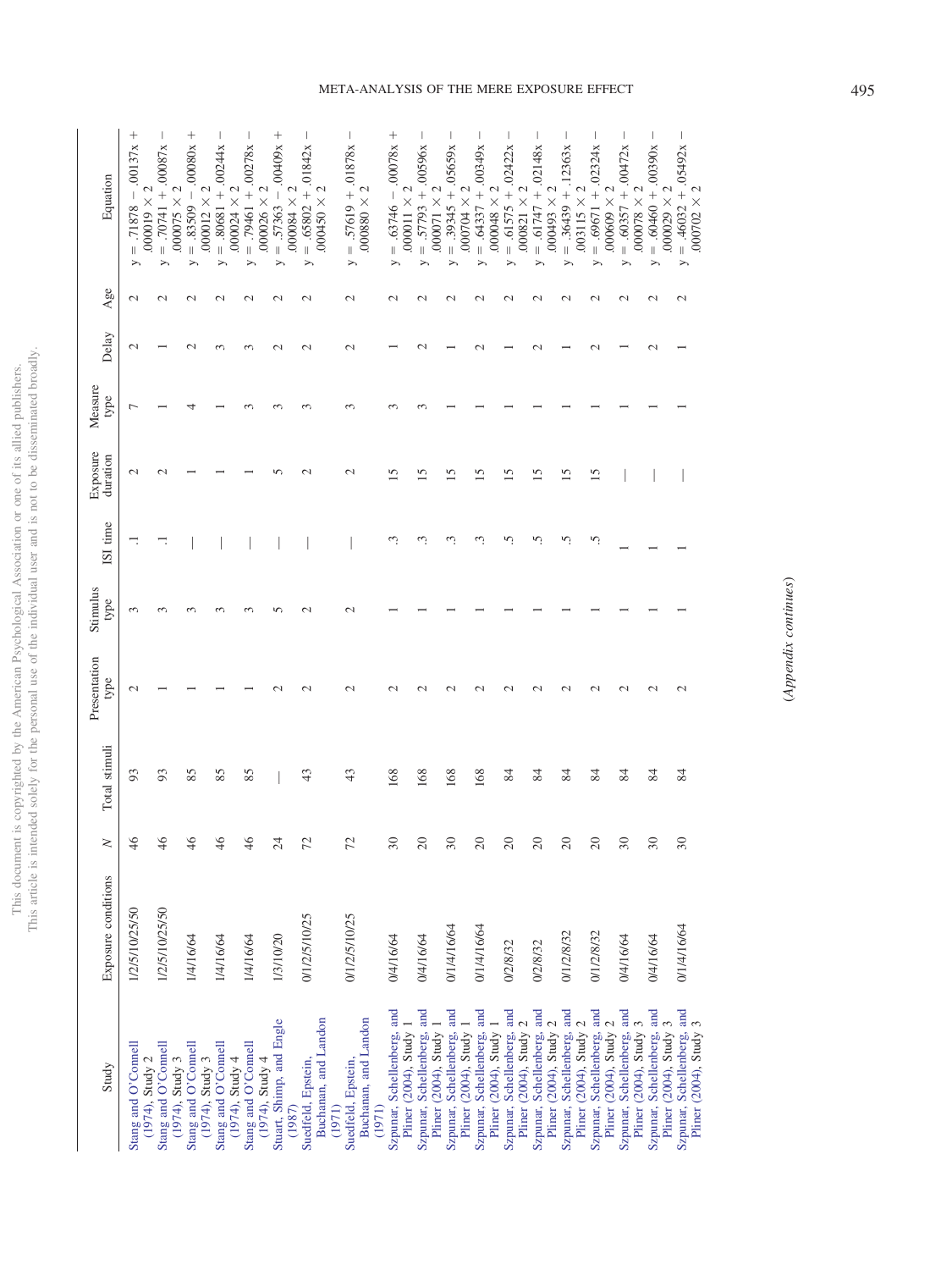| j<br>í                        | ¢<br>ł |
|-------------------------------|--------|
| ä<br>J                        |        |
| ċ<br>Ī                        |        |
| ï<br>į                        |        |
|                               | í      |
|                               |        |
|                               |        |
|                               |        |
| í                             |        |
|                               | į      |
|                               |        |
|                               | ļ      |
| í                             |        |
|                               |        |
|                               |        |
|                               |        |
|                               |        |
| Č<br>l                        |        |
| i                             |        |
|                               |        |
|                               |        |
|                               |        |
|                               |        |
|                               |        |
|                               |        |
|                               | j      |
|                               |        |
|                               | ļ      |
|                               |        |
|                               |        |
| j<br>ì                        |        |
| j<br>)                        |        |
| ì                             |        |
|                               |        |
|                               |        |
|                               |        |
|                               |        |
| ¢                             |        |
|                               |        |
| ion                           | j      |
| ١                             |        |
| i                             |        |
|                               |        |
|                               |        |
|                               | l,     |
|                               |        |
|                               |        |
| $\frac{1}{2}$                 |        |
| i                             |        |
|                               |        |
|                               |        |
| ł<br>j                        |        |
| j                             |        |
| I<br>I<br>ℷ                   |        |
|                               |        |
|                               |        |
| ï                             |        |
|                               |        |
|                               |        |
|                               |        |
|                               |        |
| $\overline{\phantom{a}}$<br>Ì |        |
|                               |        |
|                               |        |
|                               |        |
| ١                             |        |
|                               | j      |
| i i c                         | ĵ      |
| į                             |        |
| j                             |        |
|                               | hic    |
|                               | i      |

| Study                                                | Exposure conditions        | ≍                        | Total stimuli | Presentation<br>type | Stimulus<br>type | ISI time        | Exposure<br>duration | Measure<br>type | Delay           | Age    | Equation                                                                                                   |
|------------------------------------------------------|----------------------------|--------------------------|---------------|----------------------|------------------|-----------------|----------------------|-----------------|-----------------|--------|------------------------------------------------------------------------------------------------------------|
| Szpunar, Schellenberg, and<br>Pliner (2004), Study 3 | 0/1/4/16/64                | $\overline{\mathcal{E}}$ | 84            |                      |                  |                 |                      |                 | $\mathbf{\sim}$ | $\sim$ | .01346x<br>$^{+}$<br>$.000177 \times$<br>61241                                                             |
| Tan, Spackman, and<br>Peaslee (2006)                 | 1/2/3/4                    | ド                        | 56            |                      |                  | $\overline{c}$  | $\infty$             |                 |                 |        | .03746x<br>$= .57625 +$<br>004821 ×<br>⋗                                                                   |
| Tan, Spackman, and<br>Peaslee (2006)                 | 1/2/3/4                    | Ļ                        | 56            |                      |                  | $\Omega$        | $\infty$             |                 |                 |        | .04150x<br>$\mathcal{C}$<br>$45678 +$<br>$\times$ 826500                                                   |
| Topolinski and Strack<br>(2009)                      | 0/1/2/5/10/25              | 4                        | 132           |                      |                  |                 |                      |                 |                 |        | $42585 + 01516x$<br>$\sim$<br>$000339 \times$<br>⋗                                                         |
| Tucker and Ware (1971)                               | 0/1/2/5/10/25              | Ō                        | 43            |                      |                  |                 | $\mathcal{C}$        |                 |                 |        | .04540x<br>$50535 +$<br>$001180\times$                                                                     |
| Van den Bergh and Vrana<br>(1998)                    | 0/3/9/27                   | $^{\circ}$               | 86            |                      |                  |                 |                      |                 |                 |        | $68000 + 00865x$<br>$000385 \times 2$<br>⋗                                                                 |
| Van den Bergh and Vrana<br>(1998)                    | 0/3/9/27                   | $^{\circ}$               | 156           |                      |                  |                 |                      |                 |                 |        | .00898x<br>$\mathcal{C}$<br>$= .66238 +$<br>$.000213 \times$<br>⋗                                          |
| Van den Bergh and Vrana<br>(1998)                    | 0/3/9/27                   | 8                        | 234           |                      |                  |                 |                      |                 |                 |        | .01801x<br>$\mathcal{C}$<br>$61569 +$<br>000507 $\times$<br>⋗                                              |
| Vanbeseleare (1974),<br>Study 1                      | 0/1/2/5/10/25              | $\overline{c}$           | 43            |                      |                  |                 | 2.5                  |                 |                 |        | $^+$<br>.00266x<br>$\mathcal{L}$<br>$000173 \times$<br>.65807<br>$\overline{\mathbf{u}}$<br>⋗              |
| Vanbeseleare (1974),<br>Study 2                      | 0/1/2/5/10/25              | $\overline{c}$           | 43            |                      |                  |                 | 2.5                  |                 |                 |        | .00258x<br>$\mathcal{L}$<br>000285 $\times$<br>62479<br>⋗                                                  |
| Vanbeseleare (1974),<br>Study 3                      | 0/1/2/5/10/25              | Ń                        | $\frac{1}{4}$ |                      |                  |                 | 2.5                  |                 |                 |        | .01146x<br>$000369 \times 2$<br>.68481<br>➢                                                                |
| Vanbeseleare (1977)                                  | 0/1/2/5/10/25              | $\infty$                 | ₩             |                      |                  |                 | 3                    |                 |                 |        | .01119x<br>$\mathcal{L}$<br>$\times$ 644000<br>.64280<br>≻                                                 |
| Vanbeseleare (1977)                                  | 0/1/2/5/10/25              | ō                        | 43            |                      |                  |                 |                      |                 |                 |        | $^+$<br>$.58645 + .00315x$<br>$\times 610000$<br>➢                                                         |
| Vanbeselaeare (1977)                                 | 0/1/2/5/10/25              | S                        | 43            |                      |                  |                 |                      |                 |                 |        | $^+$<br>$.59206 + .00343x$<br>$\mathcal{L}$<br>$000124 \times$<br>$\overline{\mathbf{u}}$<br>$\rightarrow$ |
| Wiggs (1993), Study 3                                | 0/1/3/9                    |                          | 83            |                      |                  |                 |                      |                 |                 |        | .05543x<br>$+ 01060$<br>$.004503 \times$<br>⋗                                                              |
| Wiggs (1993), Study 3                                | 0/1/3/9                    |                          | 83            |                      |                  |                 |                      |                 |                 |        | $69259 + 04325x$<br>$003564 \times 2$<br>⋗                                                                 |
| Wiggs (1993), Study 3                                | 0/1/3/9                    |                          | 83            |                      |                  | $\mathbf{\sim}$ |                      |                 |                 |        | $.50353 + .18865x$<br>$.014835 \times$<br>➢                                                                |
| Wiggs (1993), Study 3                                | 0/1/3/9                    |                          | 83            |                      |                  | $\mathcal{L}$   |                      |                 |                 |        | $.56572 + .13154x$<br>$\mathbf 2$<br>$012340 \times$<br>➢                                                  |
| Williams (1987)                                      | 0/1/2/4/8/16/32/64/<br>128 | 72                       | 247           |                      | 0                |                 |                      |                 |                 |        | .00071x<br>$\mathcal{L}$<br>64477 +<br>$000008 \times$<br>$\overline{\mathbf{u}}$<br>⋗                     |
| Wong (2015)                                          | 1/2/5/10/20                | 32                       | $\odot$       |                      |                  |                 |                      |                 |                 |        | .00150x<br>$000041 \times$<br>44701<br>$\overline{\mathbf{u}}$<br>⋗                                        |
| Wong (2015)                                          | 1/2/5/10/20                | ç,                       | $\infty$      |                      |                  |                 |                      |                 |                 |        | .00808x<br>$000247 \times 2$<br>$38684 +$<br>⋗                                                             |
| Zajonc (1968), Study 1                               | 0/1/2/5/10/25              | 36                       | 86            |                      |                  |                 |                      |                 |                 |        | $= .62964 + .01639x$<br>$\mathbf{C}$<br>000399 $\times$<br>➢                                               |

(*Appendix continues*)

(Appendix continues)

## 496 MONTOYA, HORTON, VEVEA, CITKOWICZ, AND LAUBER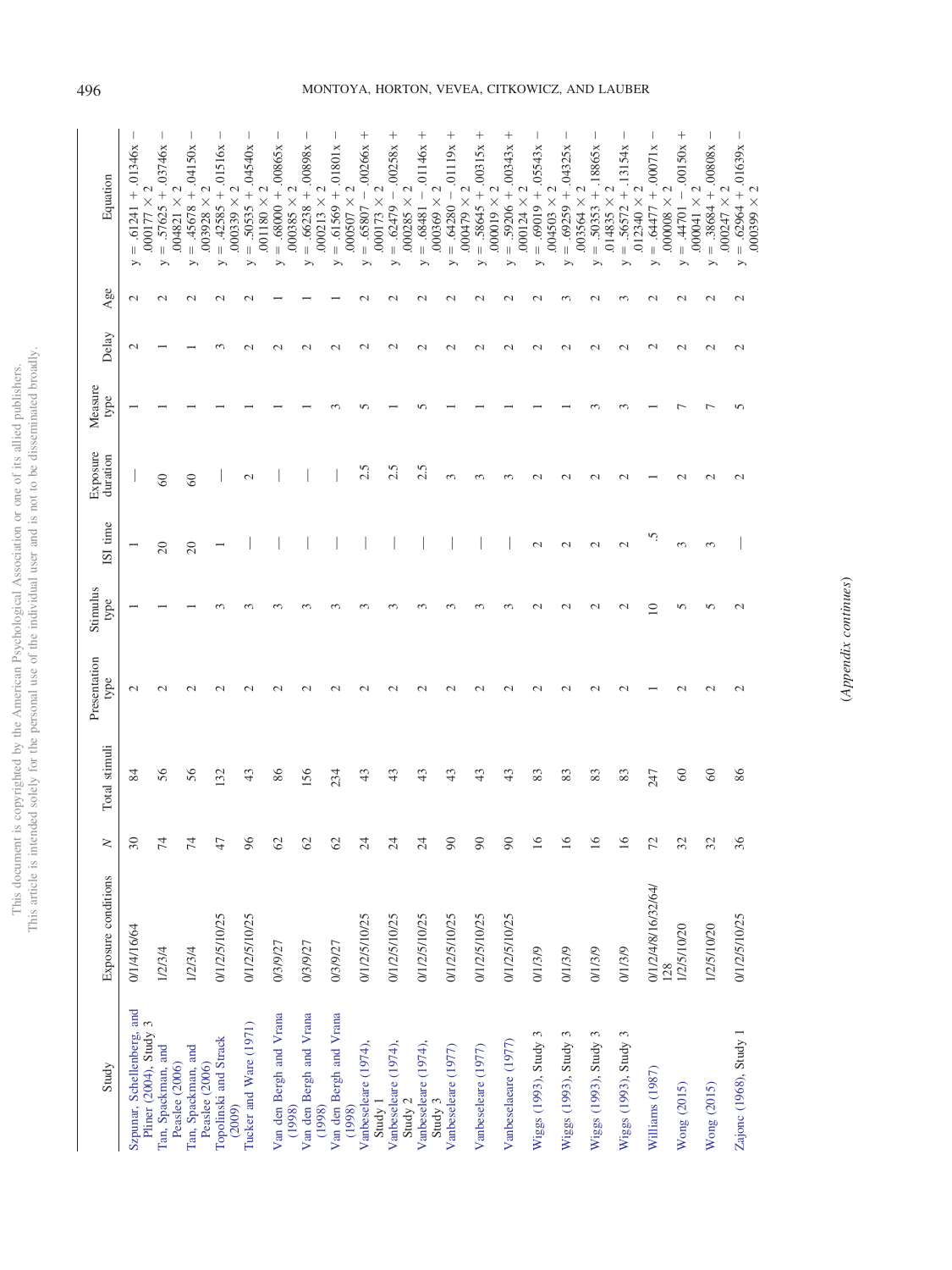| ĵ<br>i             | ¢<br>ł |
|--------------------|--------|
| ò                  |        |
| ś                  |        |
| Ī                  |        |
| ì                  |        |
|                    | í      |
|                    |        |
|                    |        |
| Í                  |        |
|                    |        |
|                    |        |
|                    | ;      |
|                    |        |
|                    |        |
|                    |        |
| ١                  |        |
|                    |        |
|                    |        |
|                    |        |
|                    |        |
|                    |        |
|                    |        |
|                    |        |
|                    |        |
|                    |        |
|                    |        |
|                    | usei   |
|                    |        |
|                    |        |
|                    |        |
|                    |        |
|                    |        |
|                    |        |
| I<br>)             |        |
|                    |        |
|                    |        |
|                    |        |
|                    |        |
| i                  |        |
|                    |        |
| ļ,                 | l      |
|                    |        |
| <b>SOLU</b>        |        |
|                    |        |
| i                  |        |
|                    |        |
|                    | j      |
|                    |        |
|                    |        |
| $\frac{1}{2}$<br>å |        |
|                    |        |
|                    |        |
|                    |        |
|                    |        |
| í                  | ĵ      |
|                    | í      |
|                    |        |
| ℷ<br>I<br>ì        | j      |
| i                  |        |
|                    |        |
| ï<br>١             |        |
|                    |        |
|                    |        |
|                    |        |
|                    |        |
|                    |        |
| ׇ֘֝֡               |        |
|                    |        |
| こうしん かんこう          |        |
|                    |        |
|                    | j      |
|                    | ĵ      |
| hus                |        |
| i                  | i      |
| j                  | his    |
|                    |        |
|                    | į<br>i |
|                    |        |

| Study                                                                          | Exposure conditions | $\geq$          | Total stimuli | Presentation<br>type | Stimulus<br>type | ISI time        | Exposure<br>duration | Measure<br>type | Delay         | Age               | Equation                                                                                            |
|--------------------------------------------------------------------------------|---------------------|-----------------|---------------|----------------------|------------------|-----------------|----------------------|-----------------|---------------|-------------------|-----------------------------------------------------------------------------------------------------|
| Zajonc (1968), Study                                                           | 0/1/2/5/10/25       | $\circ$         | 86            | $\sim$               |                  |                 | $\mathbf{C}$         |                 | $\mathcal{L}$ | $\mathbf{\Omega}$ | $+0.1668x$<br>$.000437 \times 2$<br>.62161                                                          |
| Zajonc (1968), Study 3                                                         | 0/1/2/5/10/25       |                 | 86            | $\mathbf{\sim}$      | n                |                 | $\mathcal{C}$        |                 | $\mathcal{L}$ | $\mathcal{L}$     | $= .62405 + .01782x$<br>$.000475 \times 2$<br>$\rightarrow$                                         |
| Zajonc, Crandall, Kail, and<br>Swap (1974), Study 1                            | 0/1/9/27/243        | ٯ               | 280           | $\sim$               | $\sim$           |                 | $\overline{17}$      |                 | $\mathbf{C}$  | $\mathbf{C}$      | $= .72740 + .00073x$<br>$0000004 \times 2$<br>$\rightarrow$                                         |
| Zajonc, Crandall, Kail, and                                                    | 0/1/9/27/243        | 36              | 280           | $\sim$               |                  |                 | $\overline{17}$      |                 | $\mathcal{L}$ | $\mathbf{C}$      | $= .59874 + .00248x$<br>$0000004 \times 2$<br>≻                                                     |
| Swap $(1974)$ , Study 1<br>Zajonc, Crandall, Kail, and<br>Swap (1974), Study 2 | 0/1/9/27/243        | $\overline{0}$  | 280           | $\mathbf{\sim}$      | $\sim$           | $\mathcal{L}$   |                      |                 | $\mathbf{C}$  | $\mathcal{L}$     | $^{+}$<br>.00360x<br>$000018 \times 2$<br>$= .69631$<br>⋋                                           |
| Zajonc, Crandall, Kail, and<br>Swap (1974), Study 2                            | 0/1/9/27/243        | $\approx$       | 280           | $\mathbf{\sim}$      |                  | $\mathcal{L}$   |                      |                 | $\sim$        | $\mathcal{L}$     | $.69475 + .00611x$<br>$\mathcal{L}$<br>$.000027 \times$<br>$\overline{\mathbf{u}}$<br>$\rightarrow$ |
| Zajonc, Shaver, Tavris, and<br>Van Kreveld (1972),<br>Study 3                  | 0/1/2/5/10/25       | $\frac{36}{5}$  | 86            | $\mathbf{\sim}$      |                  | Ċ,              | $\mathbf{\Omega}$    |                 | $\mathbf{C}$  | $\mathbf{C}$      | $= .62891 + .01502x$<br>$000379 \times 2$<br>$\geq$                                                 |
| Zajonc, Shaver, Tavris, and<br>Van Kreveld (1972),<br>Study 3                  | 0/1/2/5/10/25       | $\infty$        | 86            | $\mathbf{\sim}$      |                  | Ν,              | $\mathbf{\sim}$      |                 | $\mathcal{L}$ | $\mathcal{L}$     | $-00478x +$<br>$\mathcal{L}$<br>.000008 $\times$<br>$=.56243$<br>$\rightarrow$                      |
| Zajonc, Shaver, Tavris, and<br>Van Kreveld (1972),<br>Study 3                  | 0/1/2/5/10/25       | $\frac{6}{5}$   | 86            | $\mathcal{L}$        | ∽                | Ċ,              | $\scriptstyle\sim$   |                 | $\mathcal{L}$ | $\mathcal{L}$     | $= .66220 + .01544x$<br>$.000424 \times 2$<br>$\geq$                                                |
| Zajonc, Shaver, Tavris, and<br>Van Kreveld (1972),<br>Study 3                  | 0/1/2/5/10/25       | ∞               | 86            | $\scriptstyle\sim$   |                  | Č,              |                      |                 | $\mathcal{L}$ | $\mathcal{L}$     | $\mid$<br>$= .48790 + .01261x$<br>$\mathbf{C}$<br>$000445 \times$<br>$\geq$                         |
| Zajonc, Shaver, Tavris, and<br>Van Kreveld (1972),<br>Study 4                  | 2/5/10/25           | ŭ,              | 84            | $\mathcal{L}$        | $\sim$           | $\mathcal{L}$   | 3                    |                 | $\mathbf{C}$  | $\mathcal{L}$     | $^{+}$<br>$= .50752 + .00089x$<br>$.000105 \times 2$<br>$\rightarrow$                               |
| Zajonc, Shaver, Tavris, and<br>Van Kreveld (1972),<br>Study 4                  | 2/5/10/25           | Ù,              | 84            | $\mathbf{\sim}$      |                  | $\mathbf{\sim}$ |                      |                 | 3             | $\mathcal{L}$     | $\mid$<br>$y = .40869 + .02567x$<br>$\mathbf 2$<br>$.000763$ $\times$                               |
| Zajonc, Shaver, Tavris, and<br>Van Kreveld (1972),<br>Study 4                  | 2/5/10/25           | 52              | 84            | $\mathcal{L}$        | S                | $\mathcal{C}$   | 3                    |                 | $\mathcal{L}$ | $\mathcal{L}$     | $= .35731 + .02060x$<br>$2 \times 000299$<br>$\geq$                                                 |
| Zajonc, Shaver, Tavris, and<br>Van Kreveld (1972),<br>Study 4                  | 2/5/10/25           | N               | 84            | $\sim$               | S                | $\mathcal{L}$   |                      |                 | 3             | $\mathcal{L}$     | $y = .41578 + .01930x$<br>$\mathcal{C}$<br>$000368 \times$                                          |
| Zajonc, Swap, Harrison,<br>and Roberts (1971),<br>Study 1                      | 0/3/9/27/81         | $\overline{50}$ | 240           | $\mathcal{L}$        | $\mathcal{L}$    | r.              |                      |                 | $\mathcal{L}$ | $\mathcal{L}$     | $+00669x$<br>$.000052 \times 2$<br>$= .61641$<br>$\geq$                                             |
| Zajonc, Swap, Harrison,<br>and Roberts (1971),<br>Study 2                      | 0/1/3/9             |                 | 240           | $\mathcal{L}$        | $\mathcal{L}$    | Ċ,              |                      |                 | $\mathcal{L}$ | $\mathcal{L}$     | $y = .59235 + .03308x$<br>2<br>$.001093 \times$                                                     |